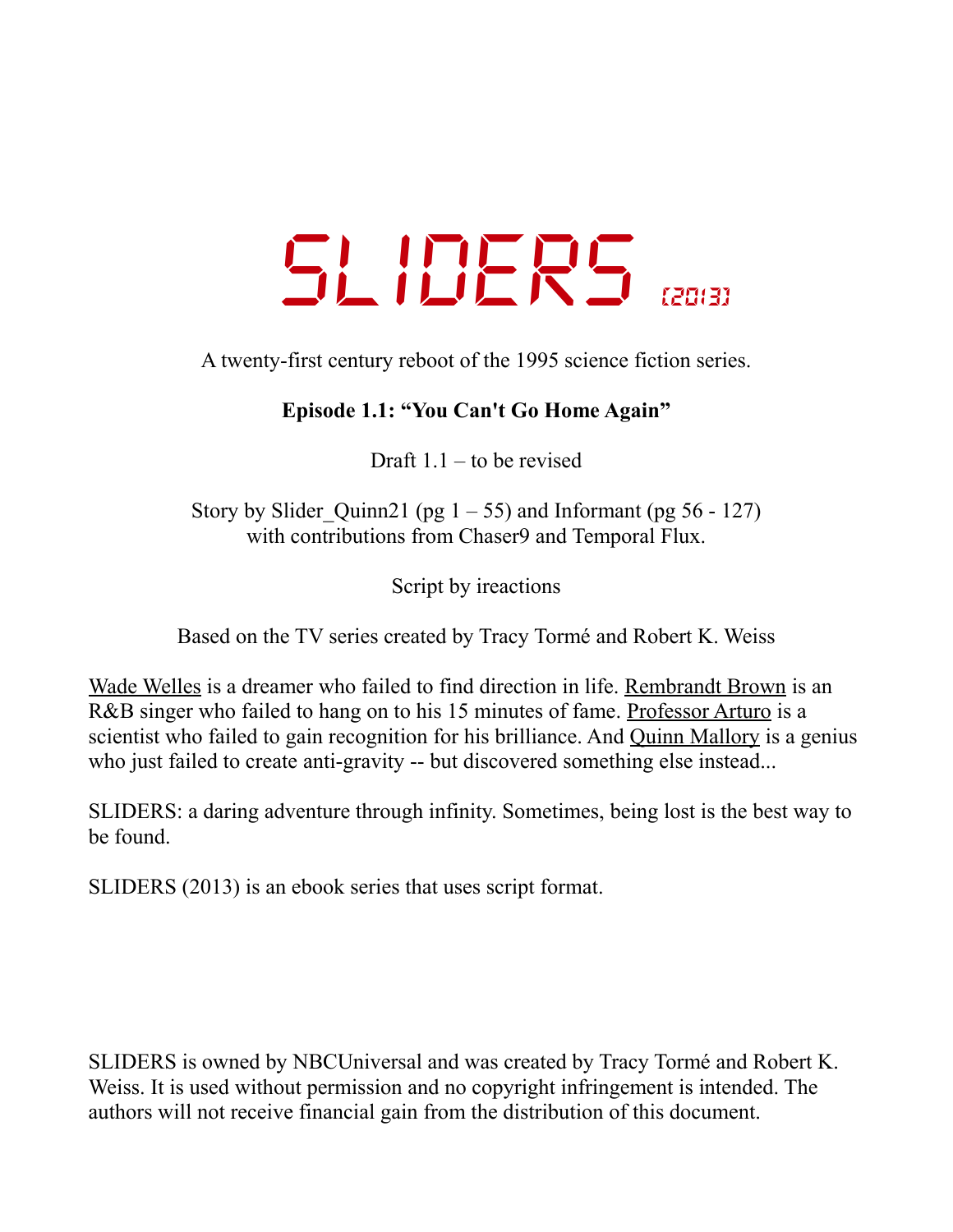We fade in on a wide angle of the city of San Francisco. The Golden Gate Bridge is a brilliant orange against the evening sky.

FADE TO:

#### A RESIDENTIAL AREA IN THE EVENING

We focus on one 2-storey house and move in close to the BASEMENT WINDOWS.

CUT TO:

INT. QUINN MALLORY'S BASEMENT - EVENING

In the basement is an astonishing SCIENTIFIC LABORATORY. There are shelves lining every wall. Each shelf is filled with books and electronic parts.

In the center of the room are four worktables. Three are occupied by a MASSIVE CONTRAPTION of COILS and TUBING, connected to a stereo-sized HELIUM-NEON LASER.

A desktop computer is by the stairs leading out of the basement. (Next to the monitor is a framed photo of an OLDER MAN. This may be important later.)

A tall young man (23) with moppy hair darts back and forth, dressed carelessly in unironed flannel and ragged jeans. This is QUINN MALLORY.

Quinn rushes to a BLACKBOARD. It's covered from top to bottom in chalk-written symbols and numbers for a complex equation.

There is a LAPTOP on the only worktable not dominated by machinery. The laptop has a VIDEO-CHAT WINDOW open. In the window is a scruffy twentysomething in glasses. This is CONRAD BENNISH JR.

> *BENNISH (VIDEO FEED) (yawning) Quinn, are we good to go? 'Cause I'm ready to be gone.*

> > QUINN

One more second, Bennish!

At his desktop computer, Quinn taps in a series of commands. At the other end of the room, the helium-neon laser begins to make a whirring sound. Quinn moves to the laptop, turning it in the same direction the laser's aiming in.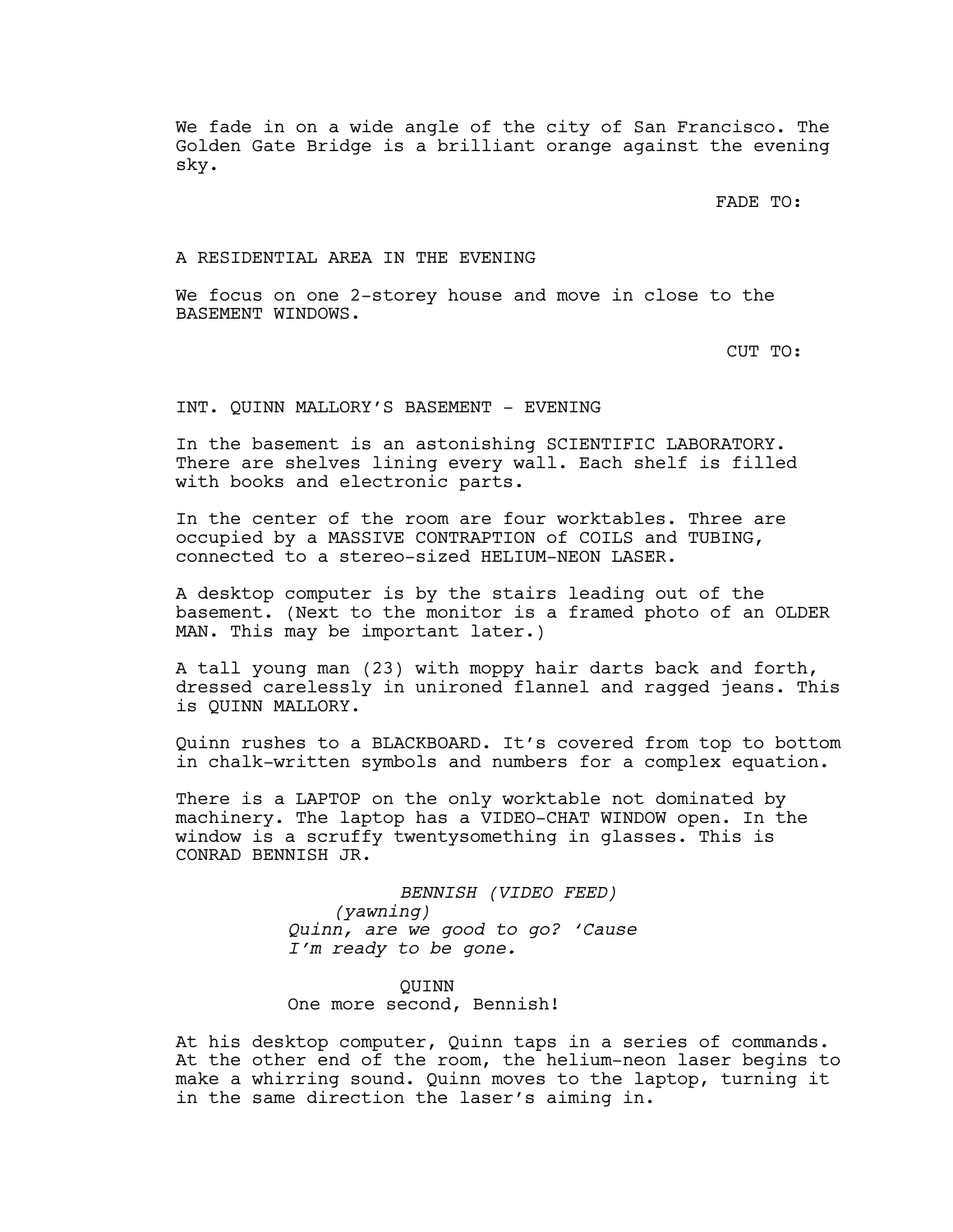QUINN (CONT'D) It's started!!

The end of the laser glows -- and a blue beam bursts from the tip. But the beam of light doesn't strike the shelf in front of it -- instead, it stops in mid air.

In the space of a second, the beam resolves to a single-point of light and WIDENS into a RIPPLING, GLOWING HOLE IN THE AIR.

This CIRCULAR VORTEX is 40-feet wide, filled with silver-blue light. It has the texture of a ROUNDED RIPPLING EFFECT like a pond after dropping a stone into it.

A gleeful smile fills Quinn's face. He moves towards the vortex. It crackles like thunder, it creates wind in the basement, scattering papers and blowing Quinn's hair back.

SUDDENLY, there's a GROANING, WHEEZING SOUND from Quinn's contraption. SPARKS burst from inside. The vortex VANISHES. Tiny POPS, like mini-explosions, can be heard from Quinn's machinery. A gray smoke drifts from within.

Quinn spins to the laptop, thrilled and delighted.

QUINN (CONT'D) That was amazing! We --

The laptop's video chat window shows Bennish lying back in his chair with his eyes closed. He's snoring.

QUINN (CONT'D)

HEY!!

*BENNISH (VIDEO FEED) (snapping awake) Whuh?! What'd I miss?*

QUINN I mapped a symplectic manifold equation into three dimensional space!

*BENNISH (VIDEO FEED) Uhhhhhhh -- can you do it again?*

Quinn looks at his scorched, smoking equipment.

QUINN

Dunno...

And we SMASH CUT TO A BLACK SCREEN showing glowing numbers --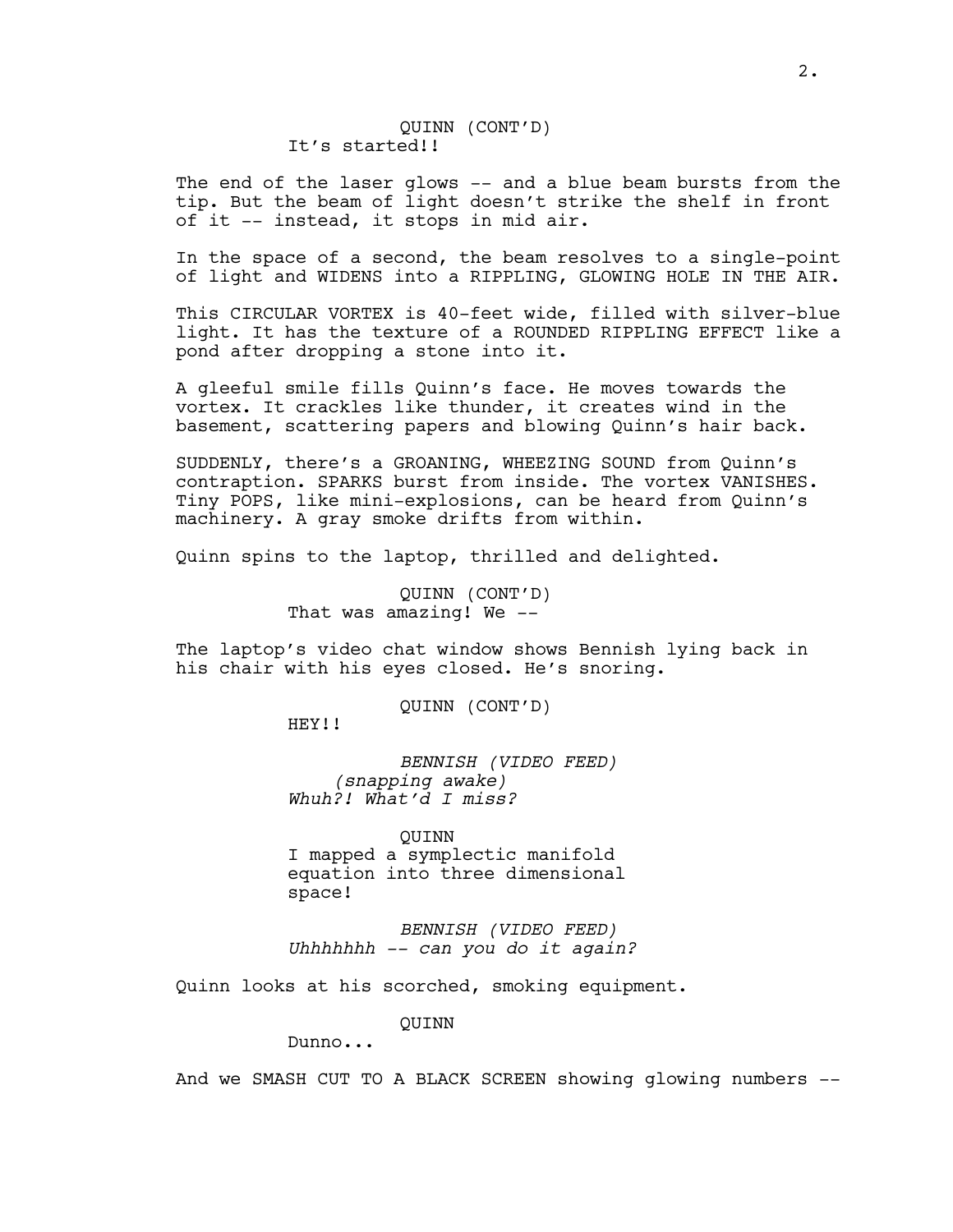# *00:00:10*

The numbers count down to zero. With a RED FLARE, 00:00:00 becomes:

*SLIDERS (2013)*

CUT TO:

EXT. DOPPLER COMPUTERS - MORNING

Shoppers mill in and out of Doppler Computers, a big box electronics store, its name on a bright red sign up top.

CUT TO:

INT. DOPPLER COMPUTERS - MORNING

Inside is a constant level of background chatter. Over two aisles of MP3 players, school-skipping teenagers chatter excitedly while pointing at a poster advertising a Dopplersponsored Coldplay concert. In another aisle, college students between classes fire light-guns at video game terrorists and drag race through streets. Retirement-age shoppers examine television box sets. Over all this, we hear:

> QUINN (OFFSCREEN) Theoretical physics is all about using mathematical abstractions to come up with theories for why things happen the way they do. And that's the key word. Theory.

We speed past shoppers examining toasters and blenders and grills in the housewares section.

> QUINN (OFFSCREEN) (CONT'D) Theory is a sketch of a thousand snowflakes; an approximation in abstraction.

We move towards the center of the store: we see a large sign hanging from the ceiling: DOPPLER REPAIR DESK. We shift down from the sign to Quinn Mallory, behind the desk, wearing a white shirt and red tie and a nametag. He's talking to somebody in front of him.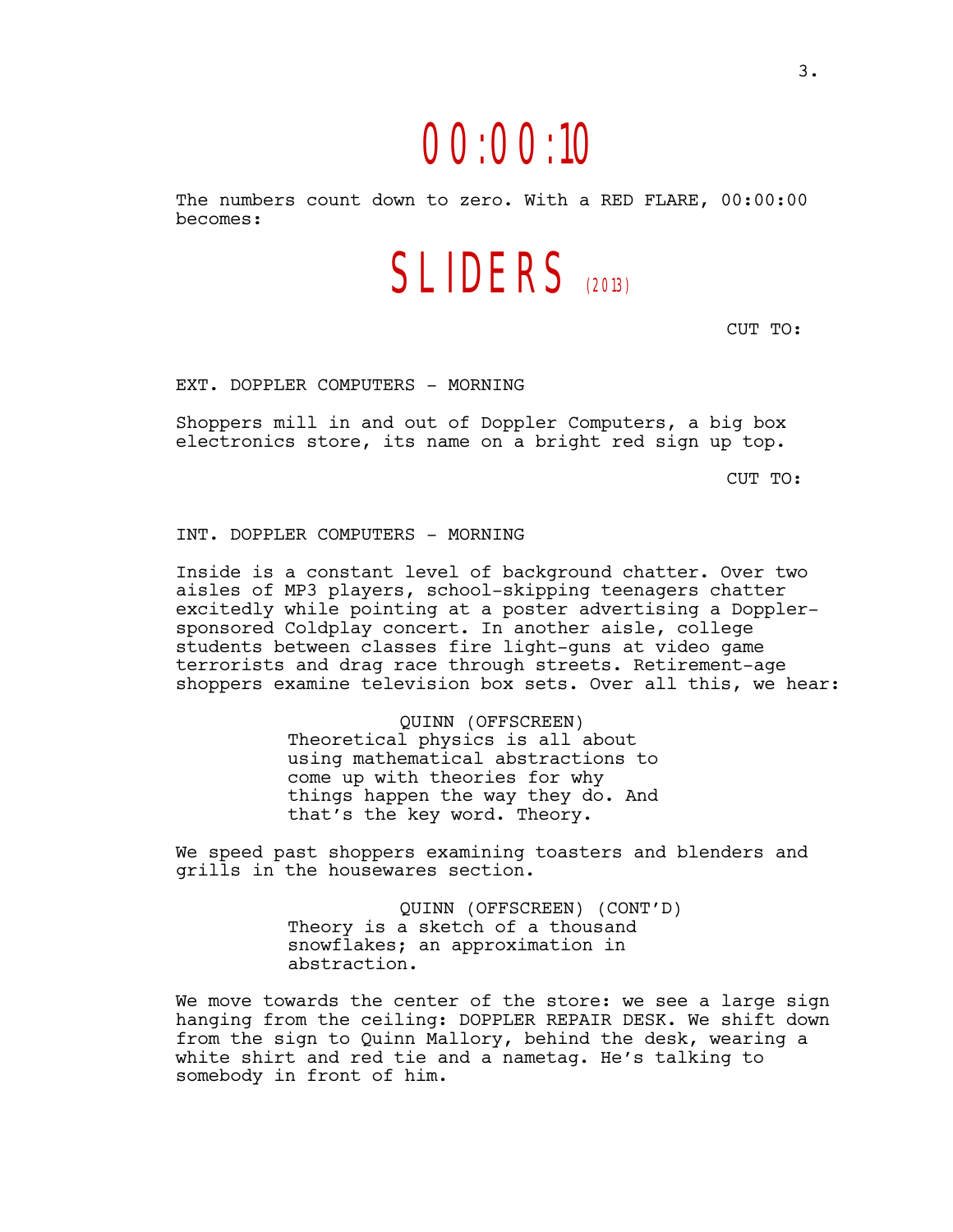QUINN (CONT'D) And that's why mapping mathematical concepts to 3D space is so important: it bridges theory and reality!

We see the person Quinn is talking to: a mid-forties, glasses wearing man in a red vest and dress shirt. A nametag on his vest identifies him as the MANAGER of Doppler Computers.

> HURLEY Mallory -- why the hell are you telling me this?

QUINN You asked me why I was late --

HURLEY

I shouldn't have to ask at all, you moron! You're here to fix computers from ten to two and if you can't show up on time, you won't need to show up at all! Now get to work and make sure white Bob Marley down there stays on task!

From beneath the Doppler Computers Repair Desk, Conrad Bennish Jr. (24) emerges. We get our first good look at him: he's wearing tinted glasses and a childishly gleeful expression framed in his long, uncombed hair. He looks like a skinny teenager playing a hippie for Hallowe'en.

He's holding a packet of Twizzlers.

BENNISH Evening shift must've stashed these here. Score!

HURLEY (over his shoulder) Get to work! (muttering) Used to work with professionals. Now I work with kids...

Passing schoolchildren laugh at Quinn as he stands behind the Repair Desk, embarrassed and shaken. Behind him, Bennish indifferently chomps down on the red candy.

CUT TO: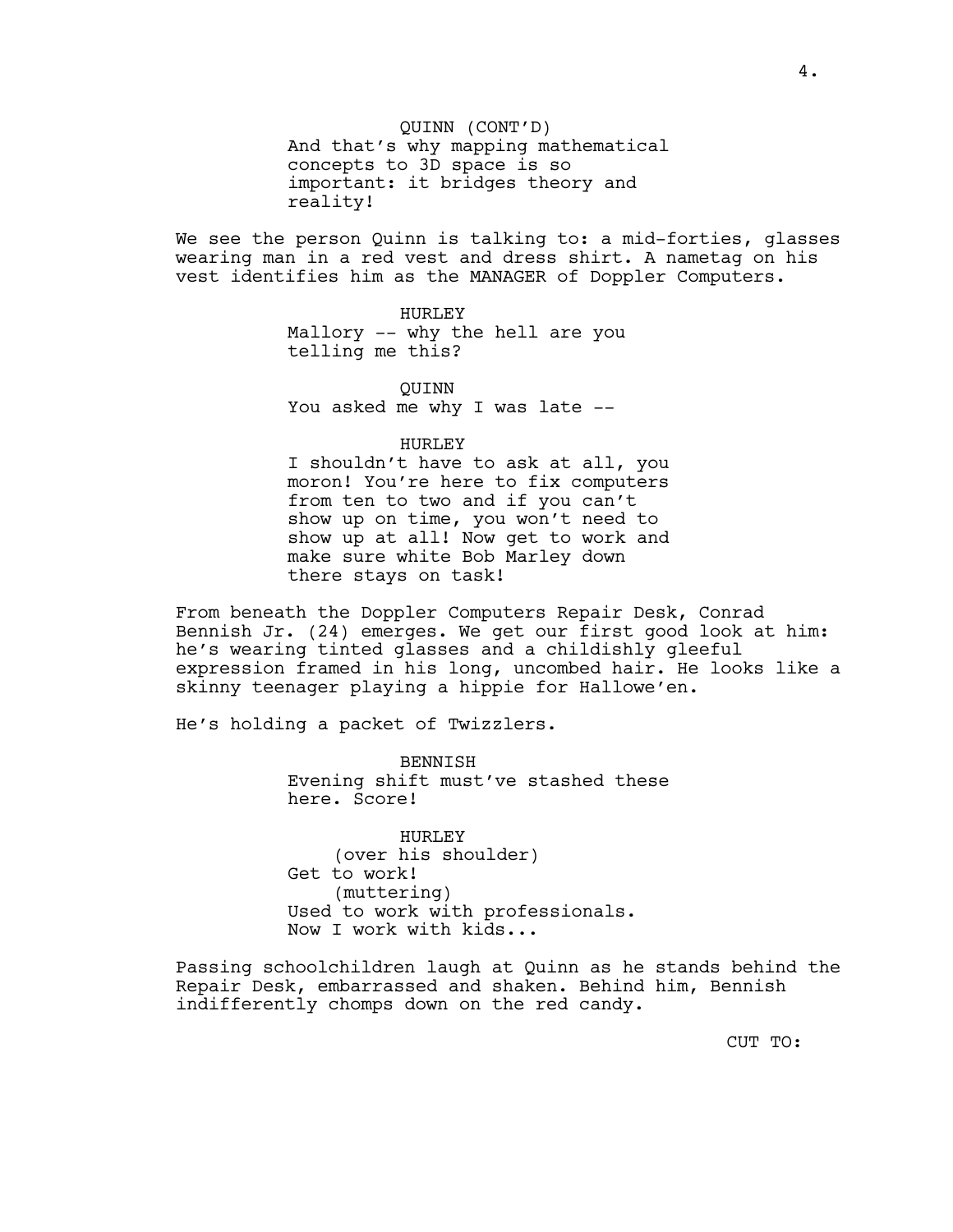#### INT. DOPPLER STORAGE BAY

We're in a back area of the store, filled with computers to be repaired. We see a worktable holding ten laptops. Slender fingers snap one USB key into each laptop.

On a WIDER ANGLE: We see Quinn pacing back and forth down the line of ten laptops, hitting an enter key on each laptop. On the other side of the room, Bennish is seated in front of a laptop. The screen shows the words, RECOVERY PROCESS BEGINNING. Bennish looks critically at Quinn.

> BENNISH You gotta work slower. We don't want Hurley to cut our hours. This is the best job in the world.

On Quinn's disbelieving face, we

CUT TO:

Another angle in the STORAGE BAY. Quinn and Bennish are at the worktables. They have opened up several mini-towers and are now snapping RAM-chips into the motherboards.

> QUINN This job is mindless!

> > CUT TO:

Quinn and Bennish are now tagging a rack of laptops with REPAIR COMPLETE labels from label guns.

**BENNISH** 

Treasure our time here -- we'll never find any other jobs that give our big brains a paid vacation.

CUT TO:

Quinn and Bennish are back at the Doppler Computers Repair Desk. Quinn is filling out a form on a clipboard about his repair work while Bennish is eating Twizzlers.

> QUINN I'd actually like to be doing some real work right now. The only reason I'm not a teaching assistant is because of Brady Oaks.

BENNISH I don't know how anyone believes the stuff he says about you. (MORE)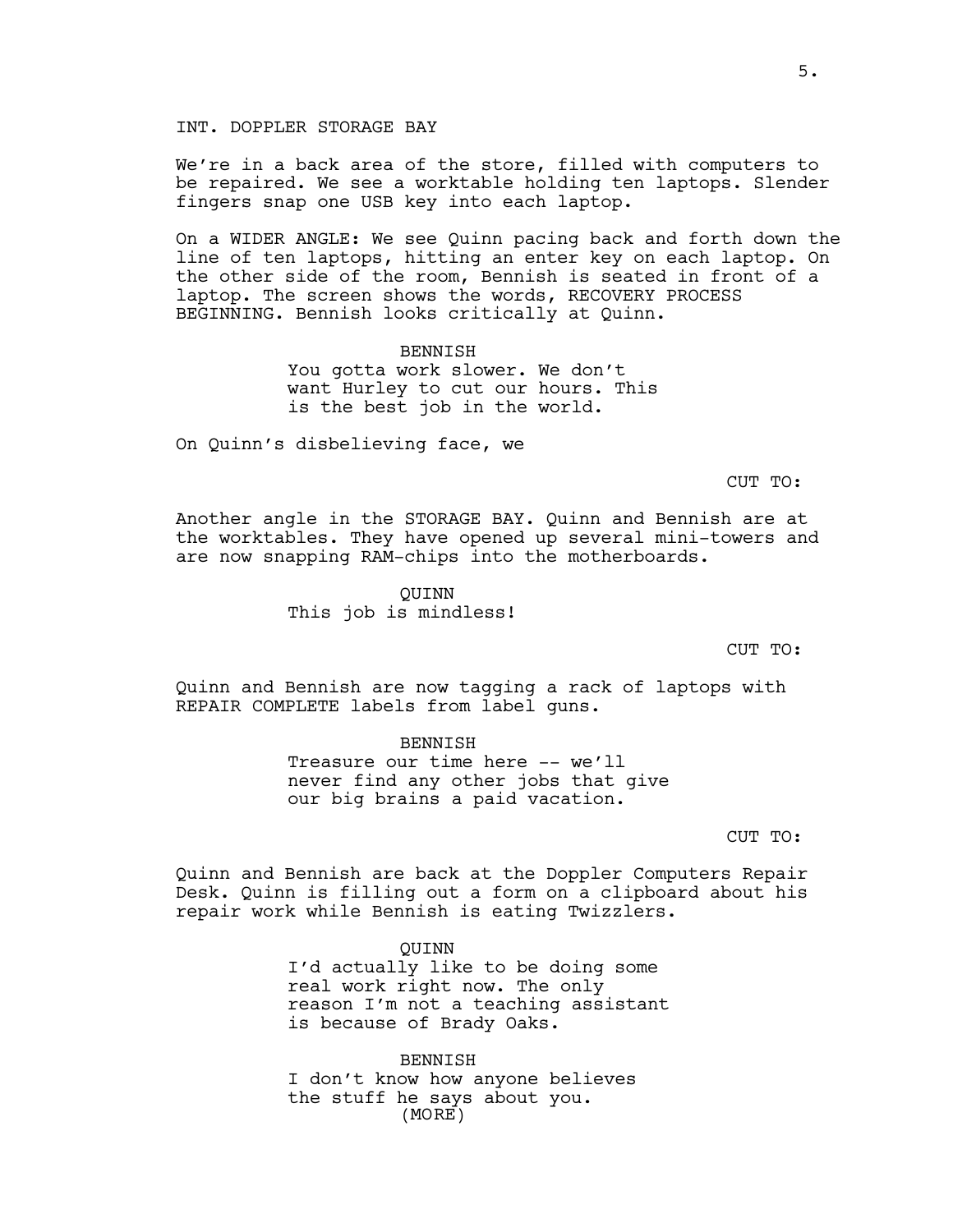#### BENNISH (CONT'D)

You'd never need anyone to do your homework for you -- and no offense, but the only way you'd ever put someone in a wheelchair would be if you were working at a nursing home.

#### QUINN

Everyone else believes him. (sighs)

I can't get approval on projects, I can't lab resources -- it's a miracle they let me into classes. Honestly, maybe last night was a dream. Maybe I've been spending too much time in the basement and --

#### BENNISH

(almost angry) Hey!!

(beat)

I don't know what happened last night. But if you say you did something amazing? Something that puts your dad's anti-gravity plans and your quantum engineering and my calculations into results that make it all worth something? (beat) Then I believe you and I know you

can do it again.

Quinn looks grateful.

#### QUINN

The underlying principles yielded something. Mapping equations to 3D space is --

BENNISH

Whoa whoa whoa! Time and place!

#### QUINN

And your place -- that's in your bedroom giving ideas through Skype while I do the heavy lifting?

#### BENNISH

We all have our natural habitats. Like this place. This place is our kingdom! In a world of crappy consumer hardware, the tech support kings reign supreme.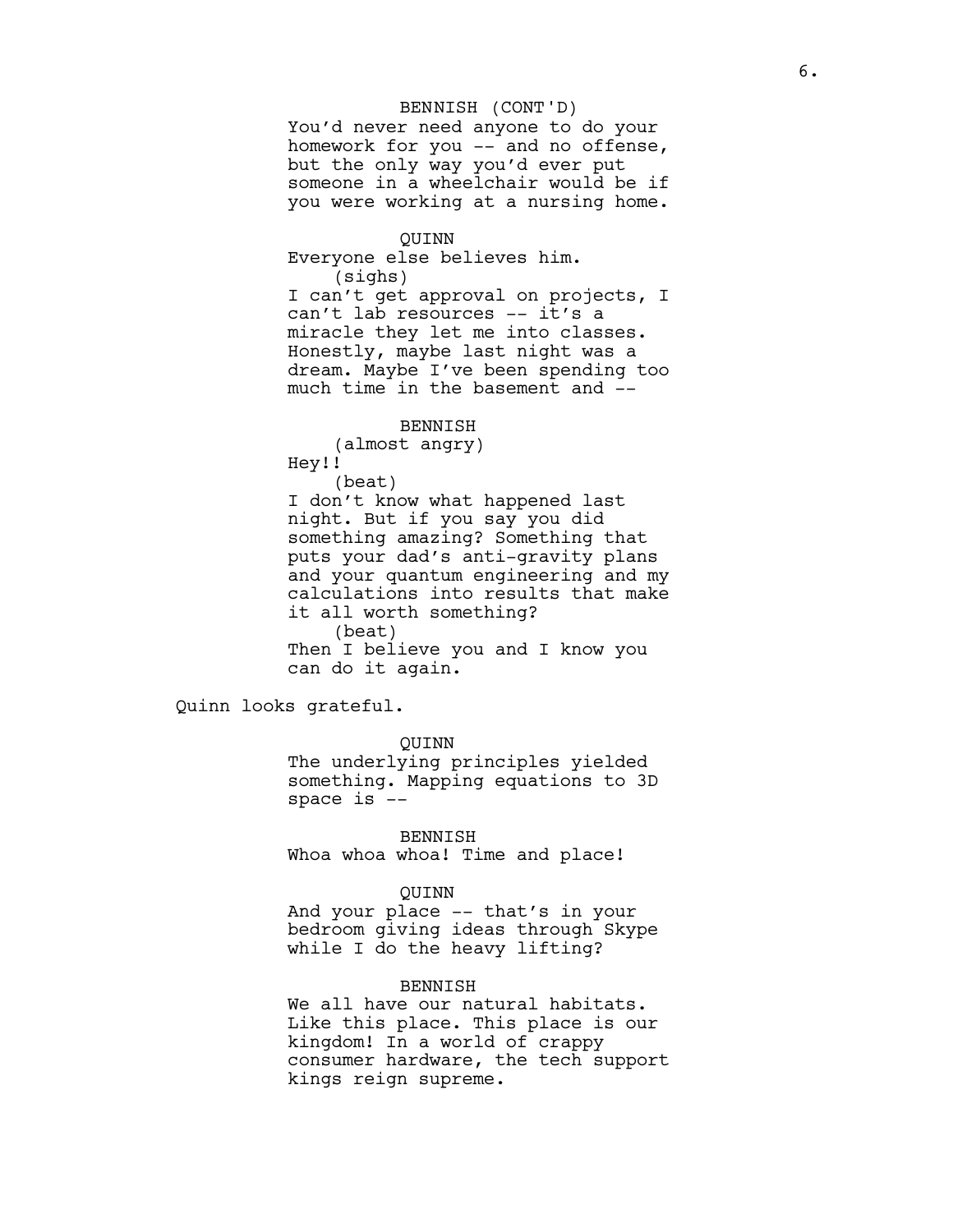A rolled-up DOPPLER COMPUTERS FLIER hits Bennish in the side of the head. He spins about to see an angry customer, a man in his sixties with a seething scowl.

> **CUSTOMER** You reinstalled everything on my computer in Spanish!

Bennish steps away to help the customer, leaving Quinn alone. Quinn looks around for a moment, spying Hurley in the TV section. Satisfied no one's watching, Quinn sits down at the Repair Desk computer. He double-clicks on something. Onscreen text appears, reading:

**MESSENGER LOGGING IN >>** becomes **MESSENGER ONLINE >>** and then becomes **WADE491 IS ONLINE.**

Quinn smiles.

CUT TO:

#### INT. WADE WELLES' BEDROOM. NOON

The bedsheets are rumbled and you can't quite see the floor due to a makeshift carpet of computer magazines and manuals.

A desk next to the bed is covered in TOUCHSCREEN CELL PHONES of various makes and models, some disassembled in separate trays. A desktop workstation rests in one corner of the room. Before it is a petite young woman (24). She's got short, pixie-ish hair and a pleased expression on a pale face. She types something on her computer.

> WADE (VOICEOVER) Should you be instant messaging on company hours?

And then we go to a split-screen: Quinn in Doppler on the right side, Wade in her room on the left. Quinn types his response.

> QUINN (VOICEOVER) (typing) We can't all be self-employed software designers.

Wade raises a hand to her mouth to shield her smile.

QUINN (VOICEOVER) (CONT'D) Your subway guide app's better than the official version. You must've ridden the rails and buses for days to get all these details...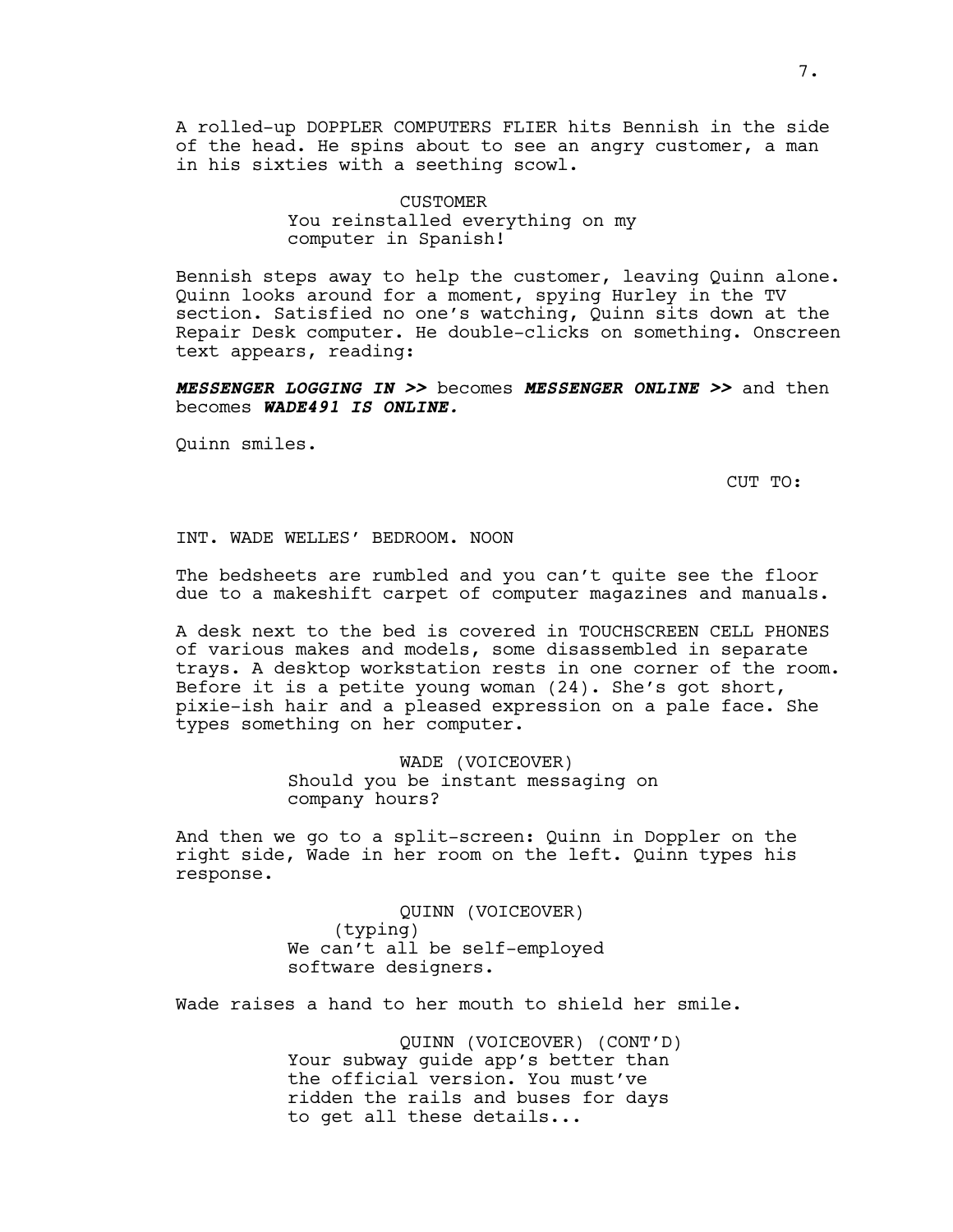Wade's grin practically splits her face. She types.

WADE (VOICEOVER) (in a calm voice that doesn't reflect her glee) How kind of you to say. Thank you.

Wade peers curiously into the camera at Quinn. She types.

WADE (VOICEOVER) (CONT'D) No bedhead. And you never shower in the mornings. Do you sleep anymore?

QUINN (VOICEOVER) (typing) Napped on the bus to work. But I'm close to a breakthrough.

WADE (VOICEOVER) (typing) Or a breakdown! Would you be working 20-hour-days if you were in a real lab?

Quinn looks wounded.

WADE (VOICEOVER) (CONT'D) (typing urgently) I didn't mean your basement isn't a real lab! I meant like, a lab with hours and people to help out. (as Quinn looks pained) I'm sorry. You should be proud that you're doing so much alone. Well, mostly -- you've got Bennish, too.

Behind Quinn, we see Bennish waving good-bye to the angry customer who is now a calm customer. Bennish leans back in his chair, which topples backwards and leaves Bennish in a heap on the floor.

Quinn gets up in alarm, but Bennish waves him off and Quinn sits back down.

> WADE (VOICEOVER) (CONT'D) You're lucky to have him. And he's lucky to have you. (hesitant) You're the sweetest guy I've never met.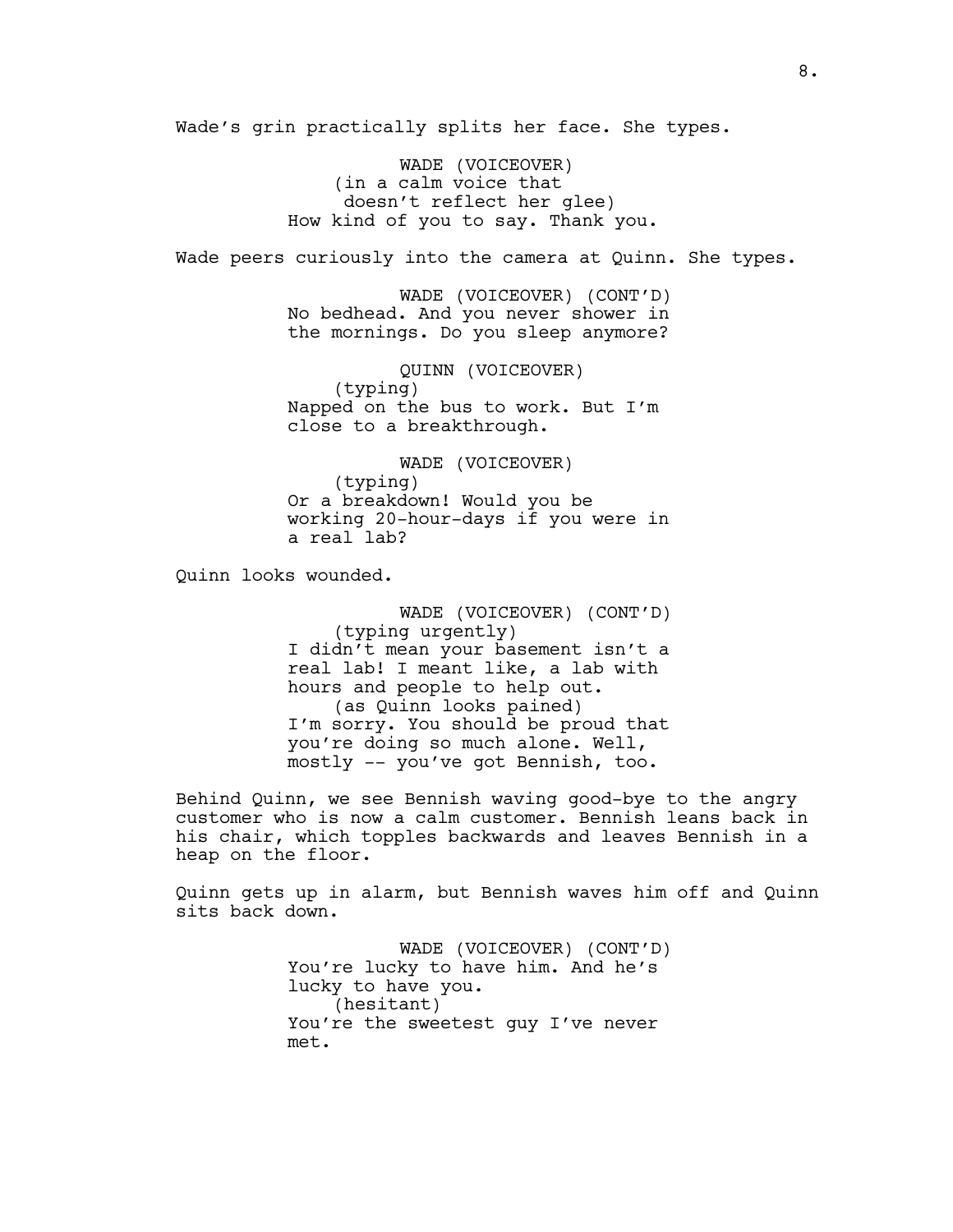### QUINN (VOICEOVER) I'm sure we walked past each other

at the trade show. Shame we didn't talk.

WADE (VOICEOVER) (coyly) Well, I type faster than I talk. I'm sure we talked more about probability calculation than we ever would in person.

Abruptly, we hear a banging sound from Wade's video feed. Wade looks over her shoulder. The door to Wade's bedroom opens. A tall, trim woman (28) with red hair and a confident smile appears.

> WADE (CONT'D) Kelly!! I'm in the middle of --

KELLY -- what should be your afternoon run. C'mon, Sis. This is why you gave me keys.

She marches to Wade's chair and peers at the screen.

KELLY (CONT'D) This is the guy? The one you never shut up about?

Quinn waves awkwardly at the screen. Kelly looks skeptical.

KELLY (VIDEO FEED) (CONT'D) I say this with absolute sincerity and the utmost compassion -- you really need a haircut. Get one while I take Kathleen out for some cardio.

Kelly can be seen yanking a resistant Wade from the chair.

QUINN (looking over his monitor and whispering) Wade, I'll see you later.

WADE (VIDEO FEED) Oh -- jeez -- did Hurley see you?

QUINN No -- it's my Mom!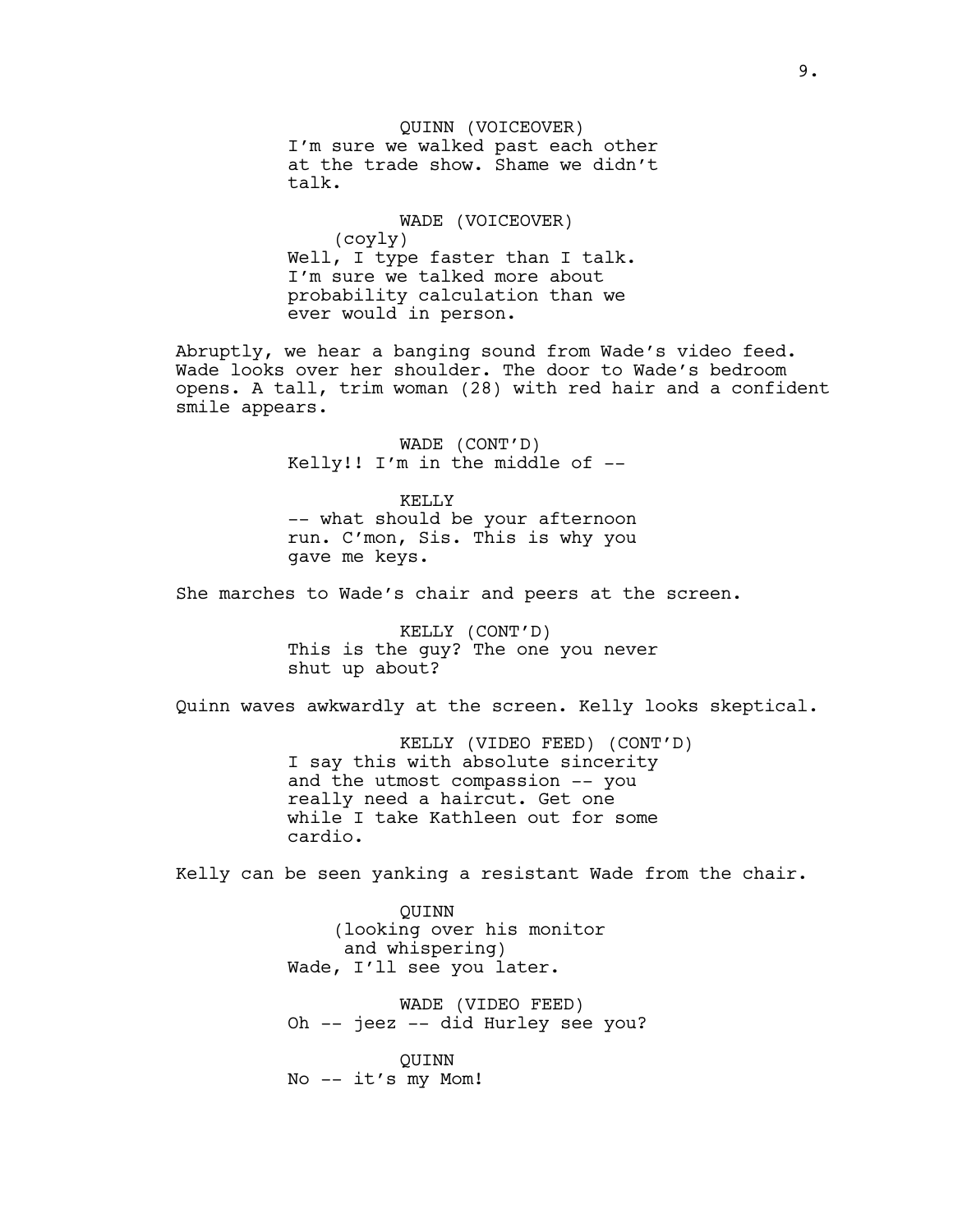We get an angle on the front entrance of Doppler Computers. A woman, about 50 with a quirky smile, is walking in.

In the webcam window, Kelly reaches past Wade and hits the keyboard. Wade's video feed vanishes immediately.

As Quinn's mother gets to the Repair Desk --

**BENNISH** Good eveniiiiiing, miss!

Bennish steps past Quinn.

BENNISH (CONT'D) (overenunciating like a child trying to be suave) Please -- allow me to offer you - the best our hospitality has to offer -- (he offers a half-eaten Twizzler) Tell me whatever has brought your ravishing self to our humble workshop of electronic repair.

AMANDA Conrad. I'm Quinn's mother. You had dinner at with us last week. Get the candy out of my face and let me talk to my son.

Conrad Bennish Jr. snaps his fingers and taps his temple, indicating that, oh, yes, now he remembers. However, he shrugs blankly at Quinn as he walks away.

> QUINN Mom! Hi! What are you doing here?

> > AMANDA

Right now, I'm trying to remind myself that drug-addled idiot is your best friends.

QUINN Thin line between best and only.

AMANDA

Well, your basement's not a single's bar. I'm just bringing you some things you forgot at home --

She drops a knapsack on the Repair Desk.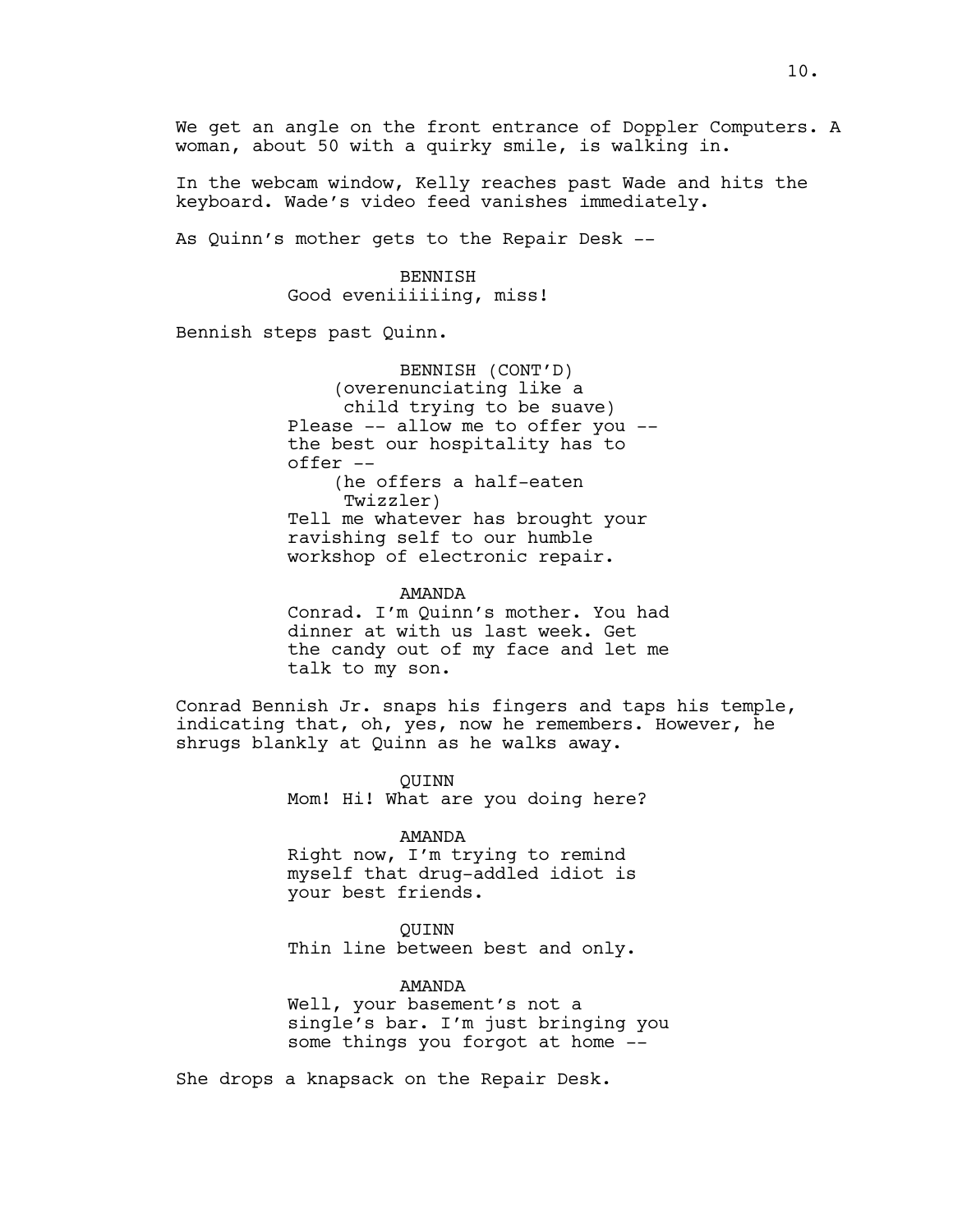#### AMANDA (CONT'D)

Laptop, books, school supplies, lunch money, and a heavy hint that you take Friday night off.

#### QUINN

Can't. I'm taking my mother out on her birthday to a really nice Japanese restaurant. Bennish helped me find this place called Ryuko's.

Amanda does her very best not to look horrified.

QUINN (CONT'D) We accumulated all 57 reviews. He assigned each menu and each review a numerical value and averaged the aggregates across --

#### AMANDA

Alright, alright. See you at home.

She awkwardly leans over the Repair Desk to hug him, and then leaves. Bennish returns to watch her go.

> QUINN Listen, sign me out? (grabbing his knapsack) I need to get to class.

Bennish gives Quinn a thumbs up as Quinn leaves the desk. As Quinn approaches the front entrance/exit, Bennish's voice can be heard over the store's sound system.

> *BENNISH (OFFSCREEN) Mallory has left the building! I repeat, Quinn is out! If anyone remembers where the sign-in sheet is, be a pal and sign him out!*

> > CUT TO:

#### EXT. UNIVERSITY CAMPUS - DAY

The Berkeley campus grounds are a beehive of activity. We cut through a rapid series of shots, showing student protestors holding signs reading "STOP CAMPUS INTERNET SURVEILLANCE!" A group of older gentlemen walking down a path are sprayed with condoms by twentysomethings wielding air cannons.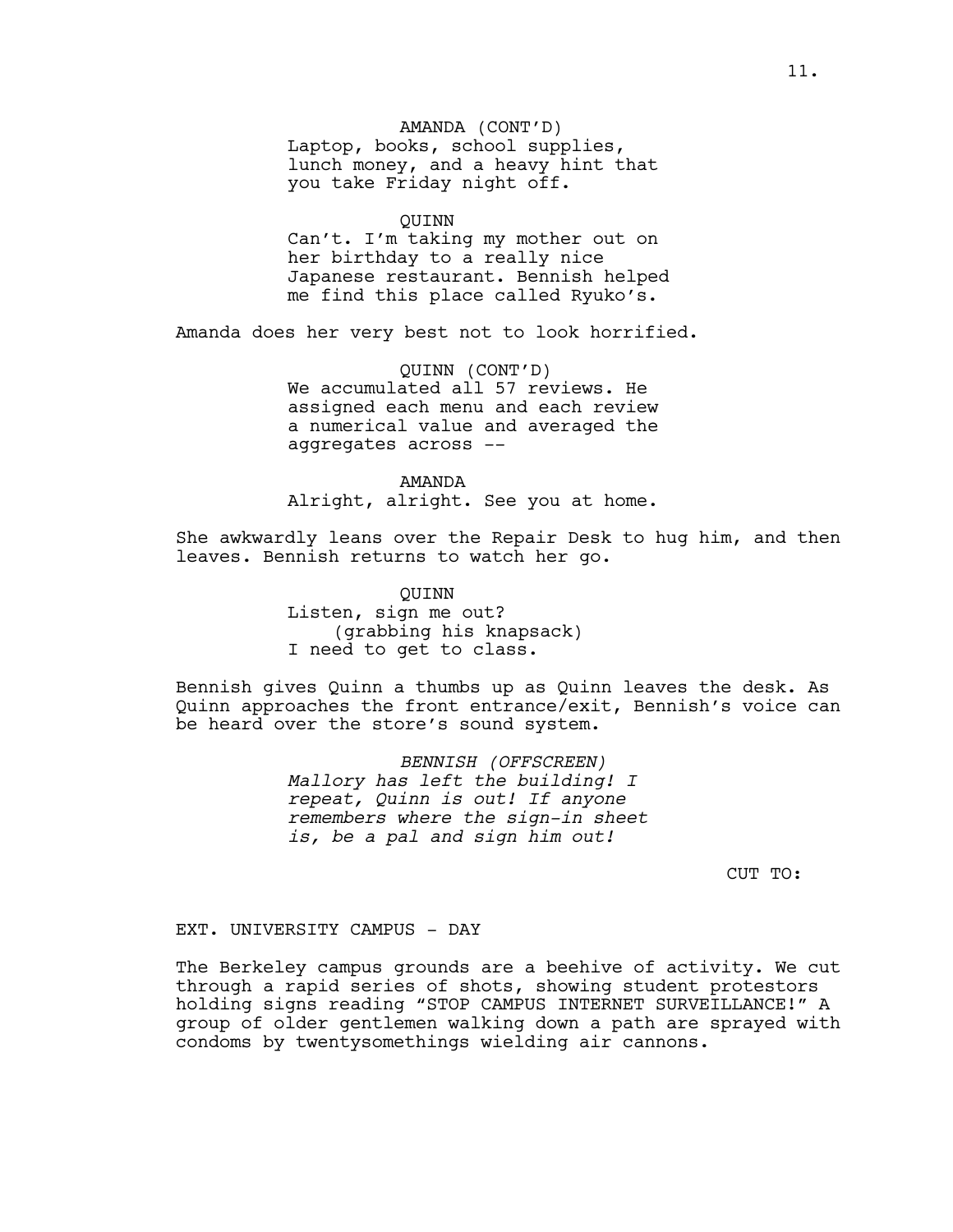Students rush about between trees firing foam darts in fierce combat at each other. A banner over one faculty building reads: "BERKELEY CAMPUS: THE MOST EXCITING PLACE ON EARTH!"

SMASH CUT TO:

#### INT. PROFESSOR ARTURO'S CLASS - DAY

Six dead-eyed students sit in the first and second row of seats in the classroom. They endure what is for them a brainblastingly dull lecture. Before them, a massively built man in his fifties stands before the blackboard, delivering his lecture in an English accent with a powerful tone. His beard and sharp suit give him a stern air of authority.

ARTURO

Our space-time event, within the Steinhardt-Turok model, creates an expansion or contraction in the context of a four-dimensional system.

We see Quinn, the seventh student, in the third row, isolated. The six other students are grimly taking notes. Quinn is doing the same, but his demeanor indicates impassioned enthusiasm instead of boredom.

> ARTURO (CONT'D) But what if this mathematical construct were to function in a Baum-Frampton system running in a parallel model? For conceptual validity, we must apply each alternate system separately by adjusting the exponents --

One student in front, Wing, raises a hand.

ARTURO (CONT'D) Yes, Mr. Wing?

WING So  $-$  what you're saying is  $-$  it's

like -- like a house! In two parallel universes. In one, the wallpaper's green, in the other, it's red, but we gotta pick the furniture based on colour or it won't look right --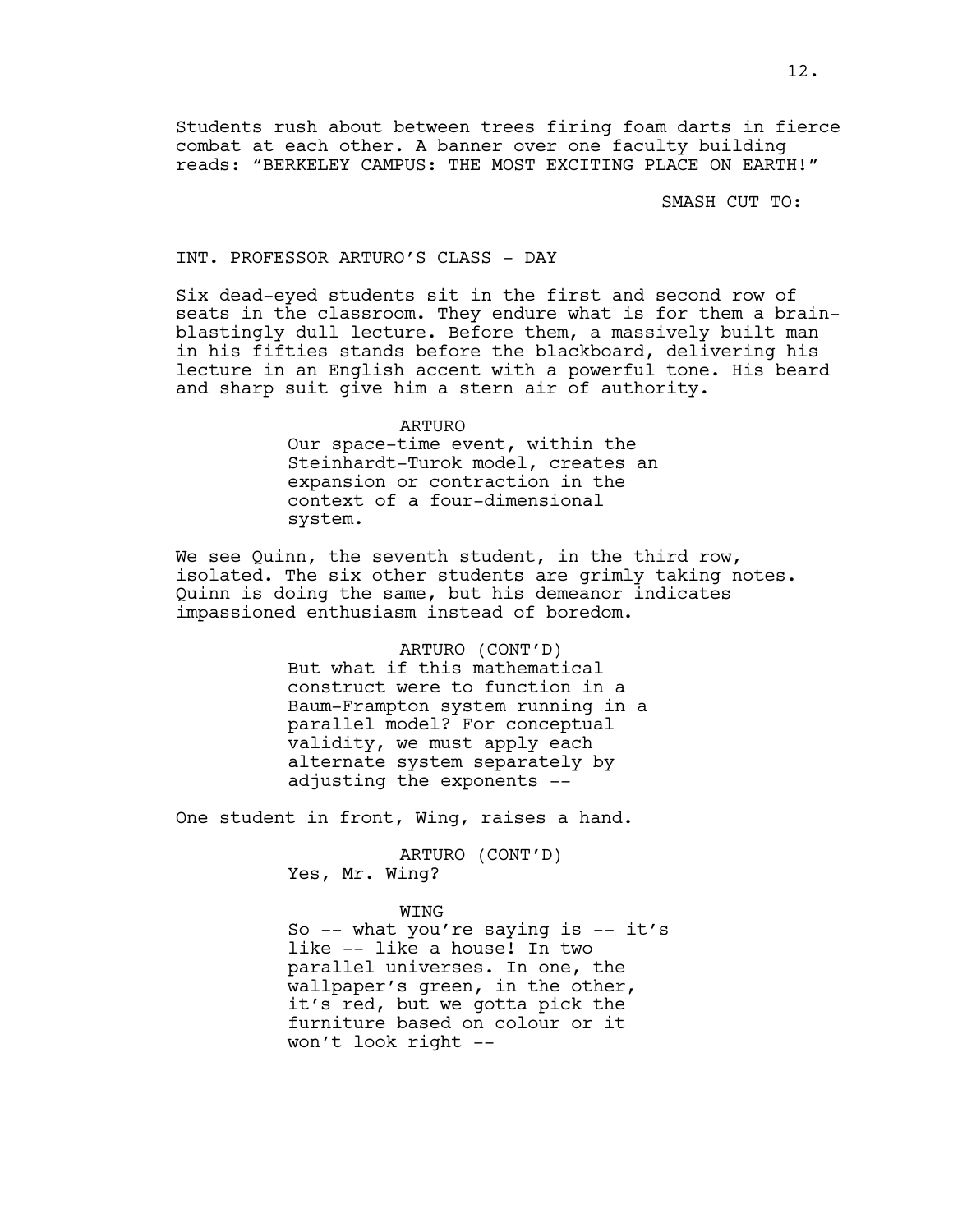#### ARTURO

Mr. Wing, if you're hoping to apply cosmology and string theory to human decision, the philosophy wing is across the quad and next door is the coffee shop where philosophy graduates labor.

The five other students surrounding Wing roll their eyes; they're clearly used to Arturo.

#### WING

Hey! I didn't mean --

#### ARTURO

I am fully aware that you lack the intellectual ability to assimilate the concept of virtual particles within the theoretical propagators of the Feynman diagram. That you hoped to reduce the matter to something within your cranial capacity.

WING

I was just asking for some clearer definition --

#### ARTURO

Then you're in the wrong building! This is not a place for test tubes and psych exams -- this is a place where we examine the universe within the purity of mathematics!

WING

You brought up parallel models, parallel universes --

#### ARTURO

A turn of phrase! Kindly withhold your childish thoughts for a comic book convention and we will continue to deal in sound mathematical principles.

At this point, we get a look at Quinn's notes: within scribbled facts and figures, he's drawn circles within circles -- just like the rippling hole in his basement.

13.

CUT TO: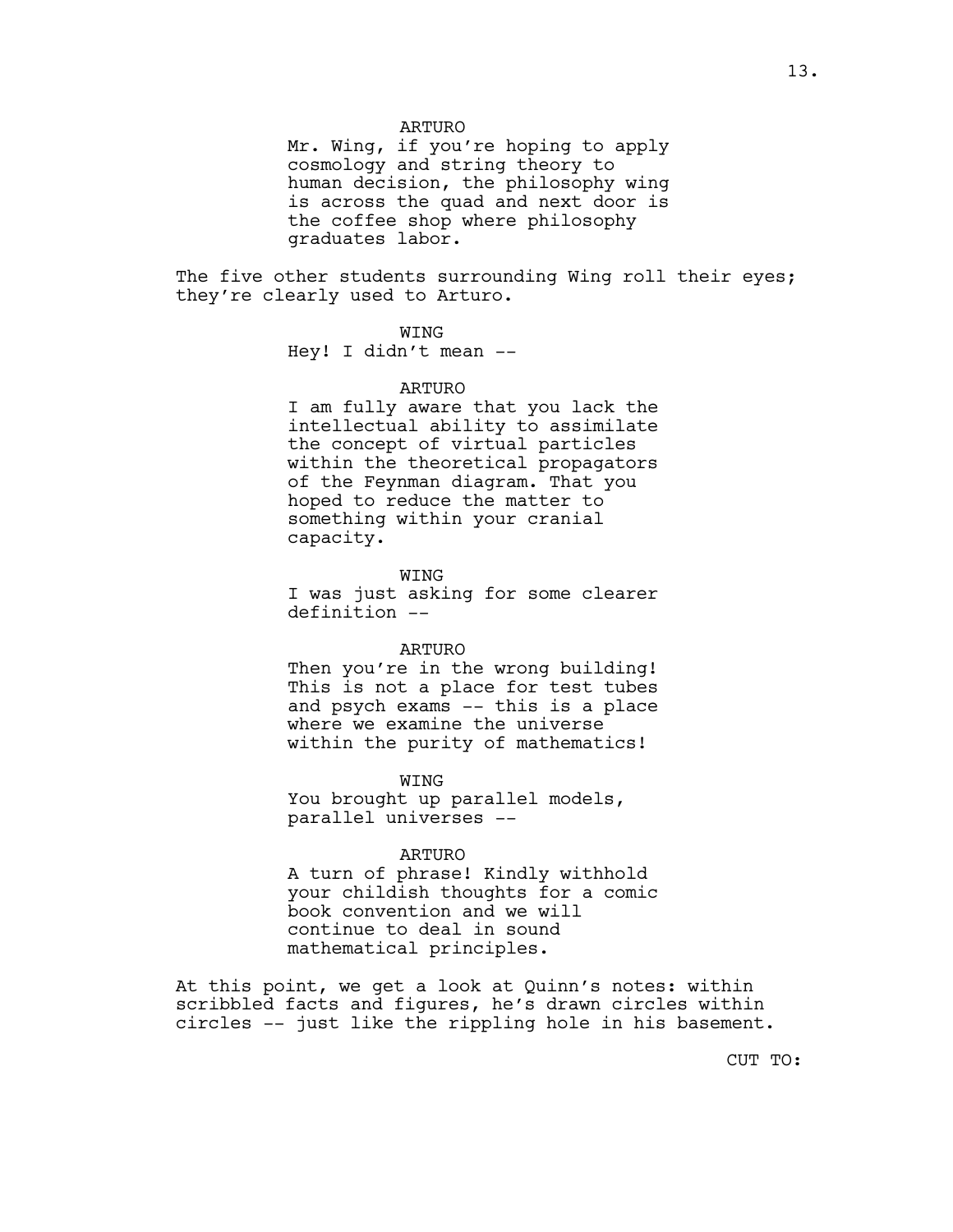It's after the lecture. Professor Arturo is packing his briefcase. The students begin to exit, Wing sneering at Arturo behind his back. Quinn approaches the Professor.

#### QUINN Professor Arturo?

Arturo doesn't look up from his briefcase.

QUINN (CONT'D) I wanted to ask you about --

ARTURO

Bear in mind, Mr. Mallory, that I'm well-aware of your reputation for using other people's answers when lacking your own.

#### QUINN

Professor, that's not fair! If this is about Brady Oaks --

ARTURO This is not about Mr. Oaks, this is about Mr. Conrad Bennish Jr.

QUINN

What?

#### ARTURO

Mr. Bennish is a talented young man with some unfortunate past-times that dominate his life. A socially awkward scientist who is perfect prey for vultures.

QUINN

I don't know what you're talking about.

#### ARTURO

I'm sure Bennish was grateful for a friend. Perhaps so grateful he's doing your assignments for you.

#### QUINN

That's not true.

#### ARTURO

I have nothing but pity for poor Bennish, once you have no further use for him and discard him. (a glower) (MORE)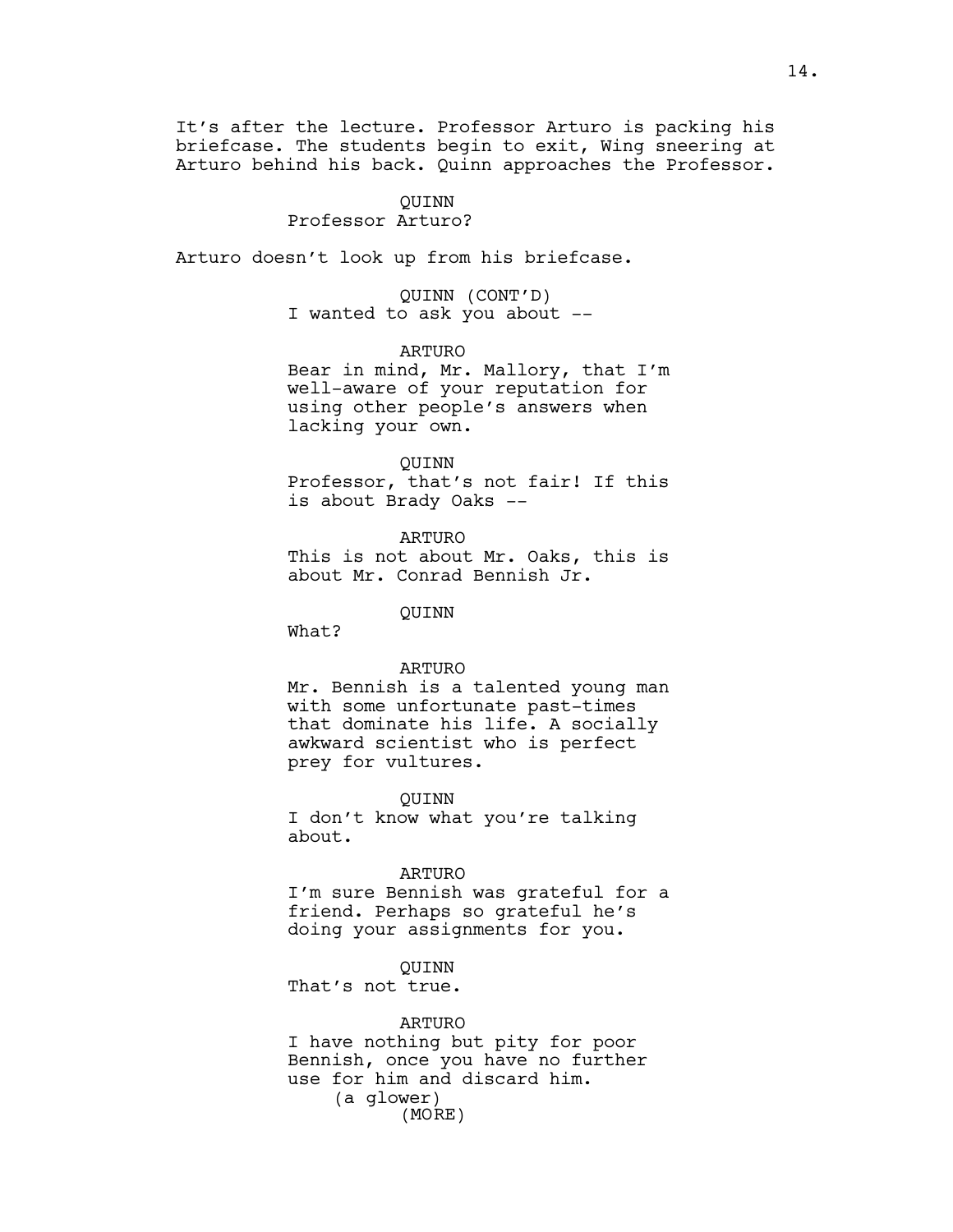Your father was a brilliant man. You do his memory no favors. ARTURO (CONT'D)

QUINN (incoherently upset) Why are you -- ? I just wanted to ask you about --

#### ARTURO

Mr. Mallory, when Mr. Bennish finds the coherence and sobriety to ask for my advice, I will happily grant it to him and not to you. Good day.

Professor Arturo picks up his briefcase and walks out.

CUT TO:

EXT. UNIVERSITY CAMPUS - DAY

Quinn is outside the physics faculty building. A gust of wind sends a piece of paper straight into his face.

He peels it off and peers at it. It's a flier for a basketball game. "CALIFORNIA GOLDEN BEARS ROAR FOR VICTORY!" it declares. On the poster, a smiling teddy bear says in a word-balloon, "TICKETS ON SALE AT HAAS PAVILION!" In tiny print on the lower-right corner are the words, "Rembrandt Brown, THE CRYING MAN, will be performing the National Anthem."

Quinn drops the flier in the first recycling bin he sees. He walks off and we stay on the discarded flier.

> REMBRANDT (OFFSCREEN) Why am I in size eight font?

> > CUT TO:

INT. ARTIE FIELD'S OFFICE - DAY

The office door has a glass pane with vinyl letters reading, FIELDS TALENT AGENCY. The door is open. Standing by it is a very unhappy man (41) in a casual suit. His trimmed mustache frames an aggravated expression and his dark skin looks flushed.

This is Rembrandt Brown and he's holding a copy of the same flier Quinn recycled. Rembrandt presses into the office and slams the flier down on a desk.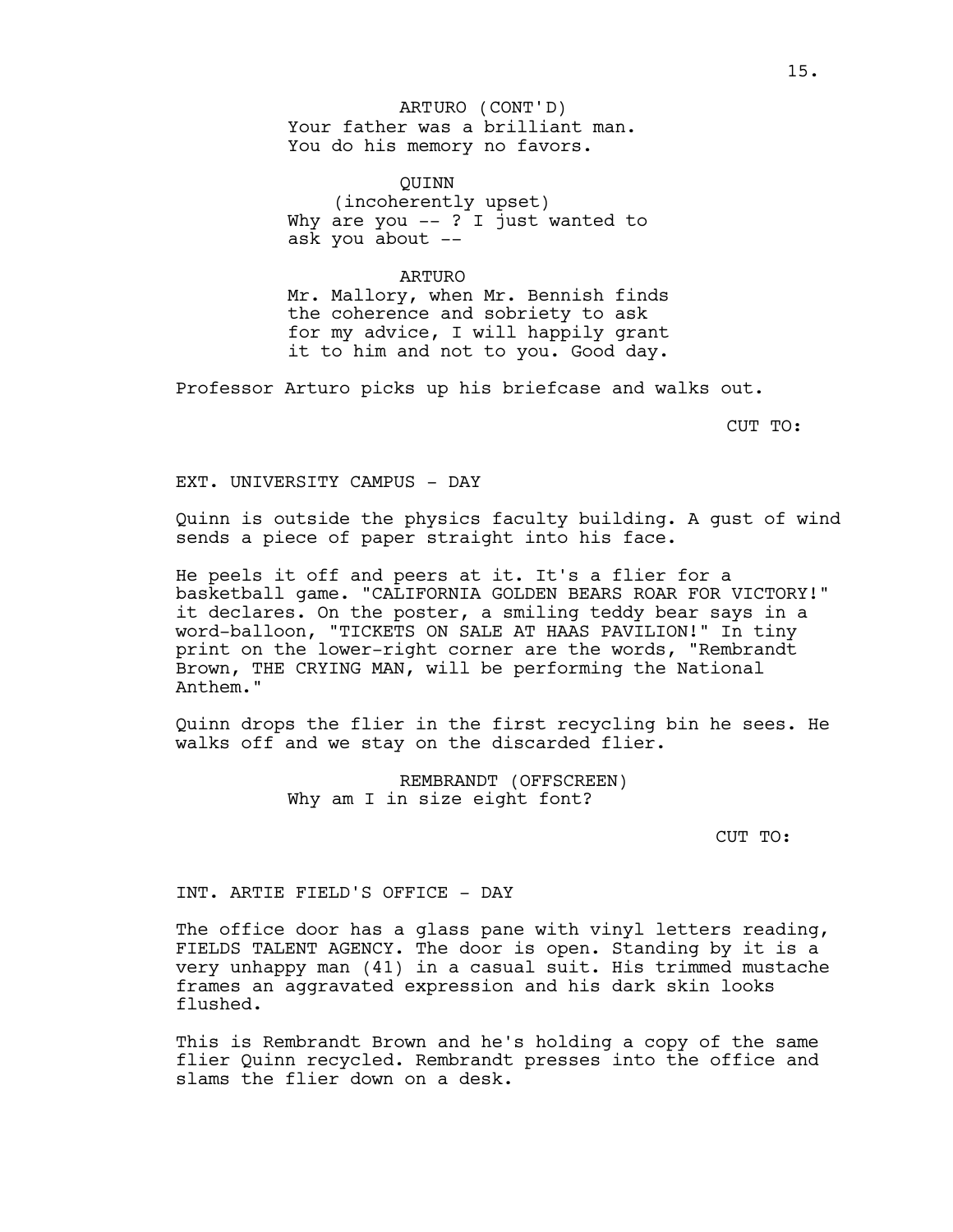Why is THE CRYING MAN bigger than my god-damn name?

The man behind the desk, Artie Fields, looks at the flier with a resigned face.

ARTIE

Rembrandt --

REMBRANDT Artie, the poster has to get people excited to know I'm going to be there -- me, not some crybaby --

ARTIE

No one wants to hire Rembrandt Brown. No one knows who he is. They will hire the Crying Man for a laugh, though.

Rembrandt opens his mouth to form a retort, but all that emerges is a strangled, choking noise.

> ARTIE (CONT'D) Oh for God's sake!

A frustrated Artie rises from his chair and storms to a wall of framed tributes to clients. At one end is a magazine cover showing Rembrandt's face, about 15 years ago. Stagelights illuminate the tears streaming from his eyes.

The cover has the headline: REMBRANDT BROWN: THE CRYING MAN.

ARTIE (CONT'D) (banging on the frame) You act like this was ten minutes ago instead of ten years ago. You had your shot at the big time, Remmy, and you threw it all away.

#### REMBRANDT

Threw what away? Violet told me we were done five minutes before I went out onstage and I looked like a crybaby in front of my audience.

Rembrandt jabs a finger at the magazine cover.

REMBRANDT (CONT'D) This is an insult! This is me being mocked!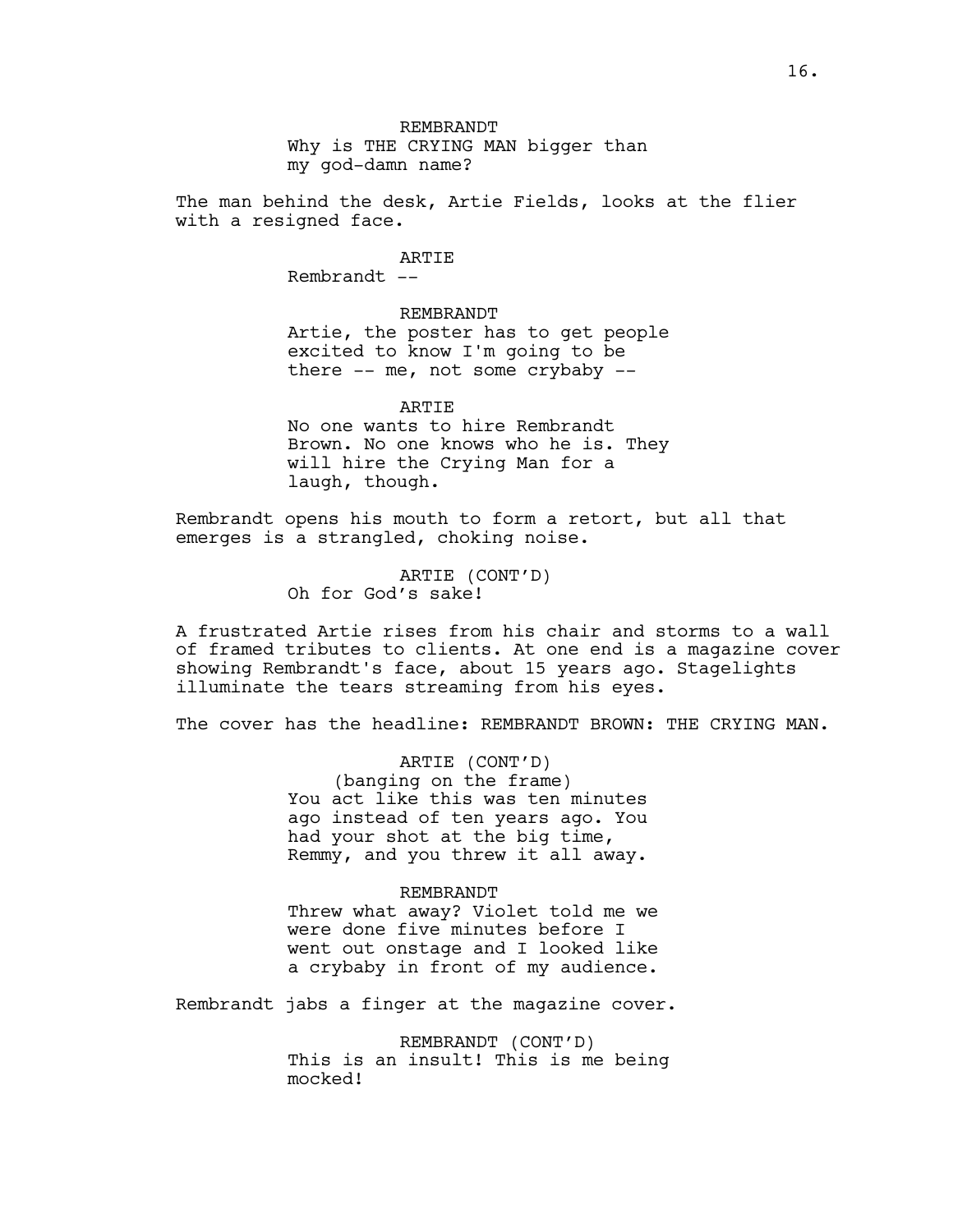#### ARTIE

The 90s were full of pretty boys trying to look preppy and twerps trying to look like thugs. You crying on stage made you look like the real deal -- like a sincere artist with something worth saying.

#### REMBRANDT

People would laugh at me in the street, people would give me boxes of Kleenex --

#### ARTIE

And if you'd let me spin it, they would've been giving you boxes of gold records in the end as opposed to just the one --

#### REMBRANDT

The only reason "I'm Crying For You Girl" took off was because people bought it for the joke. And it's not like I gave up, I tried to keep my name out there --

**ARTIE** What, with Rapping Remmy?

At that, Rembrandt cringes.

#### REMBRANDT

The market would never have wanted a Crying Man long term.

ARTIE

Well, right now, the Crying Man name's the only thing getting you any work at all.

#### REMBRANDT

It's a novelty act!

#### ARTIE

That's what you are. A novelty act at weddings and funerals and college games. You could've been something special, but you aimed for mediocrity, and now the best you can hope for is to keep busy.

Rembrandt seethes at Artie's words.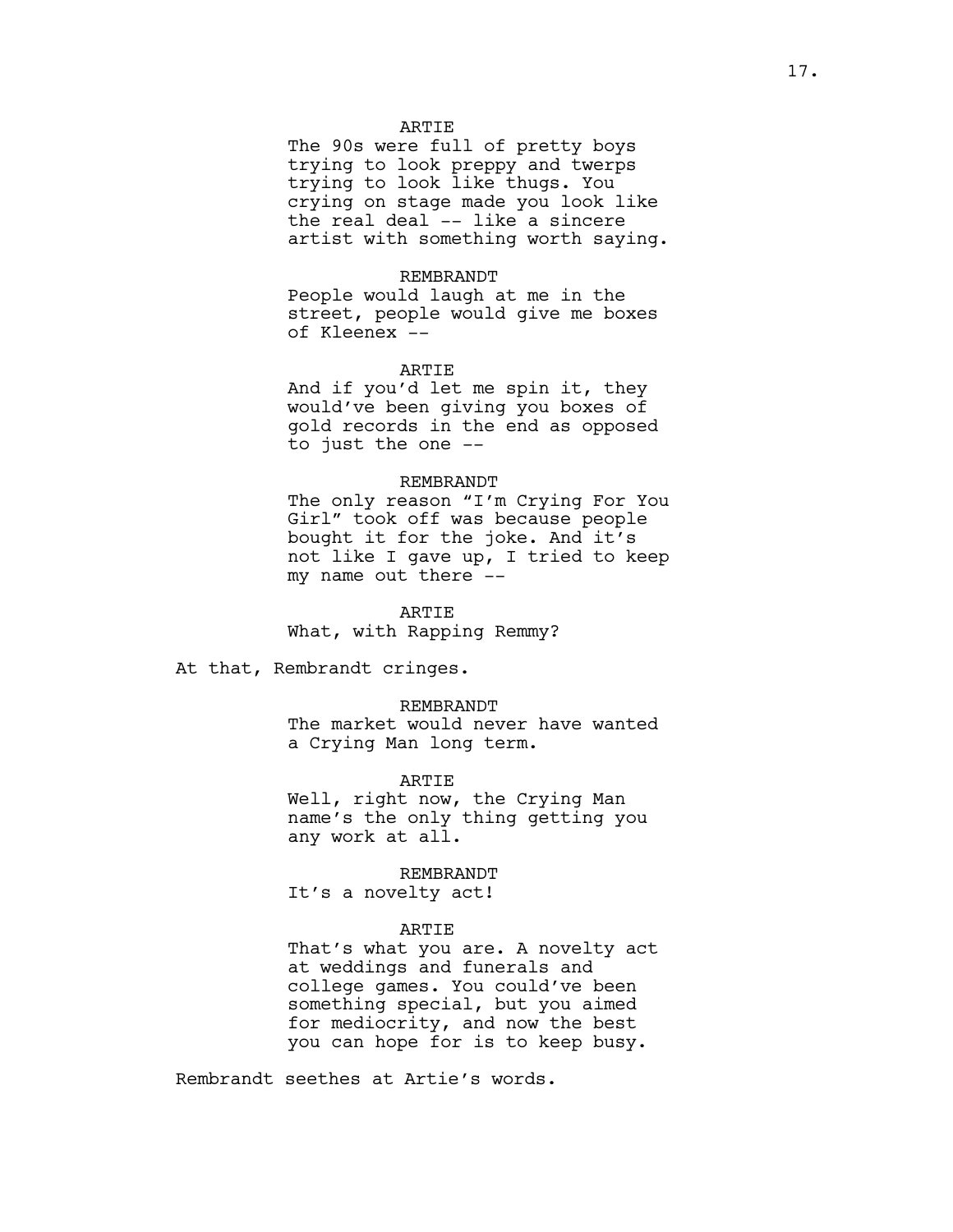#### REMBRANDT

Tomorrow's going to be the first time in four years I've had an audience under retirement age. It's a chance for a fresh start --

#### **ARTIE**

Yes -- great! Maybe a basketball game will be your big comeback, maybe that'll get people interested in you again. People really care who sings the anthem. Follow the dream, Crying Man!

A flash of defiance shows in Rembrandt.

#### REMBRANDT

I made people care about me once -- I can do it again. You just wait -- I'm going to make tomorrow the show of a lifetime, and people will want to know who I am!

#### ARTIE

Whatever gets you there, pal.

Artie returns to his desk, dismissing Rembrandt from his attention. Rembrandt gives the framed magazine cover one last look before walking out the door.

CUT TO:

#### INT. QUINN MALLORY'S BASEMENT - EVENING

Quinn is rewriting his blackboard equations in chalk. Bennish is on the laptop in a video chat window. He's displeased.

> *BENNISH (VIDEO FEED) Why would you even go to him? That pompous windbag's a washed up nobody. He was laughed out of Harvard in the 90s.*

> > QUINN

When we mapped the equation to three-dimensional space --

*BENNISH (VIDEO FEED) You can call it a vortex.* 

QUINN The vortex kept expanding, drawing more on the exotic matter. (MORE)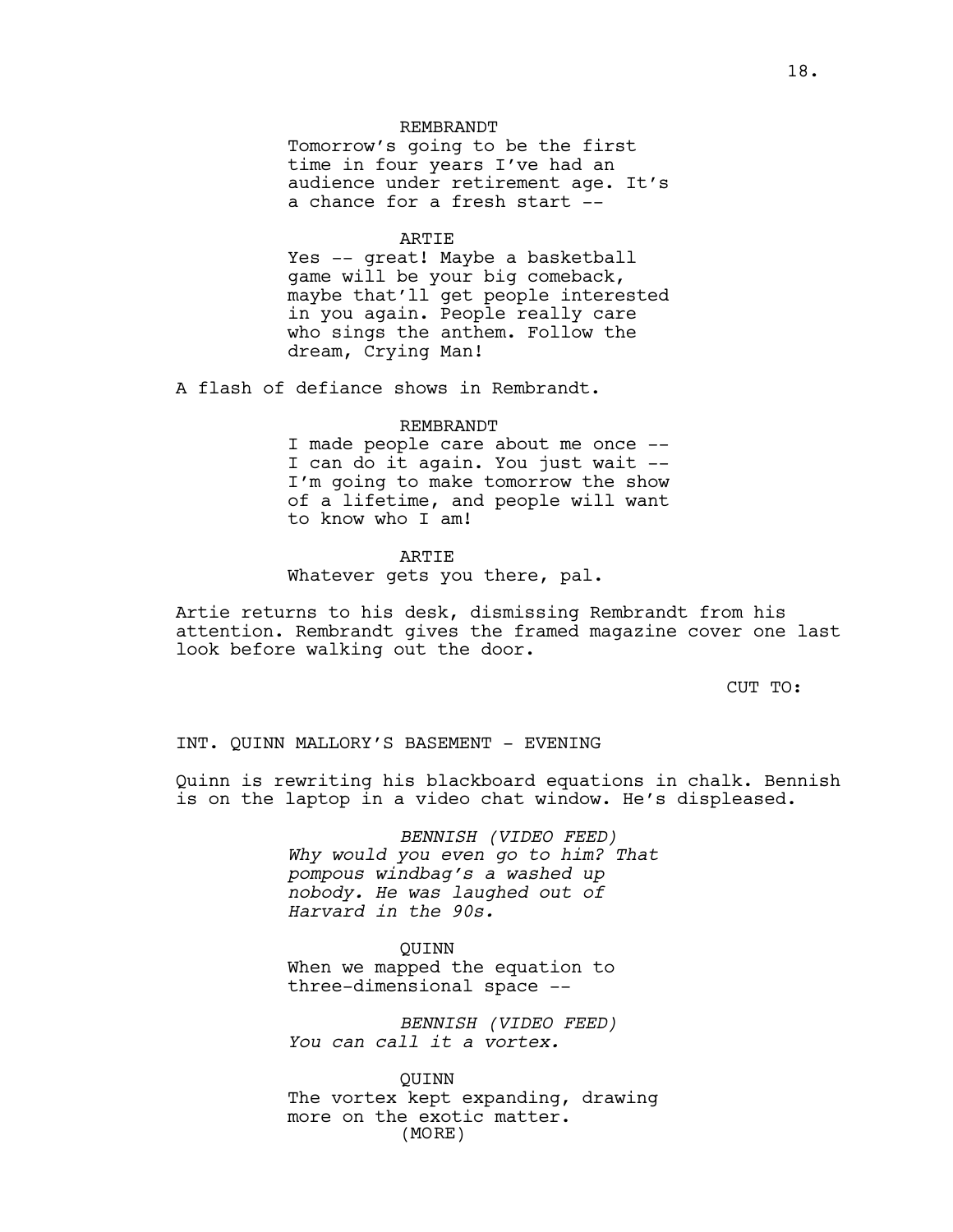#### QUINN (CONT'D)

It was trying to balance the matterenergy ratio to keep itself open and it burnt out the transformers.

*BENNISH (VIDEO FEED) This is when I was asleep, right?*

QUINN

Professor Arturo's a genius. I've read all his papers. I thought he could balance the equations without altering the models that let the construct appear as a vortex --

*BENNISH (VIDEO FEED) I'm working on it. Just 'cause I'm not talking about it doesn't mean it's not on my mind.* 

Quinn continues to study his numbers. On the laptop screen, Bennish continues to tap his chin.

> *BENNISH (VIDEO FEED)(CONT'D) Could you try replacing line 5, segment 3 with Xr12 Alpha over Variable X!*

Dropping into a crouch, Quinn wipes away a section of the calculations and writes in Bennish's new set of numbers and symbols. He blinks.

> QUINN Yes -- yes! You balanced it! We just need to rework the zero-point inductives, convert vectors K through --

*BENNISH (VIDEO FEED) That sounds seriously dull. Good thing you're on the job.*

Quinn gleefully begins rewriting the board. As he keeps erasing and writing, we

FADE TO:

LATER: The blackboard has been extensively rewritten and Quinn is now working on a piece of hand-sized hardware at his worktable, using tweezers and a tiny screwdriver set.

> QUINN (to the laptop) This is fantastic! You've got to get over here!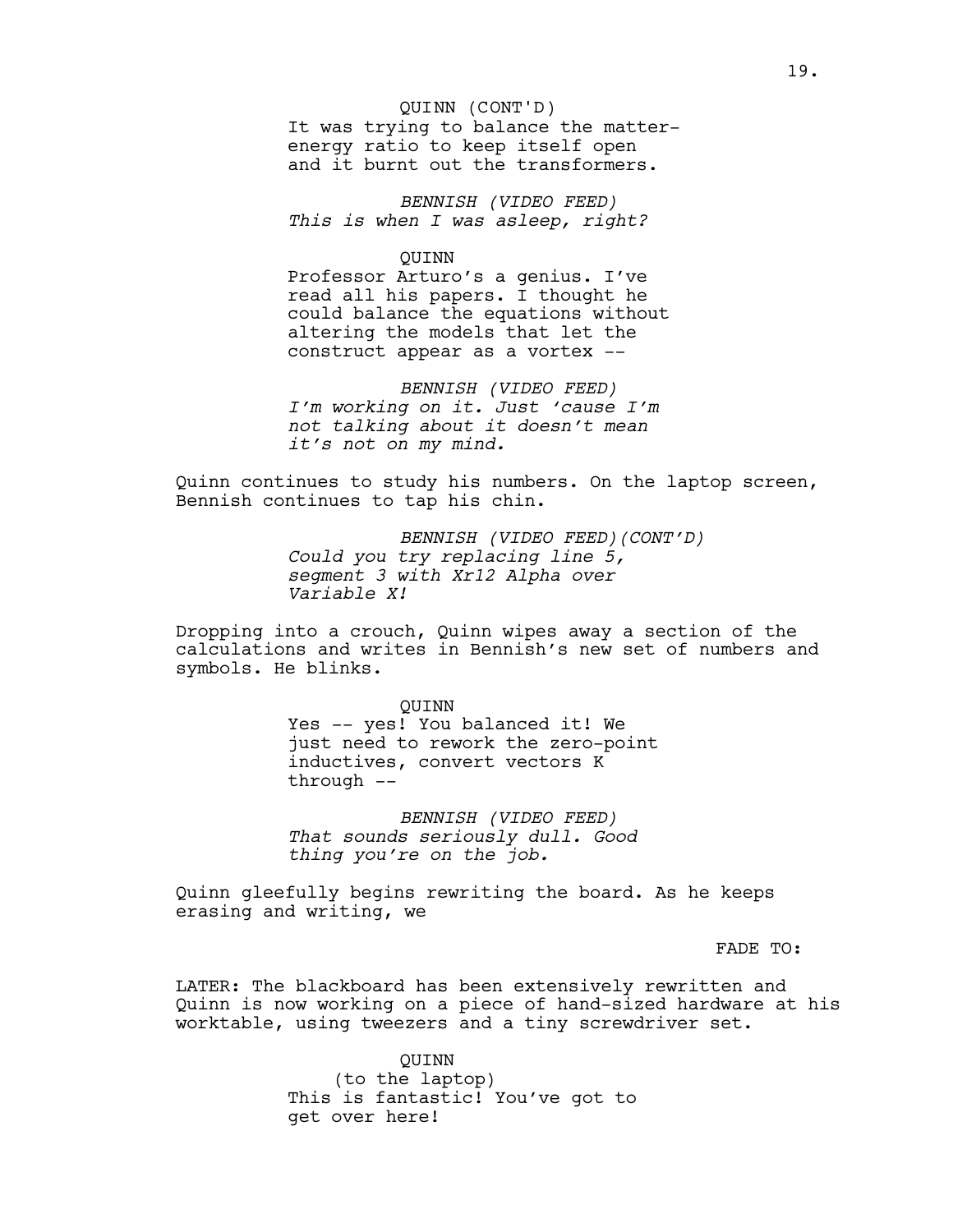No response. Quinn snaps a component into place.

QUINN (CONT'D) I'm reassembling the mapping apparatus, but in miniature. If the hardware burns out again, it'll only be this smaller device.

Quinn puts the pieces of the device back together.

QUINN (CONT'D) Here, take a look at --!

Quinn look at the laptop. Bennish is no longer in the webcam video: a note has been left in view of the webcam lens. It reads: "GONE FOR MUNCHIES. SEE YOU AT WORK."

Quinn is hurt, but tries to focus on his work. He takes a long look at the device in his hands: it looks like a large, clunky flip-phone from the mid-90s (specifically, an Ultra-Lite Motorola MicroTAC flip phone with the antenna removed).

CUT TO:

Quinn at his computer, typing. He picks up the flip-phone and adjusts it. There's an audible chime from Quinn's computer. Onscreen text reads: **WADE491 IS ONLINE.**

We stay in Quinn's basement. Wade's webcam window appears in the lower-right corner of our shot.

> *WADE (VIDEO FEED) What's with the 90s cell phone?*

QUINN Don't judge hardware by the outer shell.

He flips it open. The phone's keypad has been replaced with a touchscreen from a more modern phone. The speaker and sevensegment-display that should be up top have ALSO been replaced by a (smaller) touchscreen.

Quinn taps the top touchscreen: it displays 00:00:00. The lower touchscreen shows a keypad, but a thumb-swipe changes the display into a set of calculations.

Quinn picks up another part for the device: it looks like a metallic cylinder with rings of copper wire coiled around it. He snaps it into the front of the casing. It briefly glows.

> *WADE (VIDEO FEED) 90s phone with a flashlight?*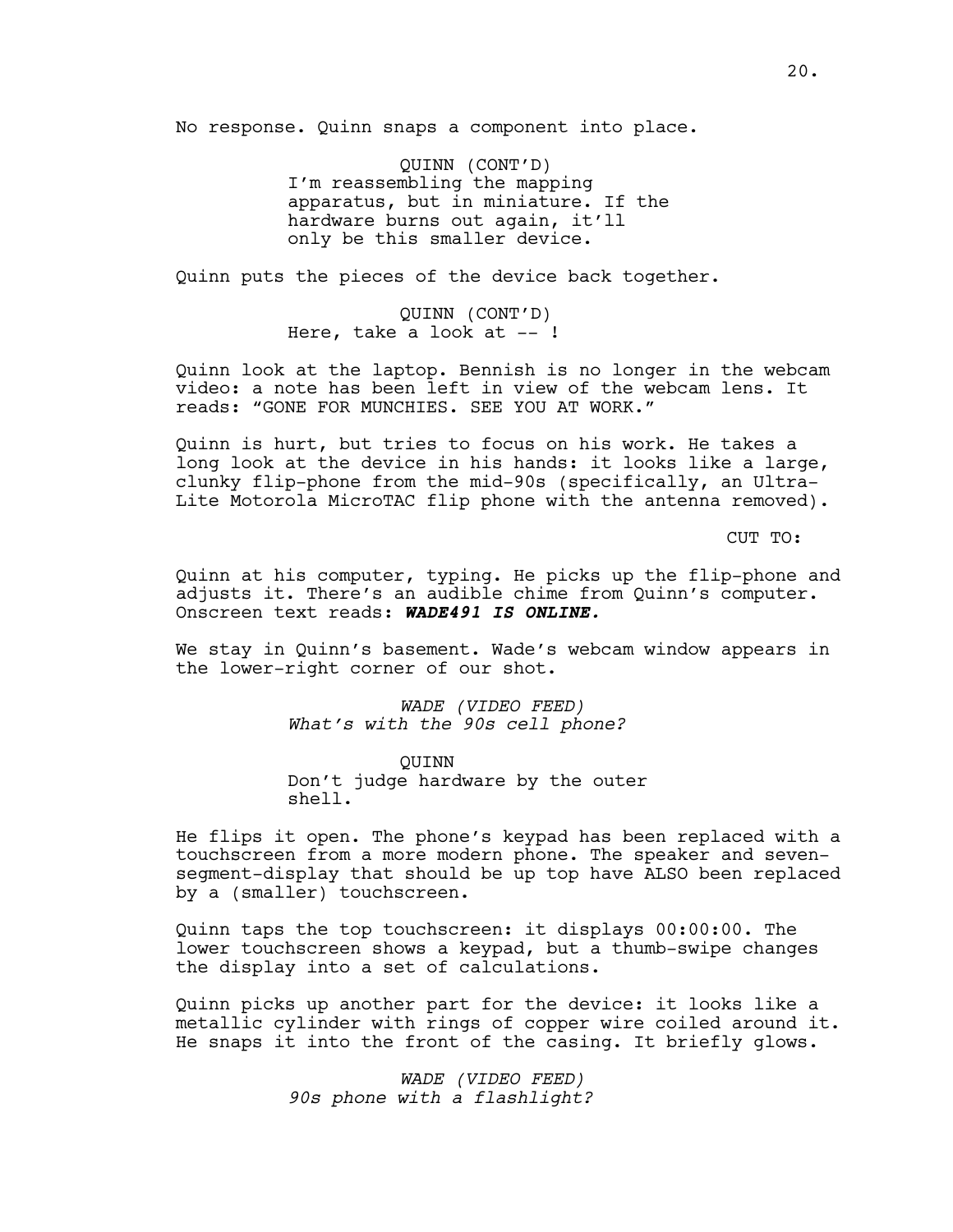#### QUINN

Miniature laser emitter! It converts all this -- (aims the desktop's webcam at the blackboard) -- into a light signature siphoned through an exotic matter matrix.

*WADE (VIDEO FEED) A mathematical laser show, huh?*

QUINN Something like that. My dad would've loved this.

*WADE (VIDEO FEED) You really miss him.*

#### QUINN

He had so many friends who couldn't talk about mathematical theory without fighting, and Dad thought he could come up with something to get them all on the same page.

*WADE (VIDEO FEED) Anti-gravity?*

QUINN Yeah... I couldn't get it to work, but the underlying concept, a unified field theory... (typing) Oh, did you and your sister have a good time?

*WADE (VIDEO FEED) After the run, Kelly and I went to a movie and... y'know, it's all on Facebook.*

We stay on Quinn, but we hear several mouse-clicks. Wade's webcam feed is temporarily replaced with a series of photos. In the photos, we see:

A grinning Kelly Welles on a barstool with several male and female friends around her. And then there's Wade, sitting sullenly at the left end of the photo.

The next photo: a grinning Kelly Welles holding a dart and aiming off-camera. Kelly's friends look entertained. And then there's Wade, standing sullenly at the left.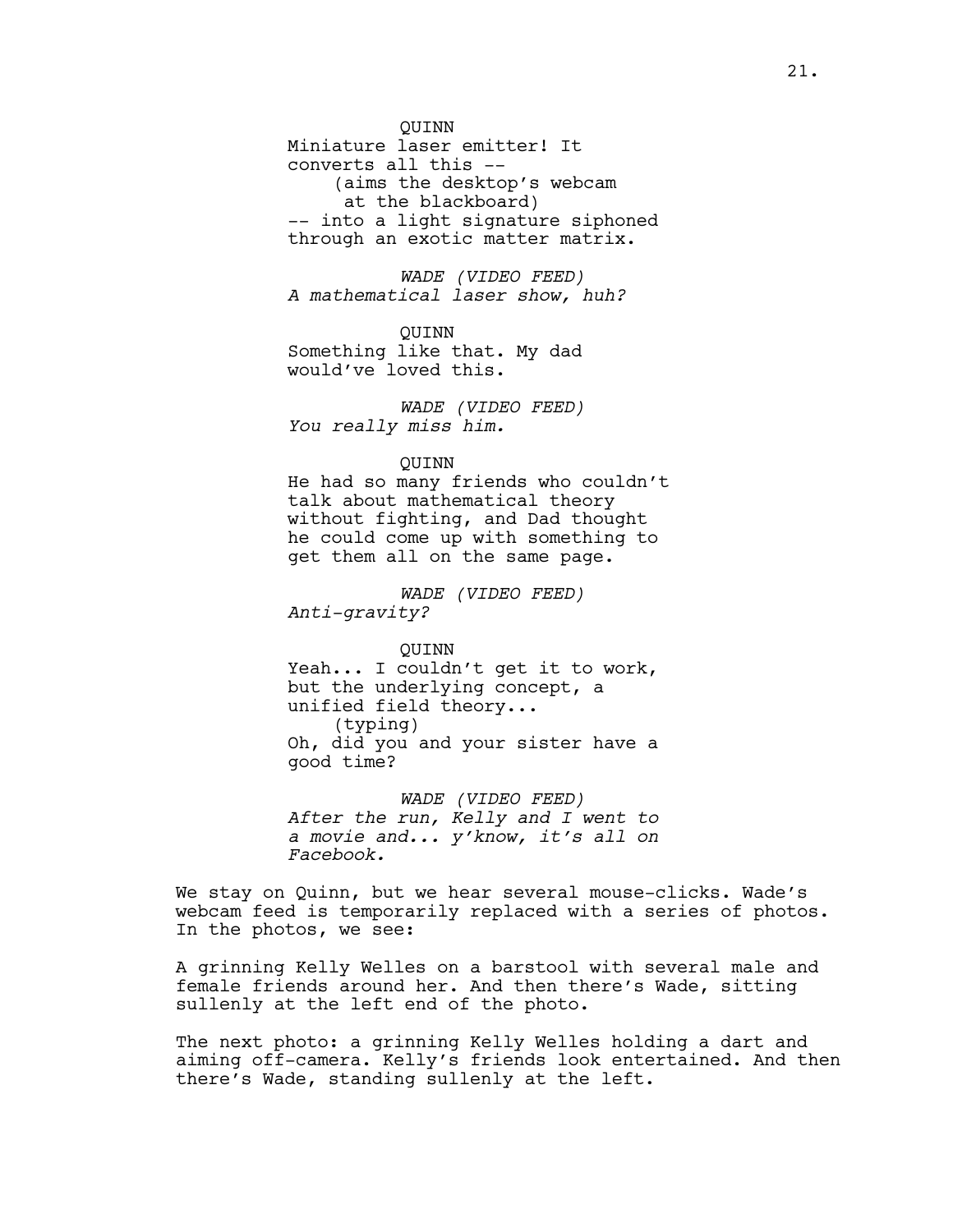The next photo: a grinning Kelly Welles and her friends all holding glasses of beer and toasting. And then there's Wade, standing sullenly at the left, looking longingly at the exit.

The next photo: a grinning Kelly Welles and her friends are seated around a large platter of chicken wings. Wade is nowhere to be seen.

The photos vanish and Wade's webcam feed returns.

QUINN I'm sure Kelly just wanted to show you a good time?

*WADE (VIDEO FEED) I know. It's just not my scene. I have my work. I'm sure you understand; you've taken up permanent residence in your basement.*

Quinn types calculations. The same calculations flash across the touchscreen of the timing mechanism.

> QUINN I'm hoping that what Bennish and I accomplish down here will get us into a properly funded lab. We're working on our futures.

*WADE (VIDEO FEED) And I'm working on mine. The selfemployed software designer here has only made two hundred dollars in profit at this point. But I think there's a future here...*

QUINN (still typing) Well, I appreciate you taking time now and then to keep me company.

Wade begins to study one of the phones in her hands intently.

*WADE (VIDEO FEED) I could find some time now and then for us to hang out.*

QUINN (focused on his calculations) Don't we already?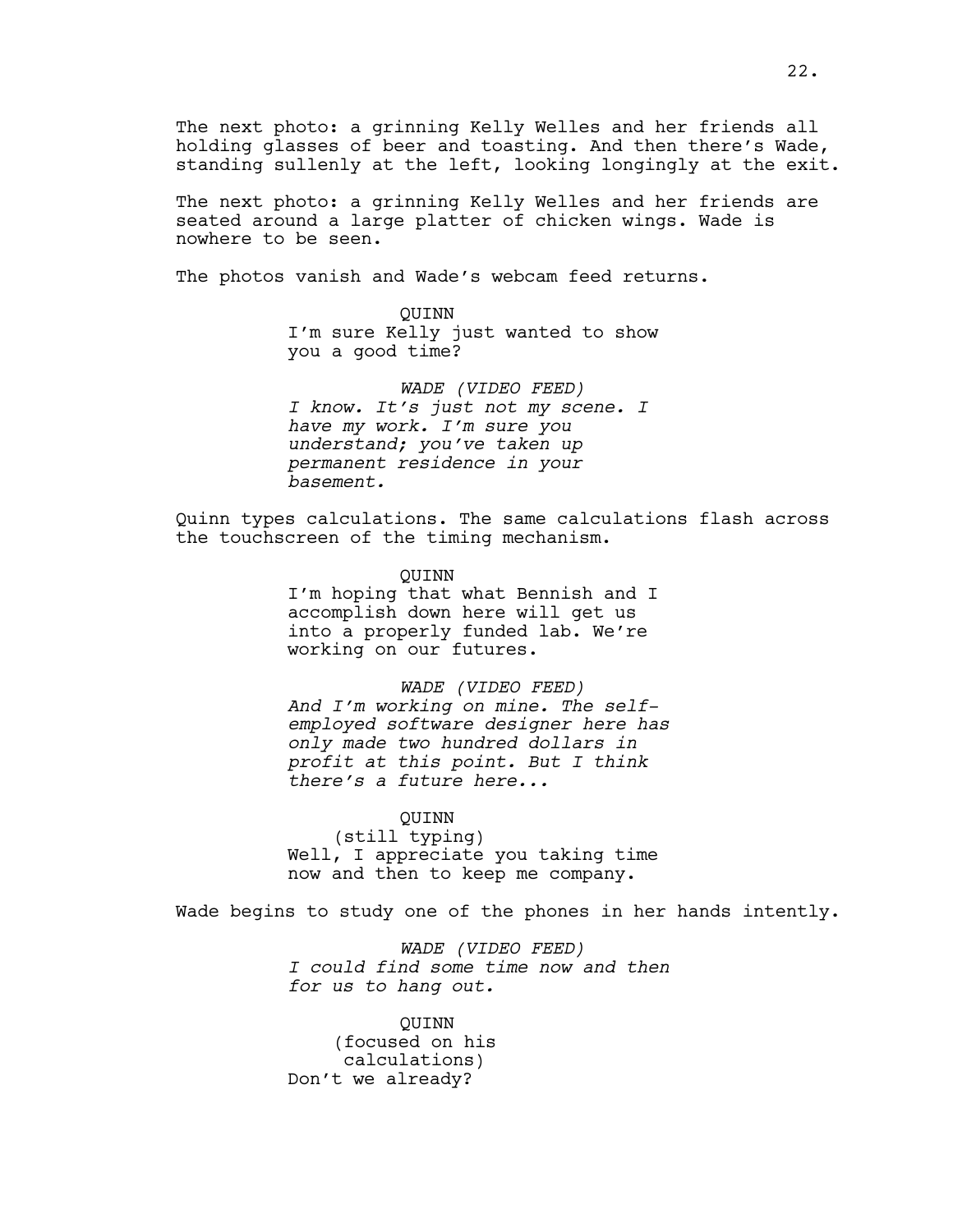*WADE (VIDEO FEED) (still not looking up) I mean in person.*

QUINN

Yes!!

Quinn picks up the timing mechanism.

QUINN (CONT'D) Bennish's revisions work! And the timer's software's running!

*WADE (VIDEO FEED)*

*Quinn!!*

#### QUINN

Huh?

*WADE (VIDEO FEED) (looking directly into the webcam lens) Do you want to meet?*

Quinn loses his grip on the timer. It clatters to the desk.

#### QUINN

I do. It's just, I'm kind of at a crucial stage here. I really need to test this, I've been looking at these figures since I was 15 and tonight's a bit --

*WADE (VIDEO FEED)*

*Quinn.*

Quinn is quiet.

*WADE (VIDEO FEED) (CONT'D) If you want to keep your online and offline life separate, I get it. Just don't weasel out of saying it.*

Quinn looks around at his basement.

QUINN I don't have any food in the house. I had to move the sofa out of the basement so I could fit in an extra table.

*WADE (VIDEO FEED) Really, it's --*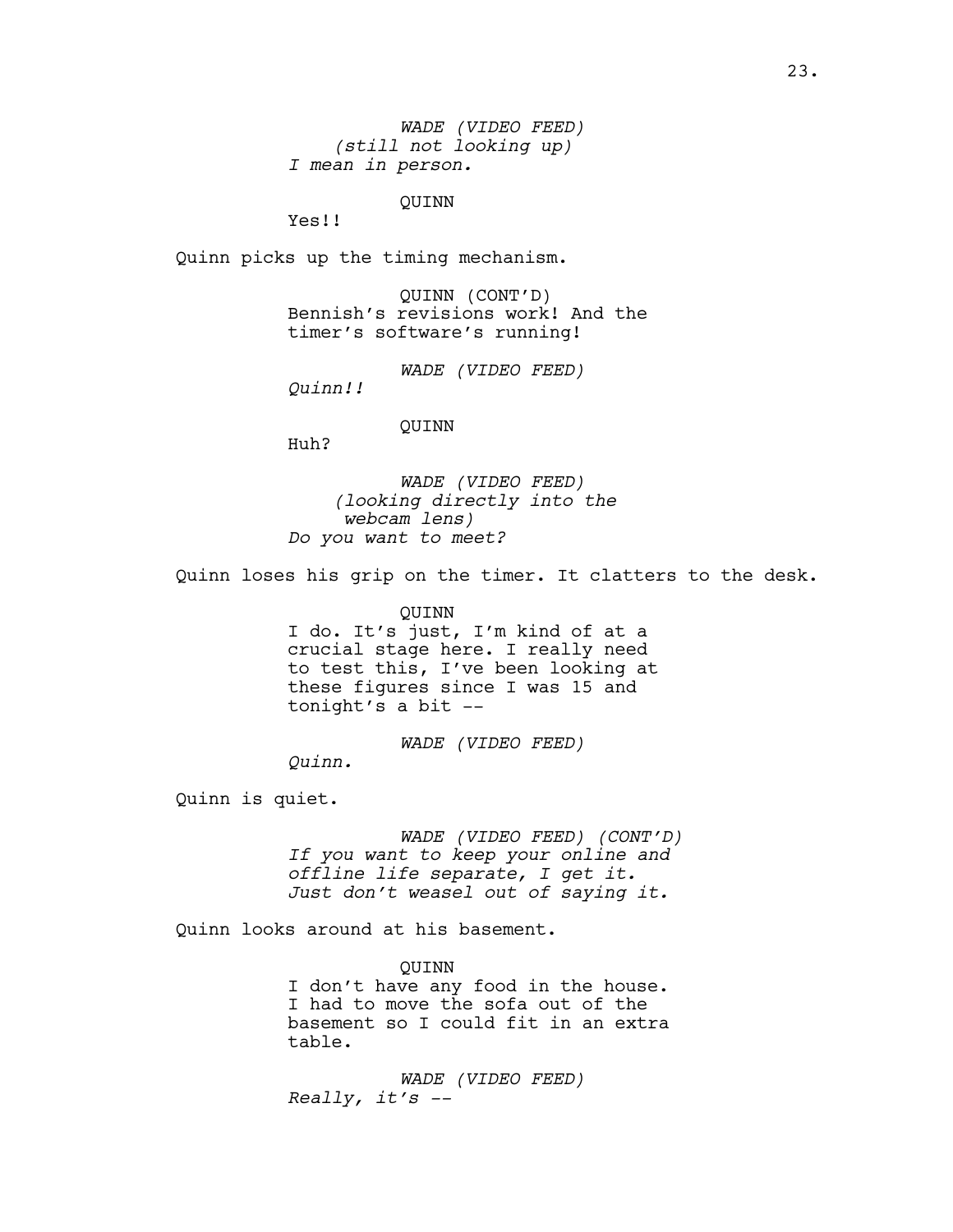#### QUINN

I had to hook the machine into the fuse box and the reduced power load means all the lights in the basement are perpetually dim. There are pizzas and sandwiches I've forgotten about that are still around here somewhere. But if you think you can handle that, I live at 4159 Blue Jay Way.

A brilliant smile fills Wade's face.

*WADE (VIDEO FEED)*

*Seriously?* 

#### QUINN

If you come over now -- I can show you what I've been doing. Bennish slept through it, so you'll be the first person after me to see it.

*WADE (VIDEO FEED) Oh my God -- yes! I'll see you in -- (peering at what we can assume is Google Maps) Half an hour!*

Wade rises from her chair. Then leans into the webcam.

*WADE (VIDEO FEED) (CONT'D) I'm not going to say good-bye since... I guess pretty soon, we'll be saying hello.*

And then Wade's webcam feed is gone. Quinn pushes back from the computer, exhaling. He looks around the basement. He gets up and moves towards the machine, holding the timing mechanism in his hand. He puts it down.

But then he picks it back up.

QUINN Should make sure that I've actually got something to show...

He flips the timer open and taps a command into the touchscreen. The machine on the table, with its coils and processors and motors, begins to hum.

Quinn taps one final command into the timer and aims it straight ahead.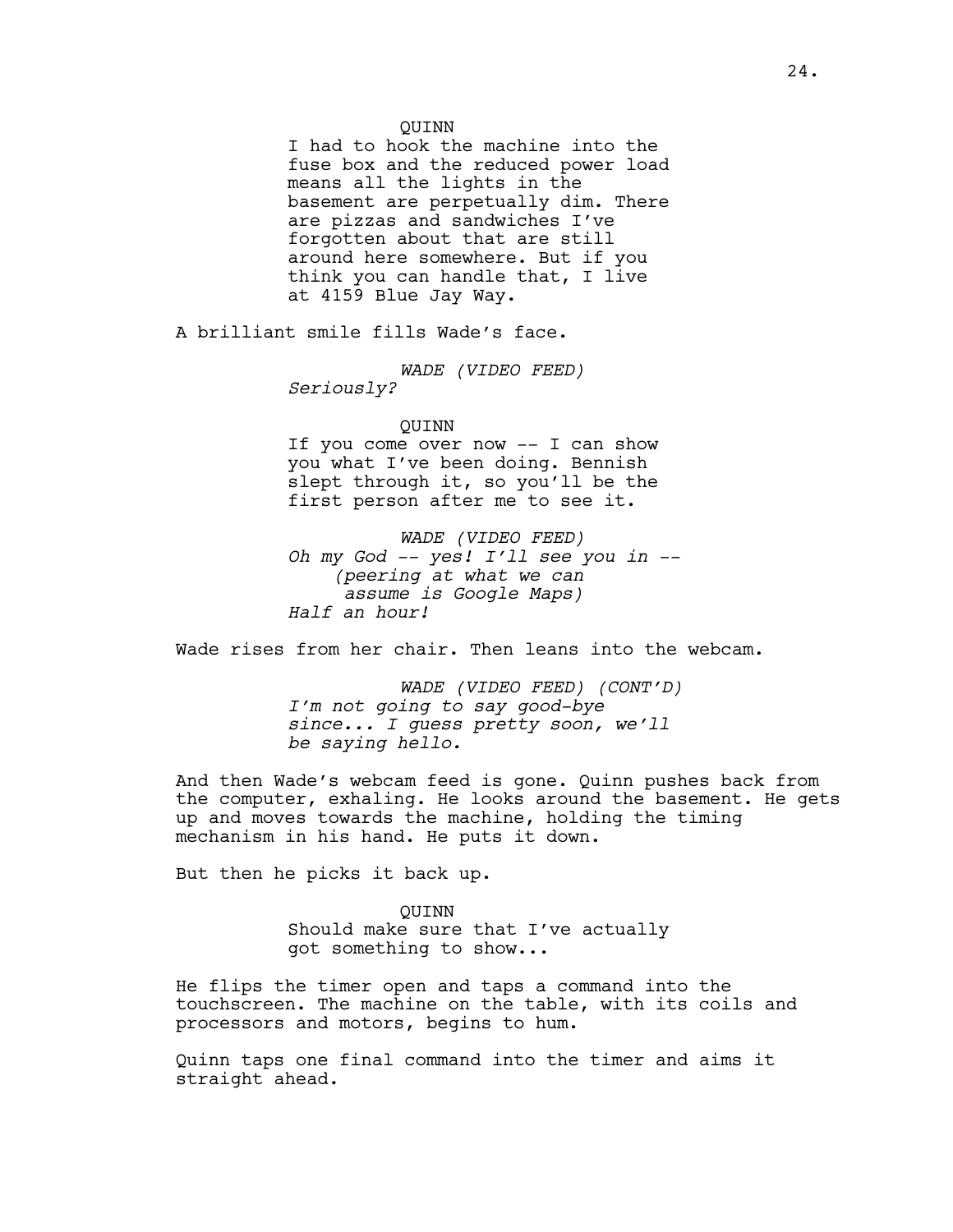Light bursts from the front of the device. It stops in midair and condenses into a single point, a lone-spark of light in mid-air. And then it widens to form the VORTEX.

The basement is filled with wind and a crackling sound of intense energy as the GLOWING, RIPPLING hole in the air takes shape.

Quinn shields his eyes for a moment as the flashing light is reflected across his face. His desk chair on wheels is blown back by the forceful wind of the vortex.

Quinn grins widely. He reaches out, letting his fingers feel the wind.

But then the vortex starts to get BIGGER. More ripples take shape in this hole in the air, and with each circular ripple, the vortex widens. Quinn backs away.

The vortex EXPANDS to reach the ceiling and then begins to drift towards Quinn. He retreats, urgently tapping at the timer. But the vortex doesn't stop growing TOWARDS Quinn's direction. There's a flash of light.

FLASHCUT TO:

QUINN: Falling! Falling through a strange and inexplicable tunnel of purple and green light, flailing madly as the roar of the vortex fills his ears. He screams helplessly.

FLASHCUT TO:

Quinn is thrown against a wall. He cries out in surprise as he lands in an awkward tangle on the floor. He looks up to see the vortex SHRINK and VANISH. Gingerly, he gets up, looking around his basement.

But something is wrong. The shelves and blackboard are gone. The worktables are gone. The machine is gone. He is in the same room, the same house, but all his possessions and all his work have ceased to exist. This isn't a basement lab -it's simply a basement.

> QUINN (CONT'D) Where am I?

> > CUT TO:

INT. MALLORY KITCHEN - EVENING

The kitchen lights aren't on. The door to the basement, outside the kitchen, swings upon. Quinn bursts up the stairs.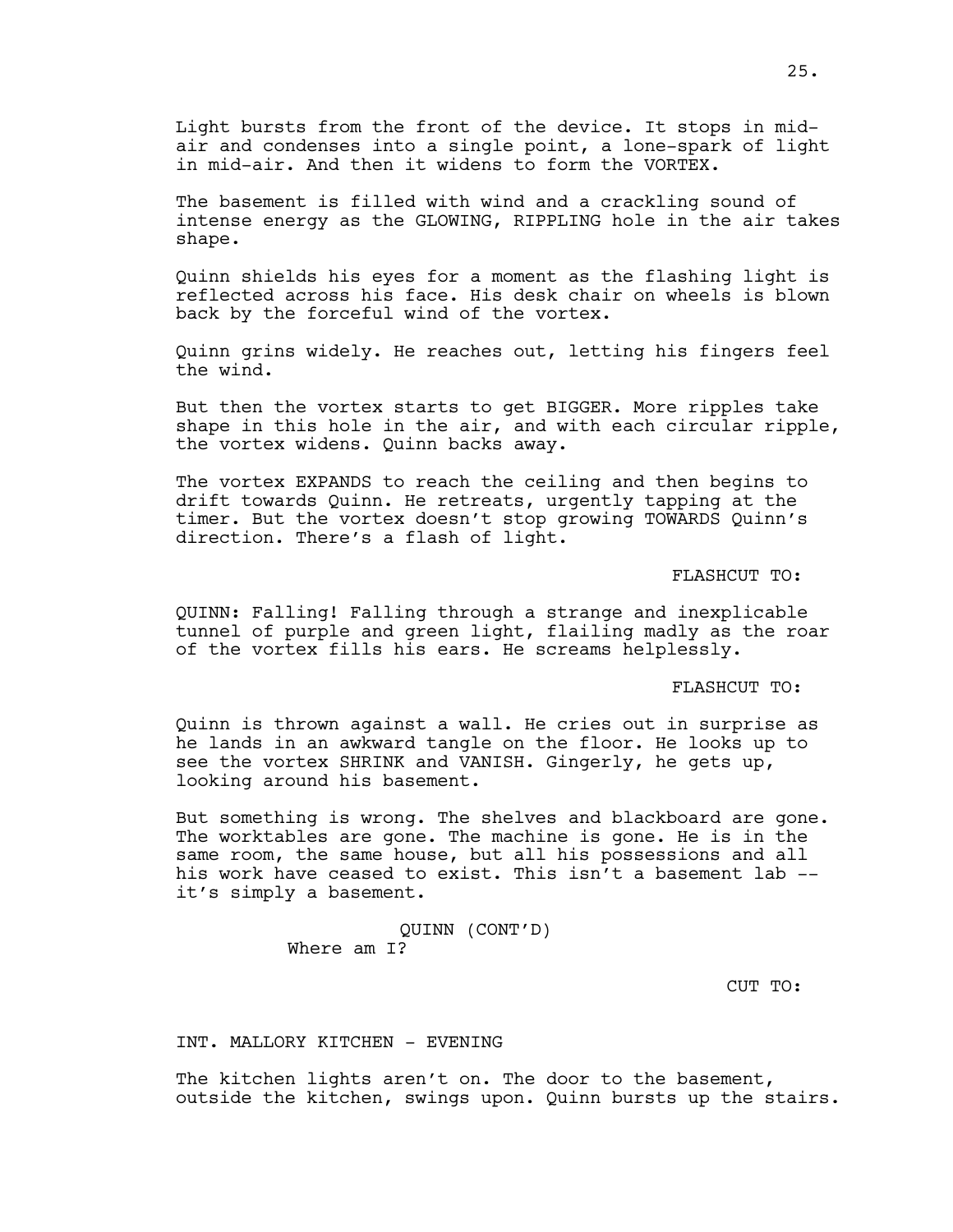No response. Quinn realizes all the furniture is gone: there's no stove, no kitchen table, no sign that anyone lives here. He flicks the light switch. The lights don't come on.

Quinn shoves the timing device into his pocket. Rushes to the kitchen cabinets and yanks open every drawer. All are empty. He runs into the living room. There's no sofa, no television. No curtains on the windows.

He runs into the front hall. We stay on the FLIGHT OF STAIRS as Quinn runs up them.

> QUINN (CONT'D) Mom!! Are you here? Mom!!!

> > CUT TO:

#### EXT. MALLORY HOUSE - EVENING

We hear footsteps charging down the flight of stairs inside the house. The front door swings open and Quinn runs out. His eyes sweep the front porch. He checks the mailbox. Empty.

Terror fills him as he steps out onto the front lawn and sees a realtor's FOR SALE sign stuck in the lawn. He turns around to stare at the strange house that isn't his.

Suddenly, there's a soft, motorized hum. A sleek black car is gliding up the street. This gleaming black sedan pulls into the driveway.

Quinn walks towards the car as two tall men in gray suits and ties emerge from opposite sides of the car.

#### QUINN

#### Excuse me? Can you help me?

The two men turn towards Quinn. One of them is holding a small digital device: it looks like a television remote control but with diodes at the end and a SSD display on top. He briefly waves it in Quinn's direction, and it releases a chirp.

The man pockets the device and approaches Quinn, his companion right behind him.

> AGENT BARROWS My name is Agent Barrows and this is Agent Goldman.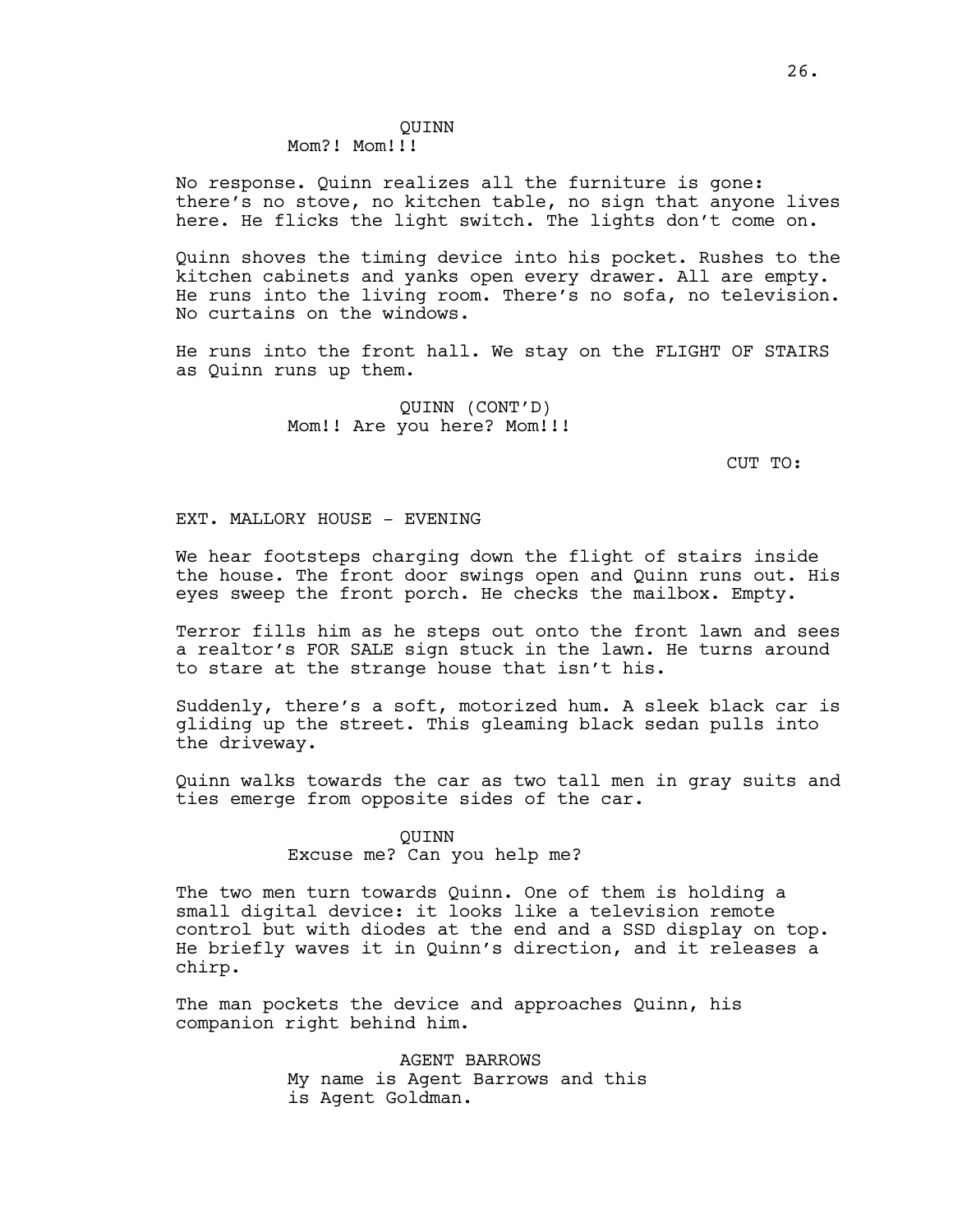#### QUINN

Please -- something's wrong! My house -- everything's gone! My mother was upstairs -- she's disappeared! I don't understand - my house wasn't for sale!

#### AGENT GOLDMAN You'd better come with us.

The two agents are entirely unruffled, almost mechanically cool and icy in the face of Quinn's frantic desperation.

QUINN

My  $mom$   $--$ 

AGENT GOLDMAN Is your mother here?

#### QUINN

No.

#### AGENT GOLDMAN No sense in staying here, then.

Agent Barrows turns away, not waiting for Quinn's response. Barrows returns to the car and opens the back door. Quinn looks helplessly at his dark, empty house.

CUT TO:

INSIDE THE CAR

The car speeds along a freeway. Quinn is in the back seat. Agent Barrows is behind the wheel with Goldman in the passenger seat.

> QUINN Why did you guys come to my house?

No response.

QUINN (CONT'D) I was yelling -- did someone call it in?

Agent Goldman turns up the volume on the radio, ignoring Quinn.

Quinn leans back in the admittedly comfortable back seat, gazing out the window, trying to ground himself in something familiar. The streets and buildings don't look different.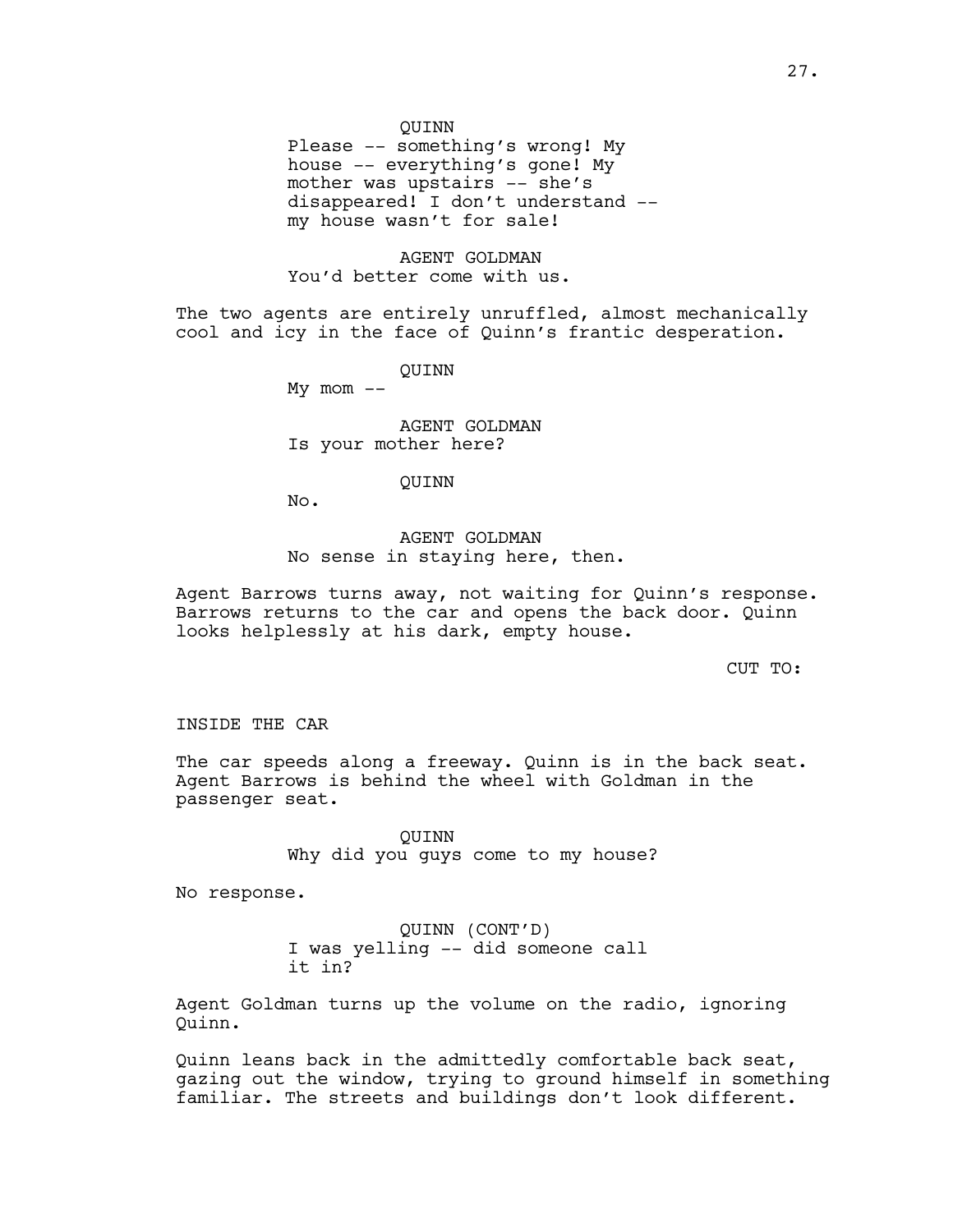But then Quinn finds himself studying the cars passing by and notices: none of them have exhaust pipes. In fact, there's no exhaust to be seen -- and when Quinn looks up at the night sky, he can see the stars without the haze of pollution.

At this point, he starts paying attention to the radio broadcast.

> *JACOBS (VOICE ON THE RADIO) Can you believe it? They're not going to spend their stimulus on a light rail system -- oh, no. They're going to buy a football team! Seriously?*

*STEVE (VOICE ON THE RADIO) You have to wonder if those new Canadian hires forgot what country they're working in. Football's a Canadian sport. If it's slower than soccer, Americans aren't going to have the patience for it.*

*JACOBS (VOICE ON THE RADIO) Kind of the nature of the world we live in these days -- everything gets faster and faster...*

Quinn listens to the conversation with increasing anxiety.

CUT TO:

#### EXT. MUSEUM - EVENING

The black sedan with Quinn inside drives up to what looks like a museum. It is a massive white complex with a domed roof. It looks like a church built with modern materials.

The car moves through a set of gates and past the front entrance, driving around to the back.

CUT TO:

#### INT. MUSEUM HALLWAY - EVENING

We're now inside the museum, in a dark and dimly lit hallway. Agent Goldman walks through the hallway. Behind him is Quinn. And behind Quinn is Agent Barrows, silently storming forward, forcing Quinn to maintain his pace lest he be trampled.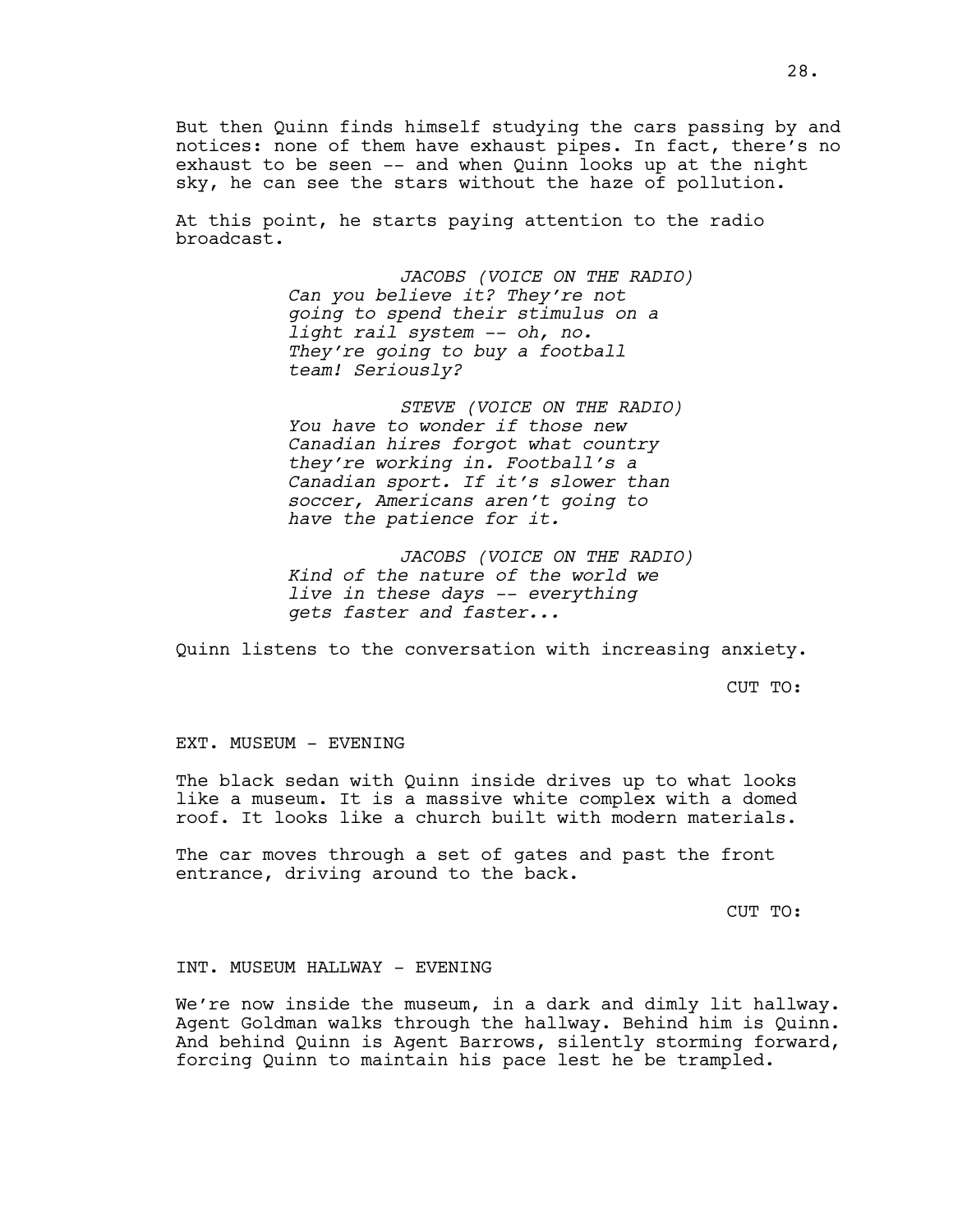The three come to an elevator. The elevator doors open. Goldman walks in. Quinn hesitates and Barrows steps forward, a hand extended to shove Quinn into the elevator.

QUINN

Hey!

CUT TO:

#### INT. THIRD FLOOR - EVENING

We're looking at the closed elevator doors on the third floor of the museum. This floor is dimly lit. The elevator doors open to reveal Goldman, Quinn and Barrows. Goldman steps out.

Quinn launches himself forward, away from Barrows and straight into Goldman, knocking him aside. Quinn is about to make a run for it to escape the two agents -- but Barrows leaps out of the elevator, driving every ounce of weight into Quinn's back. Barrows tackles Quinn to the floor and pins him.

#### QUINN

#### Hnnghhh! Let me GO!

Quinn cries out in pain as Goldman puts a foot on Quinn's waist, further pinning Quinn to the floor.

From the floor, Quinn sees a THIRD STRANGER approaching. There's a pair of black loafers on the floor in front of Quinn. The shoes take smooth, deliberate steps forward until they're directly in front of his face.

When this new person speaks, the voice is rich and deep and in an English accent.

> **VOTCE** It would be most helpful, gentlemen, if you would assist our guest to his feet.

Hands grip Quinn's shoulders and he's hauled up and deposited on his heels. And then he gasps when he sees this third man.

It's Professor Arturo.

But the Professor doesn't look the same as he did in class. His hair is loose and longer, his beard less neatly trimmed. Instead of a sharply fitted suit, he's casually dressed: a loose orange jacket of wool, worn on top of a blue sweater and cargo pants.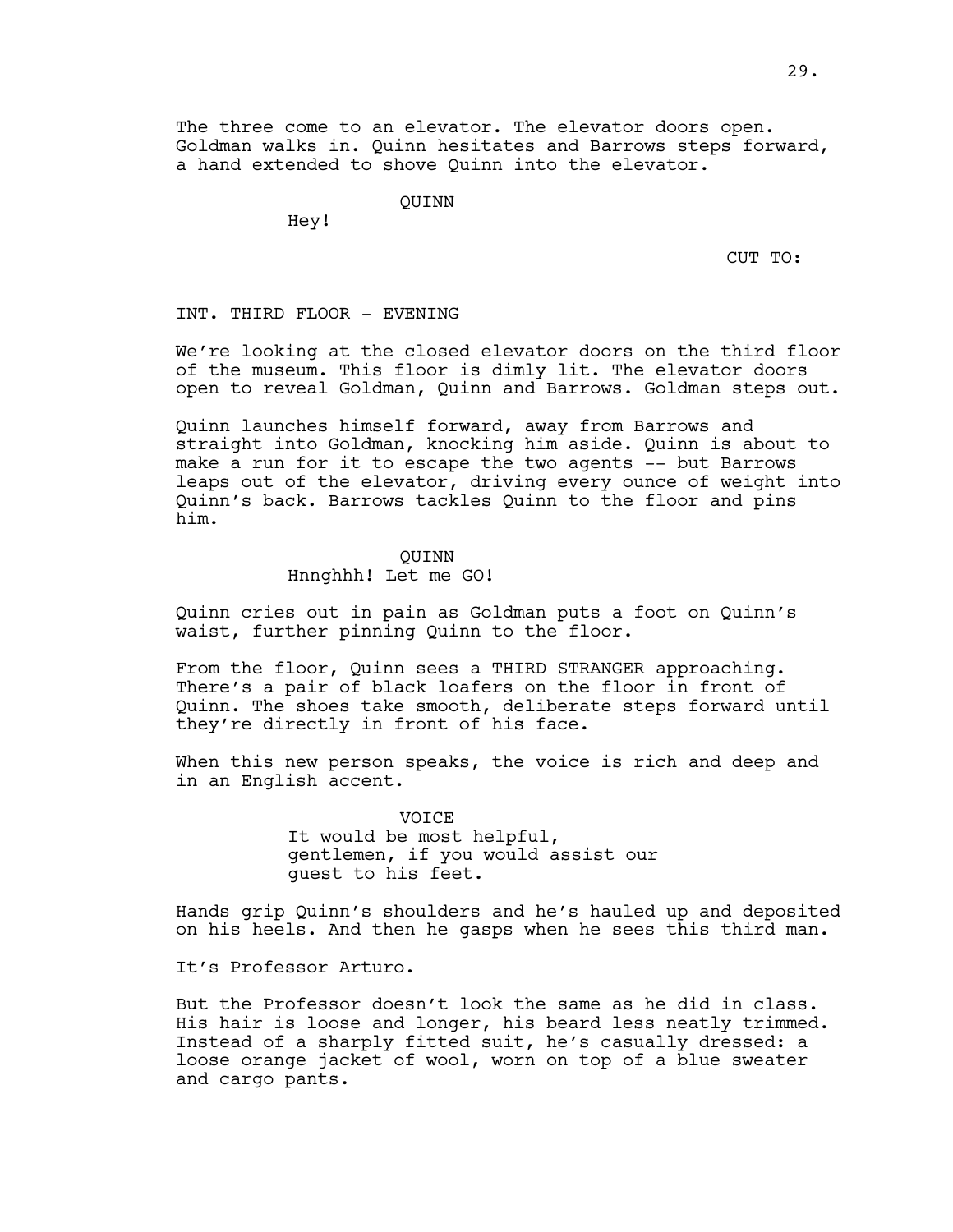QUINN Professor?! What's going on here?

ARTURO I'm afraid that before I can answer your questions, you will be required to answer mine.

Quinn starts forward towards the Professor -- and Goldman and Barrows yank him back. Quinn struggles and Goldman's fist strikes Quinn directly in the stomach. Quinn lets out a strangled gagging noise and sags forward. Only Goldman and Barrows' arms keep him upright.

Arturo spots the bulge in Quinn's pants pocket. He reaches forward and pulls out the timing device. He flips it open like he's handled it before. He gazes at the display and then snaps it shut.

> ARTURO (CONT'D) Further tests of the agents' patience would be most unwise, young sir. Now -- the questions.

Quinn makes a choking, wheezing sound.

ARTURO (CONT'D) How many stars are there on the American flag?

QUINN

Whuh  $--$ 

ARTURO The American flag. How many stars?

QUINN Fif -- Fifty!

ARTURO What is the Seventh Amendment?

QUINN

The -- the one about -- common law suits -- trial by jury if the value in question exceeds -- twenty dollars!

ARTURO And what is the significance of October 12?

QUINN Columbus Day! It's Columbus Day!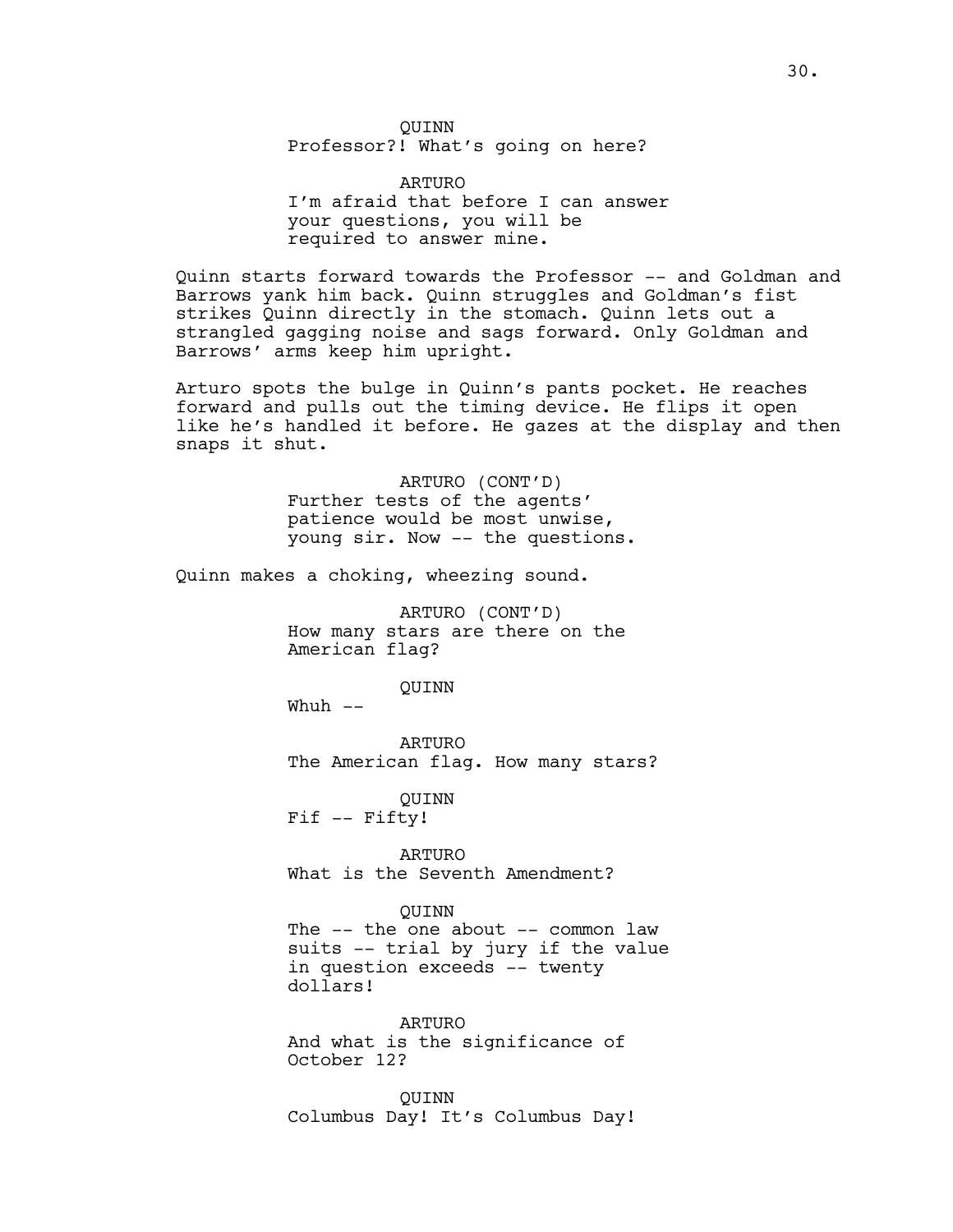At that, Arturo gives a short nod to Goldman and Barrows. Immediately, their hands withdraw from Quinn's person.

Quinn looks over his shoulder to see the two agents quietly returning to the elevator. The doors close with them inside. Quinn and Arturo are alone in the dimly lit hallway.

#### ARTURO

My apologies, Mr. Mallory. Our tactics are a crude but unfortunate necessity when dealing with guests of your peculiar origins.

QUINN

Why are you DOING this?! I mapped symplectic manifold equations into 3D space and all I asked for was your advice --

ARTURO Mathematical constructs in physical space...

He looks at the timing mechanism. And then Arturo smiles.

ARTURO (CONT'D) I understand. You've created sliding.

Arturo turns away. A casual wave of his hand indicates that Quinn should follow.

> QUINN Sliding? What're you talking about?

ARTURO If you would accompany me to the observation deck, all will be explained.

CUT TO:

INT. OBSERVATION DECK - EVENING

Quinn and Arturo emerge on what looks like a carefully lit balcony that's indoors. A railing guards the two of them from the edge. Beyond the edge is complete and total blackness.

> QUINN Where are we?

Arturo snaps his fingers.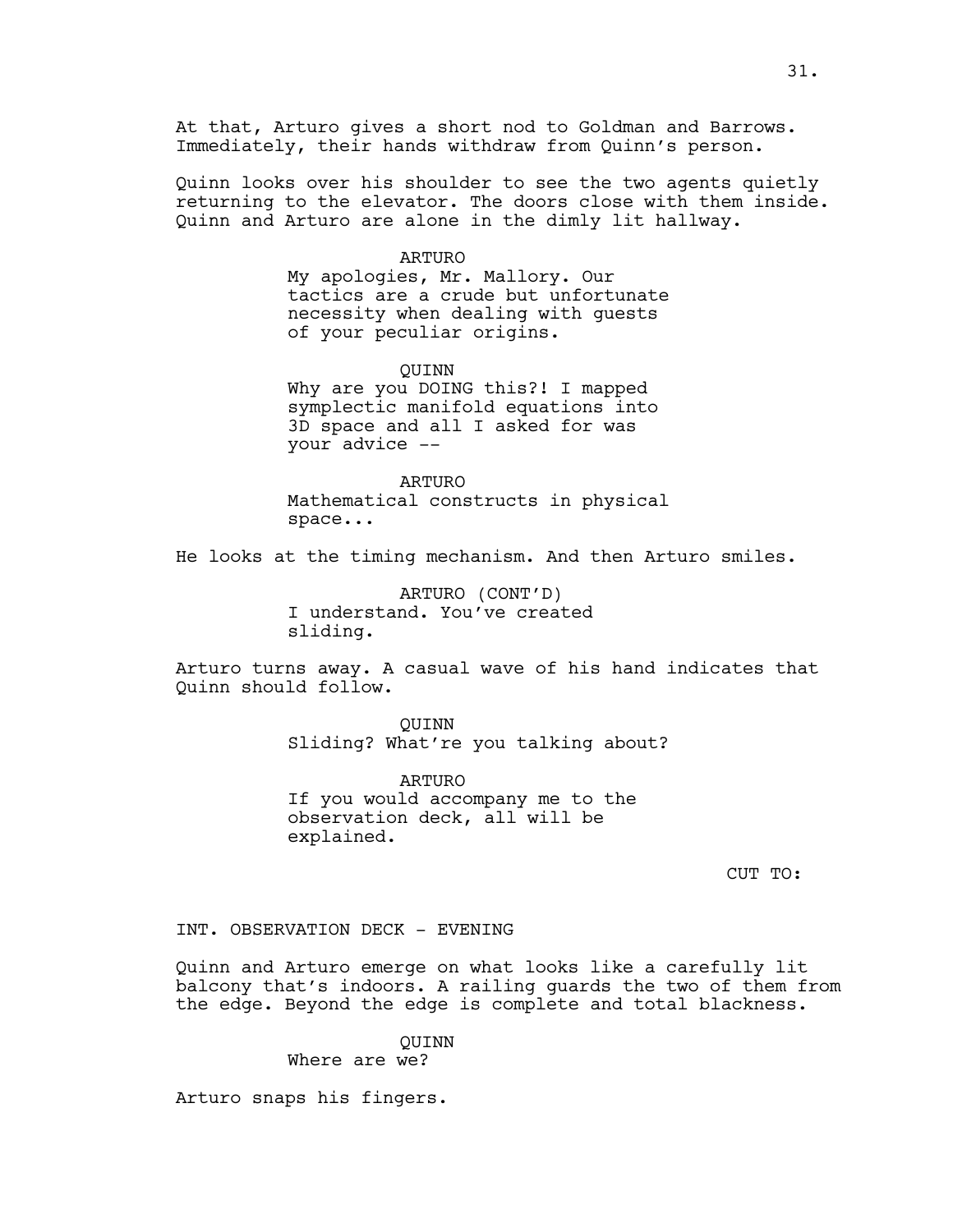There's a flare of light in the darkness surrounding the deck. The briefest of flashes. It fades away to nothing - and then reforms into a large, glowing sphere that looks to be the width of four picnic tables. The sphere takes on a bright blue colour. Land masses take shape across it.

It's an image of the Earth floating in the darkness.

#### QUINN (CONT'D)

Hologram?

ARTURO An illustrative one, I hope. This building is the Museum of Interdimensional Wonders.

#### QUINN

Interdimensional?

The image of the planet Earth in front of Quinn and Arturo ripples and widens. A SECOND EARTH flows out of the first Earth, and then separates entirely. The two Earths hang side by side in blackness.

And then, the two Earths each produce an Earth of their own. Now it's four Earths. Each Earth continues to multiply until Quinn is looking at an ENDLESS SPIRAL of EARTHS.

#### ARTURO

Your answers to the three questions indicate that you originate from an Earth within the Hopkins cluster - that's a categorization, not a spatial reference, of course.

Quinn stares at the multiplying Earths, stretching farther and farther back. He's enchanted by their symmetrical beauty.

> ARTURO (CONT'D) You found a way to map a manifold equation to three-dimensional space. You saw a rippling in the air. That ripple was a gateway to the Einstein-Rosen-Podalski bridge. A bridge to alternate realities.

Quinn tears his gaze from the display and looks at the Arturo in front of him: this lengthy haired, casually dressed Arturo. This relaxed, laid-back version of the angry man he saw earlier today.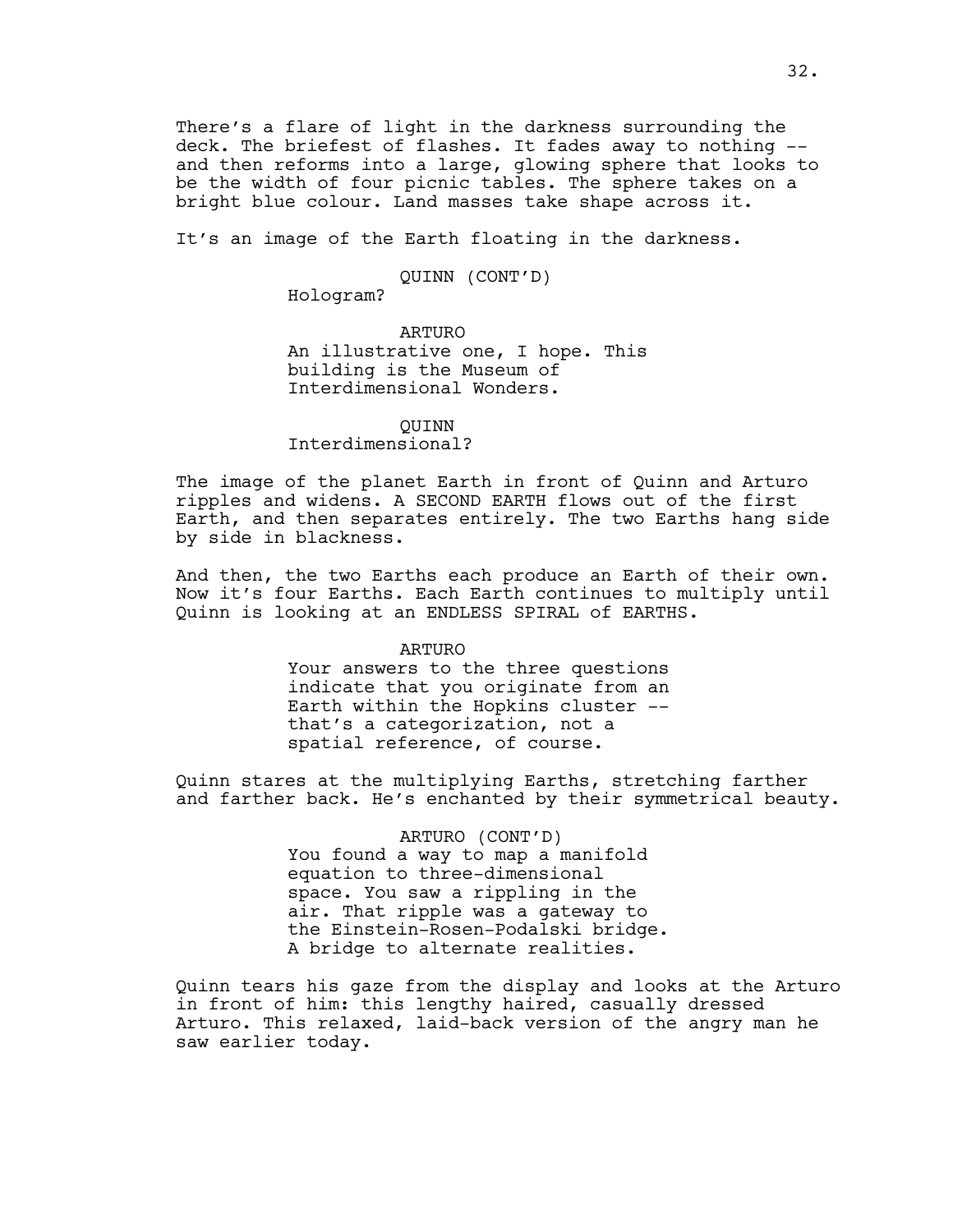#### QUINN

You're not the Professor I know. You're a version of him in a parallel universe. I'm on a different planet!

ARTURO Same planet. Different dimension.

CUT TO:

INT. FRONT HALL - EVENING

We're now in a massive hall of white brick walls with a domed ceiling high above. Quinn and Arturo descend a spiral staircase leading to the ground level. Quinn looks around in every direction: there are six large archways, each leading down separate paths.

#### QUINN

This place is huge!

ARTURO The complex spans a hundred and eighty thousand square feet and twelve stories. And yet, it represents a mere fraction of the Earths out there.

QUINN How many Earths are there?

#### ARTURO

I lost count after fourteen trillion and five. Our probes find two hundred a day. Each with their own history, their own path from the dawn of existence to the present day. Your timer can open a gateway to each and every one.

Quinn studies each archway. They all have signs next to them. ALTERNATE SCIENCE AND TECHNOLOGIES. ALTERNATE CULTURES. ALTERNATE THEOLOGIES AND PHILOSOPHIES. ALTERNATE ECONOMICS. ALTERNATE BIOLOGIES. Arturo leads Quinn to a specific archway: ALTERNATE HISTORIES.

> ARTURO (CONT'D) Visiting hours are over, but as the curator of this museum, I'm happy to offer you a tour.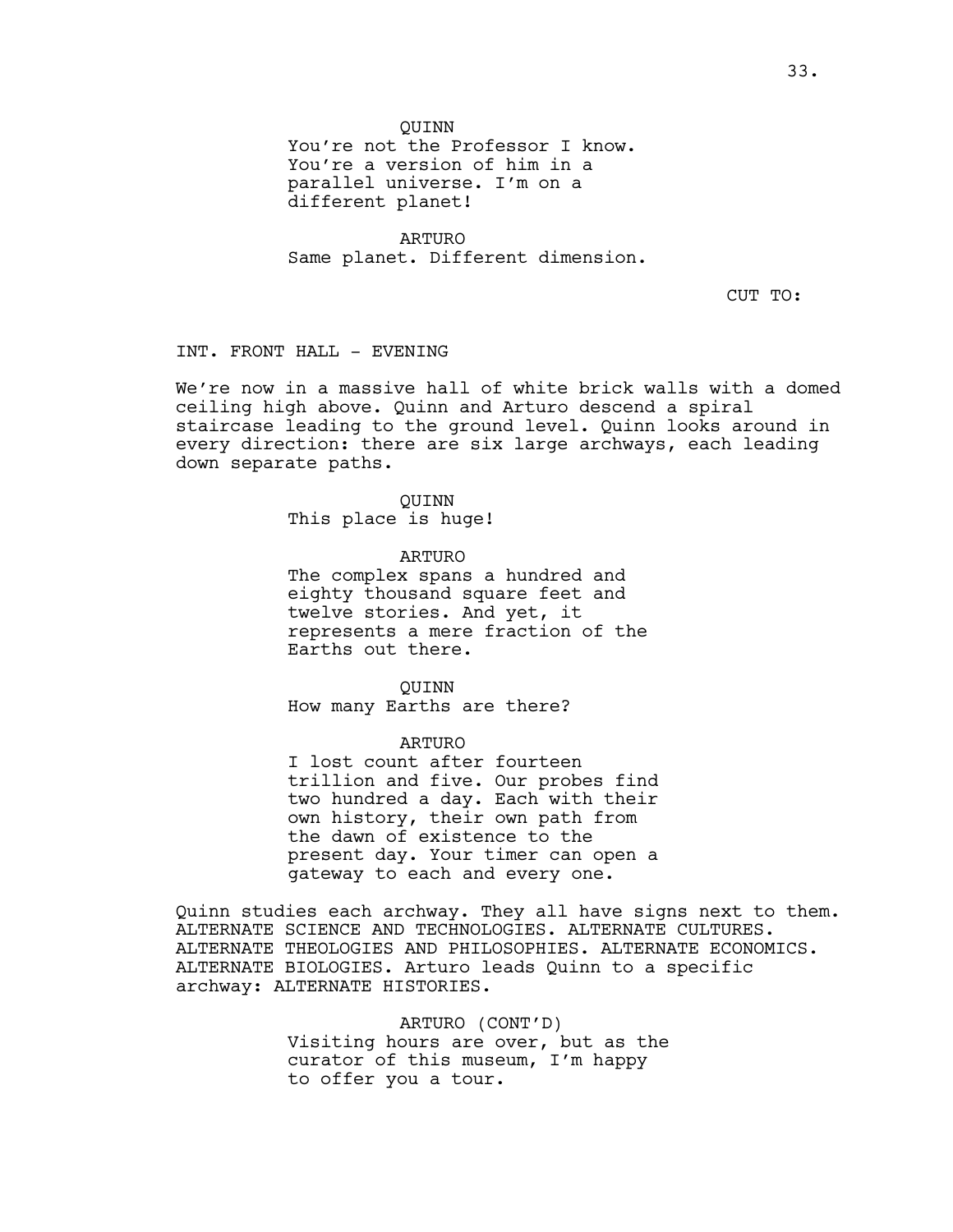As they move towards the Alternate Histories Wing, Quinn spots a display case in the center of the hall. He peers into the case. Inside is a dark wooden bust of Arturo's face.

The inscription on the plaque below reads: MAXIMILIAN ARTURO: THE FATHER OF INTERDIMENSIONAL TRAVEL.

QUINN

(delighted) So on this world, you created sliding? I always knew you were brilliant.

ARTURO Let me show you what your own brilliance has opened the door to.

CUT TO:

#### INT. ALTERNATE HISTORIES WING - EVENING

Quinn and Arturo walk down a hallway. Each wall is lined with massive glass windows in enormous frames. They stop at the first window. It comes to life and through the window, Quinn can see a park in the daytime, with people walking through.

> QUINN Golden Gate Park -- is this a display screen?

ARTURO Three-dimensional flatscreen technology. It tracks eyemovements. Where you look, it will go. Look left.

And Quinn does. The window zooms in on a STATUE in the park. Quinn spares it a glance and looks to Arturo.

> QUINN Statue of Abraham Lincoln, right? I run by every day to get to campus.

#### ARTURO

Look closer, Mr. Mallory.

Quinn turns his attention back to the giant screen. Stares at the statue. He realizes this bearded, balding statue is not Abraham Lincoln. He squints at the plaque on the base of the statue.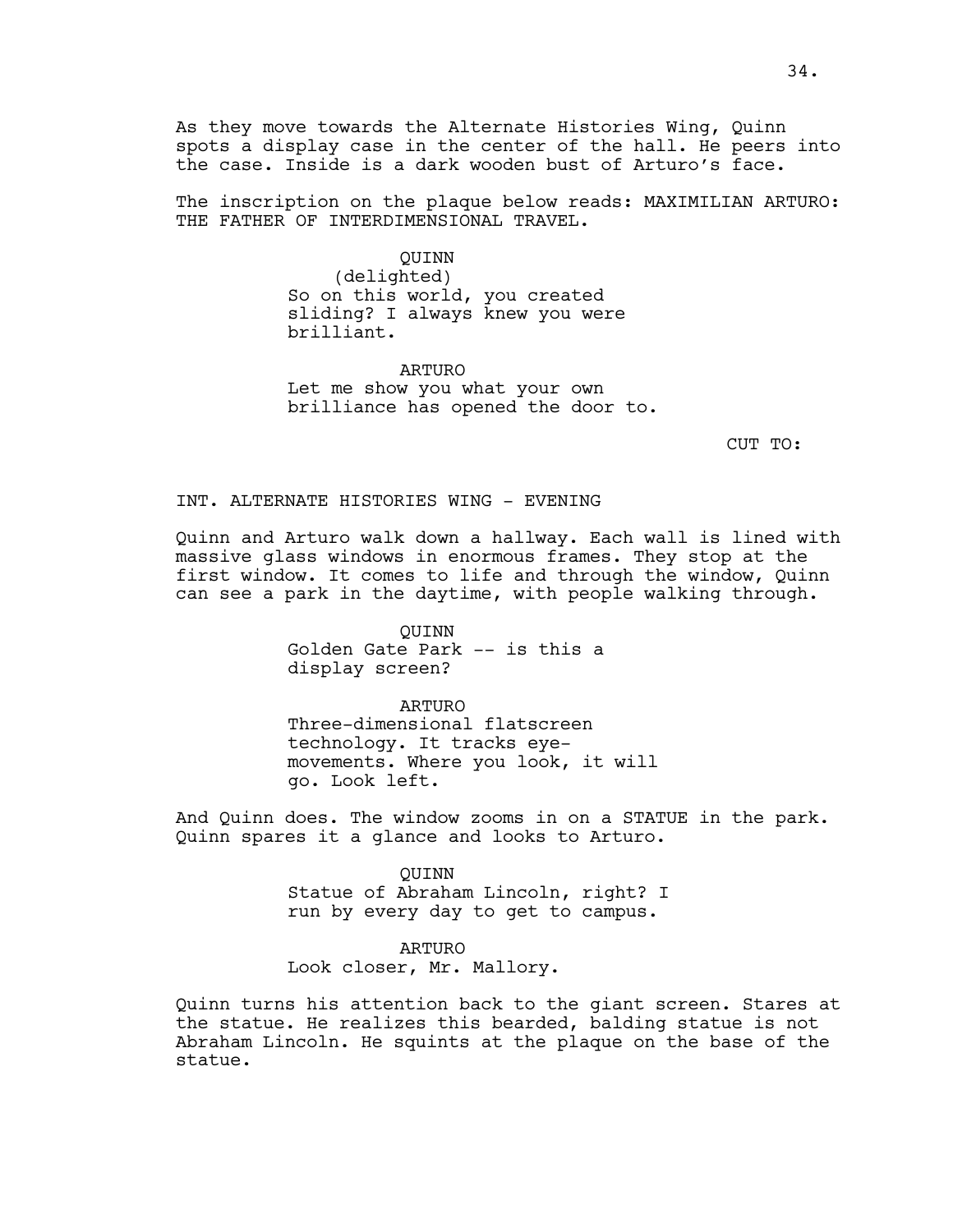#### QUINN

(reading) Vladimir Ilyich Lenin -- Lenin? What's a statue of him doing in Golden Gate Park?

#### ARTURO

It honours the leader of the Bolsheviks and the October Revolution of 1917 that paved the road to Russian dominance of North America. This display offers a three-dimensional representation of a parallel Earth in which the United States' failed war efforts in Korea led to the US becoming Communist territory by 1961.

QUINN

My God. (gesturing at the window) Is this live footage?

ARTURO Everything here is pre-recorded: a combination of recreations and on location visual records.

Arturo steps forward and we see him blink carefully at the display. The view of Golden Gate Park vanishes, and we see brief snippets in separated windows. We see an American flag with a hammer and sickle, an image of the Washington Monument surrounded by Russian soldiers.

Quinn looks down the hallway. The glass displays stretch farther than he can see.

> ARTURO (CONT'D) Let's move on, shall we? You may like this next one.

They move to the next window. Quinn looks in to see an open, grassy hillside. It looks still and peaceful. But then there's a roar and a powerful STOMPING noise.

And emerging at the top of the hill is a STEGOSAURUS DINOSAUR, the fins and plates on its back appearing before the rest of its massive form. The enormous reptile strides onto the hill.

> QUINN Dinosaurs -- they didn't die out on this world?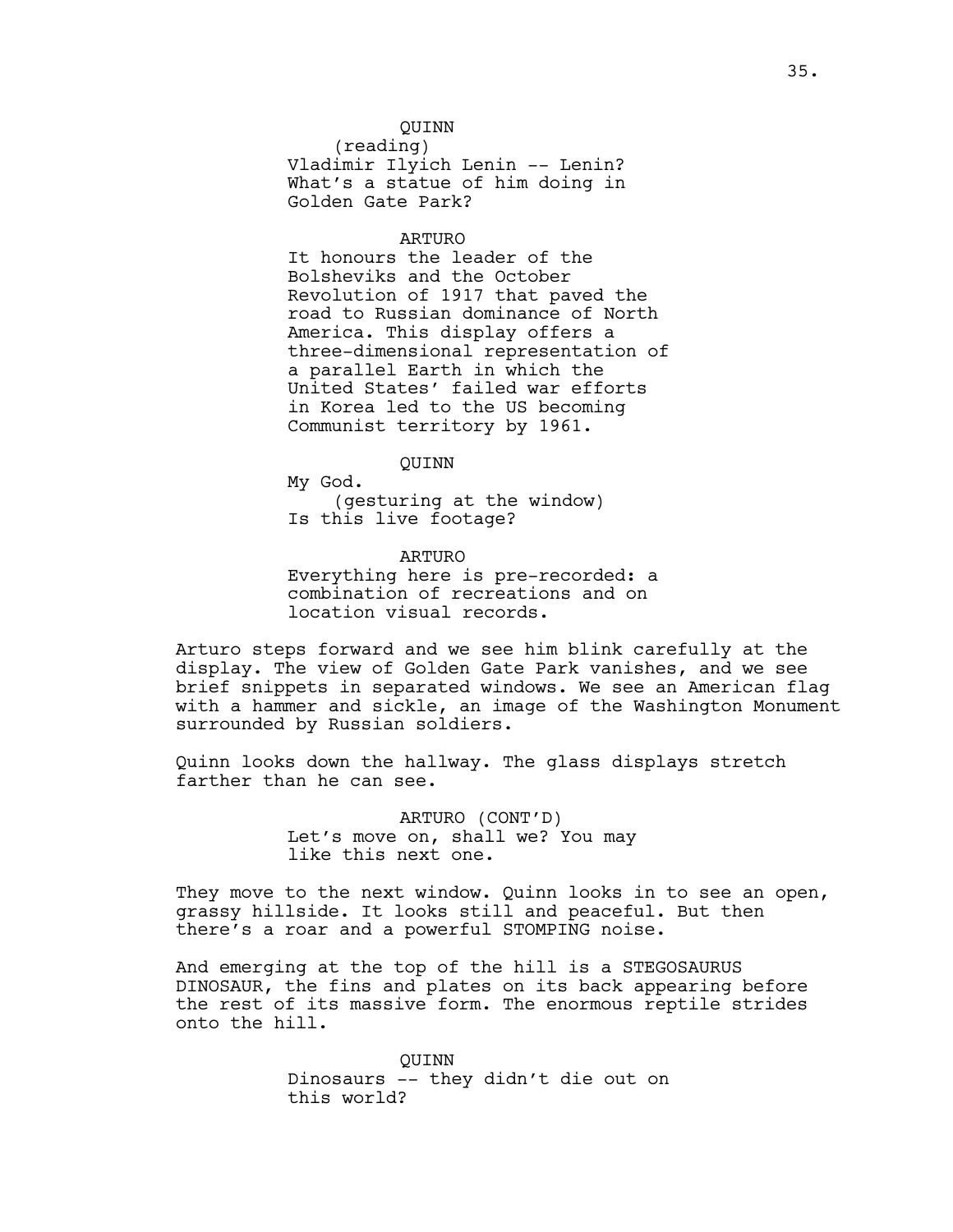Arturo steps forward and looks at a certain part of the window. The image in the window speeds forward until we arrive at a high metal wall. Then the image rotates 180 degrees, spinning THROUGH THE WALL and out the other side.

On the outside, the wall has a sign reading: SAN FRANCISCO DINOSAUR RESERVE.

# ARTURO

They're an endangered species on this Earth. Protected and nurtured. Poached, too, but protected.

# QUINN

Incredible!

ARTURO Come, let me show you more --

CUT TO:

A window shows Mount Rushmore -- but it shows the faces of six US Presidents instead of four. And the six faces are those of WOMEN.

> ARTURO (CONT'D) This world has a severe issue of gender-bias, as does yours. Unlike the world we know, however, the gender-bias on this parallel Earth favors women over men.

> > CUT TO:

Another window: this one shows images of Nikola Telsa, Thomas Edison, Alexander Graham Bell on an advertisement mounted on the side of a bus. A side window shows the cover of PLAYBOY magazine with a portrait of Marie Curie.

> ARTURO (CONT'D) In this parallel culture, scientific, philosophical and technological achievement are the foundation of all celebrity.

> > CUT TO:

Another window: This one shows a church, but instead of a cross, the church roof has a pentacle (a star in a circle).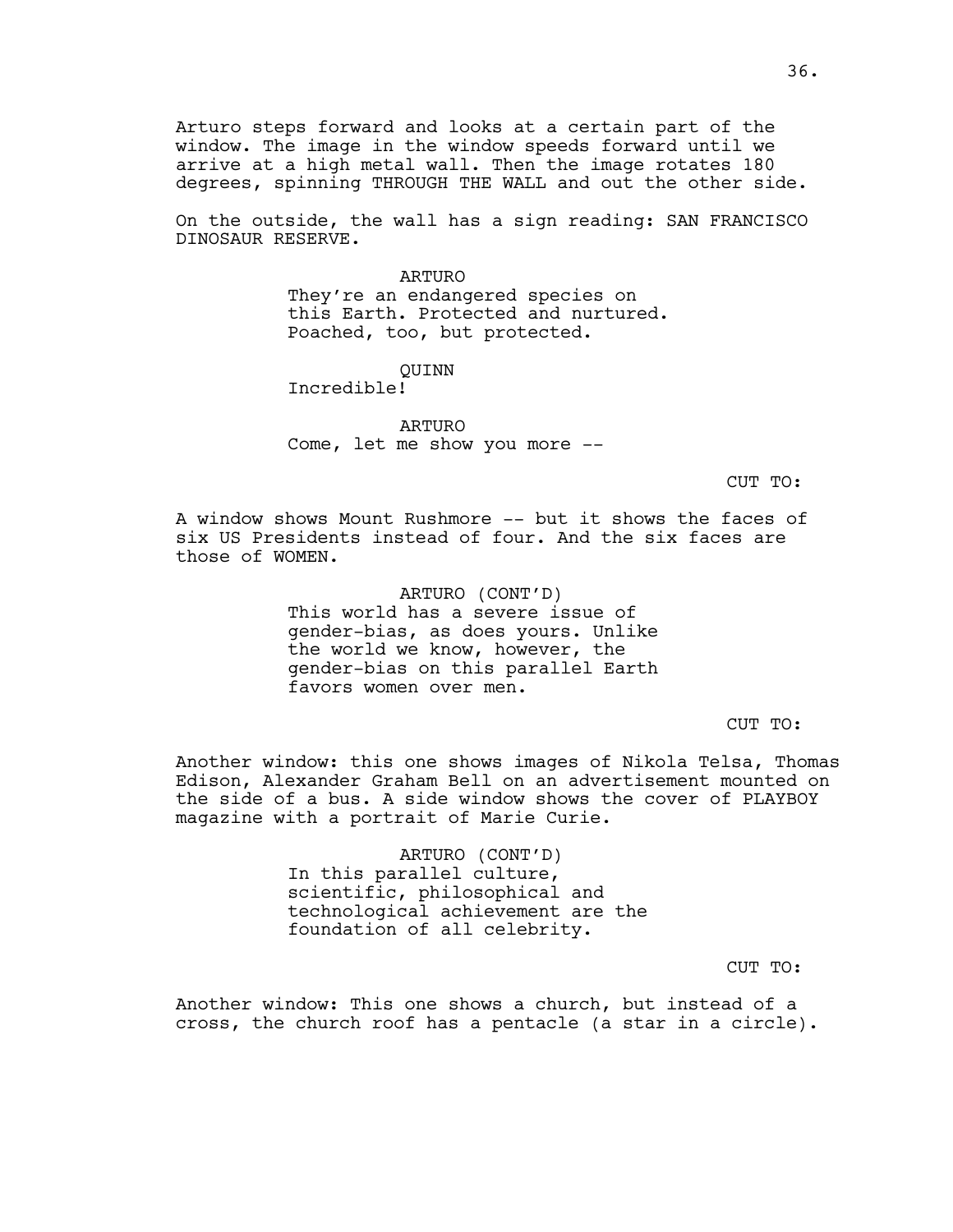ARTURO (CONT'D) A world where Wiccanism is the dominant religion and Christianity is an isolated subculture appropriated by angry teenagers seeking to annoy their parents.

CUT TO:

And we see another window: we see the Golden Gate Bridge. But we zoom in on it to see horses and buggies being the primary form of transport: there aren't any cars.

> ARTURO (CONT'D) A world that has rejected technological advancement since 1944. I'm afraid I haven't had the chance to visit there since 1996, as I'm wanted by the police for wearing a digital watch.

> > CUT TO:

Another window: we see what looks like a liquor store. But we zoom on the window and all that's visible are kinds of soda pop in different varieties, including some upscale brands in ornate cases.

> ARTURO (CONT'D) A world where the American Prohibition on alcohol never ended.

> > CUT TO:

Another window: it shows a bank with a banner for Retirement Savings Plans. But the banner has a photograph of people in their thirties.

> ARTURO (CONT'D) A world where retirement age in America is 30.

We widen to show that Arturo and Quinn are now coming to the end of the hallway of display windows. Arturo continues to walk forward, past the last display window.

> QUINN All these worlds -- have you been to all of them?

ARTURO Oh, some. Some...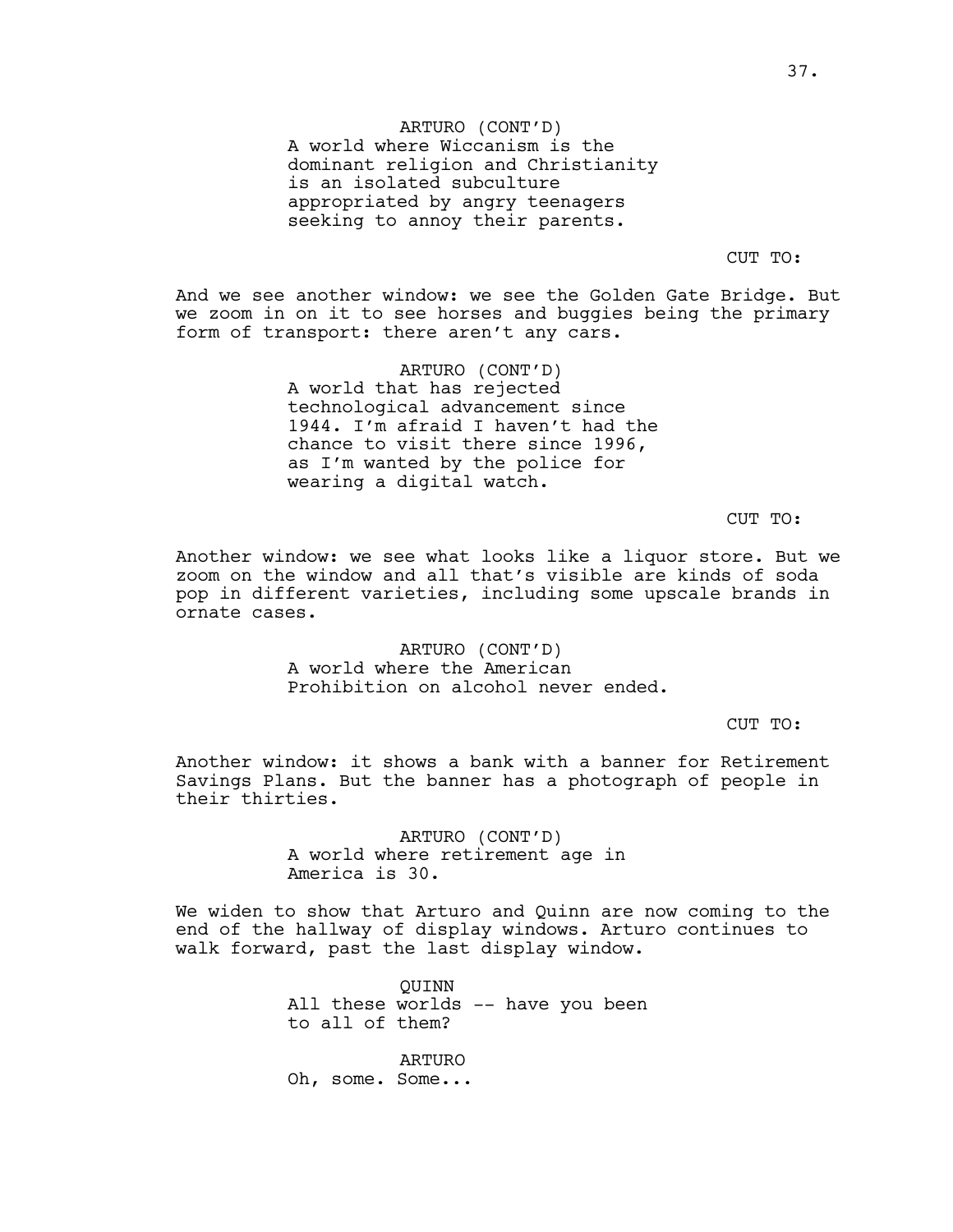Quinn and Arturo continue through the hallway and find themselves back at the entrance of the Alternate Histories wing. Arturo leads Quinn back into the front hall.

> ARTURO (CONT'D) I had the museum designed to take the visitors in circles. Always bringing them back to the same place but with a new perspective.

He regards the bust of his face in the display case almost wistfully before turning to Quinn.

> ARTURO (CONT'D) An interdimensional civilization, Mr. Mallory, is a post-historical world. Sliding will fundamentally alter the nature of the societies and cultures it touches.

## QUINN

What'd sliding do to your world?

ARTURO

To this world? I've been careful. Sliding is restricted. I've done what I can to bring the best of other worlds to this one.

#### QUINN

The car that brought me here -- it didn't have an exhaust pipe.

## ARTURO

Micro-nuclear fusion, yes. I also brought back a cure for leukemia, hydroponic technologies to end world hunger, nanite-based surgical operations, satellite designs that can rebuild the ozone layer, water purification technologies, and also, a technique that prevents liquid absorption in processedgrain foodstuffs.

# QUINN

You brought back cereal that doesn't get soggy in milk?

#### ARTURO

My greatest triumph. The world outside this museum is far from perfect, Mr. Mallory, but no one goes hungry or lives in squalor.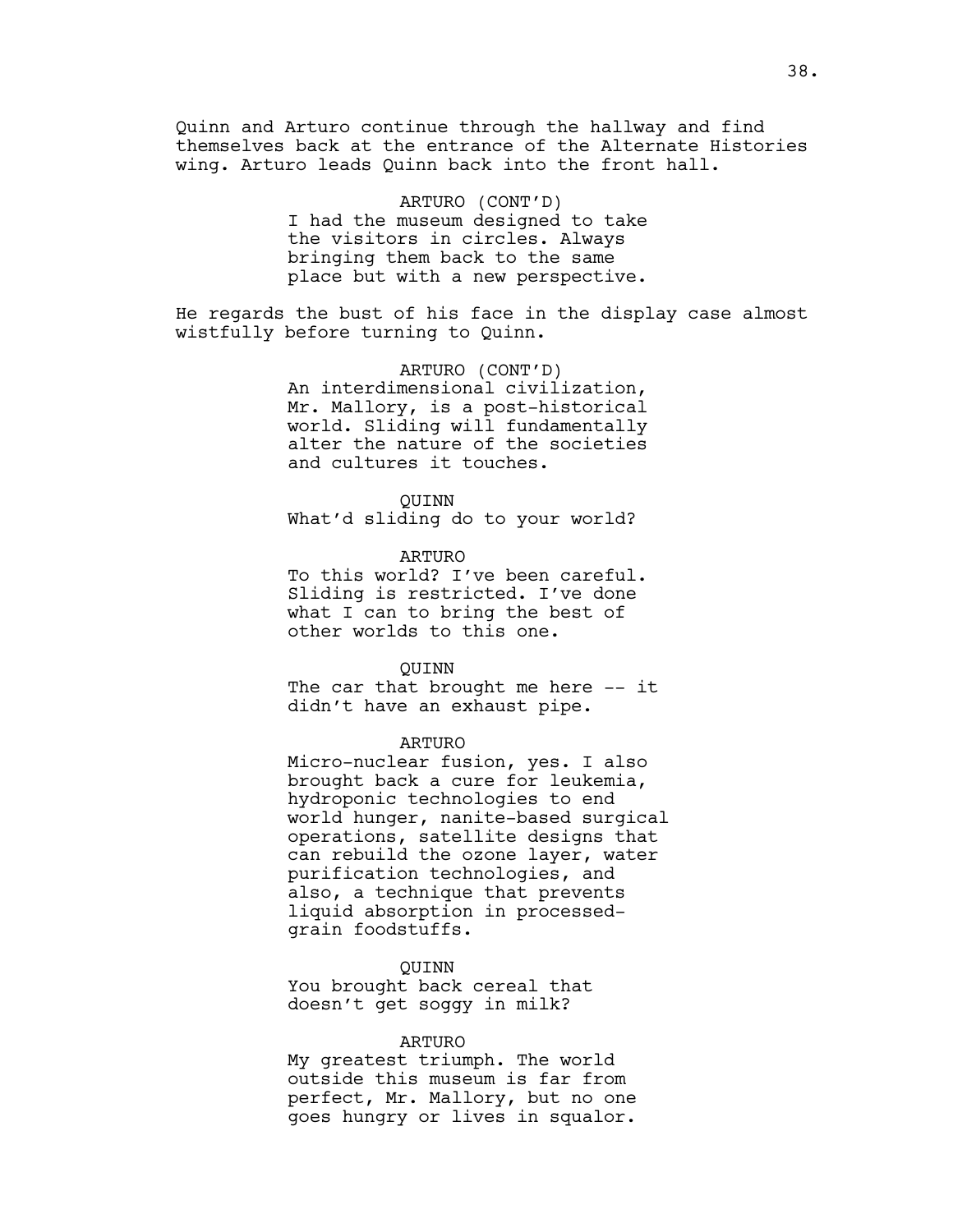## QUINN

Maybe you can come to my world, Professor, and see what you can do?

At that, Arturo darkens slightly.

# ARTURO

Mr. Mallory, there are worlds where psychics have brought an end to wars and zero-point energies have saved the environment. But there are also worlds where global networking systems have perfected war and fusion-based energy has obliterated the human race.

QUINN

What are you saying?

#### ARTURO

To be a slider is to be many things. A scientist. An objective observer of human behavior. An interventionist or an uninvolved bystander. A victim or a survivalist. The majority of parallel Earths have never been exposed to interdimensional travel and a slider can dramatically alter their circumstances.

## QUINN

You can't get involved?

ARTURO It is not a decision to be made without careful consideration.

Arturo holds up Quinn's timer. With his other hand, Arturo pulls a pen-like device out of his pocket and waves it over the timer. The timer lets out a number of beeps. He gives the timer back to Quinn.

> ARTURO (CONT'D) For you, sliding is still in infancy. Your timer will allow you to produce gateways to parallel worlds, but your destination will be random and uncontrolled.

Quinn is looking at the timer, trying to figure out what Arturo was doing with the pen.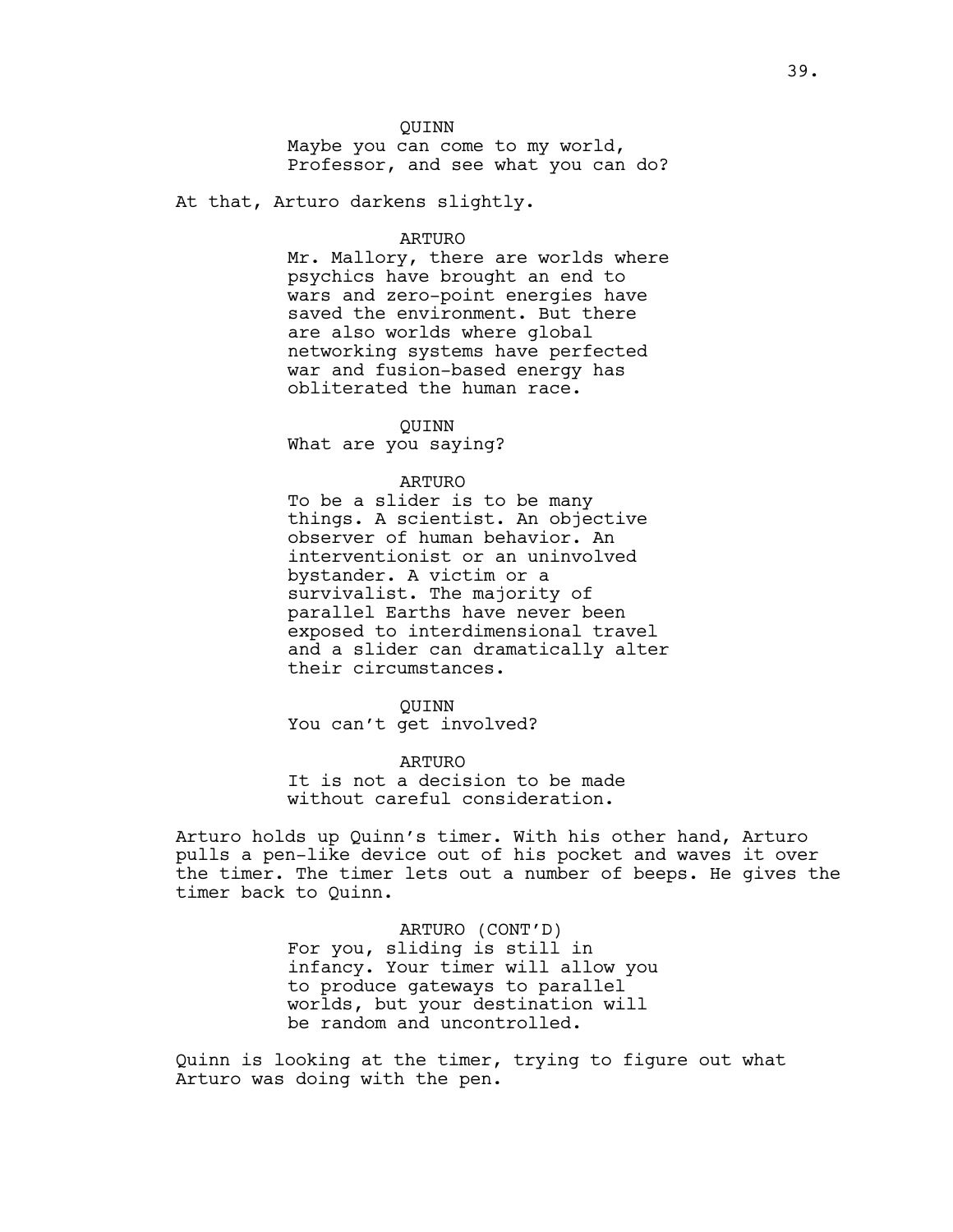# ARTURO (CONT'D)

The duration of your visits will depend on the random convergence of n-factor probabilities: you might stay for a month or a week or an hour. At the end of that period of time, your timer will open a gateway that will take you back to your home dimension.

The timer starts beeping.

ARTURO (CONT'D) An alert. You have forty-five seconds remaining on this world.

QUINN Forty-five -- that's not enough! Can I come back here?

## ARTURO

I'm afraid your technology's level of development prevents a return visit for the time being.

QUINN

But  $I$  --

ARTURO Mr. Mallory, listen to me now.

Quinn is silenced by the gravity of the Professor's tone.

ARTURO (CONT'D) Your timer will open a doorway to wonders beyond your imagination. But you must remember the significance and value of choice.

## QUINN

I don't  $--$ 

ARTURO

The choice to retreat or advance. To reach out with trust or lash out with suspicion.

(a breath) Remember that wherever you go and whatever you see is the result of decisions. Decisions determine who we are. What we become. It is from decisions that worlds are built and broken.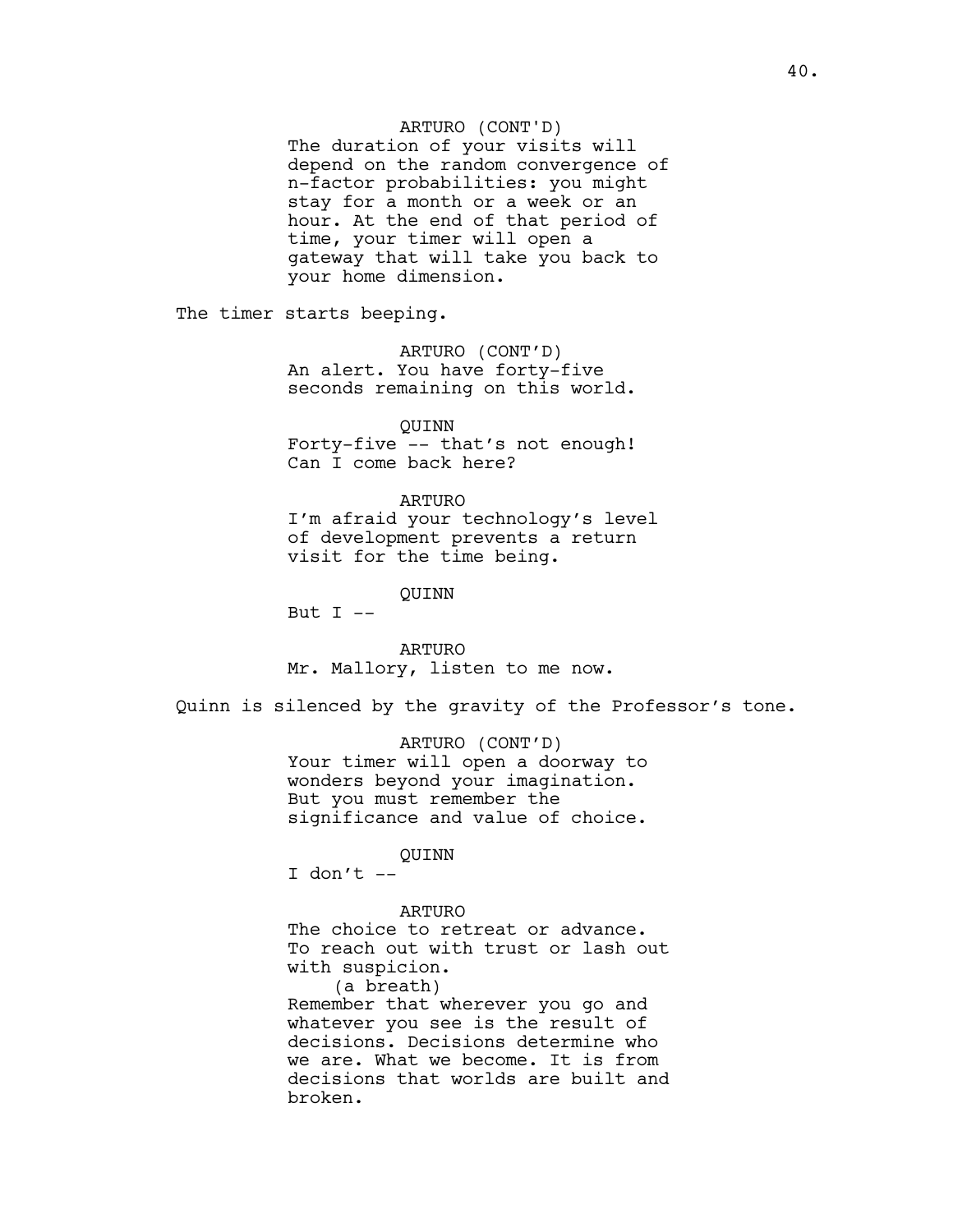The timer starts beeping. Quinn flips it open. The countdown has hit zero. Quinn taps a command into the touchscreen. The vortex opens, bringing thunder and light into the hall.

> QUINN (calling over the sound of the vortex) Thank you, Professor! For everything!

The Professor smiles broadly at Quinn. He walks closer to Quinn, saying in his ear:

> ARTURO When you see me back home -- try not to be too hard on me.

Quinn laughs and throws himself into the vortex. A moment later, the vortex disappears. Arturo is alone.

He walks towards a large glass window. It looks outside the museum, showing the San Francisco Bay. Illuminated in the bay is the Golden Gate Bridge, lit to be visible at night.

Except the Bridge on this world is a bright and vivid blue.

ARTURO (CONT'D) Good luck, my boy.

CUT TO:

INT. QUINN MALLORY'S BASEMENT - EVENING

The vortex opens. Quinn Mallory tumbles out. The vortex closes. He spins around, taking in the sight of his machine, his computer, his blackboard, his shelves, his equipment and his home. He rushes to the desktop workstation. To the framed photo that rests next to the computer monitor; the photo of the older man. He picks up the photo.

> QUINN We did it, Dad! We did it!!!

On this jubilant moment, we

FADE TO:

We see Quinn, still in the basement, lying back in his chair, sitting by his blackboard, looking thoughtfully at his calculations.

We see Quinn at the contraption on the table, opening it up and removing some of the parts.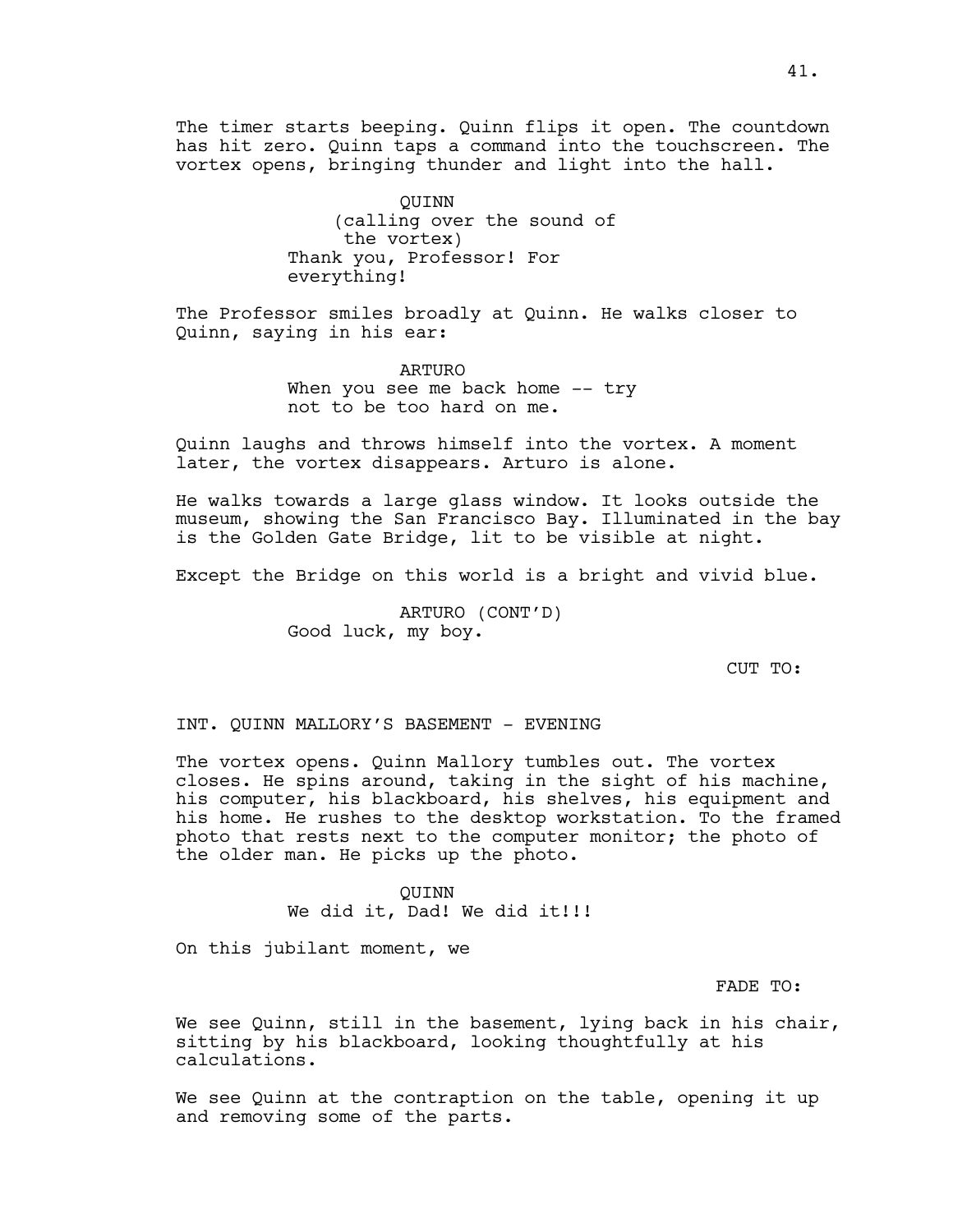We see Quinn opening up the timer and adding some things he took out of the bigger machine.

We see Quinn at his computer, copying a set of files to an SD card (shown on the screen with a file transfer in progress). We see him snap the card into a cell phone.

We see Quinn, resting on top of a sleeping bag on the floor, his eyes closed, the book HYPERSPACE lying open on his chest.

FADE TO:

# INT. MALLORY KITCHEN - MORNING

Amanda Mallory is sitting at the kitchen table, a piece of toast and a cup of coffee before her. Quinn appears in the doorway, his face serene.

#### QUINN

Morning.

But Amanda doesn't look up from her coffee.

AMANDA Where were you last night?

QUINN

Doing research.

## AMANDA

And was this before or after you asked Kathleen to pay us a visit?

Quinn's mouth hangs open. He completely forgot about Wade.

QUINN

Cripes!

## AMANDA

Over the last few years, I've been relieved at how your nightlife's evolved. I used to fall asleep terrified I'd be a grandmother before you or I were ready for it, or wonder whose heart you'd abused and misused this week.

Quinn looks away.

AMANDA (CONT'D) I know most of them liked being disposable, but there were a few who hoped for more, weren't there? (MORE)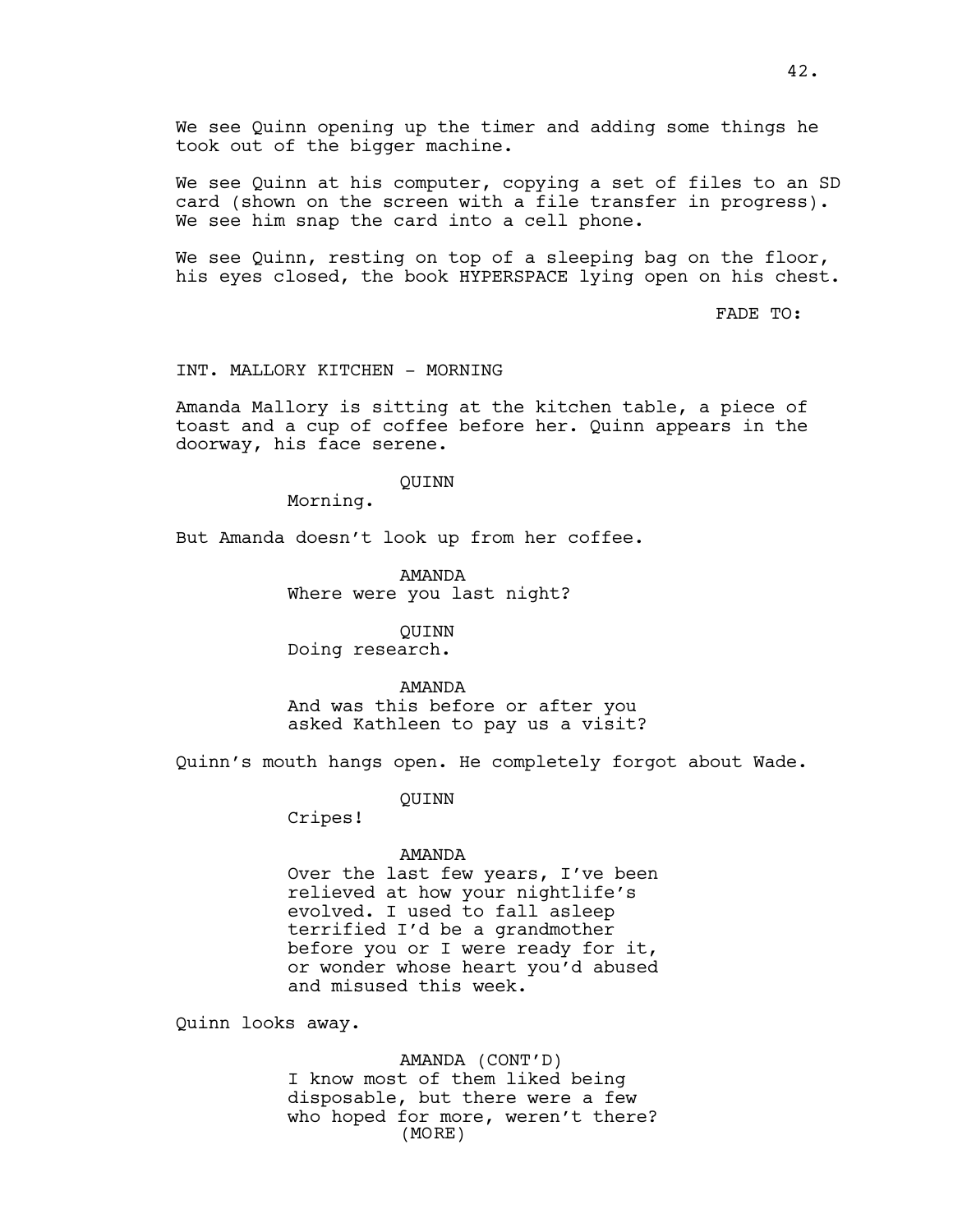# AMANDA (CONT'D)

Poor Stephanie. And Daelin, it's Daelin I felt worst for.

QUINN That was a long time ago.

AMANDA Really? Seems like it was only ten hours ago.

QUINN I forgot. I didn't mean to --

AMANDA There's a difference between not meaning to do something and not caring to do better --

QUINN But this time I really didn't mean to!

Amanda glowers at him.

QUINN (CONT'D) I'm sorry.

AMANDA

Don't be sorry to me.

She returns to her seat at the table and starts eating her toast, indifferent to Quinn. Quinn pulls out his phone and dials a number. It rings a few times and goes to voicemail.

> QUINN Wade? It's Quinn. I am so sorry -- I should have been here. I got pulled away -- If we could try again -- I'd be grateful.

He clicks the phone off. Amanda Mallory eats her toast.

QUINN (CONT'D) Kathleen -- I call her Wade. It's her handle. That's an online --

AMANDA I'm old, not senile.

QUINN I need to get to school, Mom. But I'll see you tonight for dinner?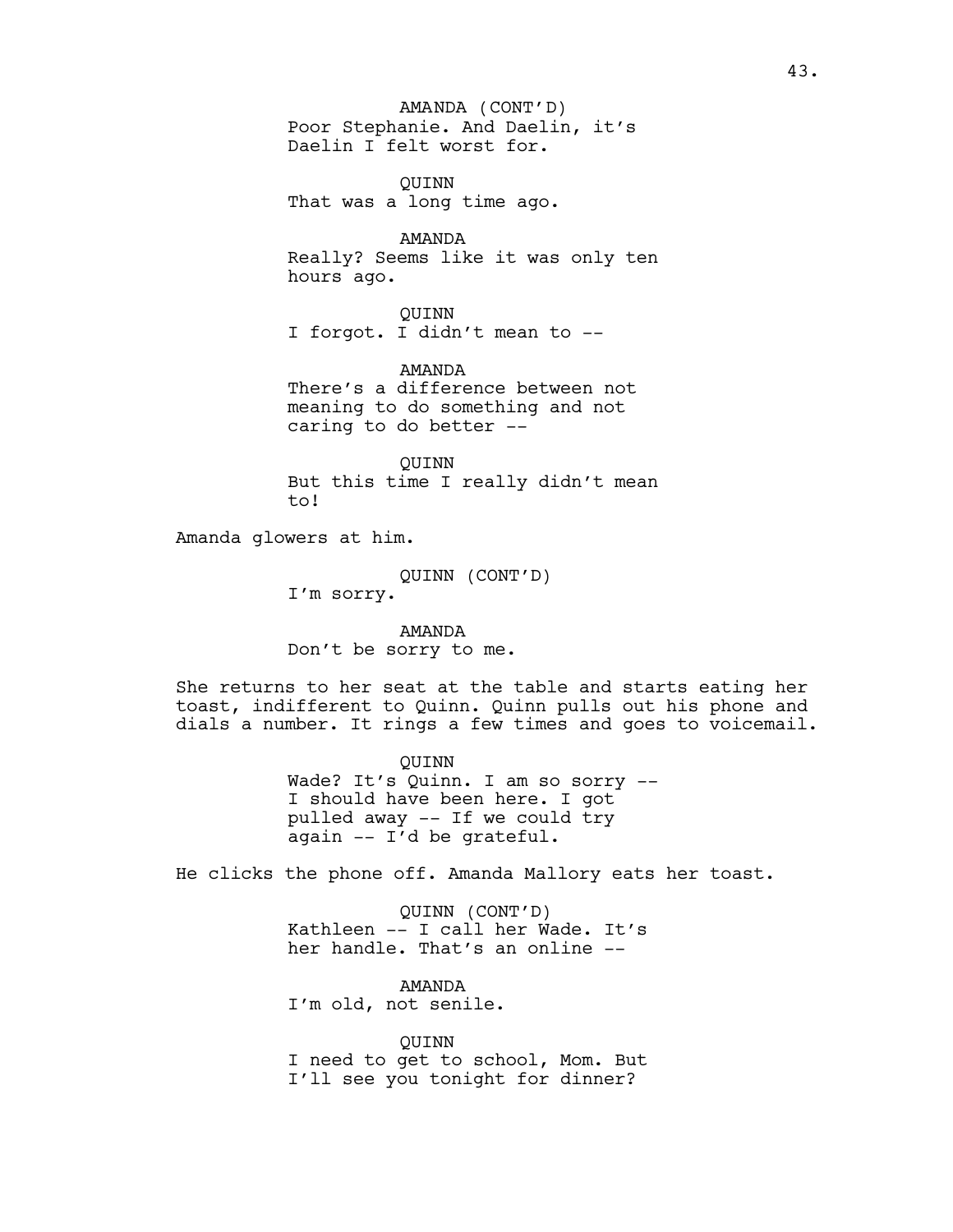Amanda doesn't answer, but her demeanor is certainly less cold. Quinn kisses his mother on the cheek as he walks out.

> QUINN (CONT'D) Eight o'clock at the restaurant!

> > CUT TO:

INT. FACULTY BUILDING HALLWAY - MORNING

Wade Welles is on a bench outside an office. The office door has a sign on it, saying IN A MEETING. Over Wade's head, against the wall, is a poster for the basketball game that Rembrandt's singing at.

Wade takes out her cell phone. Onscreen text reads: **1 missed call - Quinn Mallory.** She's distracted by someone muttering. The only other person in this hallway is a man in a sweater and suit jacket, looking around. He's holding a map of the Berkeley campus.

# REMBRANDT

'Scuse me, sweetheart? Can you tell me where the Haas Pavillion is?

Wade shyly looks down at her knees and shakes her head.

REMBRANDT (CONT'D) (shaking the map) Doesn't anybody know their way around this frickin' maze?!

His angry tone jolts Wade: she pushes back into the wall as though trying to melt into it.

> REMBRANDT (CONT'D) Sorry. Rough morning.

WADE I'm sorry. I don't go to school here. I'm waiting for someone.

REMBRANDT Me too. Well. I'm not waiting for anyone.

WADE Why're you here?

REMBRANDT I'm singing the national anthem tonight at the big game.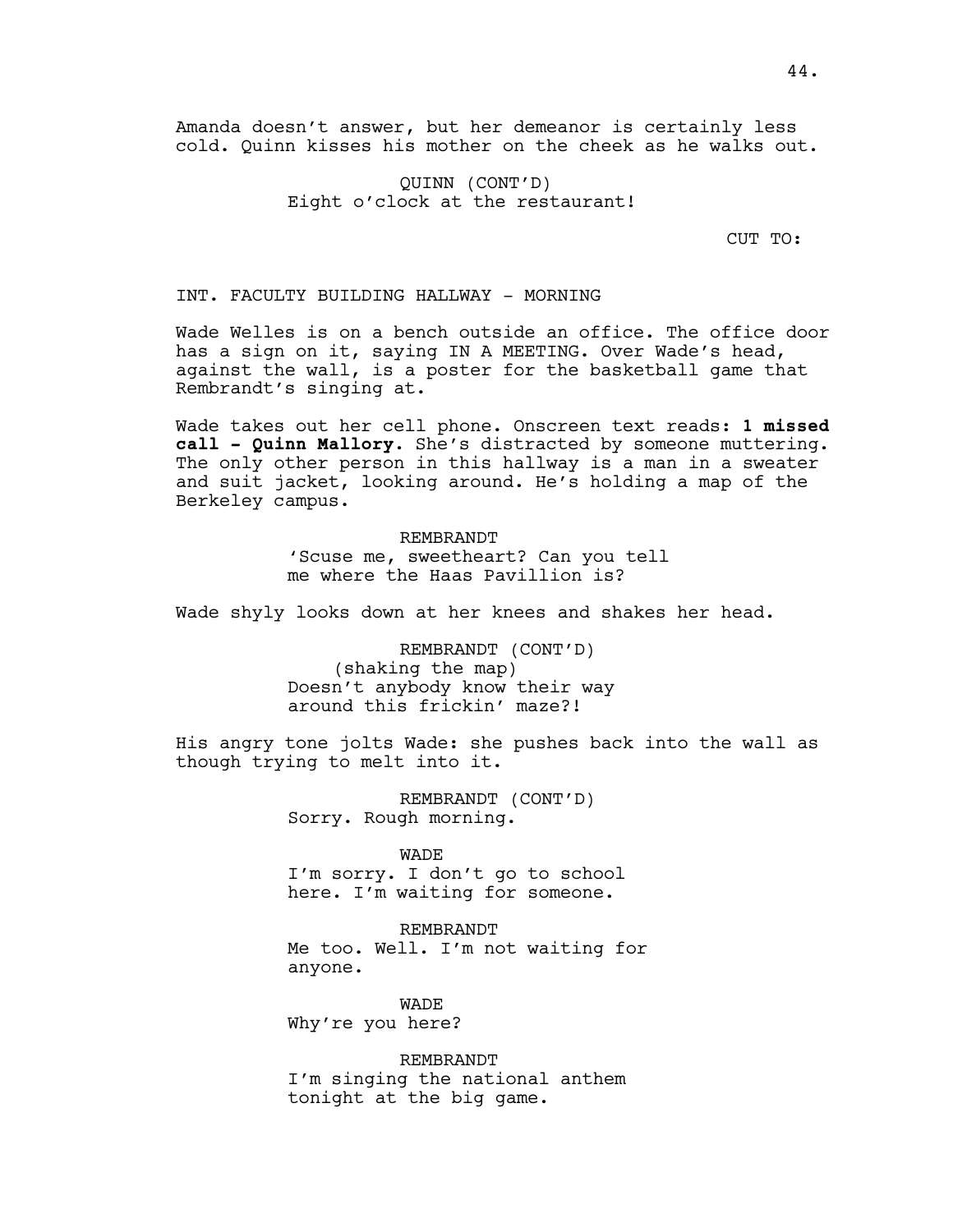Wade tilts her head up to look at the poster on the wall that's advertising the game. She makes an effort to read who's singing the anthem.

> WADE If the game's tonight, why're you here in the morning?

## REMBRANDT

I want to get the lay of the land! See the stadium, check out the acoustics, know what I'm working with tonight.

WADE Well, if it means that much --

She gestures at the map. Rembrandt hands it over.

WADE (CONT'D) This is the physics wing -- the Pavillion's on the other side of campus! You can cut across the field here and --

REMBRANDT

(looking at the map) I see it! I'll just drive on the edge of campus 'til I hit it.

He takes the map back, and starts for the exit.

REMBRANDT (CONT'D) Thanks a lot!

WADE Good luck tonight, Crying Man.

Rembrandt, walking away, cringes slightly at the name.

As Wade settles in her seat, the door to the office next to her swings open and a student with a shaved head runs out.

> ARTURO (OFF CAMERA) I teach cosmology, not arithmetic, you mentally-challenged cretin!!!

A notebook, thrown from inside the office, comes flying out. It barely misses the fleeing student.

> ARTURO (OFF CAMERA) (CONT'D) And don't come back until you know the difference between M-theory and supersymmetry!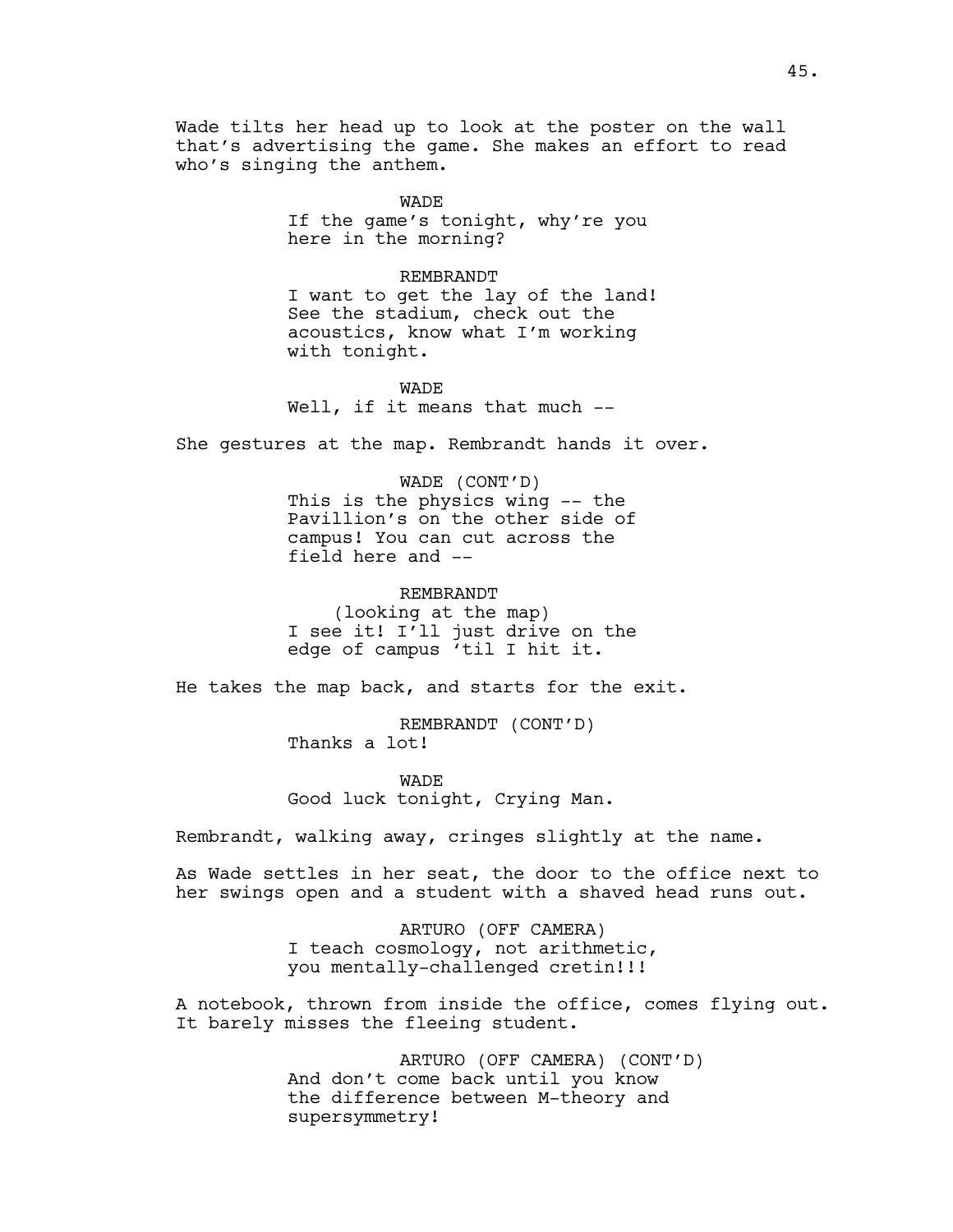Wade stands and approaches the door to the office. Arturo is hunched over a desk, not looking up. She knocks on the door.

> ARTURO (CONT'D) What?! Can't you tell I'm --

He looks up and trails off. And then, in a voice several pitches higher, with a tone that seems almost frightened --

ARTURO (CONT'D)

Kathleen?

CUT TO:

INT. PROFESSOR ARTURO'S OFFICE - MORNING

Wade is seated in front of the Professor's desk. The Professor is on his feet, looking awkwardly at various books on his shelves. He can't quite make eye contact.

> ARTURO I always wanted to apologize. I'm very --

WADE (reaching into her bag) I'm here because of this.

She pulls out a tablet (Samsung Galaxy 7.0). She turns it on and hands it to Arturo.

> WADE (CONT'D) My friend, Quinn, had this equation on a blackboard in his basement. I took some photos for you here --

> ARTURO Quinn Mallory? How do you know him?

WADE His equations reminded me of your --

ARTURO

Yes. Yes, I see.

WADE

When I was your TA, you had me checking your math for errors. Line 5, segment 3 reminds me of your --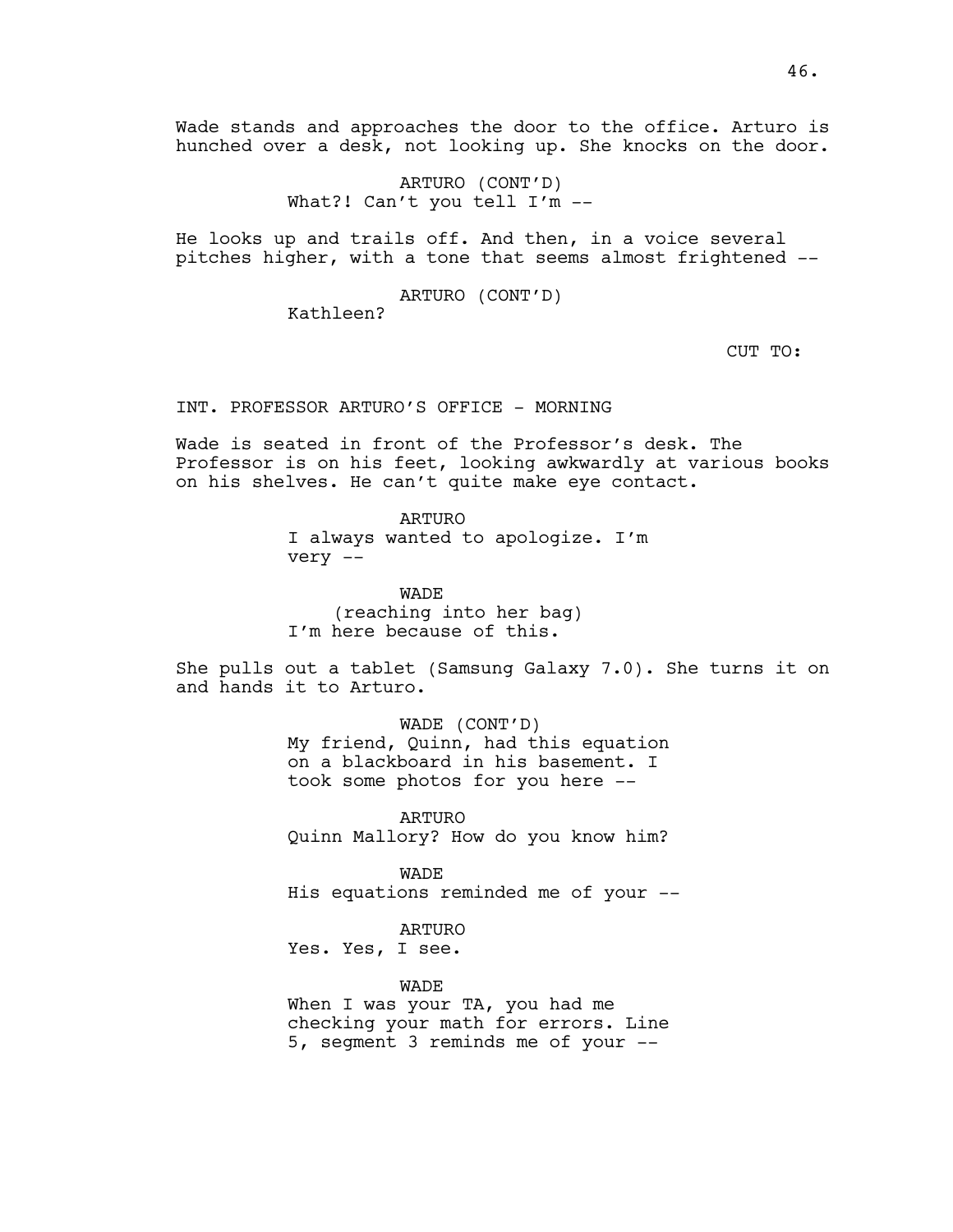My folly.

CUT TO:

# EXT. UNIVERSITY CAMPUS - DAY

Quinn walks through the campus. As he moves towards the physics building, he walks past Rembrandt Brown.

CUT TO:

# INT. PROFESSOR ARTURO'S OFFICE - MORNING

The Professor is seated behind his desk, racked with regret. He has before him, a yellowed copy of an old paper.

> ARTURO You left before this paper was submitted for publication.

WADE I did the editing. It looks like Quinn is trying to do what you were going for --

ARTURO I was a fool. I thought my perspective would bring the abstractions of physics into the physicality of the real world.

He traces one set of calculations in the journal, which has a SMILEY-FACE printed next to it.

> ARTURO (CONT'D) I was convinced of my own brilliance. The faculty head didn't see it that way. The good doctor was on a campaign to reforge the Harvard physics department into focusing on pure mathematics without what he called the banality of experimentation and observation. My paper wasn't in tune the prevailing attitude.

WADE That's no reason to --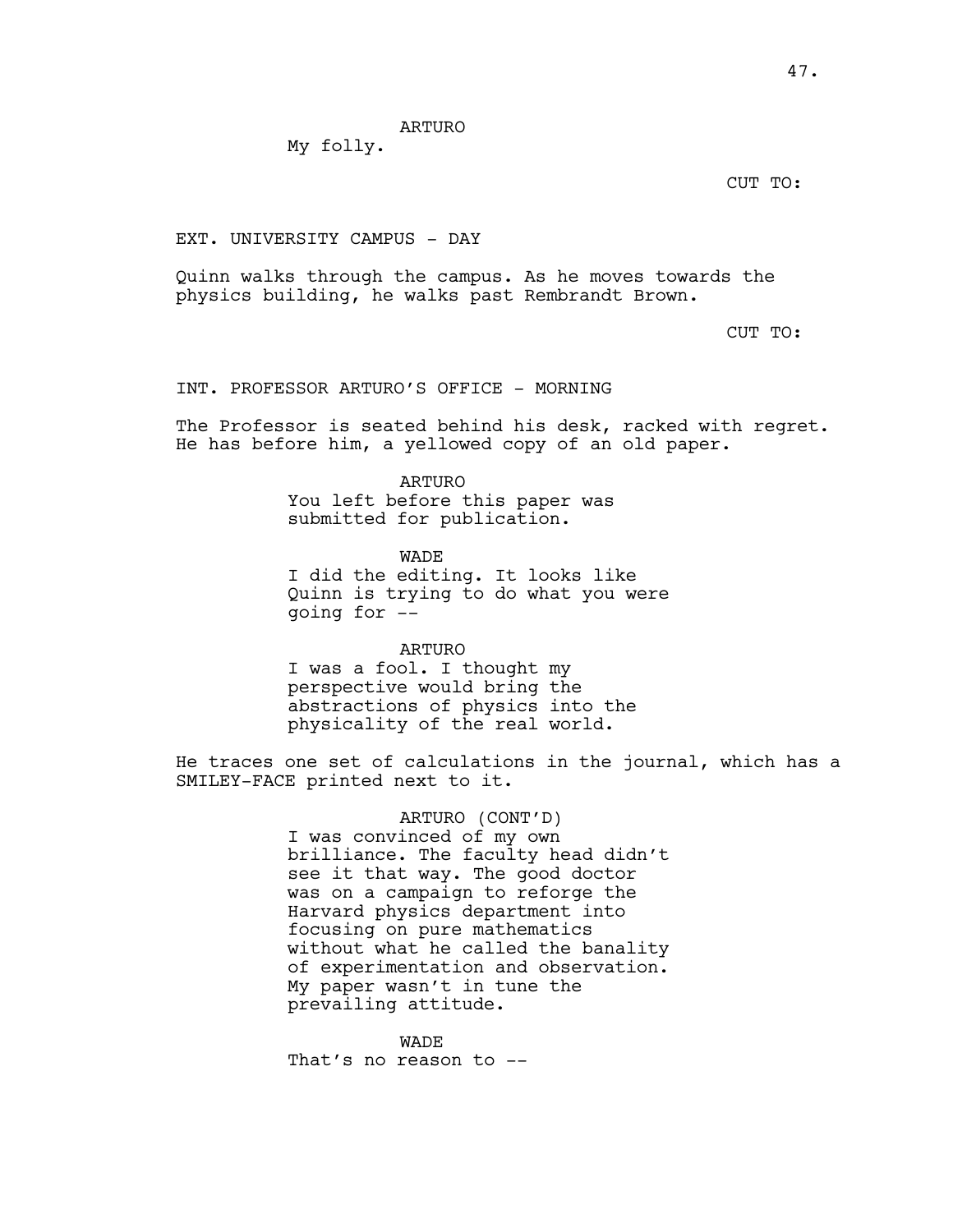My paper was leaked. Before it was published, the faculty head declared that anyone who wanted physical realities to abstract mathematics was thinking too small. My tenure was revoked, my responsibilities redistributed --

#### WADE

I'm sorry. That wasn't --

# ARTURO

They were right, Ms. Welles. If Mr. Mallory is following my path, his destination will be the same as mine.

And then Arturo's office door swings open and Quinn Mallory charges through it, holding up his phone.

QUINN

(babbling) Professor! I solved it! And Bennish helped me map it! And you were there to explain it!

WADE Hi, Quinn. Cool basement.

QUINN

Wade, what are you -- look, I am so sorry about last night. I got --

ARTURO Mr. Mallory! (a growl) As you may have noticed, I am entertaining a guest. Kindly wait outside and I will --

Quinn mutely holds up his phone, showing the completed equations for the timer with Bennish's corrections and Quinn's own modifications. Arturo takes the phone, reads several sets of equations and his eyes pop.

> ARTURO (CONT'D) Oh my God. You solved it.

QUINN Well, technically, I did the math and Bennish tweaked it and --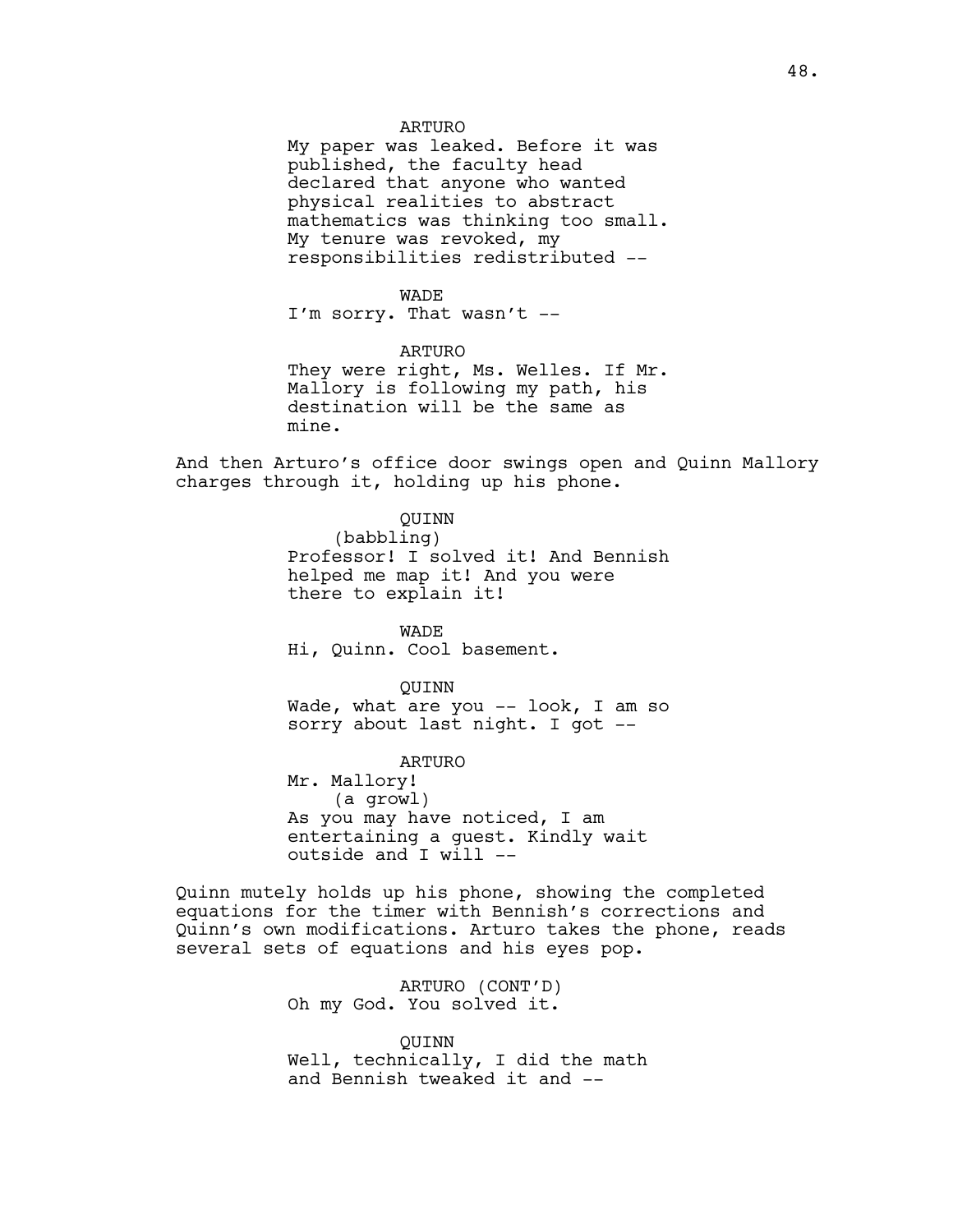You've reconciled Trinification with magnetic monopolies --

QUINN

I didn't know what I did 'til the other you explained what I'd --

ARTURO (struggles with the phone) I can't work with this! It's the size of a business card!

Quinn takes the phone back, pops the SD card loose and moves to the computer on Arturo's desk. He turns on the monitor, puts the SD card into the computer's card reader and opens the file containing his calculations. Arturo begins to review them intently and with an almost giddy delight.

> ARTURO (CONT'D) The symplectic manifold equations --

> > QUINN

I took a guess at how virtual particles of exotic matter might balance and then I found some.

ARTURO

Found some!?

QUINN

Well, I had a helium-neon laser --

As Quinn and Arturo talk, Wade gets up. The door to Arturo's office is still open as she slips out unnoticed.

CUT TO:

INT. FACULTY BUILDING HALLWAY - MORNING

Wade's approaching the exit when Quinn catches up to her.

QUINN Wade, wait up!

She keeps walking.

WADE I did wait. For like a whole hour. It wasn't nice not meeting you.

QUINN I can explain --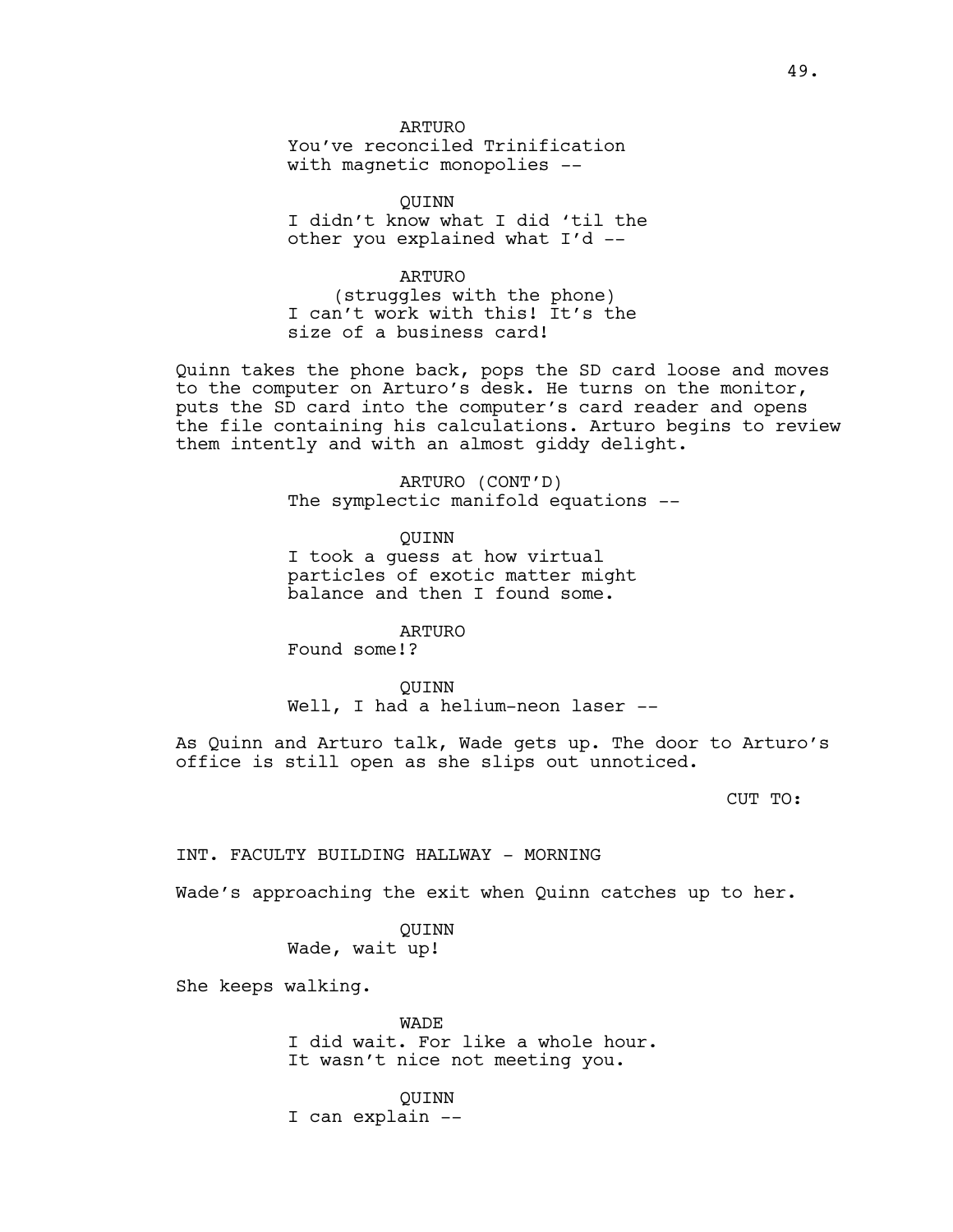WADE You changed your mind. I get it.

QUINN I got sucked into a parallel universe!

Wade stops and glares at Quinn. Her disgust is withering.

QUINN (CONT'D) I'll prove it!

He reaches into his pocket and pulls out the timer. Wade rolls her eyes as Quinn flips it open and aims the timer at the wall next to them.

> WADE I'm not in the mood for --

Wade is cut off as the timer sends out a beam of light that compresses to a pin-point and widens into a giant, RIPPLING HOLE IN THE AIR.

She is transfixed by the flashing blue and silver of the vortex. She feels the wind against her face.

Arturo pops his head out of his office door.

ARTURO Mr. Mallory, how did you work out --

He trails off at the sight of the blue and silver vortex floating in the hallway of the physics building.

Off Arturo and Wade's stunned expressions, we

CUT TO:

EXT. CAMPUS PARKING LOT - MORNING

The lot is half-full, and some students pass by Rembrandt. Some give Rembrandt some curious looks as he approaches his Cadillac. Rembrandt checks the campus map again before climbing into his gar and starting the ignition.

CUT TO:

EXT. UNIVERSITY CAMPUS - DAY

Quinn, Wade and Arturo are striding across the campus. Arturo carries a shoulder bag.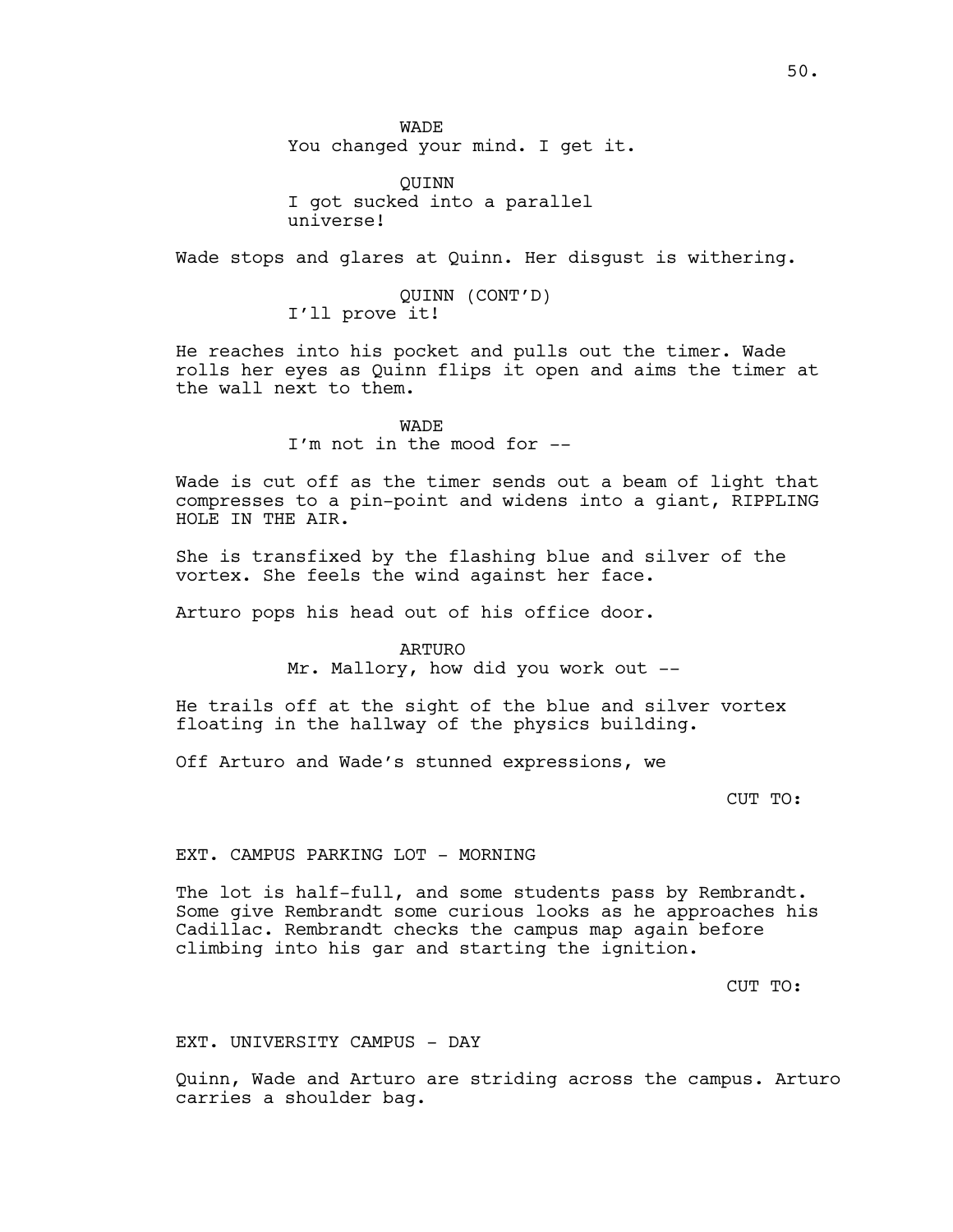Not many students can be seen, and the three of them are moving away from the campus buildings and towards a back area of empty fields.

#### ARTURO

Showmanship aside, Mr. Mallory, the faculty hallways are a poor place to examine a portal to the Einstein-Rosen-Podalski bridge. We can't have innocent bystanders getting sent to parallel worlds.

Wade grins at Quinn and Quinn smiles back.

# WADE

Where are we going, anyway?

# ARTURO

A back field. Isolated from the rest of campus. The best place for a preliminary examination of the gateway.

## QUINN

(eyeing Arturo's bag) I don't know if a Geiger counter and an EMF reader are the right tools --

## ARTURO

You'll have to start somewhere. But once the faculty office is open, we shall secure a lab for further analysis of your discovery.

QUINN

Professor! Thank you!

# WADE

Why are you thanking him? What's he ever done for you?

## QUINN

Wade  $--$ 

ARTURO Why does he keep calling you that?

#### QUINN

Oh. It's your handle. I should be calling you Kath --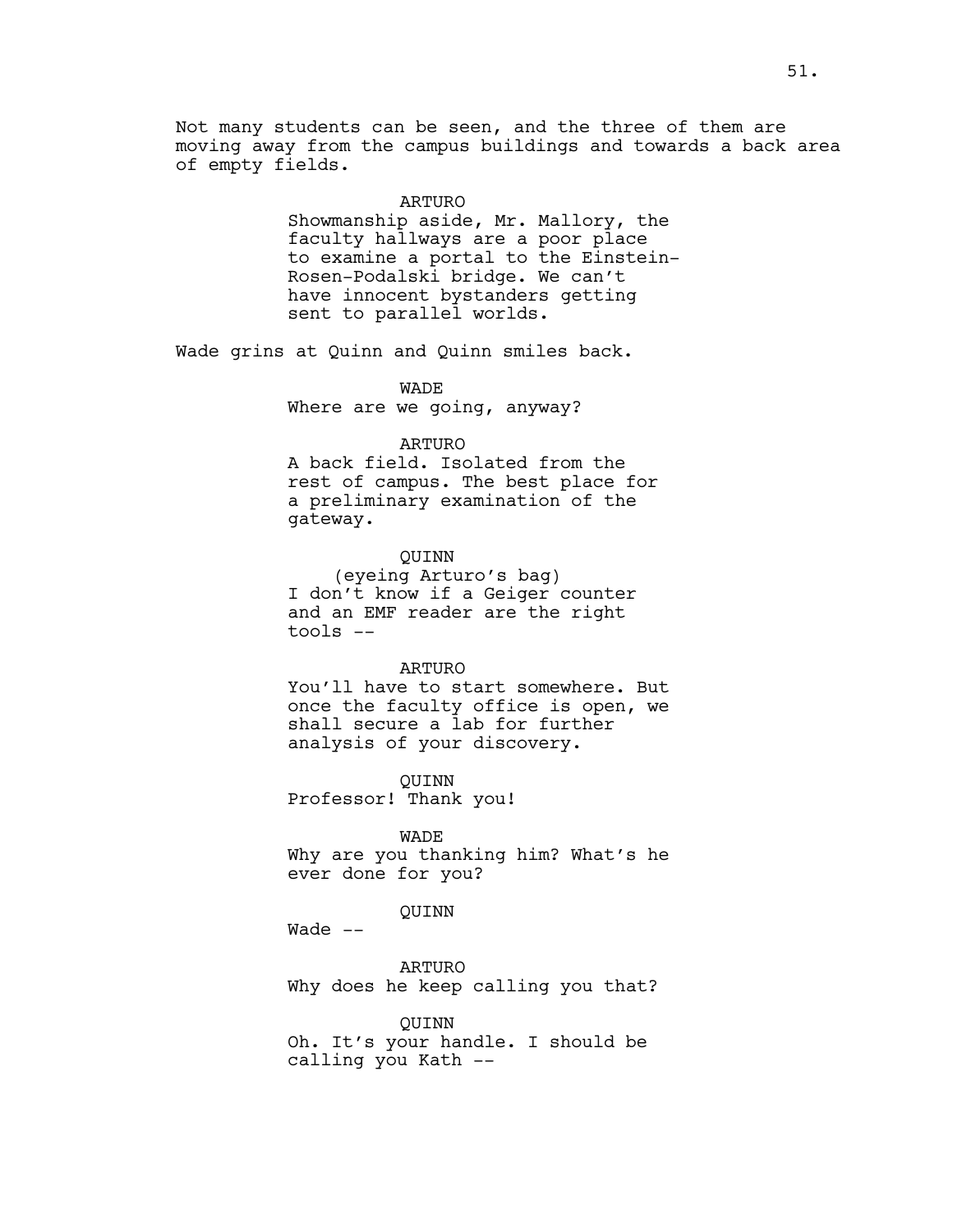WADE No you shouldn't. And it's nice to meet you, Quinn.

QUINN Nice to meet you, Wade.

ARTURO

Wade  $--$  ?

WADE

That's Ms. Welles to you. And why exactly should Quinn even let you in on his hard work, when you've been grinding him down every day?

QUINN

It's fine, it's --

## ARTURO

Ms. Welles, Mr. Mallory is a scientist. He has the intelligence to set aside grudges and appreciate skill and experience regardless of the source.

QUINN If the Professor wants to help, I want him to --

ARTURO

We're almost there!

We can't see the campus buildings anymore, and Arturo points to a small valley ahead.

> ARTURO (CONT'D) We'll be isolated from prying eyes and passers-by. No one who knows this campus would use such a roundabout path.

> > CUT TO:

EXT. CAMPUS ROAD - DAY

Rembrandt, in his Cadillac (with the top down), speeds along a poorly paved road.

CUT TO: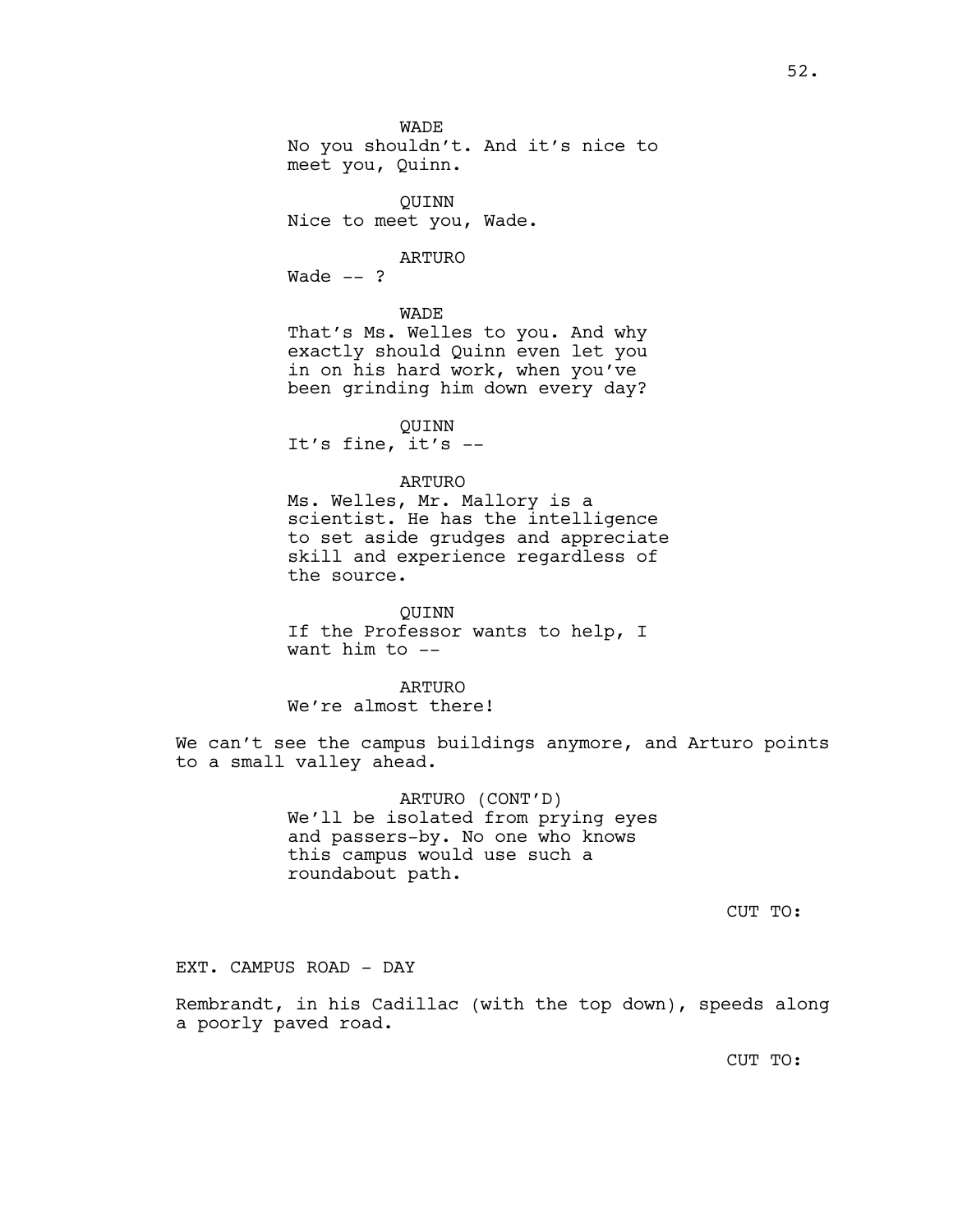# EXT. THE VALLEY - DAY

Arturo leads Quinn and Wade to the base of the hill. Arturo reaches into his bag and pulls out a plastic handheld device with a small needle-meter on it. This is the EMF reader. He hands it to Wade.

He pulls out the second item from his bag. It's another metallic, handheld device. Yellow and with a small, calculator-like display screen and a number pad. This is the Geiger counter.

Quinn stands nearby, holding the timer.

ARTURO Trigger the vortex, Mr. Mallory!

**WADE** Don't order him around! (beat) But, yeah, open the vortex, Quinn.

With an eager grin, Quinn aims the timer at the space in front of the three of them and activates the vortex. The stream of light opens the blue and silver rift in reality. The sound of crackling energy is like thunder, mismatched to this sunny day.

Arturo drinks in the sight. Wade waves the EMF meter in the direction of the vortex.

> WADE (CONT'D) (shouting) No reading, Professor!!

The Professor also waves the yellow device at the vortex.

ARTURO No radiation of any kind! It seems a mapped mathematical concept is not a actually a physical object!

QUINN

But the wind!

ARTURO It must be altering gravimetric constants!

The three of them admire the sight. Quinn raises his timer and taps in another command. The vortex closes.

> **WADE** What's on the other side this time?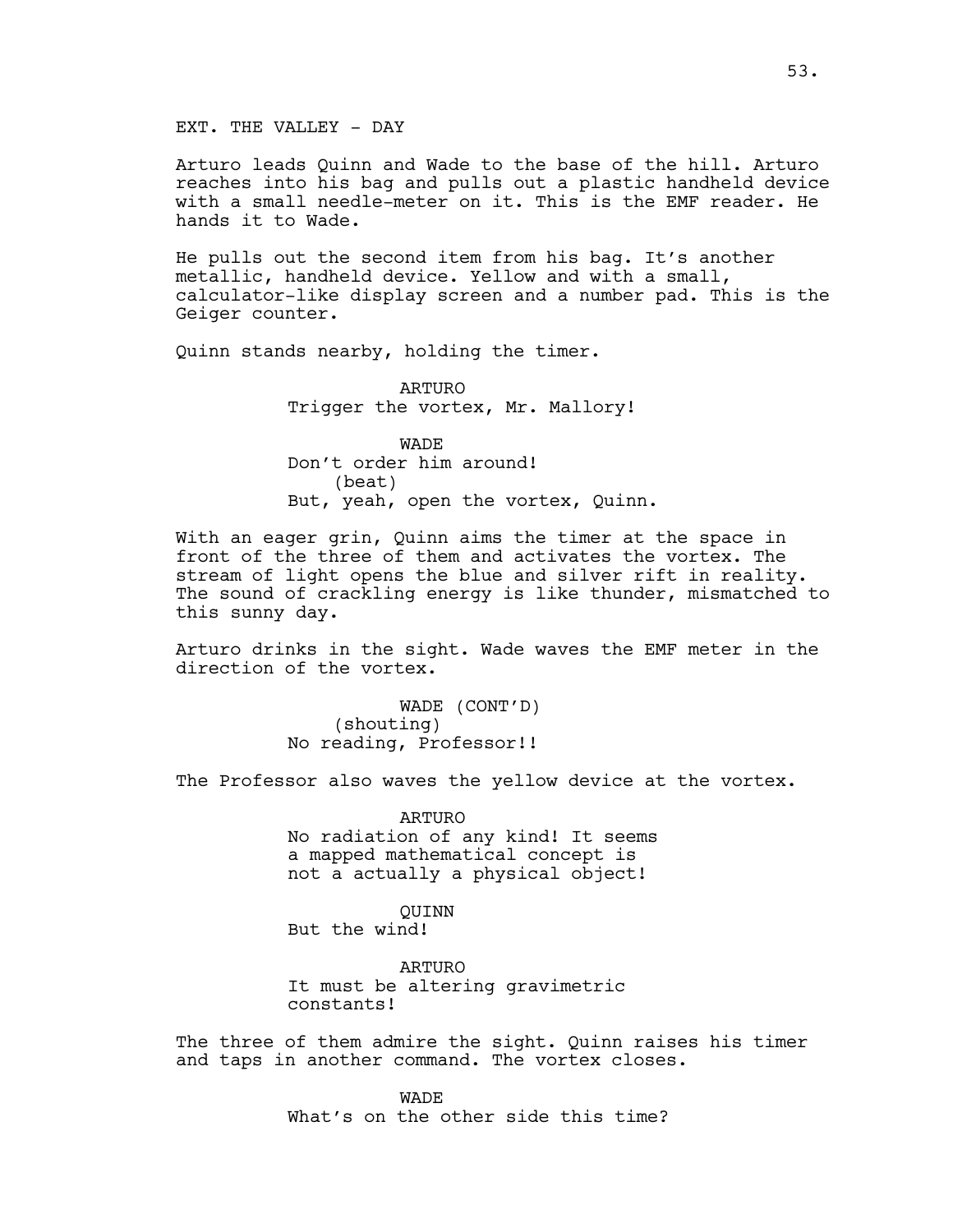QUINN We could find out.

ARTURO Don't be absurd. The risks must be fully assessed before --

WADE Quinn went through it twice. What more assessment do we need?

Before Arturo can protest --

WADE (CONT'D) Come on, Quinn. You missed our date! You owe me a spin around the universe.

As Quinn looks at Wade enthusiastically, Arturo realizes he's lost this battle.

> ARTURO Very well! But I insist on joining you in the spirit of scientific curiosity.

Wade wants to object, but --

QUINN

Absolutely!

He taps several commands into the timer.

QUINN (CONT'D) I'm just putting more power into the system...

He taps another command and the vortex appears. At first, it's the same size as the previous vortex, but then it swells in width and height, expanding to twice their height.

> QUINN (CONT'D) Big enough for three!

Wade takes Quinn's hand. Arturo sees this and rolls his eyes. Side by side, the three step into the glowing, swirling void and vanish with a flash.

CUT TO:

EXT. CAMPUS ROAD - DAY

Rembrandt is in his Cadillac, driving along.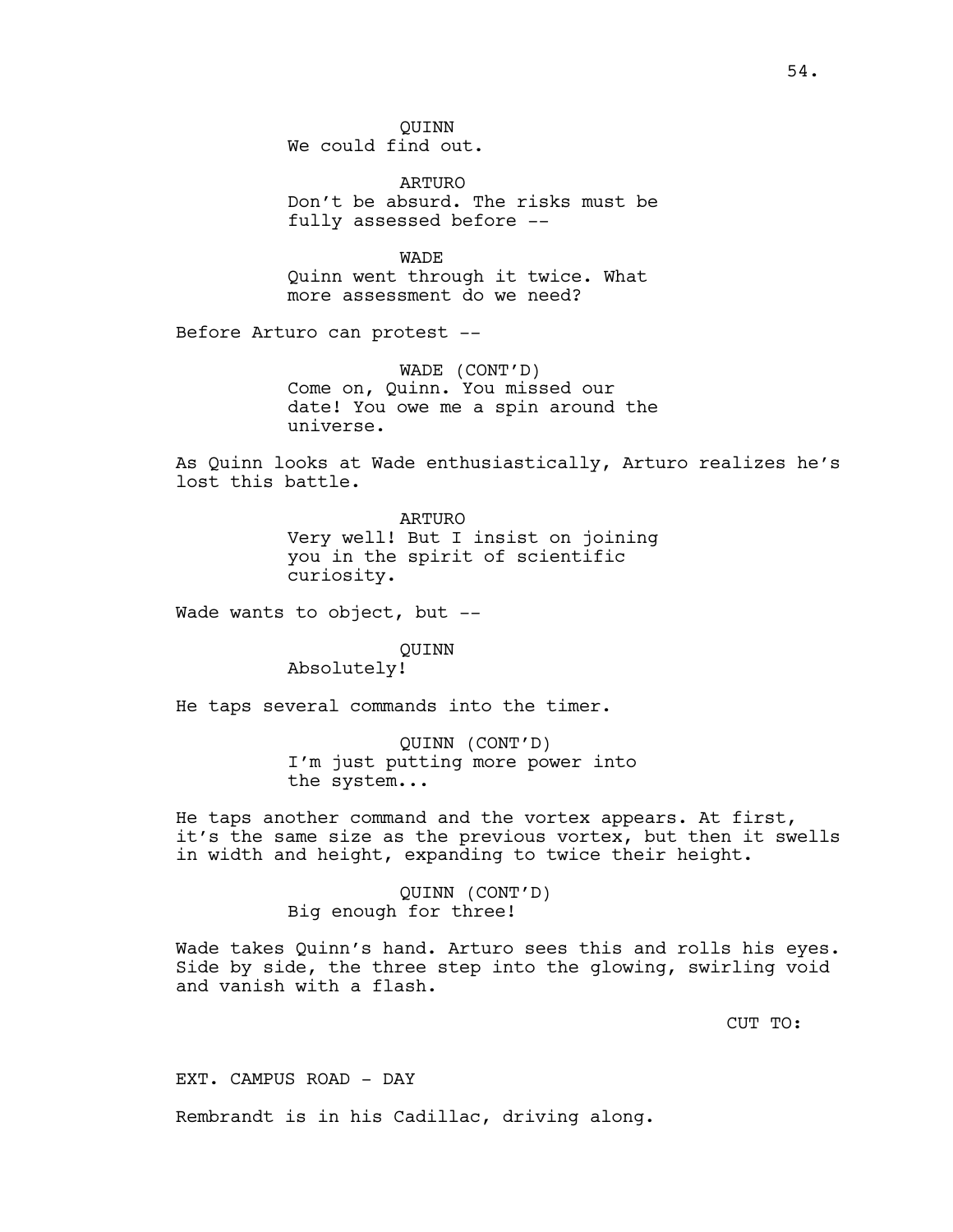# REMBRANDT Damn it. Why didn't I take a taxi?

And then, ahead of him, Rembrandt sees a rippling in the air. He can see, beyond the rippling, the sight of the road seeming to twist and bend, like some optical illusion.

Fascinated, he drives the car forward, braking just in front of the vortex. It has expanded to twice its size before Quinn, Wade and Arturo stepped in. Rembrandt leans back in the driver's seat, astonished by the silver-blue hole floating in the air.

And then his expression turns to fear as the silver-blue hole expands in size and begins to drift towards him.

> REMBRANDT (CONT'D) What the -- no! Stay away!!!

He puts the car into reverse. But the moment he spent looking at the vortex has cost him. Before Rembrandt can back the car away, the vortex sweeps forward and Rembrandt and his Cadillac disappear in a flare of white light.

FLASHCUT TO:

INSIDE THE VORTEX: We see a POV shot: the glowing streams of energy that form the walls of the interdimensional tunnel, sailing past our perspective. We see a gap widen up at the end of the tunnel --

FLASHCUT TO:

EXT. THE VALLEY - DAY

We see the open vortex. It's opened in what looks like the same location, but the sky is grayer. Quinn, Arturo and Wade come flying out of the gateway. They turn to look at the vortex.

> WADE (adrenaline-flushed) That was like -- better than sex!!

Before Arturo and Quinn can react, they can suddenly make out the FRONT BUMPER of a CAR emerging from the vortex.

Arturo dives left. Wade throws herself right. And Quinn drops flat on the grass as REMBRANDT AND HIS CADILLAC are thrown out of the vortex and OVER Quinn's head.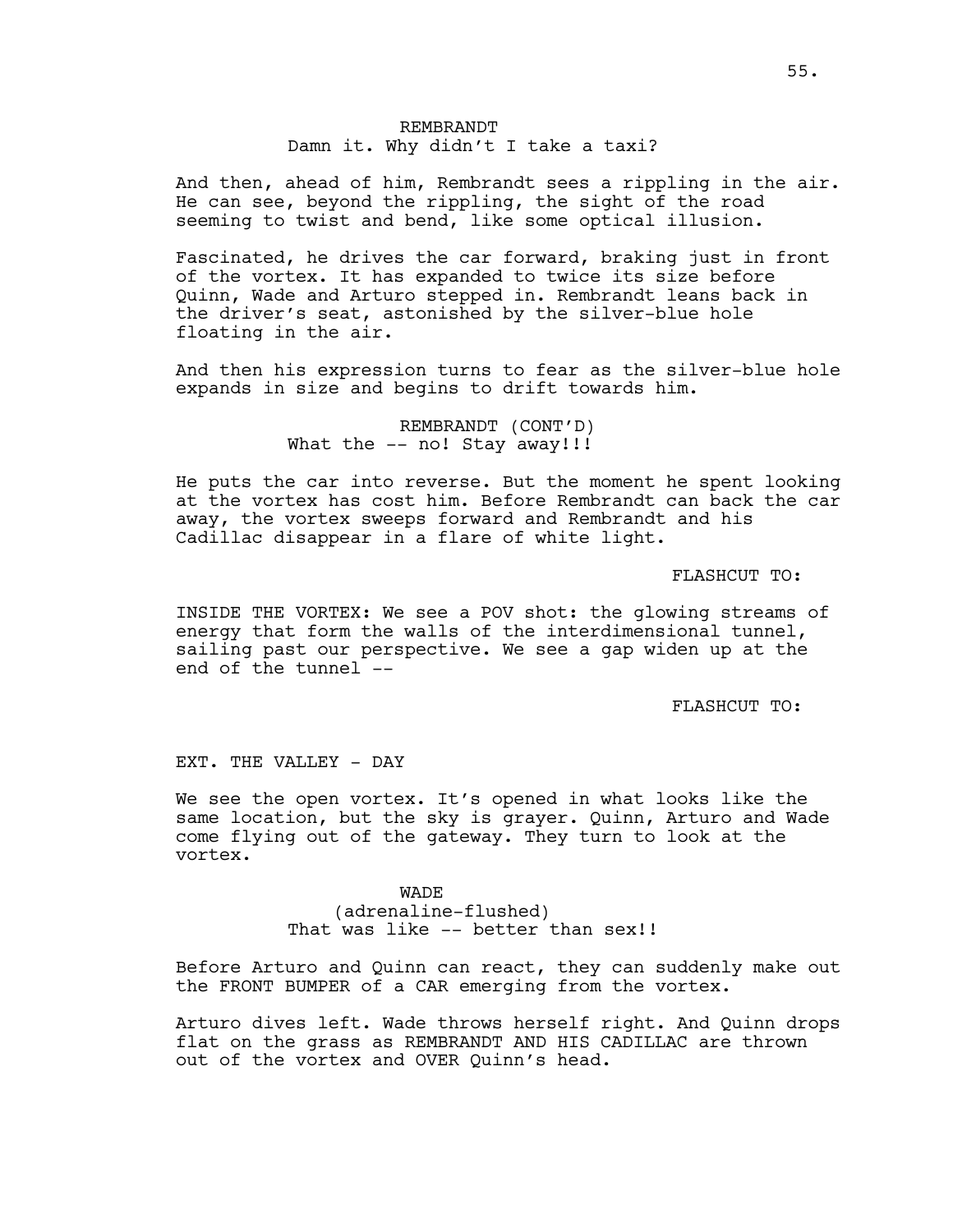Quinn, Wade and Arturo rise to their feet and stare at the the Cadillac embedded in a ditch in front of them. They rush forward to the car. Behind them, the vortex closes.

The front of the car is angled downward. The rear-wheels spin in the air, not touching the ground. Rembrandt's face is buried in the air bag. He lifts his head and looks to his left to see Quinn, Wade and Arturo.

> REMBRANDT Who the heck are you people!?

> > FADE TO:

EXT. UNIVERSITY CAMPUS - DAY

Quinn, Wade, Rembrandt and Arturo are walking together. Rembrandt is holding his cell phone. We can see some faculty buildings behind them, but there are absolutely no people.

> REMBRANDT No signal! How am I supposed to call a tow truck?

QUINN Rembrandt, we're in another dimension --

REMBRANDT You're not fooling me, Q-Ball!

As Quinn reacts to his new name --

ARTURO Mr. Brown, surely you realize the vortex was no counterfeit of any kind.

REMBRANDT

And you can shut it too, Professor Dumbledore! I know you brain boxes and your magic tricks.

**WADE** 

You do? How?

REMBRANDT

Because, Tinker Bell, I used to volunteer for medical experiments. (as the others exchange looks) There've been times when I was desperate for cash.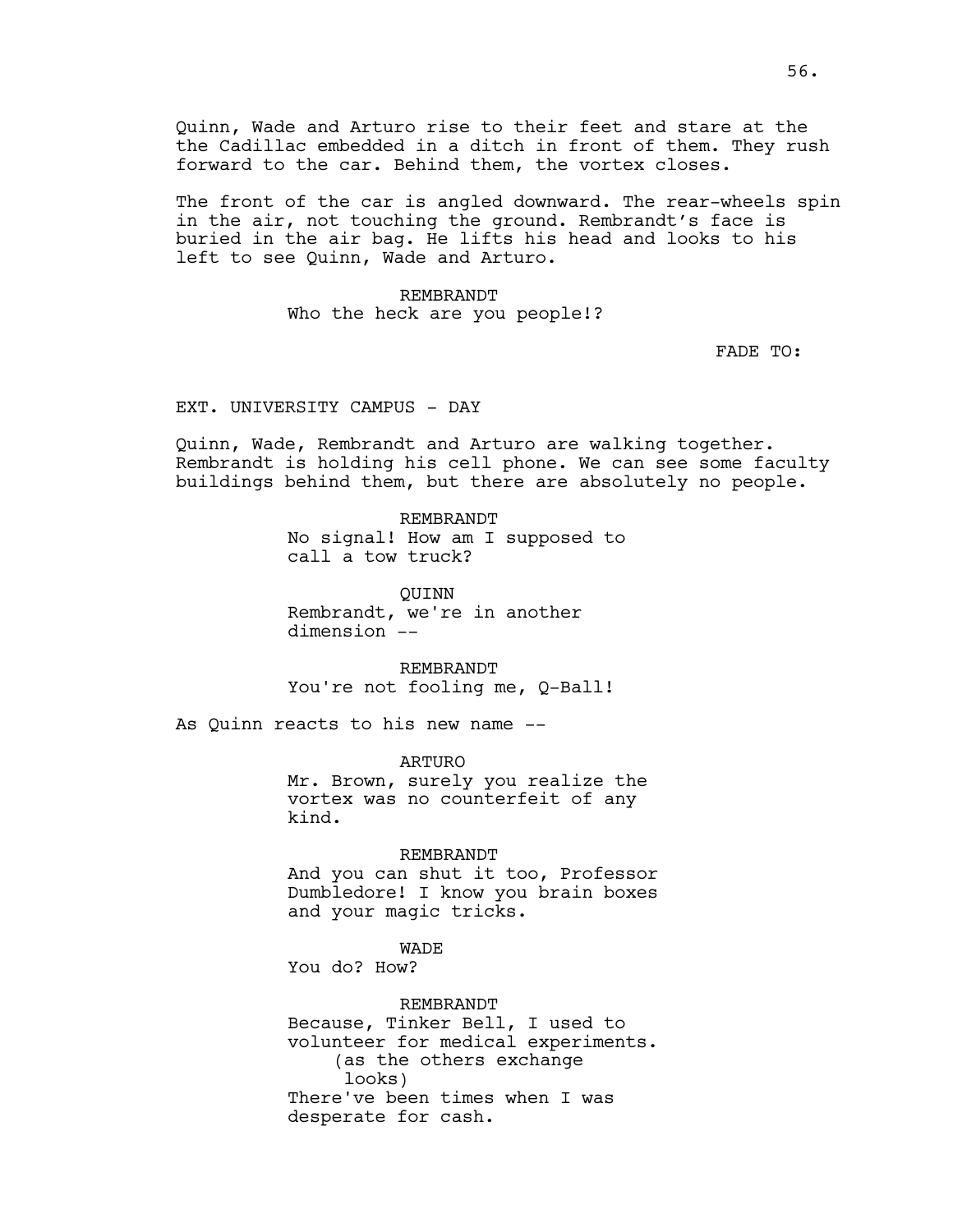WADE

(impressed) What kinds of experiments?

# REMBRANDT

I know a psych experiment when I'm in one! Making me doubt reality! Some low-rent special effect --

## ARTURO

(furious) Low-rent special effect?! (hand on Quinn's shoulder) This boy is a genius and he's opened up a new world in every field of mathematics and --

QUINN

Professor!

Wade is already yanking Arturo's sleeve to shut him down.

QUINN (CONT'D) The guy's already under stress and this is all our fault.

Quinn examines the timer. It's counting down from 00:10:55.

QUINN (CONT'D) The mass of the Cadillac drained the system. It can use the exotic matter matrix to recharge, but it'll be 11 hours before it's ready. We need to keep him with us to get him home.

Rembrandt glares at Quinn, Wade and Arturo. He can hear every word.

## REMBRANDT

The game's in 10 hours! And if you think I'm going to be anywhere other than that stadium when --

#### QUINN

Right! But for now -- seeing as the campus is a ghost town -- let's take a look at what's outside.

CUT TO: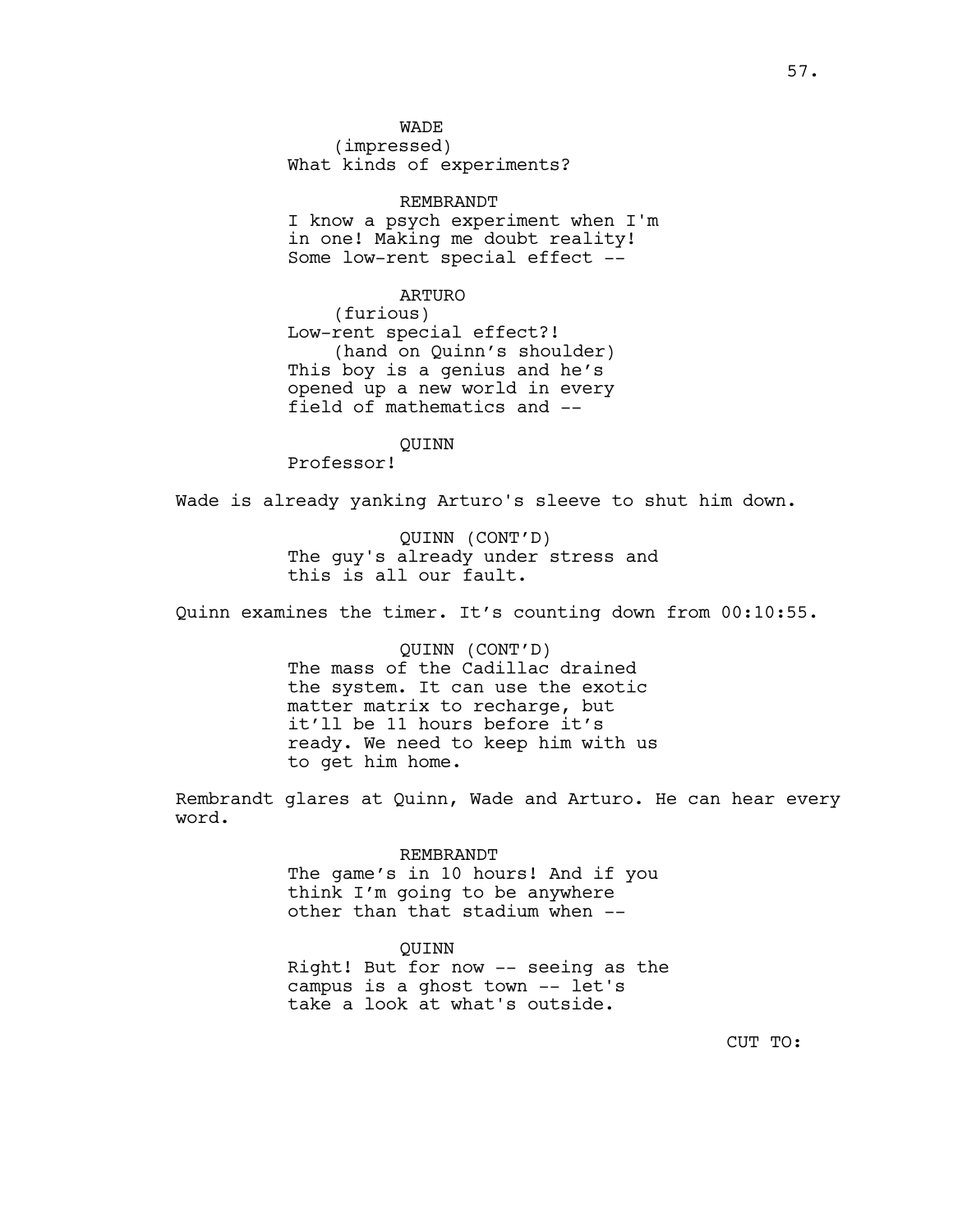## EXT. OUTSIDE CAMPUS - DAY

They're at the edge of campus and pass through the barriers of stone and brick. Past the campus border, the four turn back to look at the metal plaque. Over BERKELEY UNIVERSITY is a sign saying, TARGET RISK: LEVEL 7. DO NOT ENTER.

## FADE TO:

EXT. CITY STREET - DAY

The streets have more people than the campus did, but it doesn't seem to be the commuters' jam one would expect on a weekday morning. The four wanderers look down the street at the various establishments.

> **WADE** "Target Risk: Level 7."

## ARTURO

This university has been a threat to my sanity on more than one occasion, but advising people not to enter is more overt than I'd care to be.

## QUINN

It said not to enter, but there weren't any guards or fences - like nobody would want to go in anyway.

ARTURO

This Level 7 risk, whatever it is, is a deterrent stronger than any security measures.

CUT TO:

A CLOSEUP of a security camera mounted on a telephone pole. We go to a wider angle and see that every telephone pole has one and Rembrandt regards the one closest to him with alarm.

> ARTURO (CONT'D) Are you alright?

REMBRANDT Look at all those cameras. I've never seen that kind of hardware in town.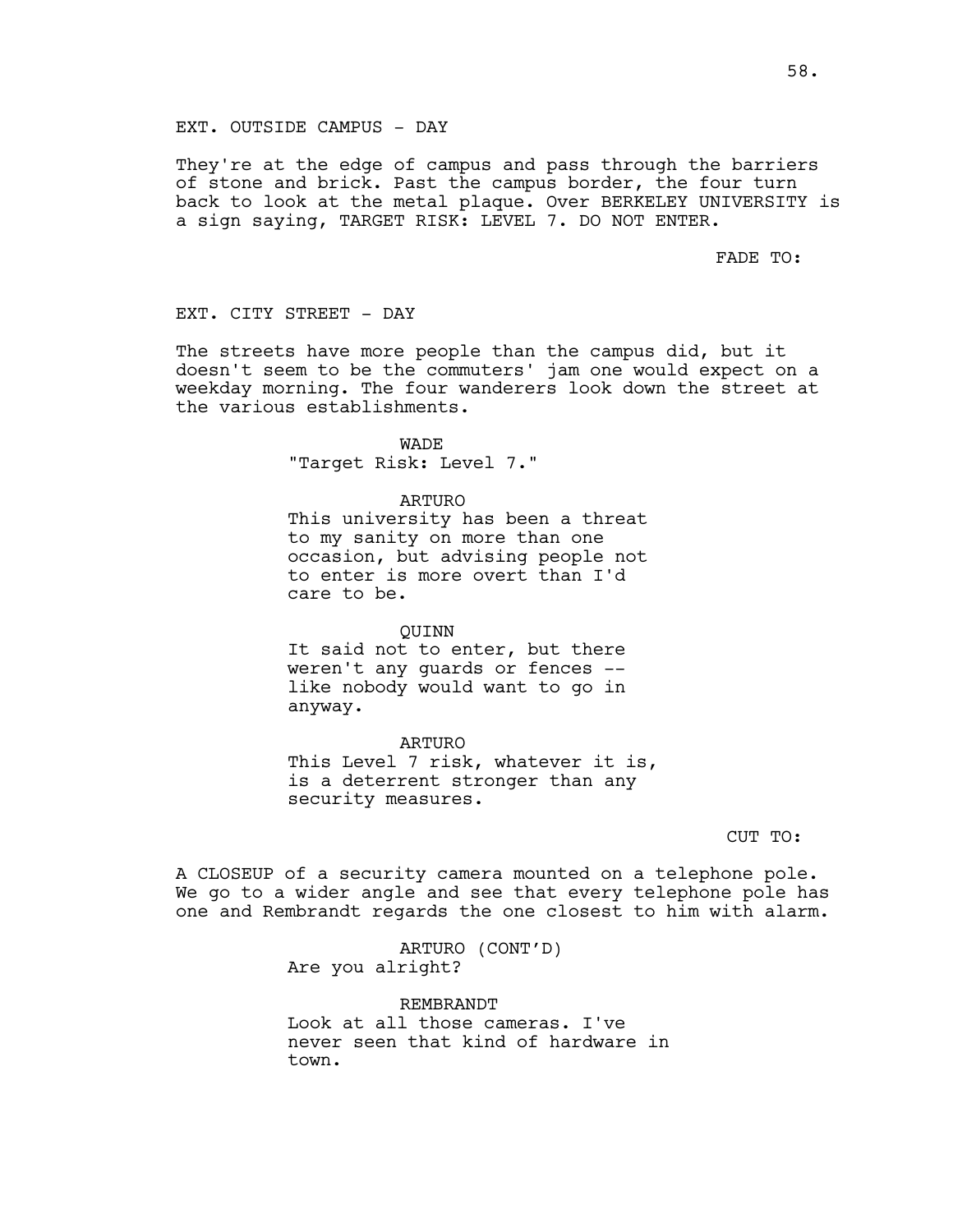(looking about) There was a bakery on this block with some of the finest meat pasties in San Francisco. Here, it's a used clothing store.

QUINN There was a travel agent there, with a notary public --

WADE Now it sells used sports gear.

ARTURO Life's smaller luxuries, replaced with cut-rate essentials. Why?

Rembrandt's uneasiness grows. He starts to move away from the three of them. Quinn hurries to his side.

WADE

A coffee shop!

She points to an establishment across the street.

WADE (CONT'D) I gotta use the washroom. And maybe they've got wifi.

She starts to cross the street. Quinn follows after her, calling over his shoulder --

> QUINN I want to keep an eye on her!

ARTURO We'll meet you in a bit, Mr. Mallory! More to see out here!

He claps a friendly hand on Rembrandt's shoulder in an attempt at being reassuring. Rembrandt scowls at the hand and Arturo withdraws it.

> REMBRANDT Leaving me with you. Is this part of the experiment?

ARTURO Mr. Brown -- haven't you ever wondered-- what if things were different? If we had made different choices? (MORE)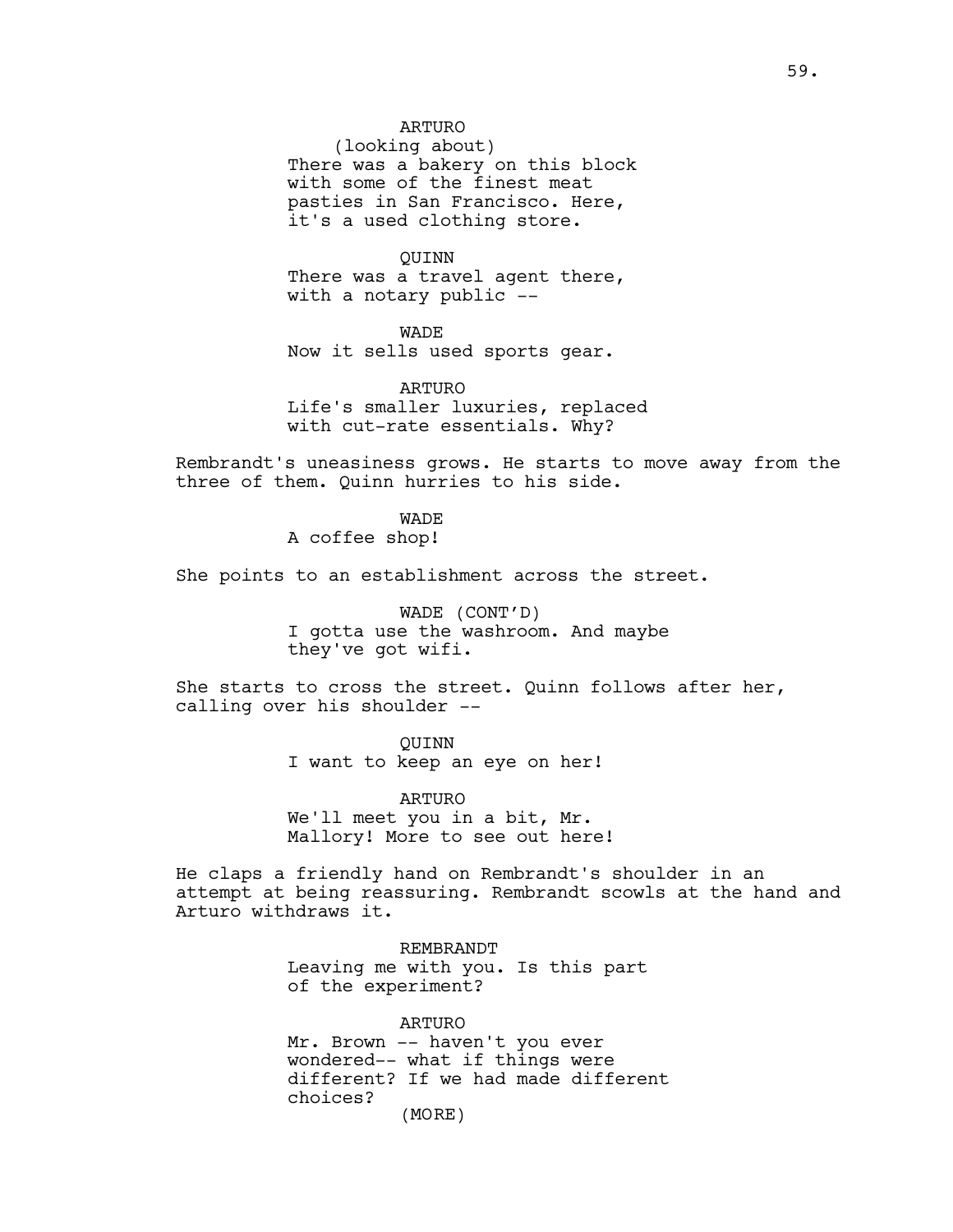What would we be today if we'd gone left instead of right, taken one door instead of the other? ARTURO (CONT'D)

Arturo is both giddy and reflective.

ARTURO (CONT'D) I've grappled with such questions in theoretical physics. An esoteric field, but sliding changes everything. Supersymmetry. Loop quantum gravity. Ths cosmological constant. M-Theory. All of this can now be understood by looking at the worlds we visit and comparing them to ours. Don't you see?

Rembrandt not only doesn't see, he has vanished.

Arturo realizes he's talking to himself. He whirls about.

CUT TO:

WE SEE REMBRANDT: he's reversed his steps and moved back the way he came. He sees Arturo coming in his direction. Rembrandt dashes around a corner.

> ARTURO (OFF CAMERA) (CONT'D) Come back, you fool! You'll never get home without the timer!!

At that, Rembrandt sprints up the pavement, desperate to get away -- and then skids to a stop. He stares at what's in front of him, eyes wide. Arturo catches up.

And then Arturo, like Rembrandt, is also struck by the sight before their eyes.

The street is at the peak of a hill. Arturo and Rembrandt have a view of the San Francisco Bay and in the distance, they can see the Golden Gate Bridge.

But this Golden Gate Bridge is BROKEN: the middle has been BLOWN APART by a massive explosion. The remains on both sides are TWISTED and WARPED and portions of either side have fallen into the Bay. The top of the north tower is missing and what's left has toppled. The south tower is missing. What remains of the suspension cables flap in the wind.

Pedestrians walk past, utterly indifferent to the destruction in the distance. It's like they see it every day.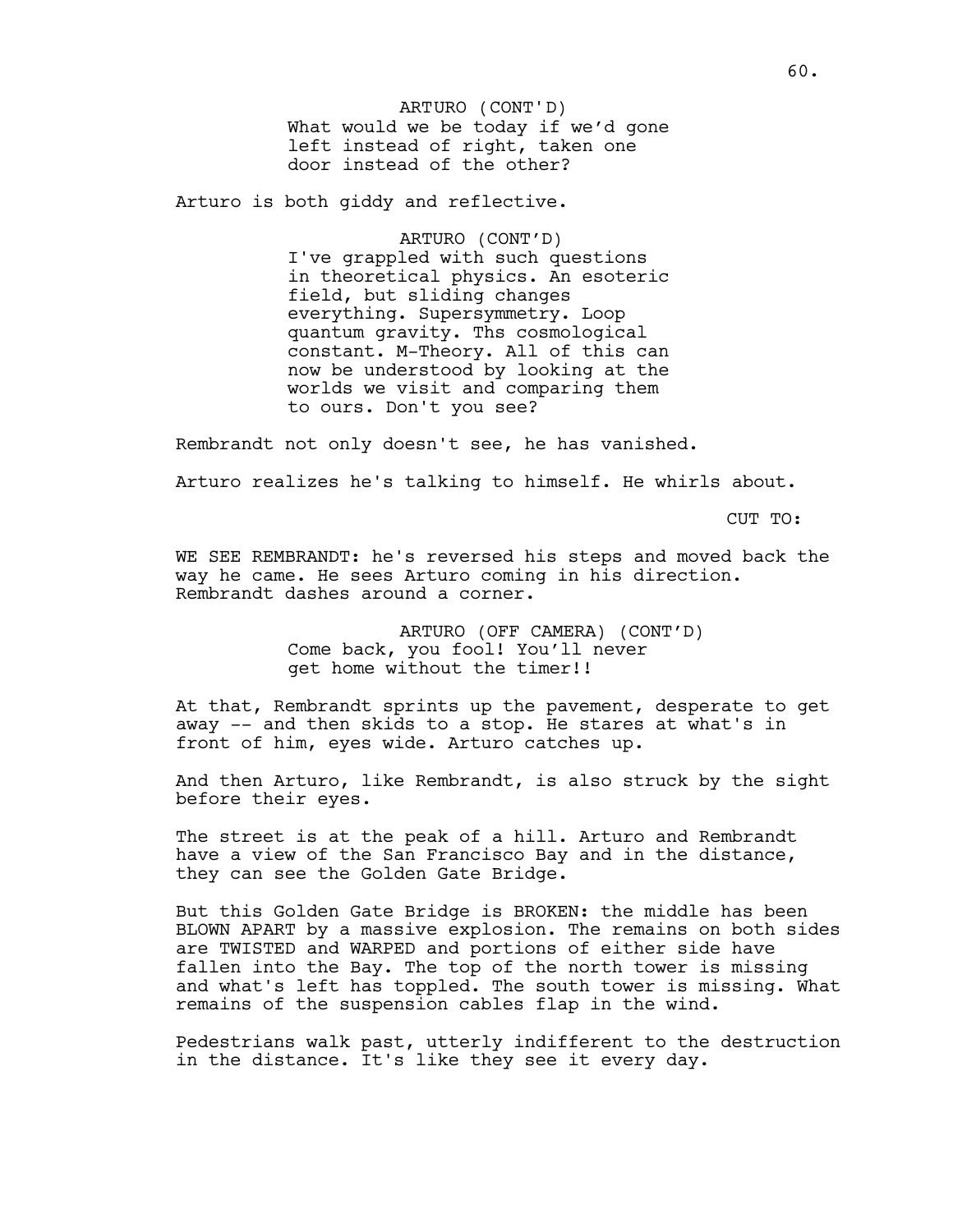CUT TO:

EXT. LAMPLIGHTER COFFEE SHOP - DAY

A coffee cup shaped like a lamp marks the window.

CUT TO:

INT. LAMPLIGHTER COFFEE SHOP - DAY

Quinn is near the front of a short lineup at the counter. He spies a Coldplay concert poster, with Doppler Computers as a sponsor. Except this poster is for a LIVE WEBCAST. BIO-D AND INTERAC PAYABLE. A little table by the lineup of customers catches Quinn's eye. It's covered with tiny little event fliers.

But they're all for online events: web conferences on genetically engineered foods. Online cooking classes. Online computer tutoring.

Quinn looks about the coffee shop and notices there are no tables. No stools. Nothing to invite anyone to sit. Only two people linger by the customer counter: a dark-haired woman in a baseball cap (30s) and a teenager both stirring sugar into travel mugs. In fact, all the customers, save Quinn, have travel mugs. No one is talking. No one makes eye-contact.

Quinn gets to the front of the lineup. The cash register has a sticker on it: **REPORT MOVEMENT ACTIVITY: 1-888-553-4230.** 

The barista behind the cash register is a teenager with reddish-brown hair and a perpetually nervous face. Her nametag says GILLIAN.

> GILLIAN Hi, what can I get you?

Quinn glances at the washroom door that Wade's behind.

QUINN (from memory) Decaf-non-fat-caramel-latté-withcinnamon. (beat) And a mint tea.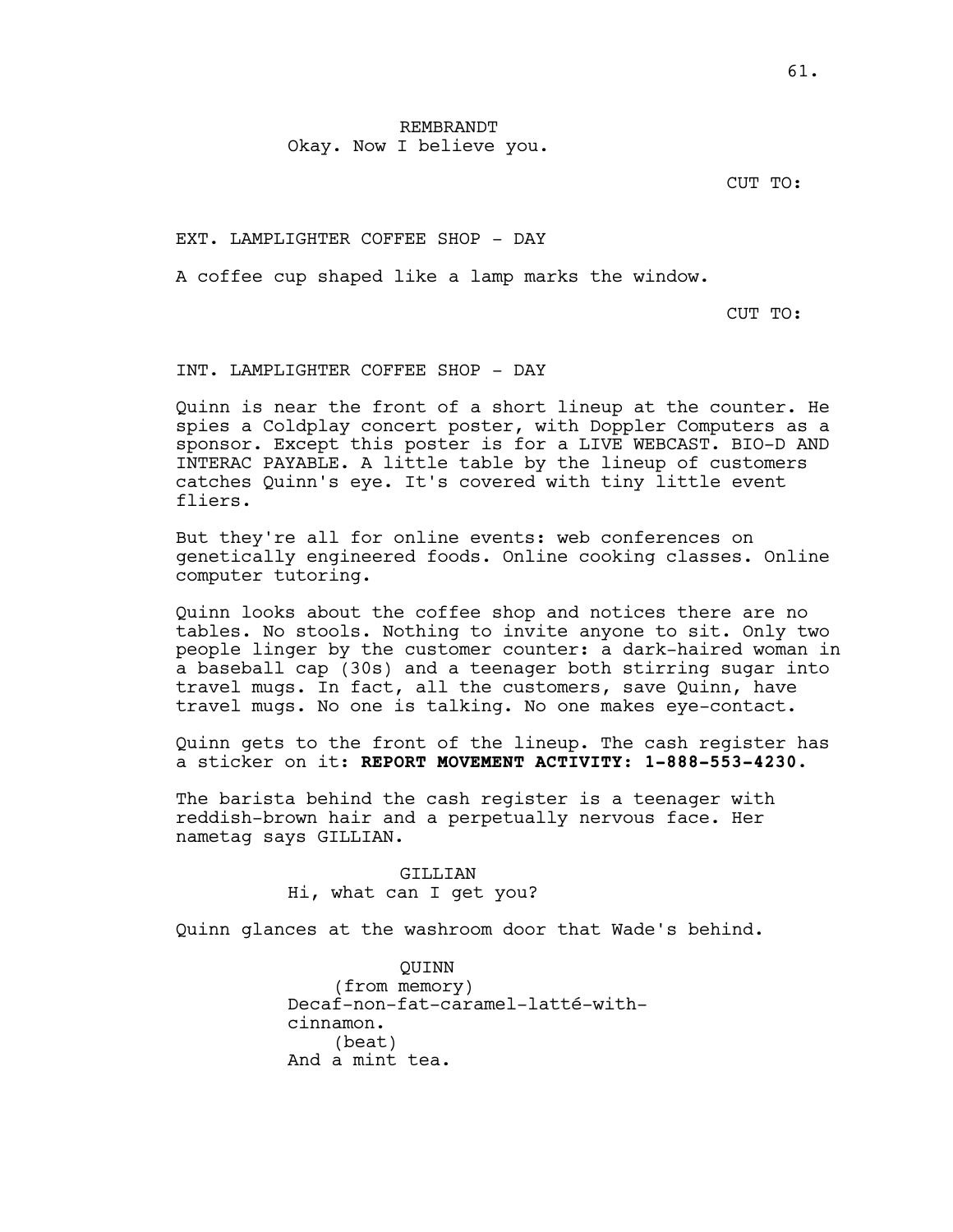Do you have a travel mug? There's a six-dollar surcharge for each beverage without one. Or you can buy a mug for four-dollars each.

CUT TO:

INT. LAMPLIGHTER WASHROOM - DAY

Wade is washing her hands at the sink when she notices the HOW TO WASH YOUR HANDS next to the mirror. And she realizes: it's doesn't say HOW TO WASH YOUR HANDS.

It says HOW TO RESPOND TO ANTHRAX POWDER EXPOSURE. The first picture shows hand-washing. The second picture shows a generic figure taking off contaminated clothing. The third picture shows the figure sealing the clothing in a plastic bag. A dispenser labelled CONTAINMENT BAGS is helpfully located near the sign, with emergency numbers printed on the dispenser.

She pulls out her tablet. We see onscreen text:

# **3G Network Detected >> Active Login Detected >> Cloning Credentials >>**

Wade keys in some text. And onscreen, we see more text:

# **Searching: Bioterror - United States >> UNAUTHORIZED ACCESS >> UNAUTHORIZED ENTRY >> UNAUTHORIZED SEARCH TERMS >>**

Wade twitches with alarm as she urgently yanks the battery from her tablet.

CUT TO:

QUINN AT THE CASH REGISTER

Quinn is pulling out his wallet. He digs cash out.

GILLIAN I'm sorry, sir -- we can only process Bio-D transactions.

QUINN I don't have one. You can't take cash?

Gillian pales. The customers behind Quinn visibly tense, bracing themselves for some kind of confrontation.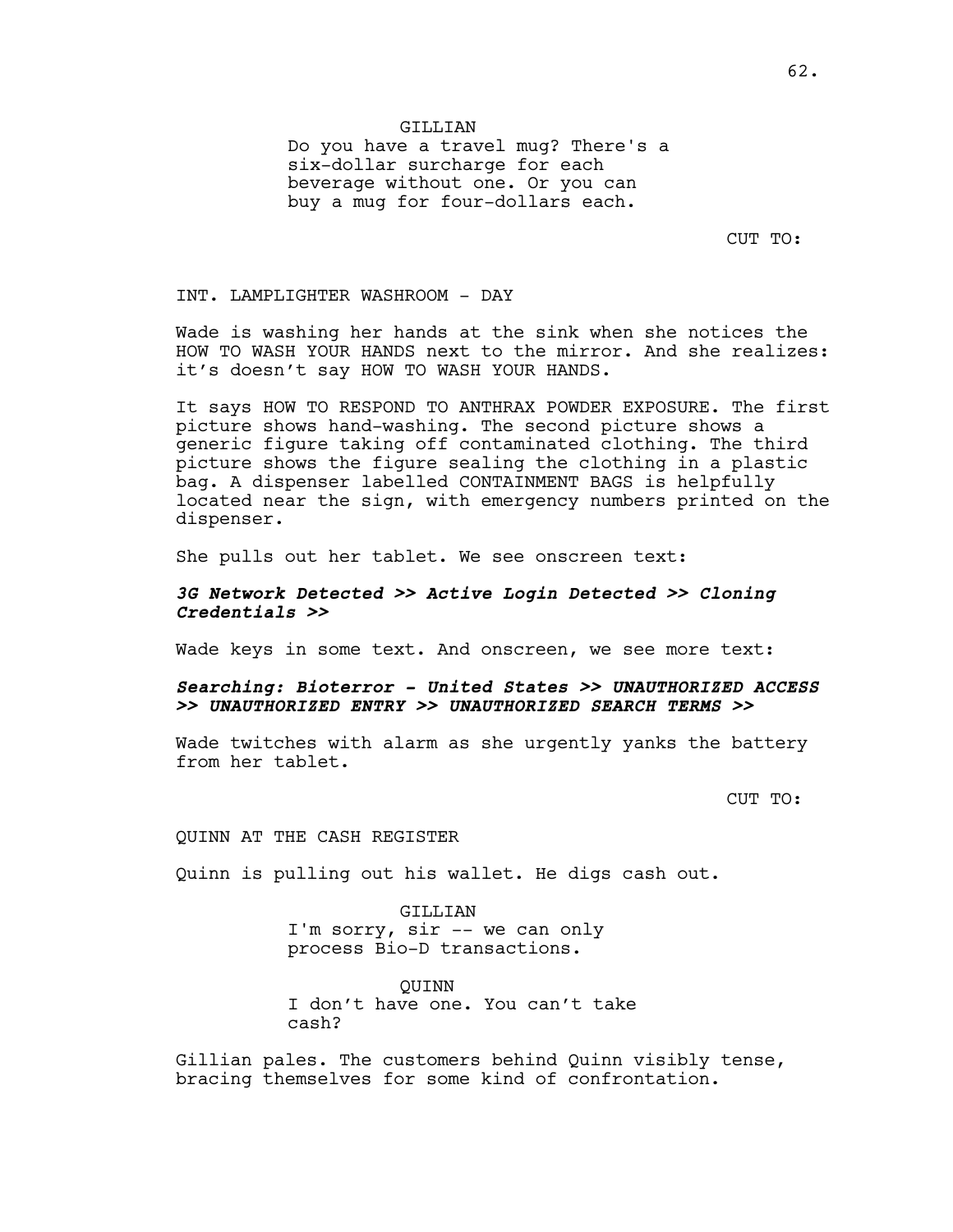CUSTOMER (OFF CAMERA) What's with you people?

Quinn casts a baffled expression at the customer and sees the fearful, angry faces of the people behind him. He glances at the restroom that Wade's inside.

> GILLIAN Look, I don't want any trouble -- I have a family!

Quinn shoots this teenager a look.

At that moment, Wade emerges from the washroom.

GILLIAN (CONT'D) My parents count! Look -- please just go before --

And then the door to the coffee shop swings open and two men in gray suits and ties enter. It's Agent Goldman and Agent Barrows once again. Agent Goldman is holding a small, plastic device with a thin digital screen at the top.

> AGENT BARROWS (holding up his badge) Department of Homeland Security here. I'm sure no loyal citizens will object to a routine security sweep.

Wade stands by the washroom door. Goldman walks to the back of the lineup of customers -- and then walks down the line, sweeping the device across each person. Customers murmur things like, "Nothing to hide," and "Wasn't me, man." When he gets to Quinn, Goldman's device starts buzzing. Instantly, Barrows draws a gun and aims it at Quinn's chest.

> AGENT BARROWS (CONT'D) Hands up! I want to see hands!!

Quinn throws his hands in the air instantly.

QUINN This is a mistake! I haven't done anything --

Goldman spins Quinn around and slams him against the counter. He efficiently frisks Quinn and pulls out Quinn's cell phone.

> AGENT GOLDMAN Searching for bioterror tactics isn't nothing!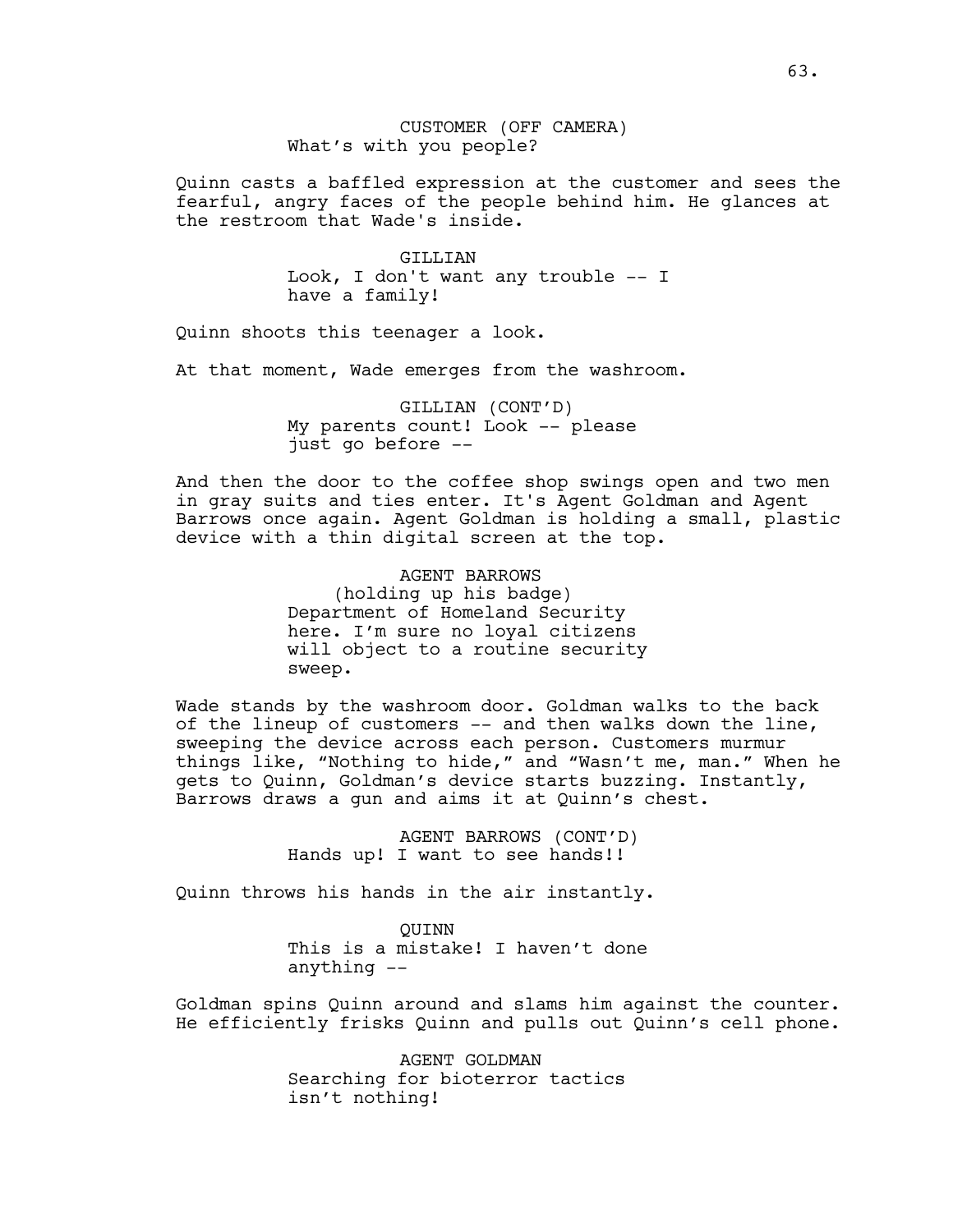QUINN

I don't know what you're talking about -- read my phone, there's nothing there on --

AGENT GOLDMAN So you wiped your footprints! (pressing the phone into Quinn's face) You still forgot to wash your feet. This phone is scanning on twelve unauthorized frequencies.

QUINN

 $I'm not --$ 

GILLIAN It's not just his phone. He's got no Bio-D!

At that, Goldman grabs Quinn's wrist, twisting it.

AGENT GOLDMAN She's right, Barrows. He's one of them.

Goldman handcuffs Quinn. Wade advances towards him, but Quinn, seeing her without making eye-contact, briefly shakes his head no.

Wade stays where she is as the two agents yank him out of the coffee shop.

CUT TO:

# EXT. LAMPLIGHTER COFFEE SHOP - DAY

Arturo and Rembrandt are walking towards the Lamplighter when they see Quinn hauled out from inside in handcuffs. Barrows and Goldman shove Quinn into the backseat of a black car just as Arturo and Rembrandt make it to the shop.

Wade comes out of the coffee shop just as Barrows and Goldman drive off with Quinn.

CUT TO:

EXT. STREET - DAY

The three of them are walking urgently. Rembrandt and Arturo are turning off their phones.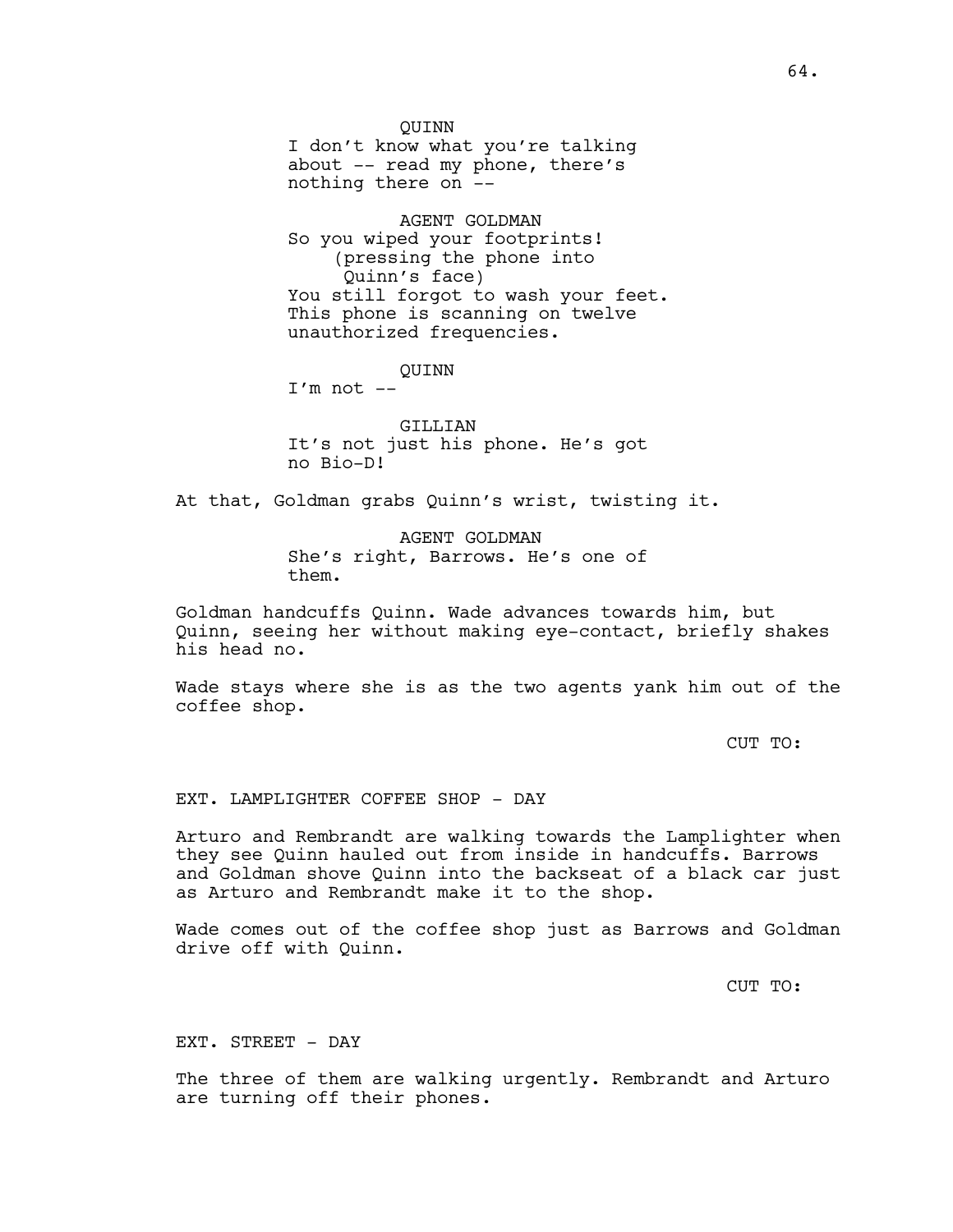# WADE

The Bridge is gone?

#### ARTURO

Destroyed. From what you tell me, this America is in constant fear of attack. Paranoid about who has access to electronic data. Suspicious of any who lack this 'Bio-D.' And these online events indicate a fear that public gatherings create large civilian targets.

#### REMBRANDT

Putting a university at a Level 7 risk for attack.

WADE We have to get Quinn back --

#### REMBRANDT

If the Feds nabbed him, we're not getting him back by asking nicely. And I am not getting locked up for that little snot!

# WADE

Rembrandt, he's an innocent --

## REMBRANDT

I'm an innocent! I wasn't doing anything until you kidnapped me! And I'm not doing anything other than hiding out 'til that cell phone hits zero and sends me home!

Rembrandt and Wade glare at each other. Arturo examines the timer.

#### ARTURO

We have ten hours until the slide. From what Mr. Mallory told me about the present state of his technology, we cannot return for him.

#### REMBRANDT

Not my problem!

And then Wade grabs the timer from Arturo and storms off.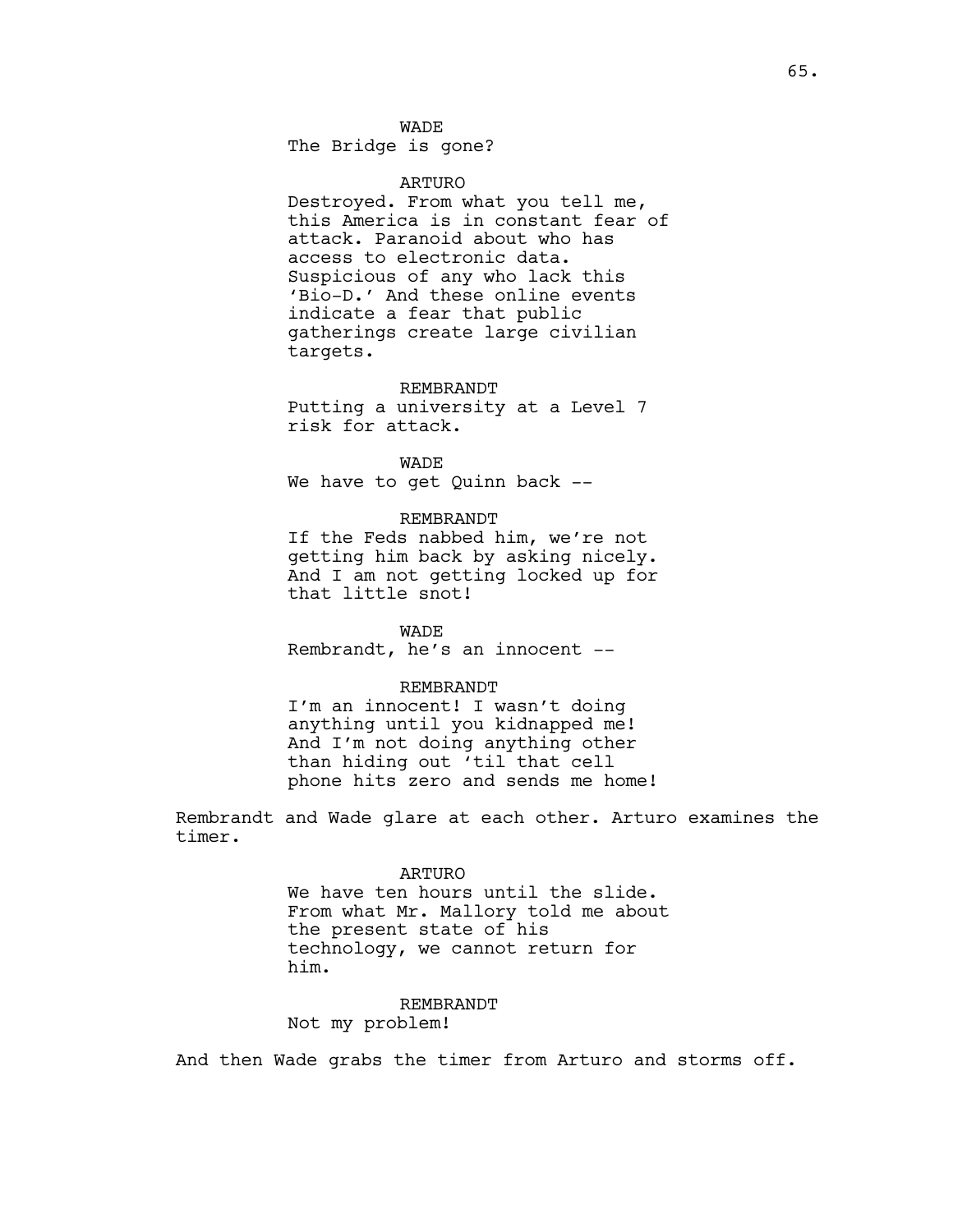Rembrandt and Arturo trail behind her.

REMBRANDT Where are you going?

WADE To get information! Help me or stay out of the way!

CUT TO:

## EXT. SAN FRANCISCO FEDERAL BUILDING - DAY

An enormous building of two parts: one large 18-floor building and a splinter-section of 7-floors. It's glass and steel and it looks gray and cold.

CUT TO:

# INT. SAN FRANCISCO FEDERAL BUILDING - DAY

We see Quinn in a lineup of at least 20 people, with a large counter at the front of the line. Everyone lined up with Quinn is handcuffed. Six armed guards in bulletproof vests stand by, three on each side of the lineup. Overhanging signs read: NO TALKING. STAY IN LINE. RESISTANCE WILL BE MET WITH PHYSICAL FORCE. People who get to the front of the line are spoken to, and then sent through a door framed with what looks like a metal detector.

Quinn arrives at the front of the line, and finds himself looking at a woman with a sedate, indifferent face. The nameplate on the counter reads: DAWNN SYLVIUS.

SYLVIUS

Detainee Y-30. You are charged in violation of Article 12 of the Access to Communications Act and Section 37 of the Federal Standards of Identification.

QUINN

Not guilty!

SYLVIUS Pleas are not required at this time. Step into processing pad.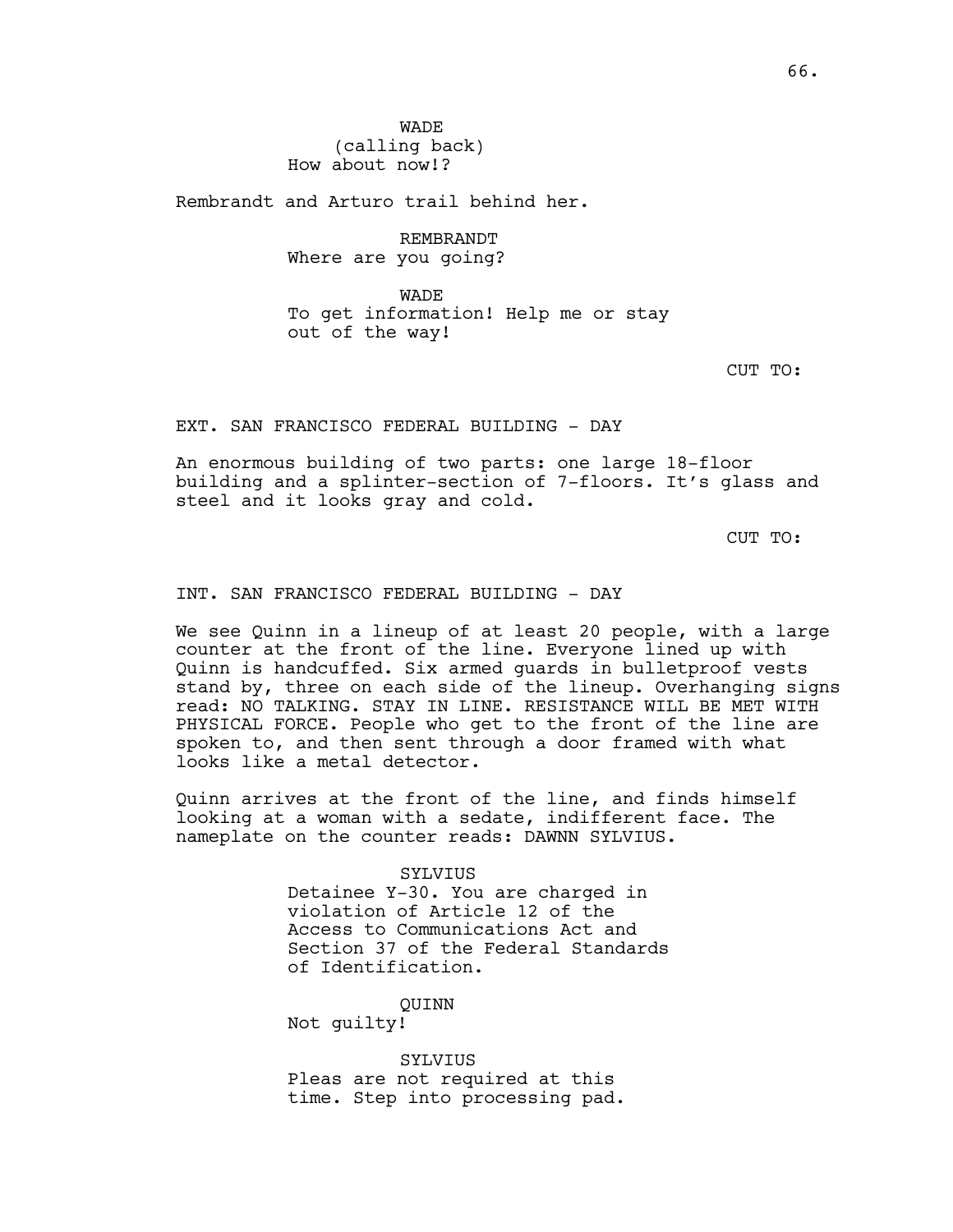Quinn glances at the doorway that looks like an airport metal detector. He steps into it. The device makes a whirring sound. A flash bursts briefly at Quinn's face, photographing him. As Sylvius studies a computer screen in front of her, we see onscreen text: HEIGHT - 6'2", WEIGHT - 156 LBS, HAIR -**BROWN, EYES - BLUE. And DATA FROM CONFISCATED ANALOG IDENTIFICATION: UPLOADING.**

The metal detector-type device lets out a soft, humming BEEP. Immediately, Sylvius stiffens. She regards Quinn with what looks like fear.

At the humming sound, two of the guards watching the line break away from their positions and approach Quinn. They yank him out of the doorway and down a separate hall in another direction.

> SYLVIUS (CONT'D) Process him according to Security-Code Risk 14-Alpha. A DHS agent has been dispatched.

The guards grab Quinn's shoulders and shove him forward.

QUINN Wait, what? What's going on?!

He doesn't get an answer, he just gets marched forward.

CUT TO:

EXT. DOPPLER COMPUTERS - DAY

Wade, Rembrandt and Arturo approach the Doppler building. The glass of the entrance has posters on it reading: **REPORT MOVEMENT ACTIVITY** and provides the hotline number.

> ARTURO This corporate warehouse of overpriced consumer hardware is a repository of human knowledge?

> > CUT TO:

INT. DOPPLER COMPUTERS - DAY

The three enter and look around the Doppler Computers shop floor. This is not the bustling den of energy we saw before. At the front of the store are aisle and aisles of storeracks. Signs mark them as selling BATTERIES, MEMORY CARDS, LIGHT BULBS, REFRIGERATORS & FREEZERS, ELECTRIC COOKING RANGES, PORTABLE HEATERS & A/C UNITS.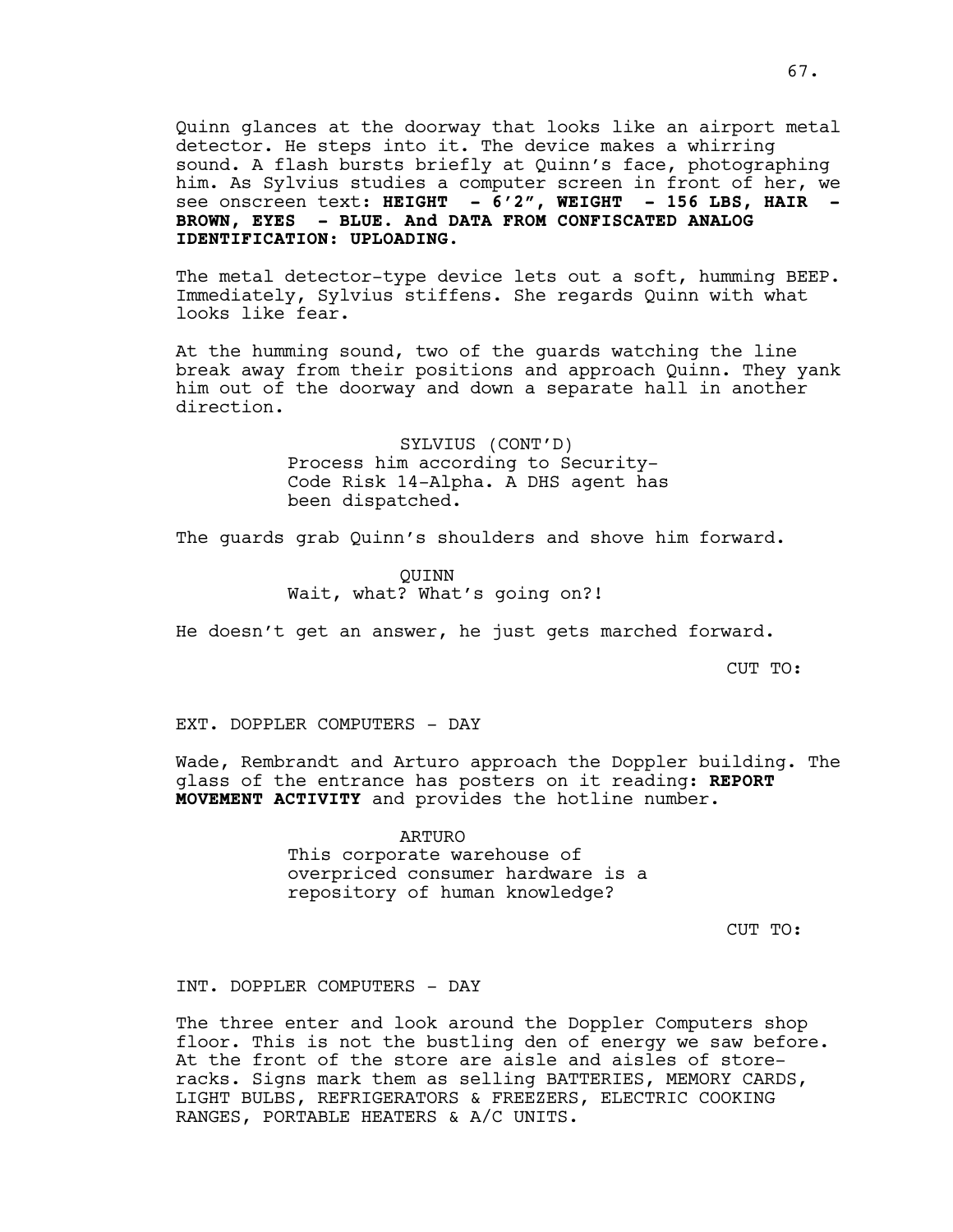Wade leads Arturo and Rembrandt into the entertainment and computer sections at the back of the store. There are only 3 to 4 big-screen TVs and sound systems on display. They're set to play FISHING AND GOLFING GAMES. The racks are filled with PORTABLE VIDEO PLAYERS, PORTABLE AUDIO PLAYERS and plastic cards with movie and music album covers on them.

#### WADE

They don't sell discs. They sell download codes on cards.

ARTURO Every product is cheap and functional.

At the far back of the store is the small selection of computers. And it's little more than a table of netbooks.

Rembrandt watches as Wade reaches into her bag and pulls out her tablet. She detaches a Micro-SD card from her tablet and snaps it into an adapter from her bag. She plugs it into one of the netbooks. She starts typing.

As she does, MR. HURLEY, the store manager, approaches.

# WADE

(whispering) We got lucky. Whoever logged in last never logged out. There's a spider-app on my card: it'll search for information online from whatever newsfeeds it can find. Distract that guy while it works.

## REMBRANDT

(whispering) Don't tell me what to do! I didn't even want to come here!

Arturo steps forward to talk to Hurley.

HURLEY

Good morning! Is there anything I can help you find?

ARTURO Yes -- my firm could use a portable video player or two.

HURLEY Absolutely! Come right this way --

As this cheerful, friendly Hurley guides Arturo away from the netbooks, another Doppler employee approaches them.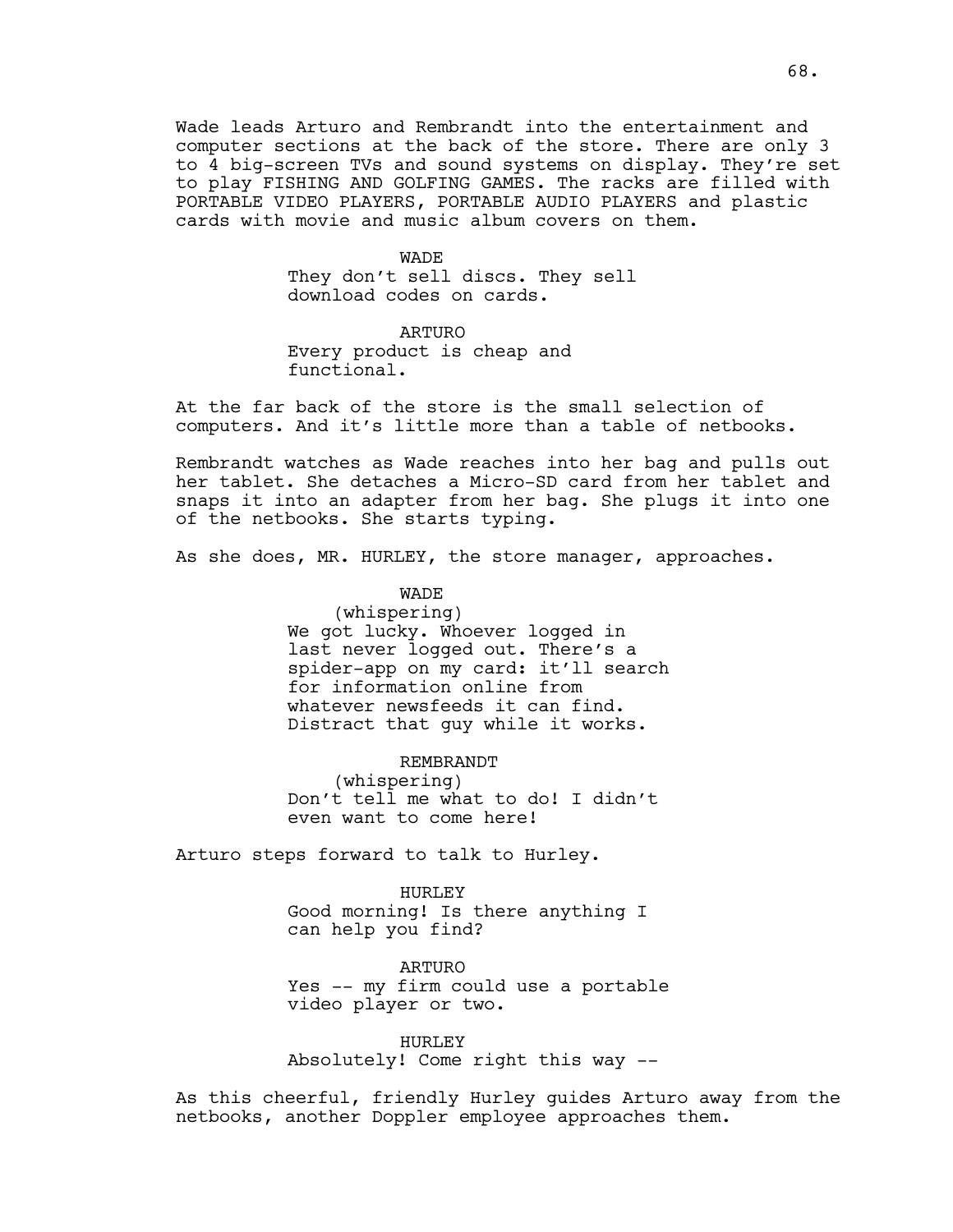This employee is clean-cut and tidy with a nervous face. He's carrying in his arms a pile of those download code cards.

> BENNISH Mr. Hurley? I accidentally dropped all these cards into the tub of fridge magnets.

Hurley's eyes bulge with frustration. Arturo examines his former student: this Bennish is sharp and polished, but apparently, no more competent.

## HURLEY

(with strained calmness) That's alright, Conrad. I want you to throw out the cards. Then make two signs that say WARNING: MAGNETS and put them at both ends of the refrigerator aisle. Then back to work, alright?

Conrad Bennish Jr. smiles with relief and scurries off. Hurley mops at his brow and a look of fury crosses his face.

> ARTURO Your patience is admirable, sir.

> > HURLEY

Corporate gave us voice training. We're not allowed to go higher than 65 decibels.

CUT TO:

WADE: AT THE NETBOOKS.

She looks at the screen. Onscreen text shows words flashing by. The words include **BIO-D, GOLDEN GATE BRIDGE, CELL PHONES, COMMUNICATIONS, TRANSACTIONS, ATTACKS, SAFETY,** and more.

> REMBRANDT We going to get in trouble?

WADE Everything's going on the memory card in a compressed format. We can go somewhere safe and read it then.

REMBRANDT And then what? (gesturing at the tablet in Wade's bag) (MORE)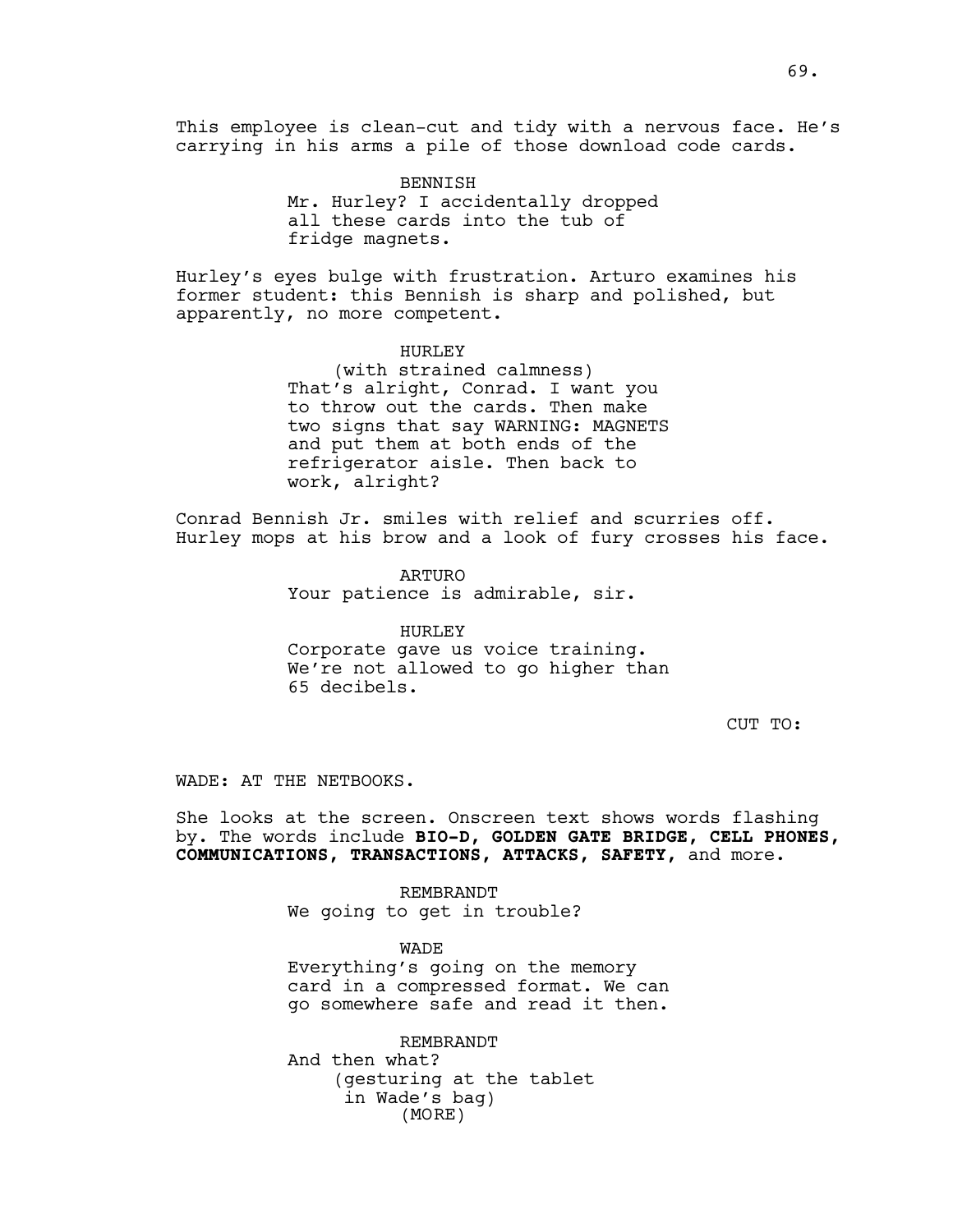Before Wade can retort, she sees Bennish approaching.

# WADE

(low voice) Keep him busy!

# REMBRANDT Don't get me involved!

WADE Have him show you the music - maybe you've got a career on this world!

Wade hasn't even finished her sentence before Rembrandt has run to Bennish. The two set off for the music section.

CUT TO:

# ARTURO: AT THE PORTABLE VIDEO PLAYERS

Arturo observes as Hurley holds his wrist over one of the video players. It looks like a digital picture frame. It lights up, showing a menu of video files.

## HURLEY

Total security, sir. The player uses your Bio-D to access your cloud storage. And this model uses a 4G-duplication protocol for backup to government servers.

#### ARTURO

Our data is copied to government servers?

#### HURLEY

This new system scans your files and sends the bare code to the government servers. They rebuild exact copies without the bandwidth of file transfers. All your data's safe.

ARTURO

Safe for the government to sift through and monitor...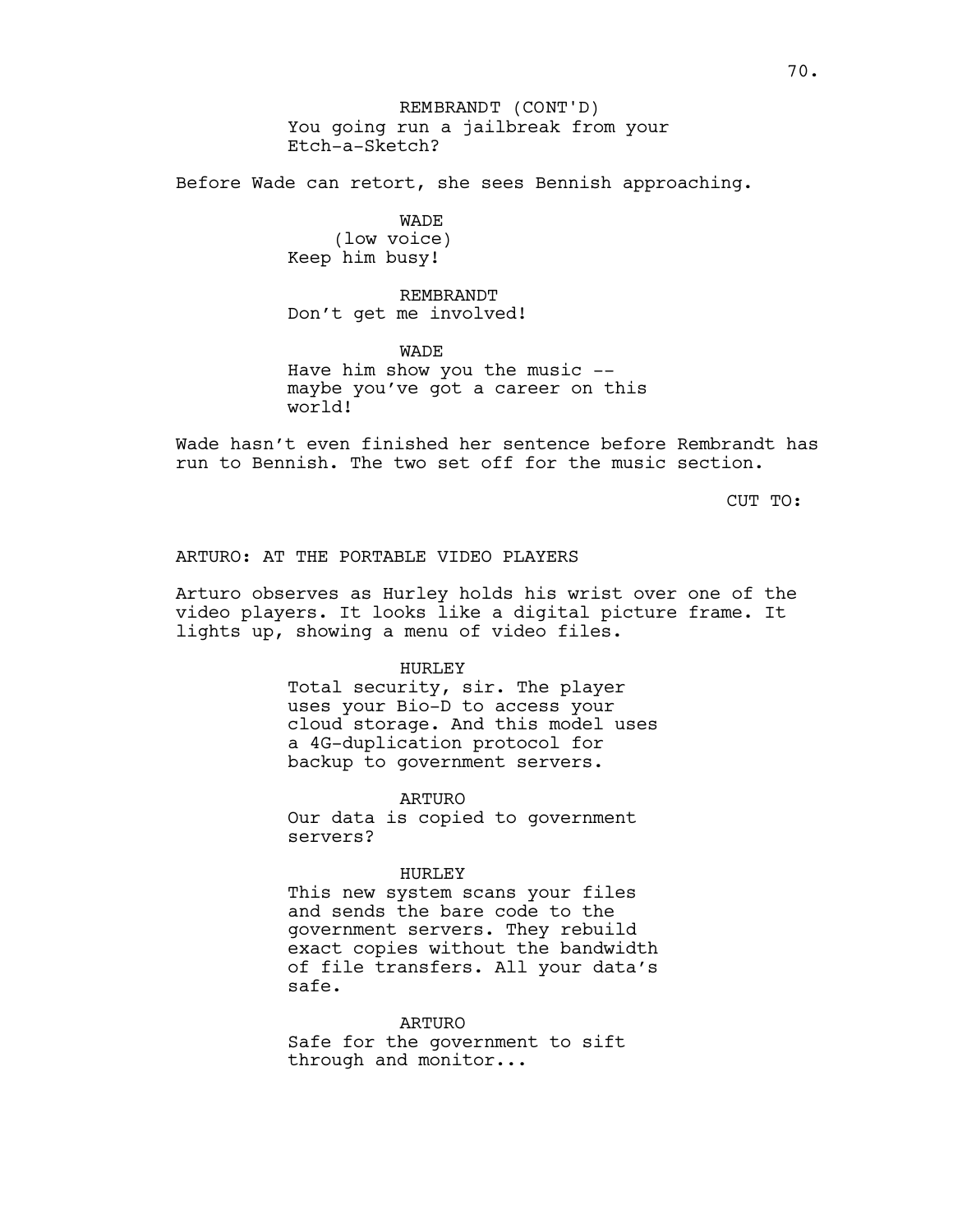# HURLEY

(robotically) It's just another wonderful way for Doppler and the Department of Homeland Security to protect your interests and safety.

Arturo raises an eyebrow at that.

HURLEY (CONT'D) Sorry. I say it so many times a day the words have lost all meaning.

CUT TO:

REMBRANDT AND BENNISH: LOOKING AT MUSIC DOWNLOAD CARDS

# BENNISH No Crying Man in the catalog. But we have a wide selection of rhythm and blues. We keep it next to soothing nature sounds.

Rembrandt follows Bennish gesturing at a small sign that shows the words R&B AND JAZZ on a red background. CLASSIC ROCK on green. SOOTHING NATURE on blue. SLEEP SOUNDS on yellow. ClASSICAL on purple. And the racks of download cards are all grouped together by colour. The blue-cards occupy the most space in the aisle.

> REMBRANDT Most of this stuff's for chilling out. Where's the stuff with passion and a pulse?

A customer passes by as Bennish responds.

## BENNISH

I'm sorry, sir. Such materials are curtailed following Federal Statute 5A where non-government media is barred from inciting alarm or --

The customer walks out of earshot and Bennish leans in to whisper to Rembrandt.

> BENNISH (CONT'D) Listen, buddy, if you're in the market for Madam Gaga and Ray-B, I know a guy who knows a guy.

> > CUT TO: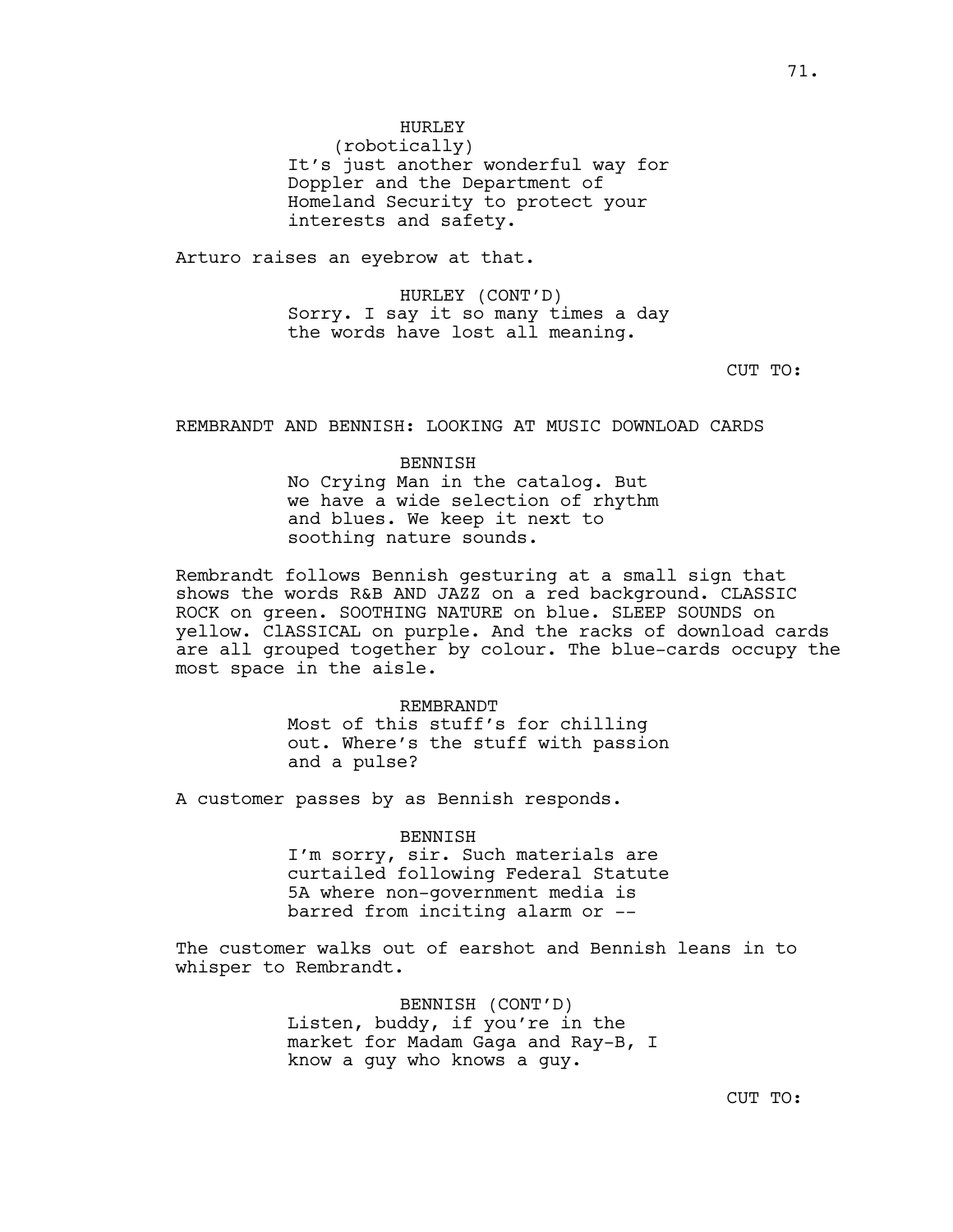WADE AT THE NETBOOKS.

She detaches her Micro-SD adapter and stows it in her bag. Arturo and Hurley are returning.

#### HURLEY

I used to think this job was just a stepping stone to better things. Then I just didn't want to be another victim of Al-Qaeda or the Movement or whatever's next. Oh God. I'm trapped here and this place is my tomb.

#### ARTURO

My dear fellow, this place would collapse overnight without you. My firm will contact you tomorrow with quantities we require.

Hurley cheers up a bit at that. He walks off, just as Rembrandt returns to the netbooks.

#### REMBRANDT

The top-selling album in this America is 34 hours of ocean waves. I want off this world and I want off now!

#### WADE

10 hours left. 'Til then, we can do some reading. Let's go.

As the sliders walk away, heading for the exit, we see someone watching them. A DARK-HAIRED WOMAN (30s) in a baseball cap. The SAME WOMAN who was in the Lamplighter coffee shop.

CUT TO:

### EXT. DOPPLER COMPUTERS - DAY

Wade, Rembrandt and Arturo move out of the store. As they're leaving, the DARK-HAIRED WOMAN in the baseball cap falls in step with them.

> ARTURO Good day, madam. May we be of assistance?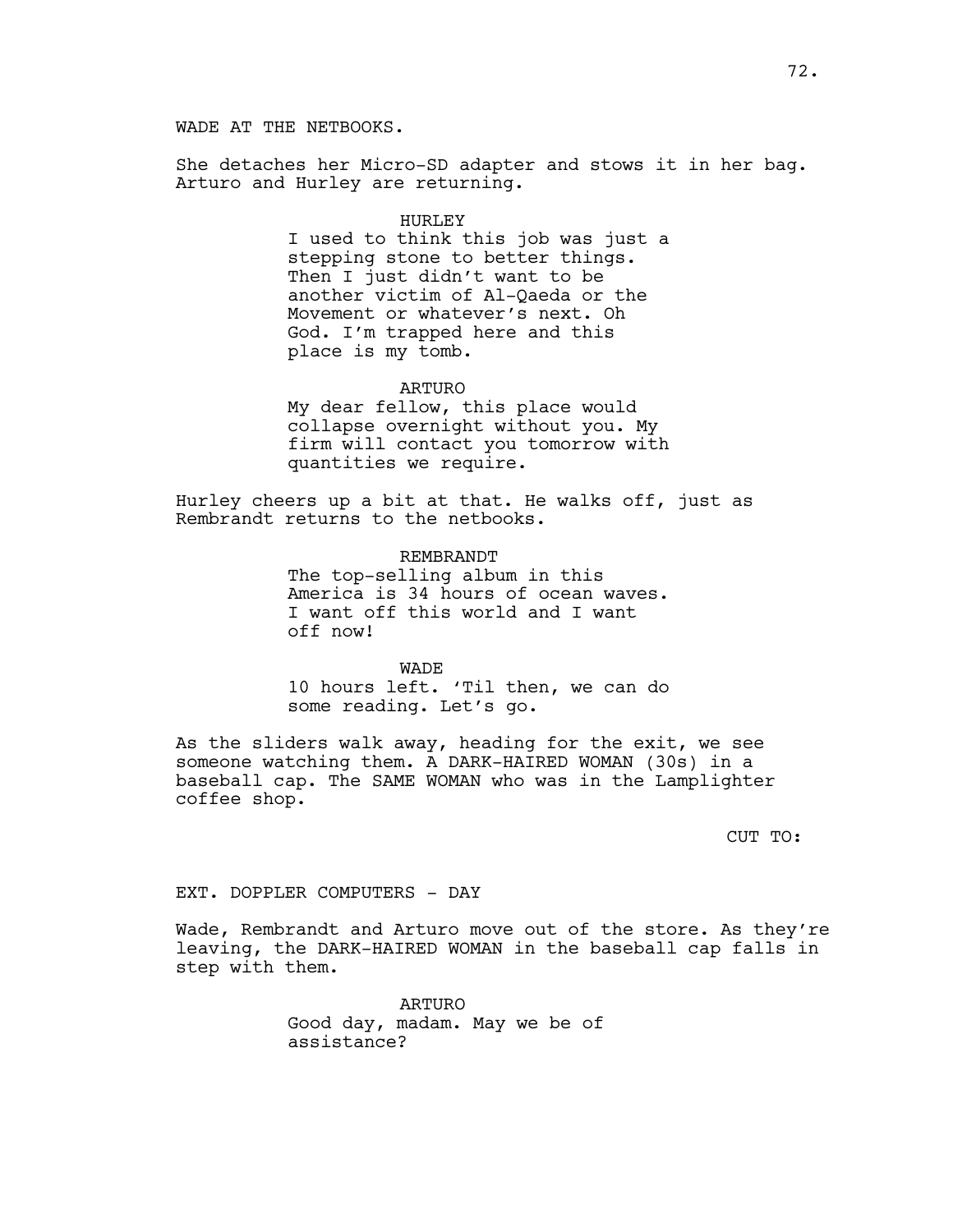Rembrandt and Wade exchange baffled looks. However, Arturo seems to recognize the phrase.

> ARTURO "A name I'm tired of hearing."

Brice seems satisfied. She leans close to the three.

BRICE (a harsh whisper) If you want your friend back, you'll follow me.

She strides off, her long legs putting her well ahead of the sliders.

CUT TO:

## INT. INTERROGATION ROOM

Quinn is handcuffed to a table. He's in a gray, bare room with nothing in it save two chairs and the table. A small mirror-window is pressed into the wall near the door.

As Quinn studies his handcuffs, the door opens and a tall, trim woman (late 20s) in a sharp black suit enters. Her hair is reddish brown and tied back, her demeanor is crisp and professional. She holds a file folder.

> AGENT WARREN I'm Agent Warren. (as Quinn reacts) I'm certain a man of your skill-set would have little difficulty getting out of those cuffs.

Quinn's expression is blank.

AGENT WARREN (CONT'D) Of course, then you'd still be on the 19th floor of a federal building with enough armed guards to kill you 37 times over.

QUINN All I wanted was a cup of coffee. I haven't done anything.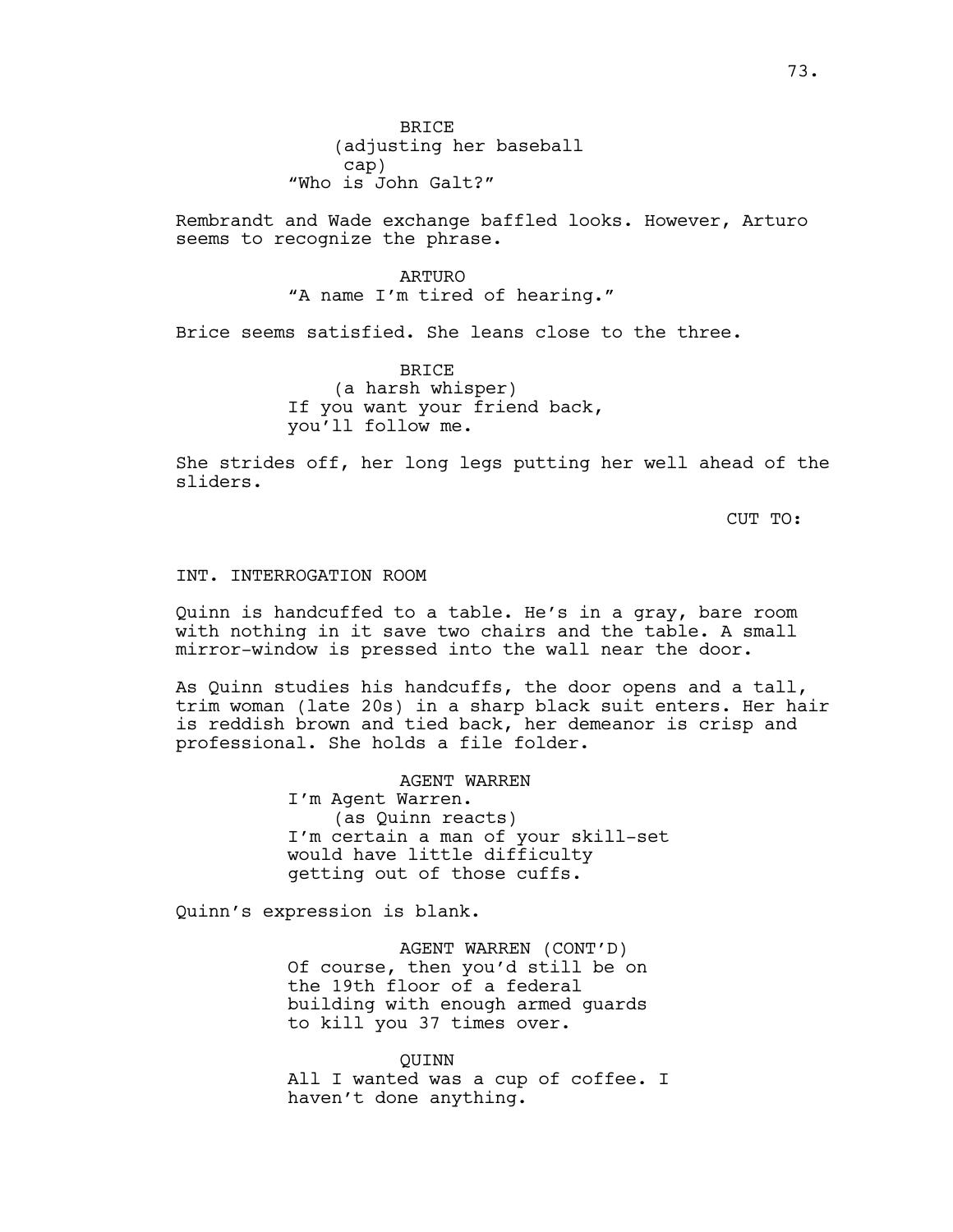## AGENT WARREN

(leafing through folder) Haven't you? Rather extensive record here, Mr. Quinn Michael Mallory. Stole a car in 2003 -- got caught. Two instances of dining and dashing in 2004 -- your date turned you in. No Bio-D -- federal offense. But this is what's very strange, Quinn --

She drops the folder in front of Quinn. On top of the assorted papers and reports are a set of photographs. They show QUINN MALLORY. With short hair. With a black-T-shirt and well-fitted jeans. With a leather jacket.

And with the upper portion of his skull and half of his torso missing, burned away by the intense heat of an explosion.

> AGENT WARREN (CONT'D) You're exceedingly lively for a dead man.

Quinn regards the photos with horror. His corpse looks back lifelessly from the photos.

> AGENT WARREN (CONT'D) How'd you fake your death? Who've you got on the inside helping you?

The photographs won't let Quinn look away until Agent Warren shoves them aside and demands:

> AGENT WARREN (CONT'D) How long have you been a member of the George Washington Movement?

> QUINN Wait -- wait! I can explain what's going on here. (absolutely earnest) I'm from a parallel universe.

Agent Warren eyes him with cold contempt.

CUT TO:

EXT. STREET - DAY

We see Brice moving determinedly down a quiet street of abandoned and condemned shops and buildings. At a distance, Wade, Rembrandt and Arturo are following.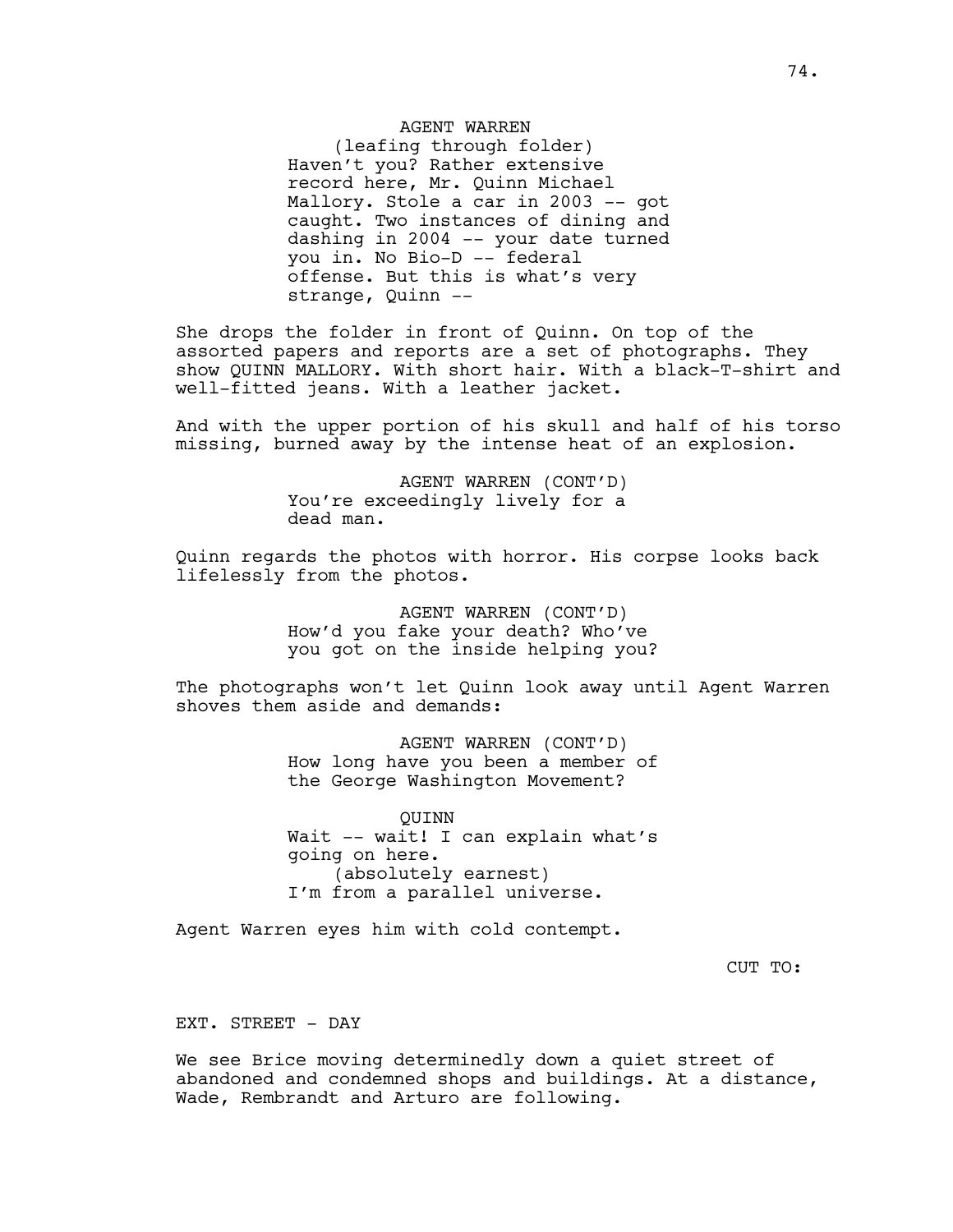She makes an abrupt turn down an alley. The three follow after her to find that Brice has vanished -- but there is an open door going into the side of a building.

#### REMBRANDT

There is no way I'm going in there.

Wade immediately walks towards the door, throwing up a hand in the air to show she's holding the timer. Rembrandt fumes and follows, as does Arturo. They move through the door.

CUT TO:

### INT. RESTAURANT KITCHEN - DAY

Wade, Rembrandt and Arturo find they're standing in what looks like a large, unused restaurant kitchen. Four large stoves and six ovens line the walls. In the center is a table. On the table sits a large, black man (40s) in a slightly ragged sweater and suit jacket. This is Wilkins.

> WILKINS Good job, Brice. (a breath) Reynolds! Johnson! Altman! Search our guests.

Three LARGE MEN who were standing behind a rack of metal shelves appear and they each grab one of the sliders and begin patting them down.

> WADE What are you doing?!

WILKINS Searching you for your gear. The DHS tracks every kind of signal.

The three men let the sliders go. They have confiscated Arturo's bag, three cell phones, Wade's tablet -- and the TIMER. They empty Arturo's bag, dropping the Geiger counter and EMF reader on the table. But they hang onto the phones, tablet and timer.

> WILKINS (CONT'D) Standard suppression procedure.

One by one, Wilkins' people start throwing the phones into a nearby sink, and there's a SPLASH for each one. The sink is filled with water. Rembrandt's phone is the first to go, then Arturo's phone with Wade's tablet. As the man holds the timer above the sink --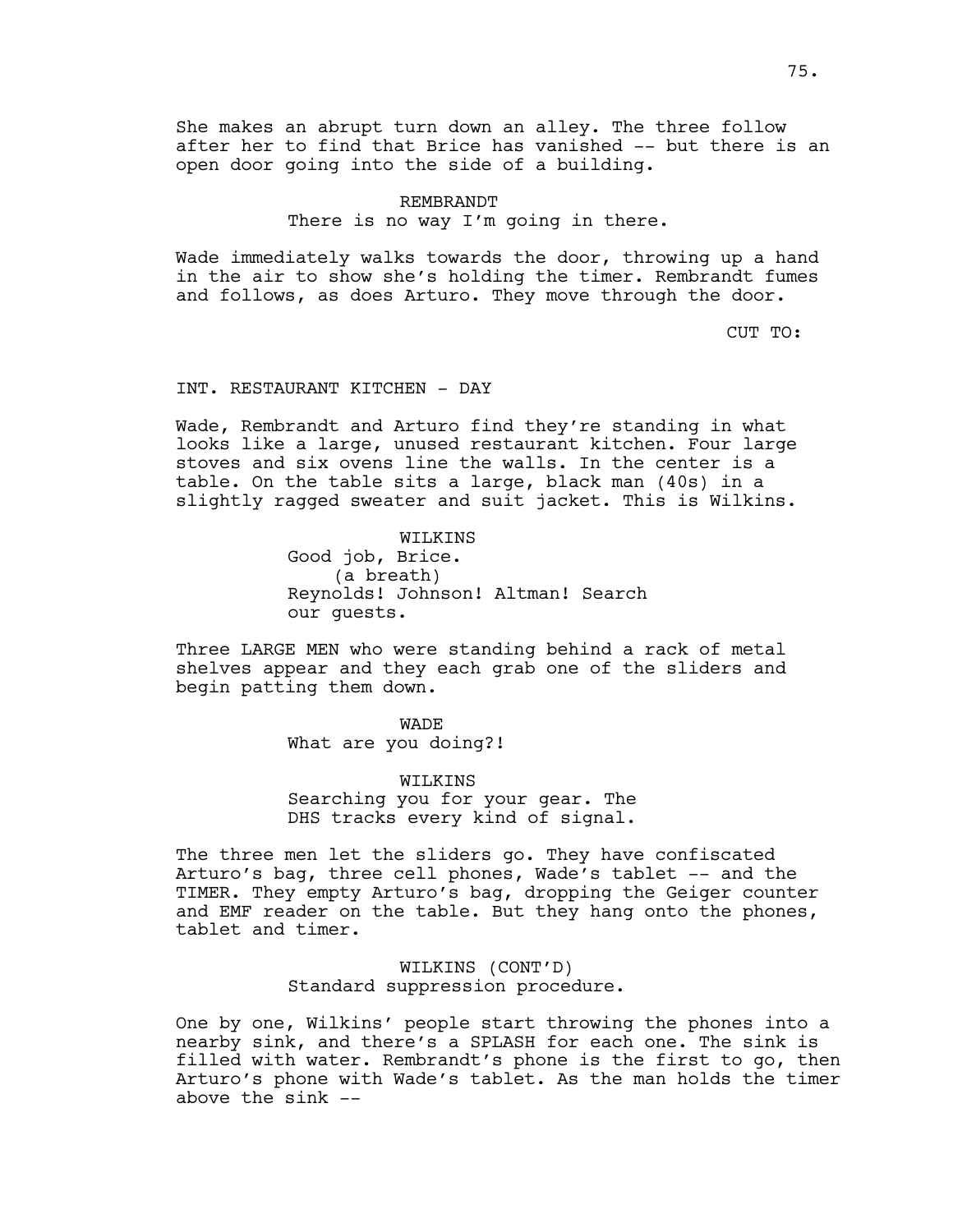# WADE

No!

# REMBRANDT That's my only way home! Don't --

There's a splash and a hideous fizzing sound as the timer goes into the sink.

CUT TO:

INT. INTERROGATION ROOM

QUINN

(pointing at the photos) That's me from this universe, and I'm me from mine. And I don't even know what this Movement is.

AGENT WARREN This is no time to play stupid. But if it'll help us skip over more pointless denials --

She reaches into her pocket and pulls out a phone. Brings up a document for her to read off to Quinn.

> AGENT WARREN (CONT'D) The Movement. A group of militant, anti-government individuals who've coordinated a series of attacks on American security from 2008 to the present and put us at constant and prolonged risk of attack. (beat) In the past year, they destroyed 12 surveillance towers, robbed 53 food storage warehouses, caused mass disruptions in street camera networks for New York City, Chicago and the entire state of California. They've resisted arrest and engaged in firefights with the DHS and FBI across the streets of LA, San Francisco, Las Vegas and Buffalo. (holding Quinn's cell phone) And there's their illegal creation and use of restricted frequencies and ghost-networks.

Agent Warren leans right into Quinn's face.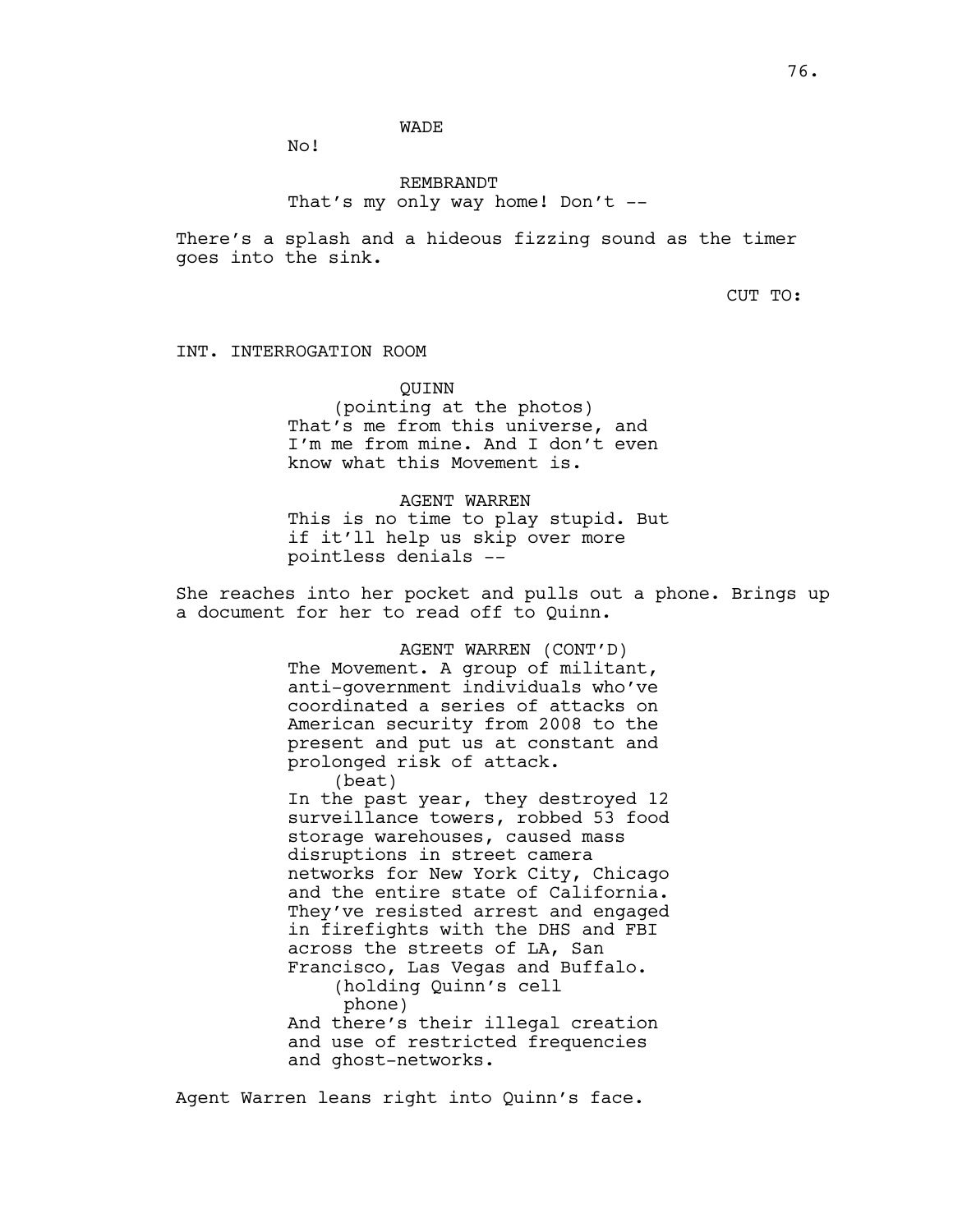CUT TO:

# INT. RESTAURANT KITCHEN - DAY

The timer, thrown into the sink, has sunk to the bottom. Arturo glares at Wilkins and starts towards him.

## ARTURO

You blistering idiot!!

The large man bars Arturo's path. Arturo wilts.

ARTURO (CONT'D) That device was our only way out of our situation!

# WILKINS

And I'm really sorry about that - but this place is all that's standing between prostitution and starvation for three-quarters of the neighbourhood. We can't leave your devices running here.

Arturo shakes his head in fury and moves to the sink, pulling the waterlogged timer from the water.

> WADE What is this place?

WILKINS Sanctuary. One of many. We offer food. Access to information. But as for us --

He gestures at Brice. At the three men who searched the sliders. And then several more people appear behind Wilkins: about 15 men and women in their thirties and forties, all with hard demeanors but respectful faces towards Wilkins.

> WILKINS (CONT'D) My name is Wilkins. Welcome to the George Washington Movement.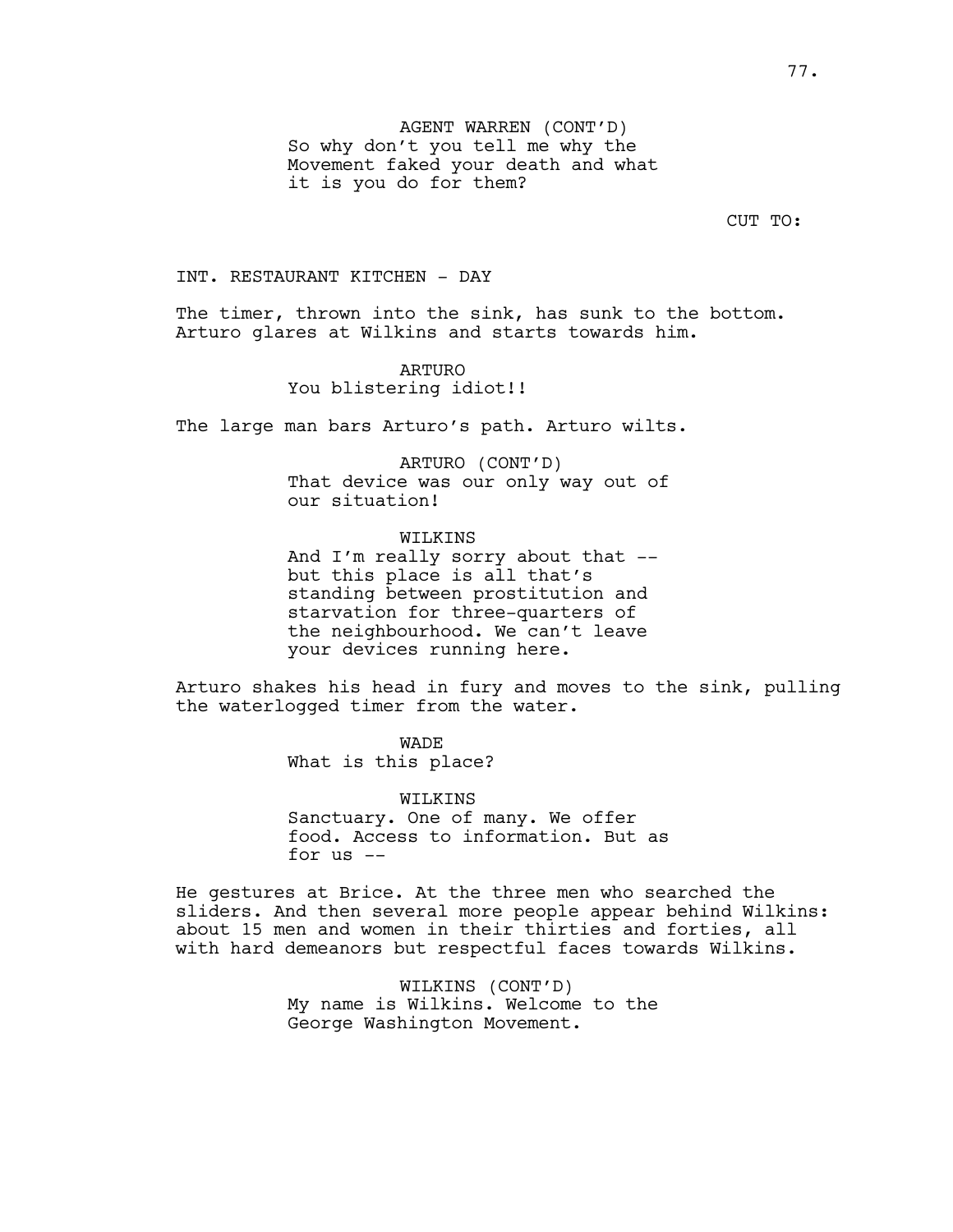Arturo spins around from the sink, reacting to the name. As the sliders stare at this awkward assortment of strangers...

CUT TO:

#### INT. INTERROGATION ROOM

Agent Warren stands, looming over the seated Quinn. Quinn tries to stand, but being handcuffed to the table, he's forced to sheepishly reseat himself.

> AGENT WARREN We have two options. You are an impostor who assumed a dead man's identity to escape the consequences of your previous life. Or you are a Movement rebel who faked his own death in the January 4th attacks.

> > QUINN

The what attacks?

## AGENT WARREN

There's the possibility that you've risen from the grave and somehow managed to rebuild your skeletal structure and left arm, but I don't believe in vampires. (beat)

Or parallel universes.

#### QUINN

(desperate)

It's a perfectly valid scientific concept! It's achieved by mapping a symplectic equation to --

### AGENT WARREN

They're not who you think they are, Quinn.

#### QUINN

Who's not who I think they're what?

### AGENT WARREN

I'm sure they told you they were fighting for freedom. That they're trying to help Americans. That they care about others. But everything the Movement does puts ordinary people in danger and makes it harder for us to protect them.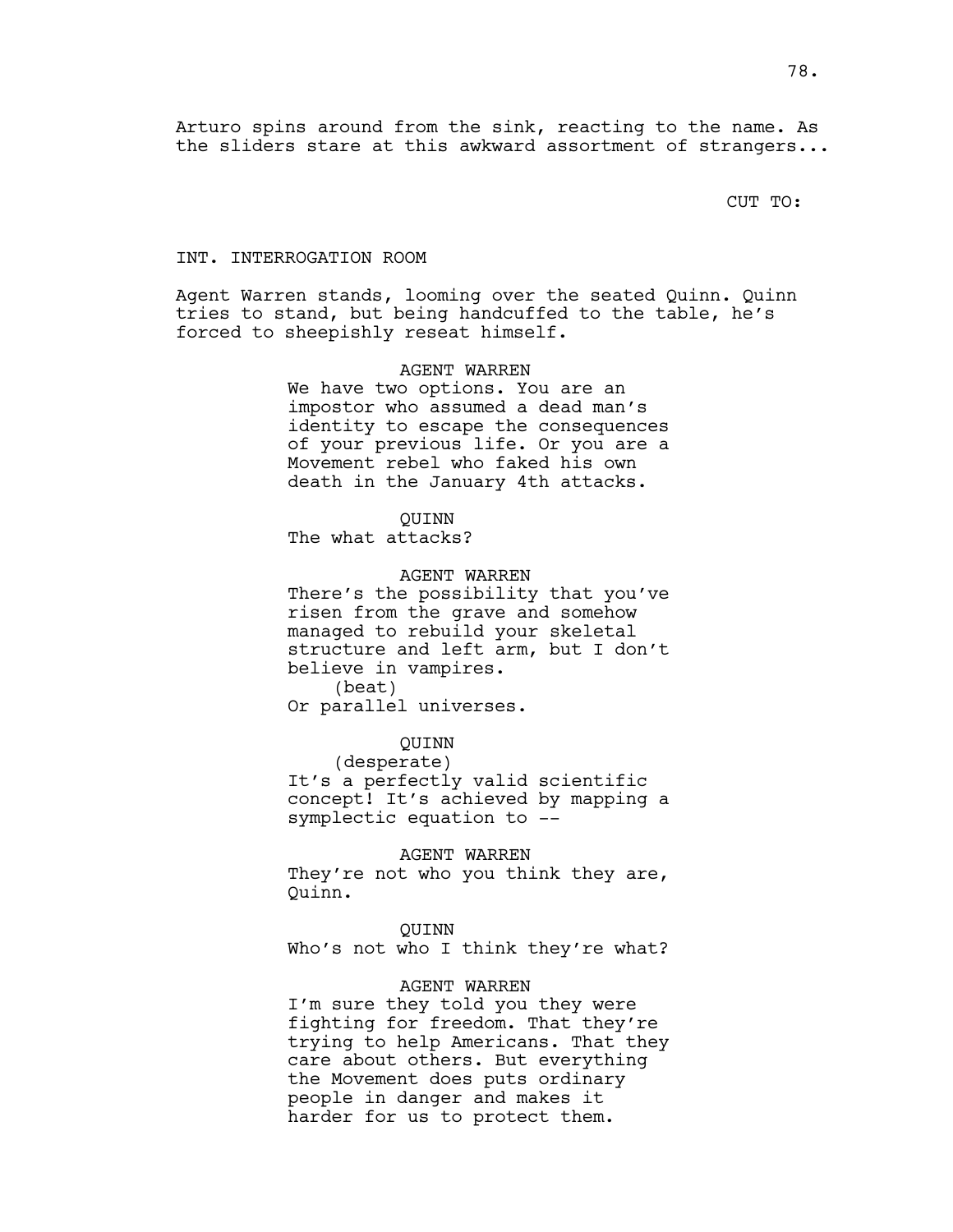# QUINN

I'm not a terrorist!

# AGENT WARREN

These days, who is? Al-Qaeda thinks the Movement and the government are doing a better job of destroying America than their bombings ever could.

## QUINN

(panicked) I'm not from here -- I accessed the Einstein-Rosen-Podalski bridge -- Look! If you'll just give me some paper, a pen and a particle accelerator, I can prove --

Agent Warren slams her hands down on the table, creating a bang that makes Quinn jump. His handcuffs yank him back down.

QUINN (CONT'D)

(meekly)

It doesn't have to be a particle accelerator. I could use a heliumneon --

### AGENT WARREN

Stop it. I don't want your cover story. I want information.

### QUINN

(helpless) Scientific information is all I can offer! But if you'll --

### AGENT WARREN

What are the Movement's plans? Why have they moved their top leaders to San Francisco? Who is your mole in the federal office? How did you fake the records your death?

### QUINN

I'm not from here -- I can't answer any of your questions.

#### AGENT WARREN

If you don't cooperate, you'll be sent to Alcatraz with the other rebels and terrorists and everyone else who refused to register with the Bio-D program.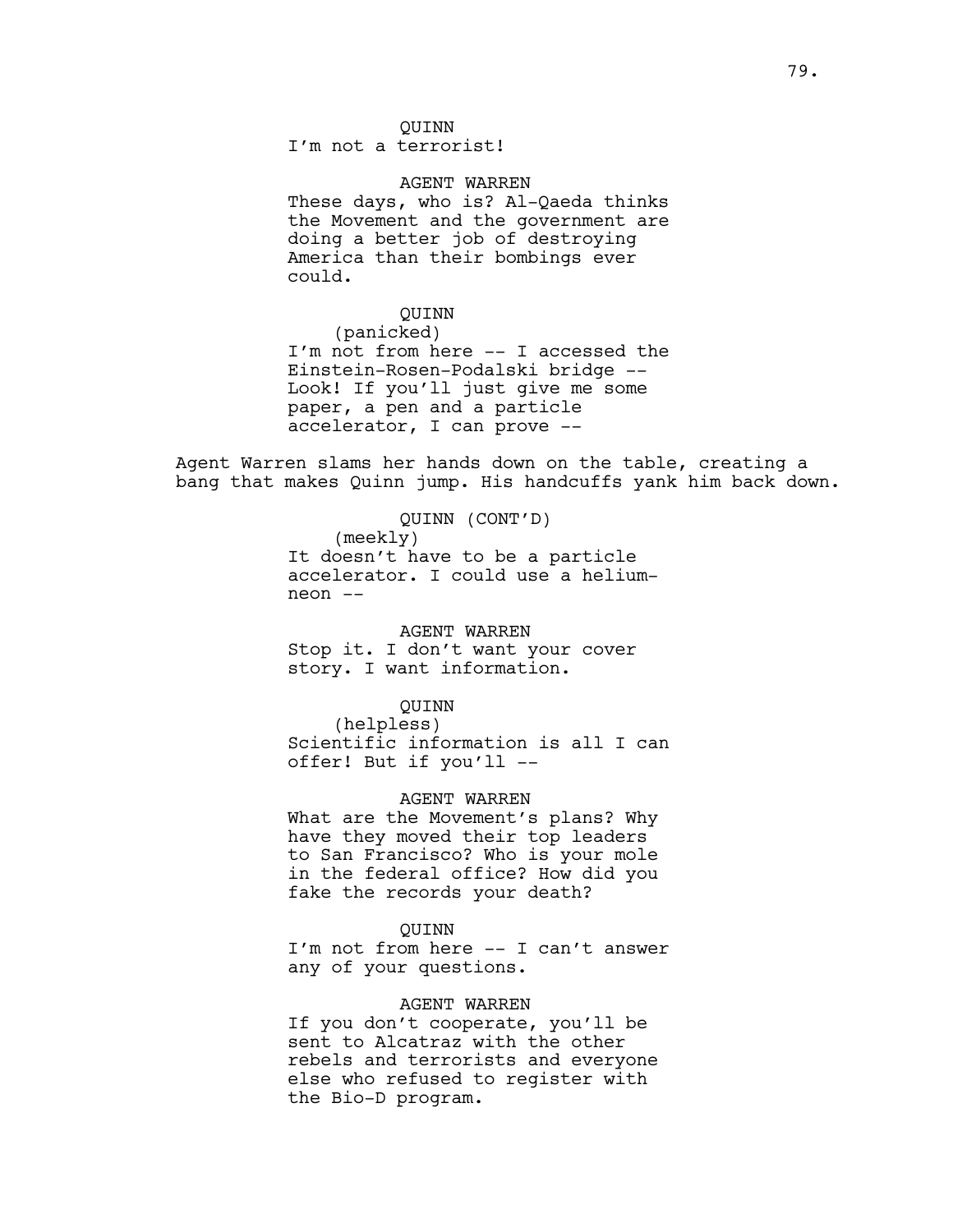QUINN

I don't know what that is.

AGENT WARREN Tell me why the Movement's here and it'll be a minimum security facility outside Everwood, Colorado. There'll be significantly few incidents in the shower.

QUINN I don't know anything.

AGENT WARREN Then I say this with absolute sincerity and the utmost compassion -- I wouldn't drop the soap.

She stands up, gathering the files, just as Quinn gapes at her words, her familiar phrasing.

Quinn studies her: this Agent Warren's tight brown hair is unlike Kelly's loose, red mane. Her is expression is cold and distant. But she gives him one last look, and for a brief moment, Quinn sees her with Kelly's smile and red hair and realizes for certain who this woman is.

> AGENT WARREN (CONT'D) I'll give you a little time to change your mind, Quinn.

Agent Kelly Welles-Warren, sister of Kathleen Welles, opens the door. It closes behind her.

> QUINN Kelly -- ?

> > CUT TO:

INT. RESTAURANT KITCHEN - DAY

The sliders are facing the assortment of people who make up the Movement.

> WADE What do you want from us?

REMBRANDT They just tanked the timer -- we're stuck here! Why are you --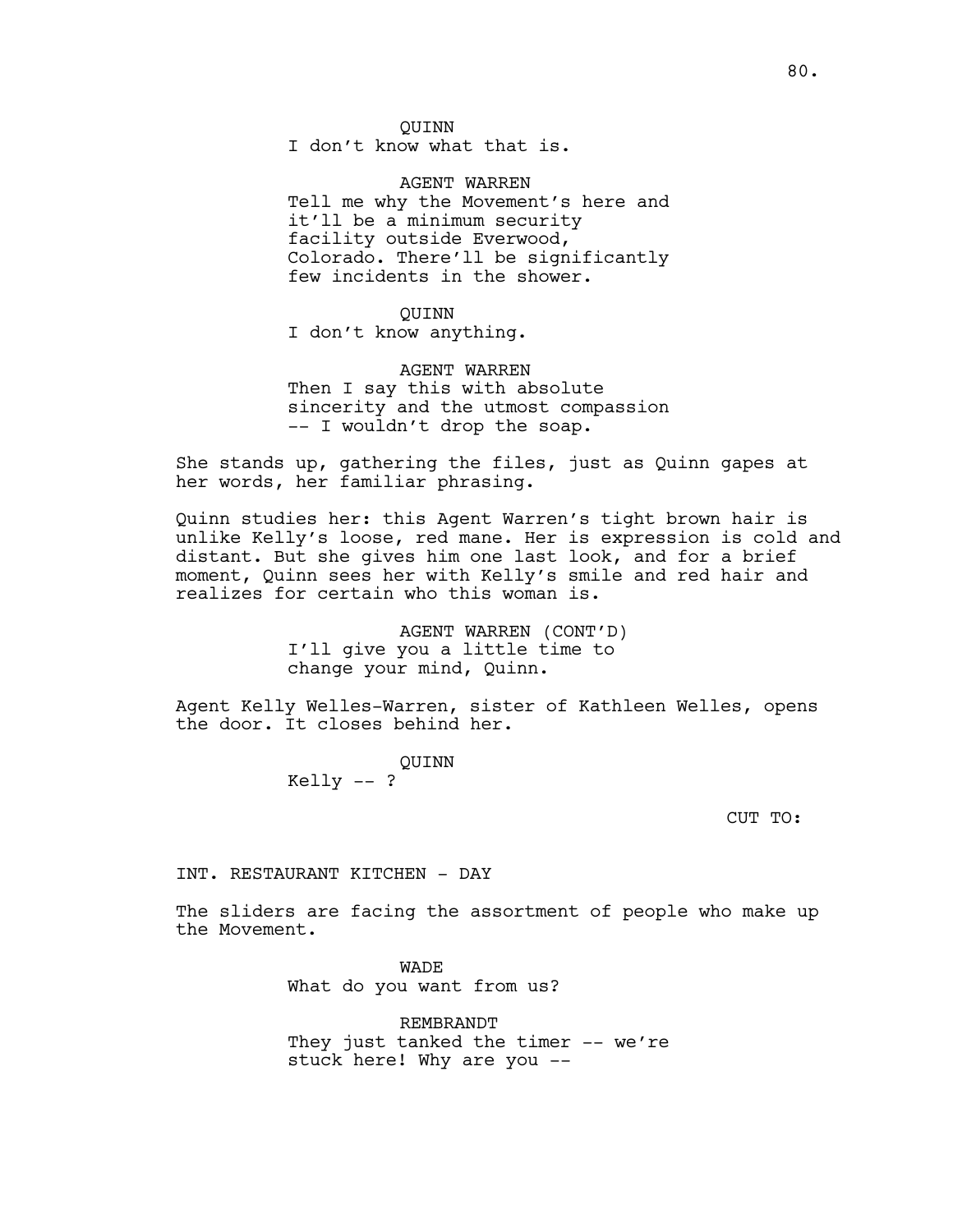WADE

They said they could get Quinn back! How? Why?

Arturo is still examining the soaked timer, drying it off on his sleeve. But he listens.

### WILKINS

We had a man in the Federal Building. He got his hands on some important info. We had a plan for him to send it to us. But our messenger didn't come through.

WADE

Why not?

Wilkins drops off the table and moves to a freezer. He yanks open the door. Inside the freezer is a frozen body with a terrified expression and a bullet wound between the eyes.

> REMBRANDT Oh my God -- you guys killed him?!

## WILKINS

No. Our messenger here got his cover blown and they shot him when he escaped. We stole the body before it got to the morgue, but he didn't have the package in him.

REMBRANDT

In him? You mean --

WILKINS I used to teach kids how to cut open frogs, same thing.

#### REMBRANDT

Jesus!

### WILKINS

(closing the freezer door) So we've got an unfinished job opening and your friend's in exactly the right place to do it. He was recently arrested. He's in the Federal Building.

REMBRANDT You can't really think we'll --

WADE What do you need from us?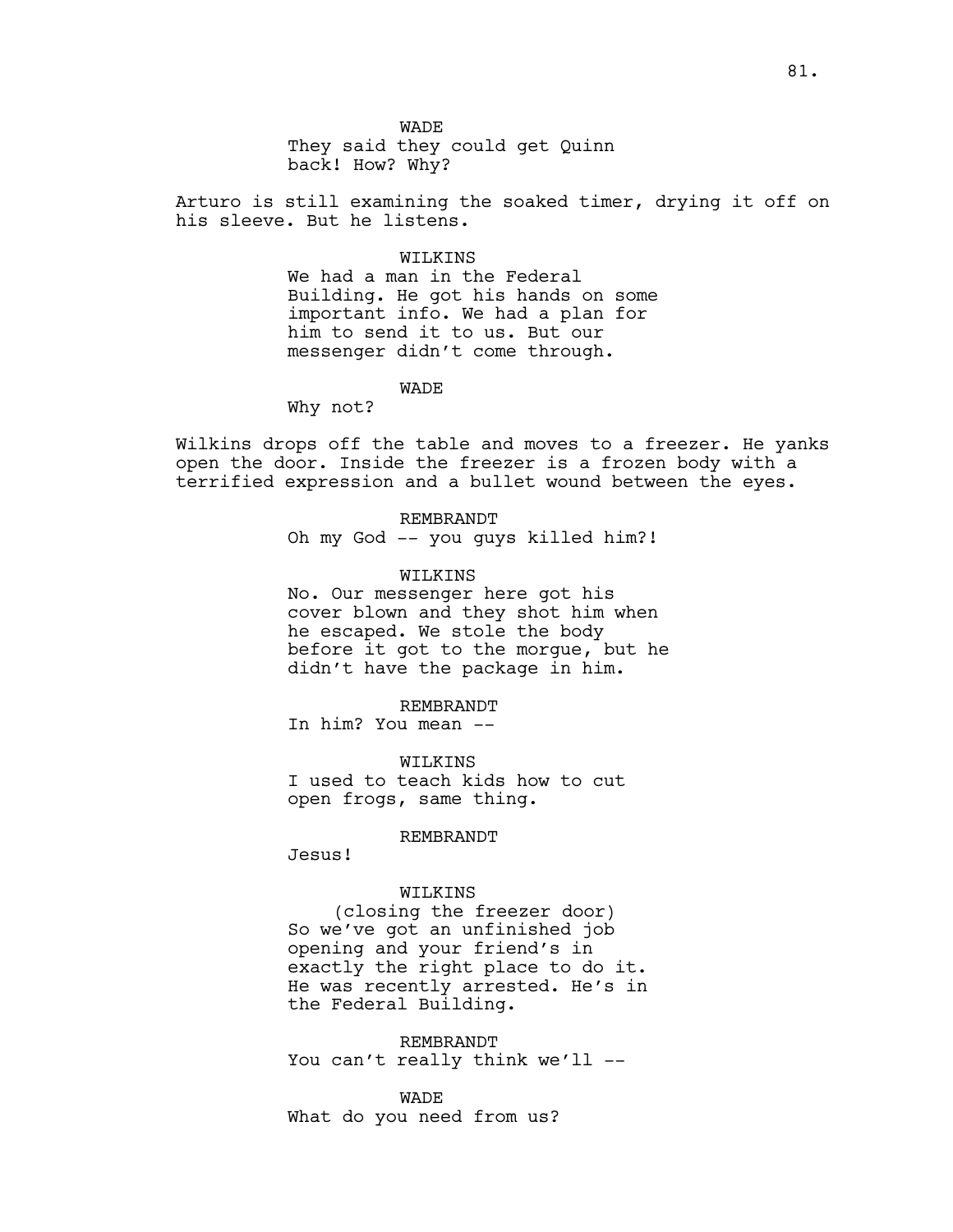### WILKINS

What's your friend's name? How much does he weigh? We know he's got brown hair, but what colour are his eyes? Brice saw him with a wallet, so what was inside? What else was he carrying? You've got to tell us what to look for to find him.

#### REMBRANDT

You can't expect us to know all that!

#### WADE

He's six-two. Blue eyes. Brown hair. He weighs 156 pounds. He was carrying a driver's license with the serial number N302-392-5932. His address on it would be 4159 Blue Jay Way. Social Security number 355-104-6852. He would've also had a student ID for Berkeley University, serial number 985-2045- 698, a Costco membership card --

Rembrandt and Arturo are astonished.

WADE (CONT'D) I met him online. I checked him out to see if he had a criminal record. His records were sealed, though. (Arturo and Rembrandt exchange looks) What?

CUT TO:

### INT. INTERROGATION ROOM

Quinn sits alone in the room, handcuffed to the table.

We pull back from our view of him to see the SAME IMAGE but now on a VIDEO MONITOR.

And we pull farther back to see Quinn on the video monitor is merely ONE TINY VIDEO of SEVERAL HUNDRED IMAGES, all showing prisoners inside the facility in holding cells and interrogation rooms.

> WADE (VOICEOVER) How're they going to find Quinn?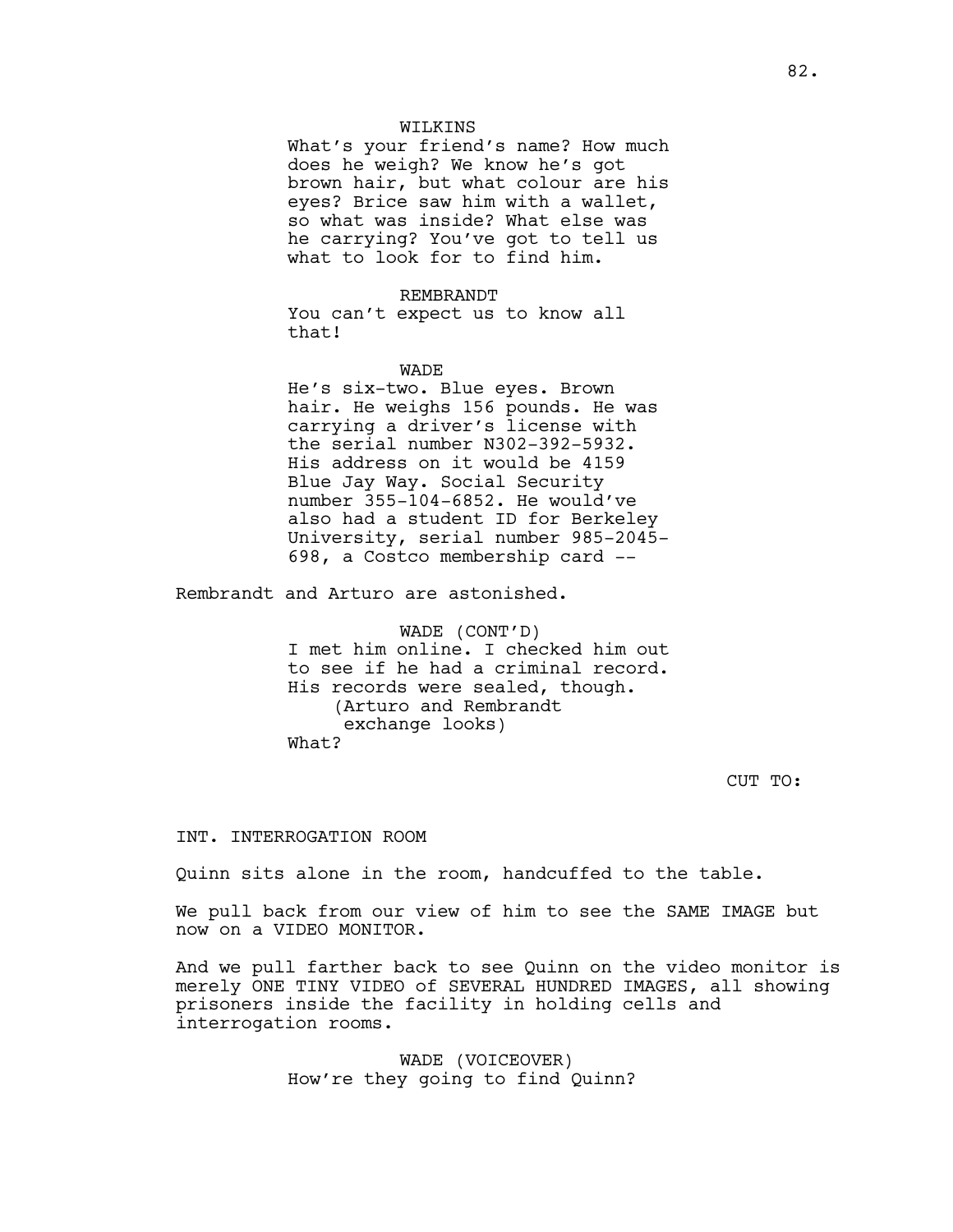INT. RESTAURANT KITCHEN - DAY

Wade is seated at a table. She's snapped open the timer casing and disassembled it using a tiny screwdriver set. Arturo stands before her carrying a cardboard box. Items inside rattle about as he hands it over to Wade.

#### ARTURO

They wouldn't tell me. But our new friends in this Movement seemed to be in dire need of my EMF meter and my Geiger counter. I traded them in exchange for these.

He empties the box onto the table, revealing 12 switched-off cell phones.

> ARTURO (CONT'D) I could go back for tools -- they are well-equipped in this area --

WADE Your eye-glasses repair kit's fine. But I need --

Rembrandt enters the room, carrying a large, scuffed and dented laptop.

> WADE (CONT'D) I need that.

REMBRANDT It's a loaner. They really needed the Prof's EMF meter. Not sure why.

WADE And they bartered for it? They didn't just take it?

Wilkins re-enters the kitchen.

### WILKINS

I sent your details to our inside guy. We're looking for your friend. And when your friend's been given the package, we'll get him back.

WADE What's the package?

WILKINS Good question. I've got some too. What's that phone you're working on? (MORE)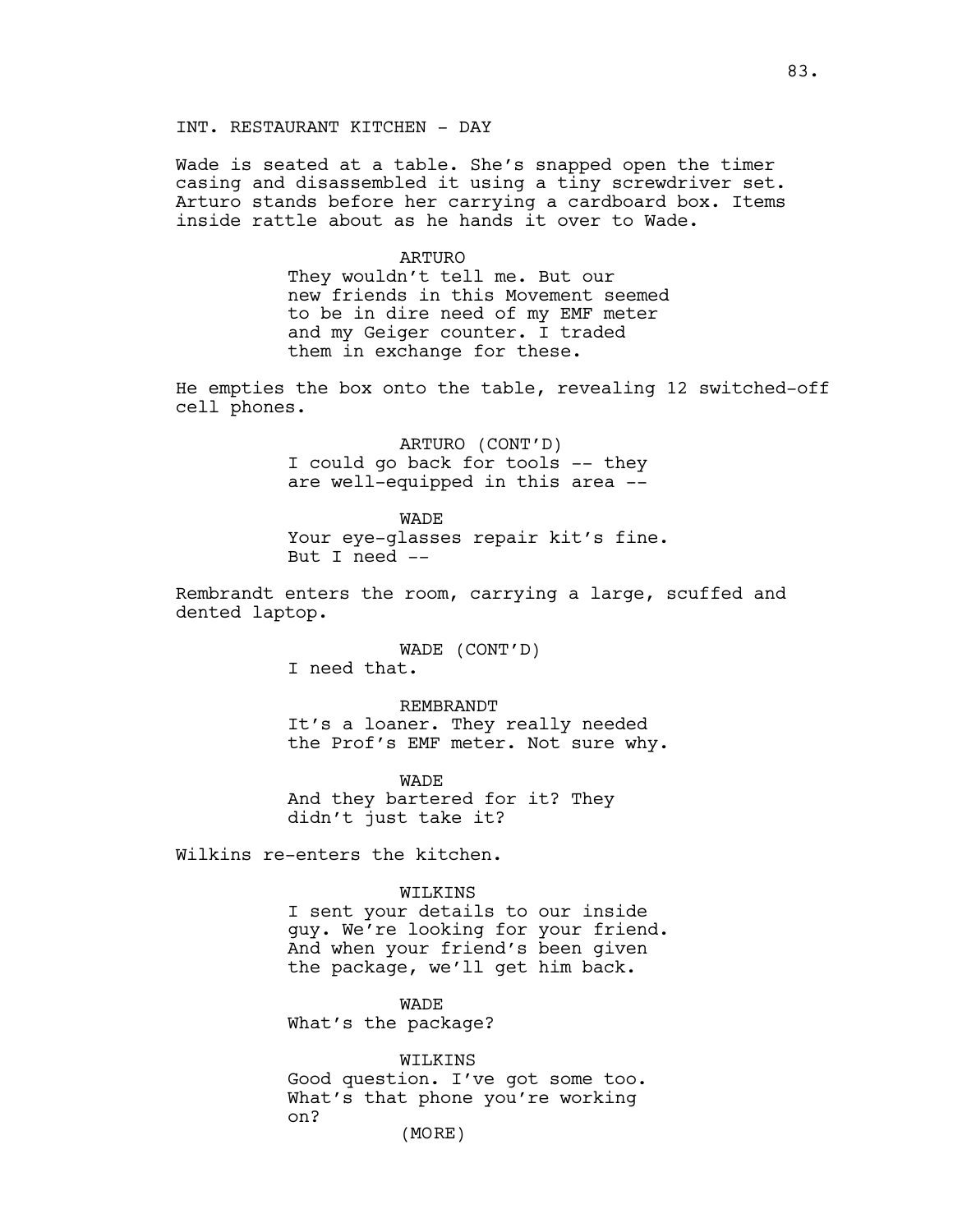### WILKINS (CONT'D)

It's got no antenna, it's not a bomb -- why's it so important? (they don't answer) What was your friend doing trying to buy things without a Bio-D chip in his wrist? What are you three doing in this country? (to Wade) I used to have to gauge kids in my class to know who'd be troublemakers and who'd be the quiet ones. You're a shut-in. (to Arturo) You're not a Fed -- you're a former teacher, you got that traumatized look to you. (to Rembrandt) And if you've known your friends for more than an hour, I'd be surprised. So where are you all from?

WADE You wouldn't believe us.

#### WILKINS

You got your secrets, I got mine. But I've also got a way to get your friend back, maybe alive.

WADE

"Maybe"!?

### WILKINS

Take a look around when you have time. You'll understand if my priorities aren't the same as yours.

He walks out. The sliders are alone in the kitchen.

CUT TO:

### INT. INTERROGATION ROOM

Agent Warren walks in again, holding a paper cup. She sets it next to Quinn. It's water. Quinn takes a sip.

> AGENT WARREN It doesn't have to be this way. I just want to know who you are and what you do. (as Quinn drinks) (MORE)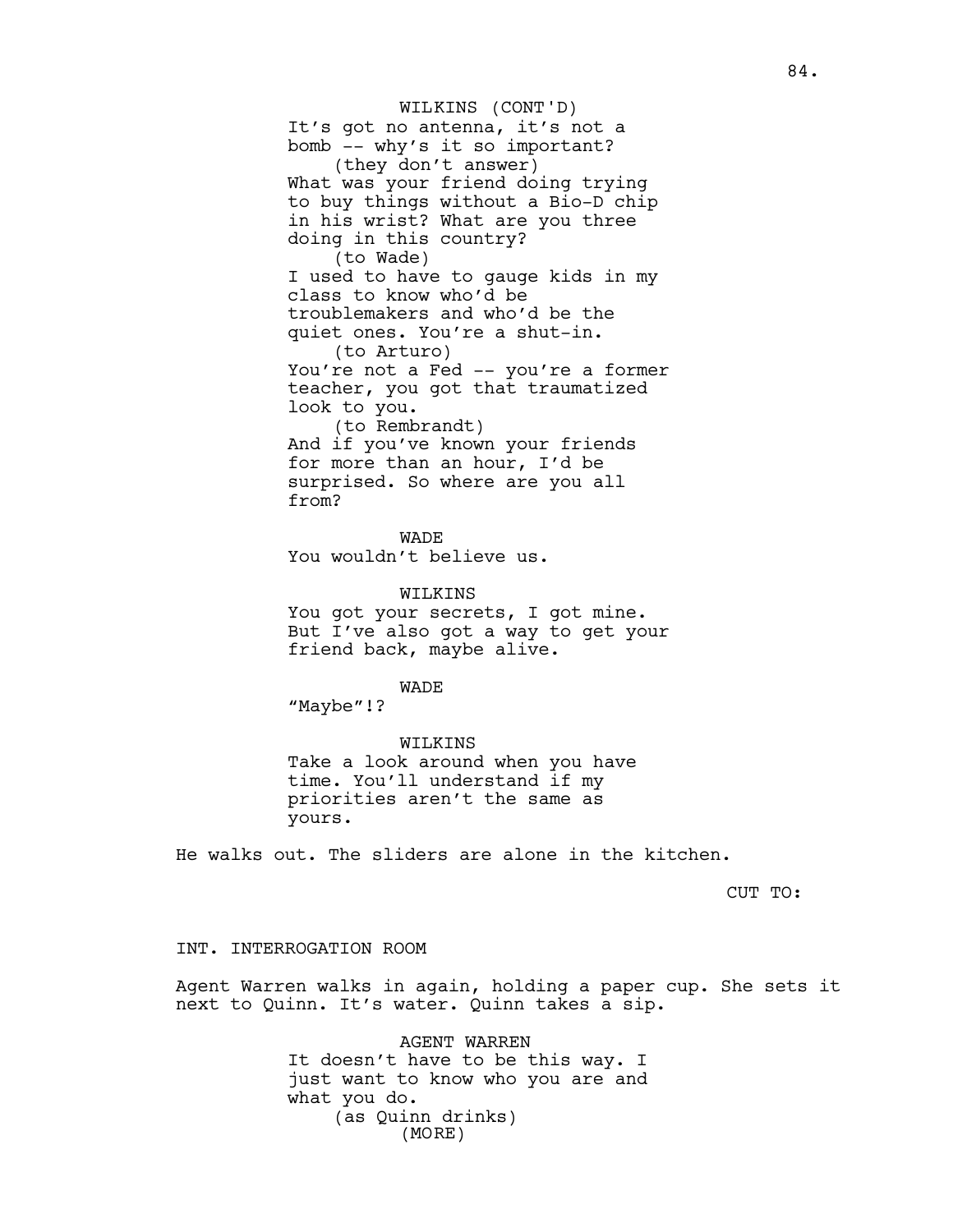### AGENT WARREN (CONT'D)

Why won't you people just stop? Why do you fight this war when we should all be on the same side?

QUINN

This is all new to me. This isn't --

#### AGENT WARREN

Your world. Because you're from some better world where terrorist attacks don't happen and the government minds its own business, and the Movement will make that world this world too. Was that the pitch?

#### QUINN

My world isn't better, Agent Warren, it's just different. (hesitates, then) I didn't come here alone. I came here with a friend.

# AGENT WARREN

Really.

QUINN My friend's name is Kathleen Welles. Does that name mean anything to you?

Quinn's words seem to jolt Agent Warren. But not with shock. Instead, a twisted viciousness takes shape in her face.

## AGENT WARREN

So you know my face and my sister's name. You used a national tragedy to fake your own death -- and now you'd use my dead sister? (cold fury) You're diseased.

### QUINN

(shocked) I don't -- she's dead?

### AGENT WARREN

You know she is -- everyone knows she is -- the White House, the Chrysler Building, the Pentagon and the Golden Gate Bridge were bombed and some papers used her picture as an icon for the innocent. (seething) (MORE)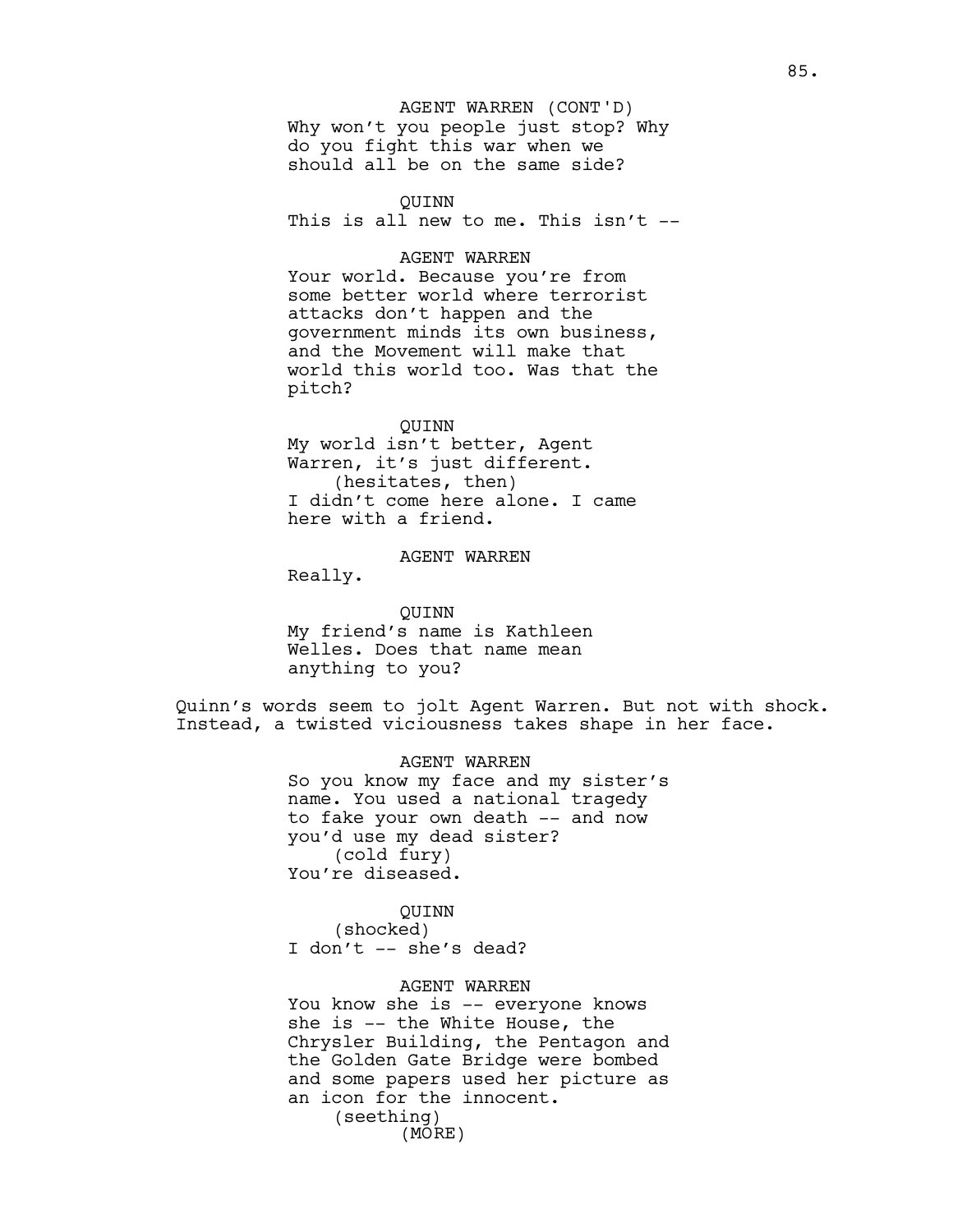The media used her to put a human face on the tragedy. The fact that you know who she is to me means nothing, Mallory. AGENT WARREN (CONT'D)

## QUINN

(determined) I don't know what Kathleen was like on your world. But on mine, she went by Wade.

Agent Warren's reaction is guarded.

QUINN (CONT'D) She used it as a penname when writing poetry for the school paper, but because her pseudonym was "Wade Welles," it didn't fool anyone. Wade was allergic to everything from raisins in toast to the glue in her shoes. Spent most of her childhood sick in bed.

Agent Warren's eyes widen.

# QUINN (CONT'D) She felt like her bedroom was a prison. But no matter how bad it was, she always had her sister. Kelly always made sure to spend some time with her, got her parents to bring her computers and puzzlebooks and never let her feel lonely. Kelly gave Wade a bear named Mugsy. Wade still talks to him like he's alive.

(a beat) When Wade was 16, everything changed. Her allergies went away. Her health improved. Today, she's healthy. She likes to build cellphone apps. She moved out of her parents' house, but Kelly still checks on her twice a week to get her outdoors.

Agent Warren considers Quinn's words.

### QUINN (CONT'D)

There are worlds beyond the one you know and I come from one of them, and where I come from, your sister is my best --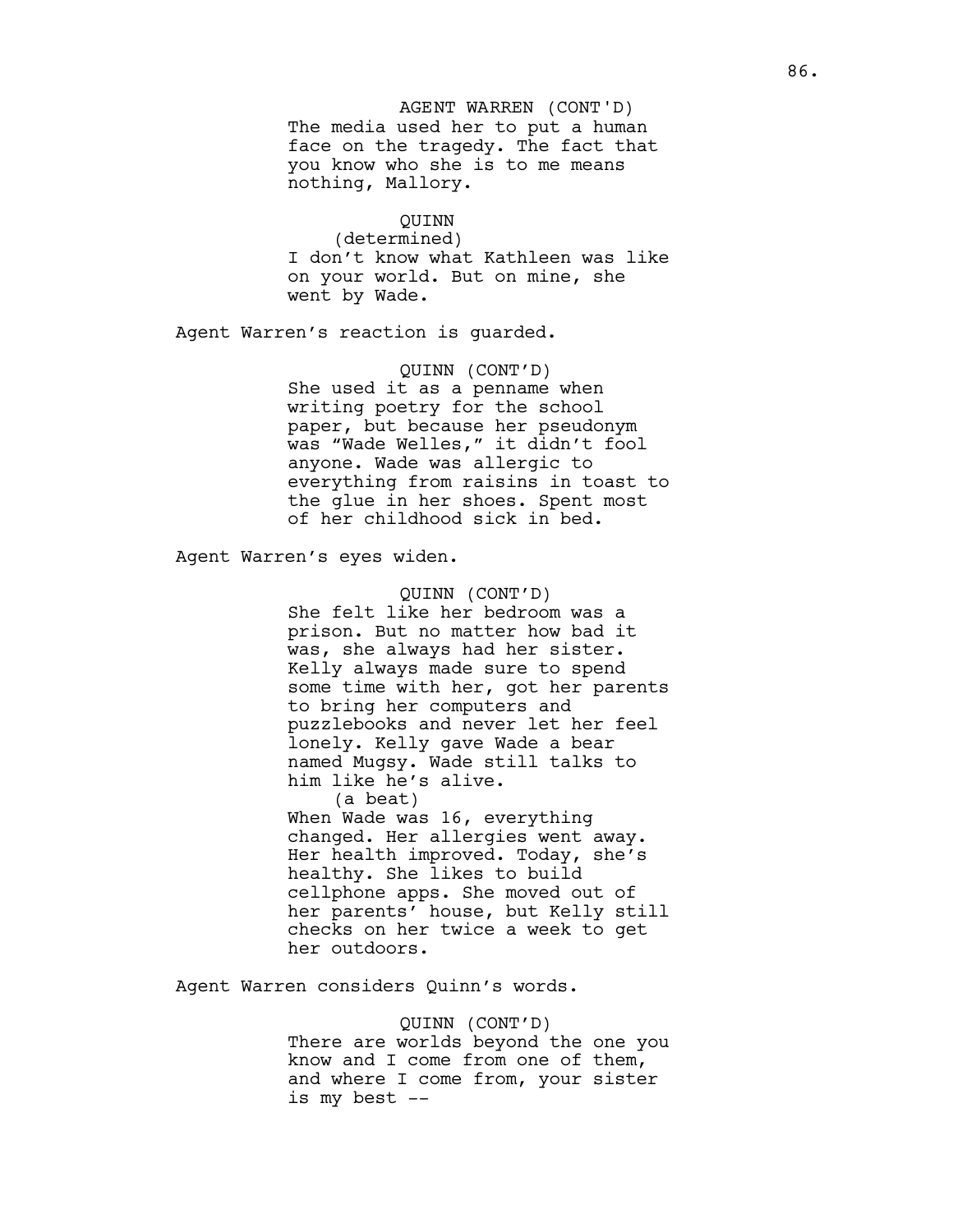Agent Warren's grab Quinn's throat and his account is cut off by her fingers choking the life out of him.

> AGENT WARREN Who's your mole!?

She releases him. Quinn gasps.

AGENT WARREN (CONT'D) I said -- who's your MOLE?!

And then she lashes out. A fist to Quinn's stomach. A foot to his shin. She stomps on his shoes and tips his chair backwards, until his wrists handcuffed to the table are all that keep him upright. Then she knocks the chair away.

Quinn howls in pain as he drops to the floor but with his wrists still cuffed to the table. He hits the ground twisted and wrenched.

> QUINN Wade's my friend, she came here with me, I can take you to --

> > AGENT WARREN

LIAR!!

She grabs Quinn by the collar and hauls him up. Pulls the chair upright and slams him into it.

> AGENT WARREN (CONT'D) I'm going to find out how you learned everything you know. And I'm going to escort you to the darkest hole there is for people like you -- and throw you in myself.

She picks up Quinn's paper cup of water and takes it with her as she leaves.

CUT TO:

## INT. RESTAURANT KITCHEN - DAY

Wade is still at the table. Arturo is next to her. Four cell phones from the pile have been disassembled and the timer has been put back together and plugged into the loaner laptop Rembrandt brought.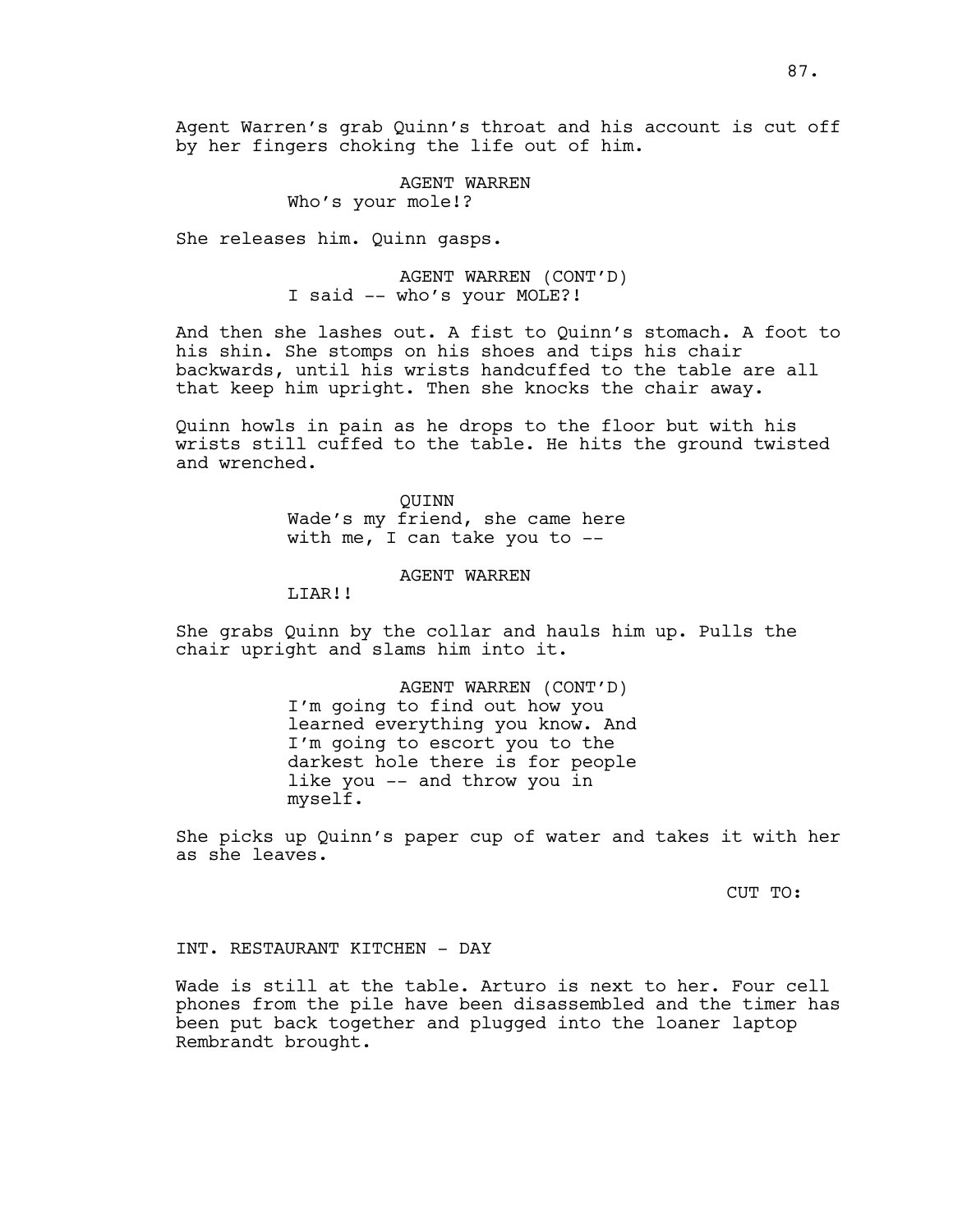**WADE** I had to cannibalize the other cell phones for their processors and relays --

REMBRANDT But you put it back together. Why isn't it working?

The timer display isn't counting down: the touchscreen is lit, but the time-display shows dashes instead of numbers.

WADE

I don't know -- I'm pulling up the timer's internal software. It's all these calculations and equations, I don't know what they're for.

ARTURO

Backtracing.

#### REMBRANDT

What?

### ARTURO

Mr. Mallory's calculations. He designed them to help the timer maintain a lock on our home dimension, allowing us to return within the window of dimensional convergence. The timer has been shut down for several hours. The calculations no longer apply.

WADE

You mean we can't go home!?

ARTURO

We cannot even open a vortex. (studying the screen) Unless I can rebuild the equations, maintaining the backtrace and accounting for the time the timer was non-functioning... yes...

He begins to type on the laptop, adjusting Quinn's equations, recalculating and altering them.

REMBRANDT

So can he --

WADE Remmy, come with me.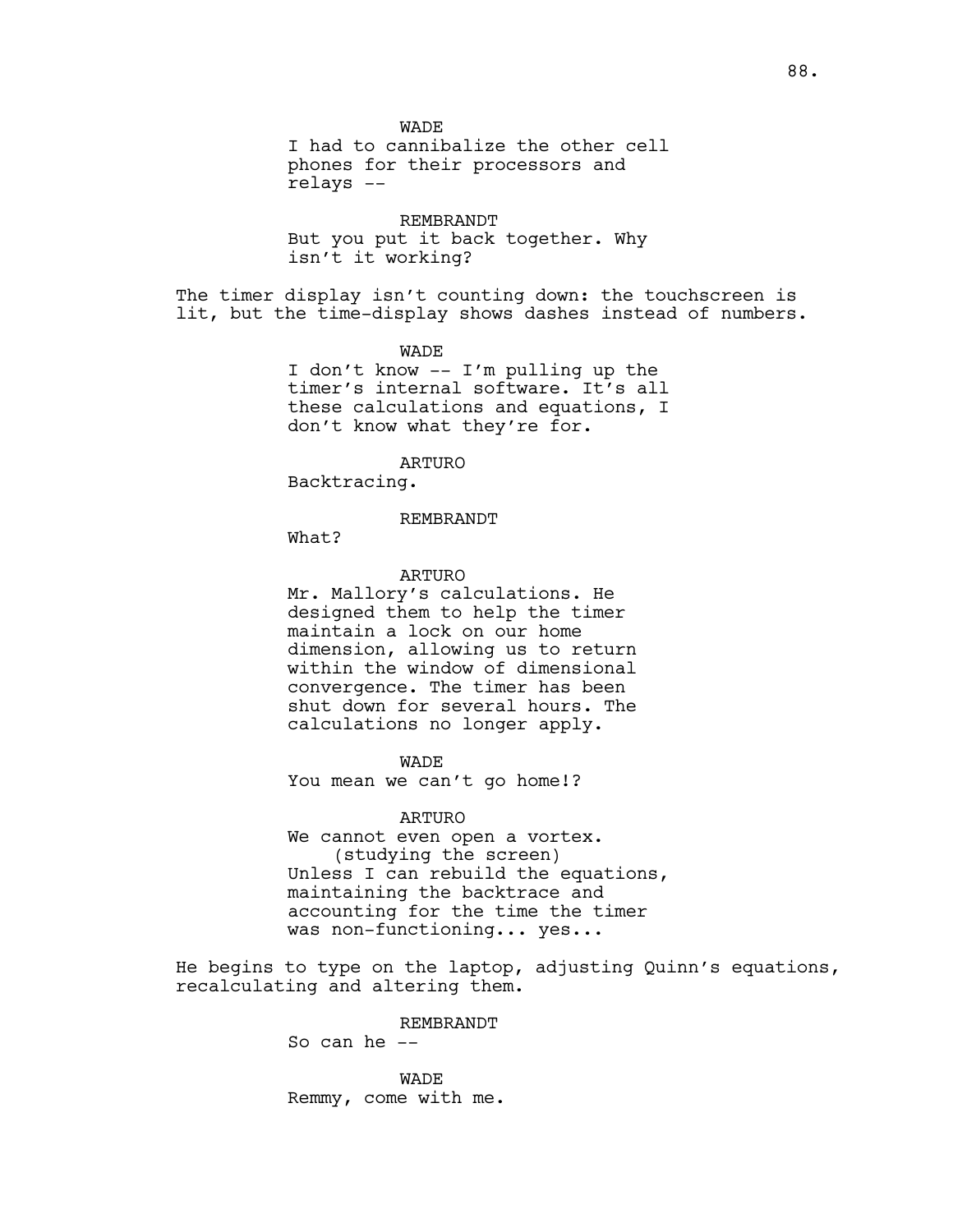She pulls him away from the Professor, who continues to mutter to himself while looking through and editing Quinn's work. Wade also sweeps the remaining phones into a box and takes the box as well.

> WADE (CONT'D) He needs to think.

REMBRANDT But I want to know if he can get me home, I want  $--$ 

WADE And he'll tell you when he knows. Until then, let's just step back.

Rembrandt is upset.

#### REMBRANDT

Oh, sure! I'll just wander around town, get some dinner, take in a show, try not to get arrested while the big brain over there finds out whether or not we're stranded here for good!

Wade and Rembrandt step out of the kitchen.

CUT TO:

#### INT. RESTAURANT - DAY

The two look around, seeing a fairly open space. The tables and booths of what once was a restaurant have been cleared. A woman sits at the front desk where a cash register would be. She signs people in and out.

In one corner, there's a set of clothing racks and a row of shoes. At the far end, there's a table with a set of cafeteria counters holding large pots of soup and some bowls and cutlery. There's a sitting area with several worn armchairs and sofas and a table. A small number of people are in each area.

Wade spots Brice at one of the desks, talking to a woman in her 50s who has a little boy with her. Brice gets up and hands the woman a bag of what looks like oatmeal, crackers and canned goods. The woman hugs Brice before leaving.

Behind one of the cafeteria counters, Reynolds, one of the large men who frisked the sliders, is ladling soup out for thin and tired looking men.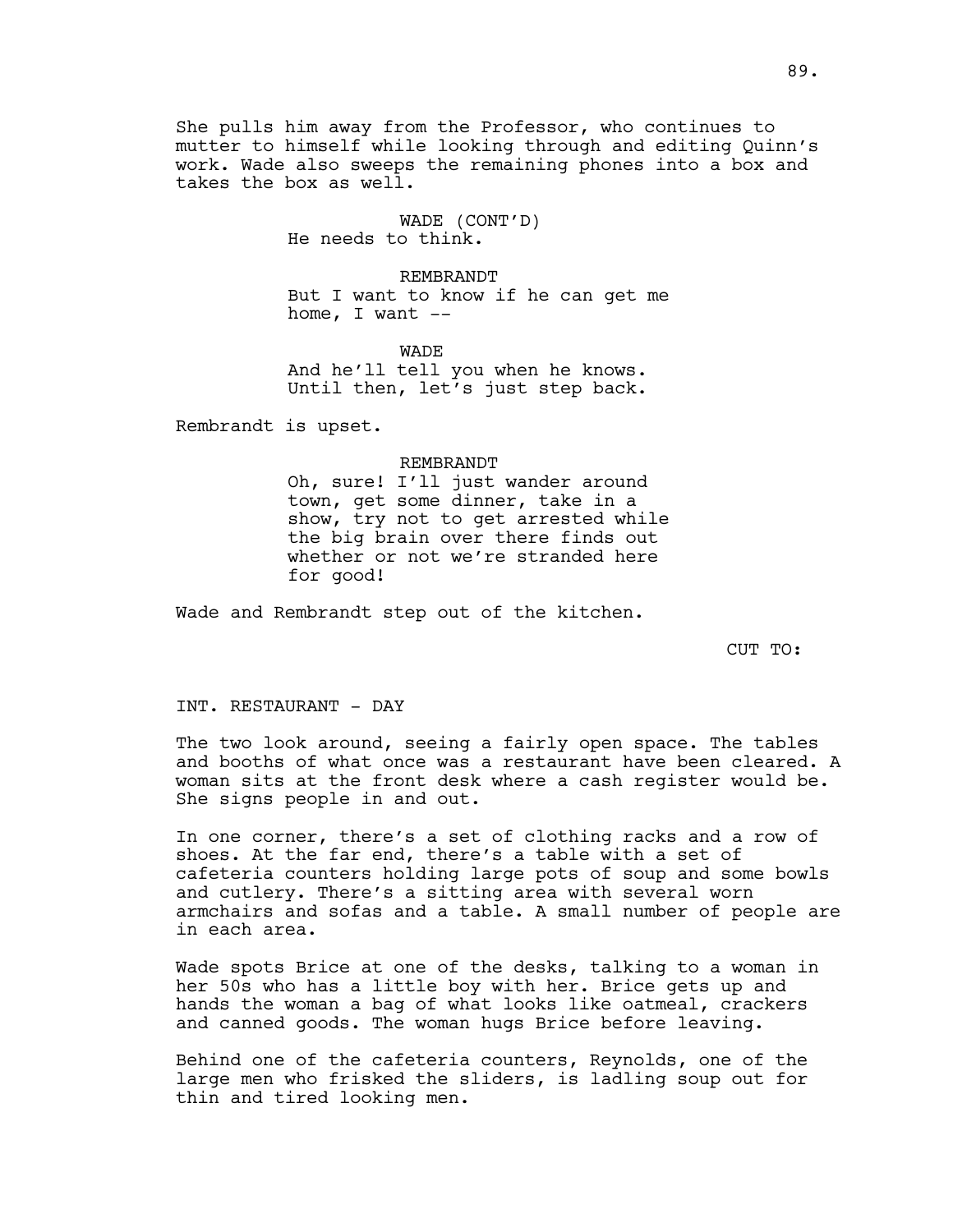Altman is in another corner, making coffee and bringing it to the sitting area with the people there.

**WADE** 

What is this?

WILKINS (OFF CAMERA)

I told you.

He approaches Rembrandt and Wade.

# WADE

A shelter.

### WILKINS

Ever since President Daniels decided anyone who didn't want a chip in their wrist wasn't an American, we've been pretty busy. (beat) We don't have quarters on site, but we can direct people to places where they can get a bed for the night. We can give them food and clothing if they're without. We can help them get word on their friends.

### WADE

Still waiting on that.

Wilkins gives her a look and walks off. Wade and Rembrandt approach a sofa. Wade plunks herself down she pulls out her Micro-SD card and adapter.

> WADE (CONT'D) Nice of them not to destroy this. (looking at the phones) Maybe one of these can read the data.

### REMBRANDT

Great. Then we can find out what kind of sentences people on this world get for associating with terrorists.

(as Wade puts aside one

phone, picks up another) Tonight was my comeback! My chance to go up to 9-point font instead of 8-point font.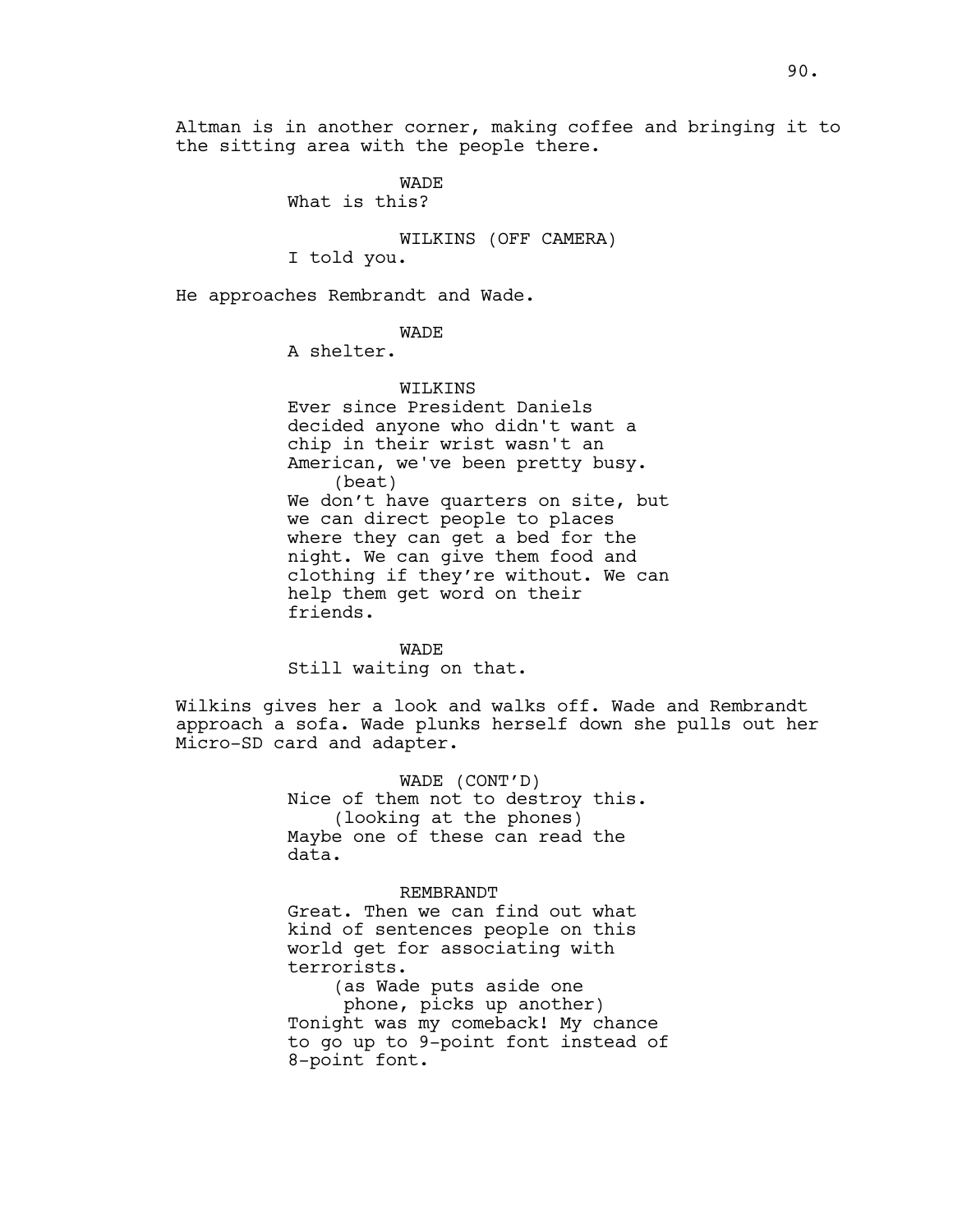Rembrandt realizes Wade isn't listening. He steps away from the sofa, still fuming. Wade looks into the box, and then pulls out something that was stuck in the flaps: a small plastic case with liquid and a small gelatin square inside.

She sees Wilkins nearby.

WADE (CONT'D)

Hey!

WILKINS (approaching) What?

**WADE** I wanted to ask -- what's this?

Wilkins looks at the plastic item in her fingers.

WILKINS You don't know what a Bio-D chip is?

Wade examines the chip.

WILKINS (CONT'D) It's a discard. We remove them here.

**WADE** Never seen one before.

WILKINS That's interesting. Impossible, but interesting.

And he leaves her alone.

CUT TO:

A DIFFERENT ANGLE ON THE SHELTER

Rembrandt is muttering to himself. And not looking as he walks RIGHT INTO a 16-year-old boy with dark skin and kind eyes. The teenager is carrying a stack of DVD cases, which go scattered all over the floor.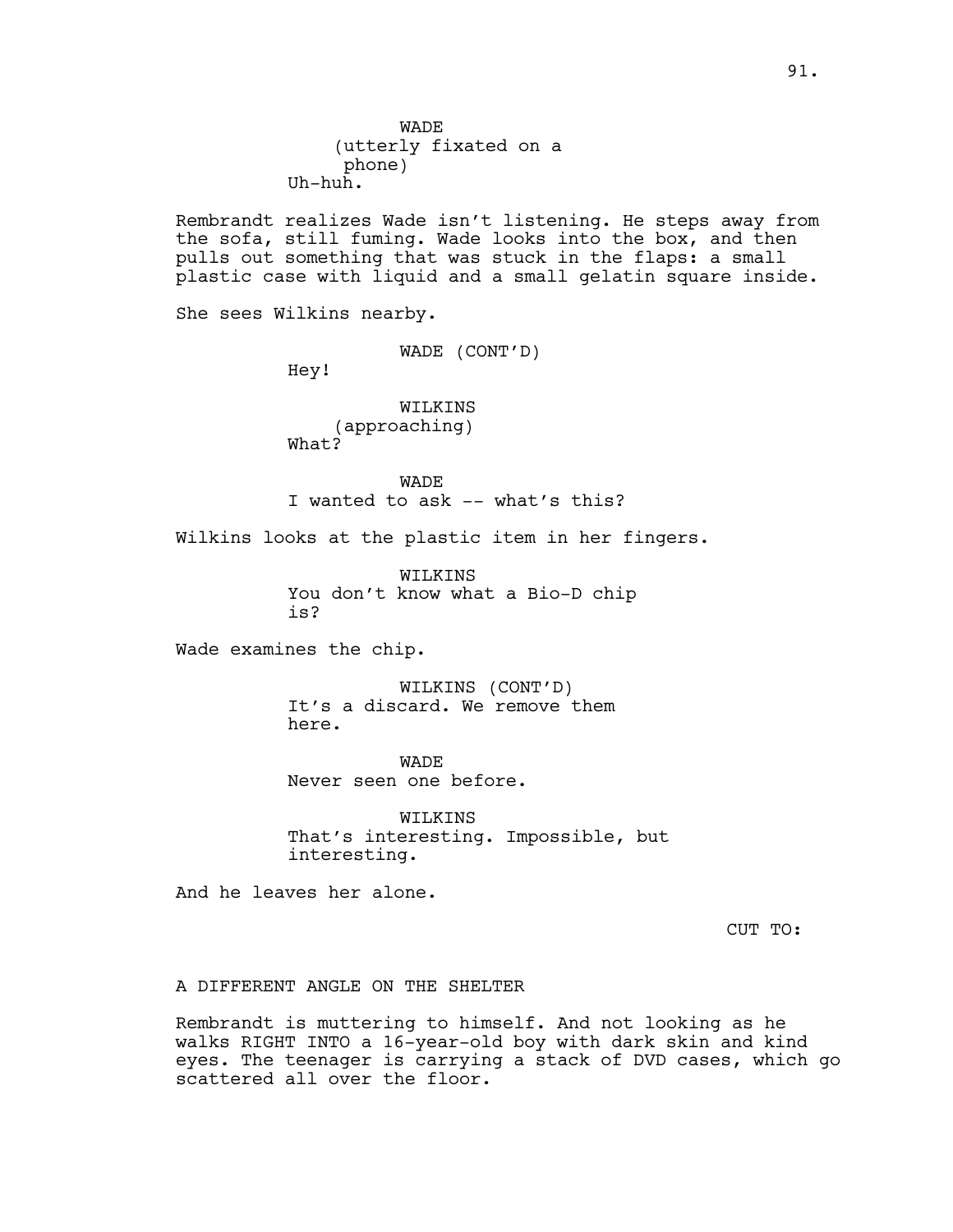# REMBRANDT Crap! Sorry, pal.

He drops to his knees, picking up the cases. The teenaged boy picks up a handful of cases as well.

> MAT<sub>I</sub>COT<sub>I</sub>M It's okay, mister.

> > REMBRANDT

Rembrandt.

# MALCOLM Malcolm. Help me carry these to the back, would you?

Rembrandt, his arms full of DVD cases, follows the teenager.

CUT TO:

INT. SHELTER SITTING AREA - DAY

We see Wade, holding one of the phones, and snapping her Micro-SD card into the slot. The screen comes to life, and various article titles flash by, just as they did at Doppler Computers.

She stops at one article. It's dated **JANUARY 4, 2004** and read: **AMERICA ATTACKED!** 

CUT TO:

INT. BACK ROOM - DAY

Malcolm and Rembrandt, carrying discs, enter a back office. On the desk is four laptops and around 10 DVD burners. Behind the desk is Brice.

> REMBRANDT What is this? Some way of spreading stolen government intelligence?

Malcolm and Brice start laughing.

CUT TO:

INT. SHELTER SITTING AREA - DAY

Wade, holding her new phone, reads the article. Relevant photographs and snippets of articles flash by as ONSCREEN TEXT and IMAGES that we can see as Wade reads off her screen.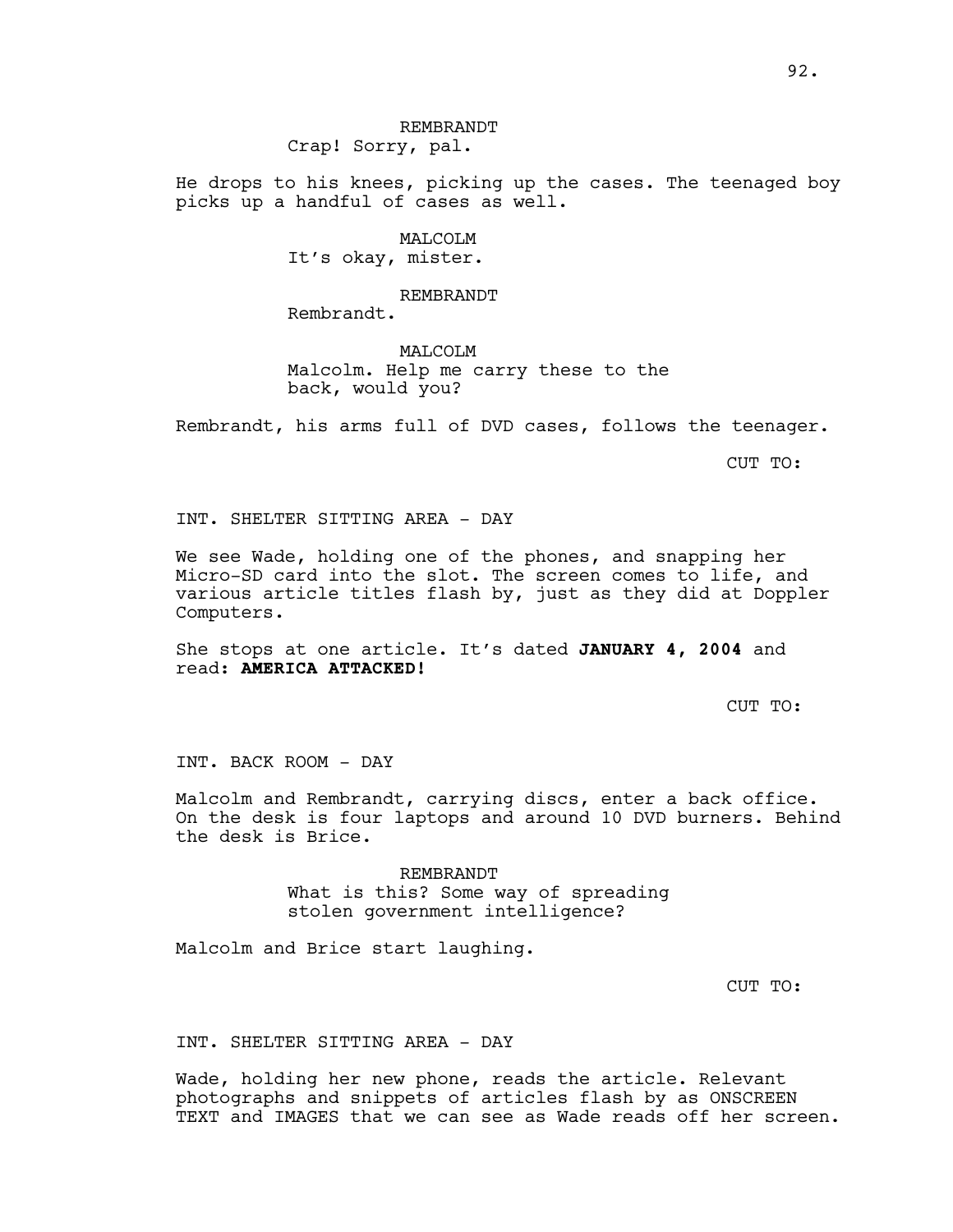**DEALEY PLAZA BOMBED, CHRYSLER BUILDING TOPPLES, WASHINGTON MONUMENT DESTROYED** and **GOLDEN GATE BRIDGE FALLS** appear, and we see a photograph of each, every landmark framed in smoke and rubble. **150,000 DEAD** and **AL-QAEDA DECLARES VICTORY** are next to appear.

Then comes **THE FACE OF OUR ANGUISH** and a photograph appears - a photograph of a **16-year-old KATHLEEN WELLES**. Snippets of articles appear: **"Kathleen Welles was on a school trip to a science exhibit," " ... Kathleen and her father were killed in the explosion... " "Her body was the first to be identified... "**

CUT TO:

INT. BACK ROOM - DAY

We see Malcolm holding up one of the disc cases. It's a DVD copy of THE LORD OF THE RINGS: THE RETURN OF THE KING. He puts it in one of the burners and puts a blank disc in another burner.

> REMBRANDT You're bootleggers?

> > BRICE

With content restrictions, people can't get these movies through legit retail. They get them through us. And we channel the profits into shelters like these. (she goes to the door) We need more blanks. Be right back.

She gives Malcolm a fond smile and leaves.

MALCOLM

How do you not know this? You new around here?

Rembrandt helps load a disc into a burner for the boy.

REMBRANDT I'm not supposed to be here. (a sigh) I'm supposed to be getting my dream back tonight.

MALCOLM What dream is that?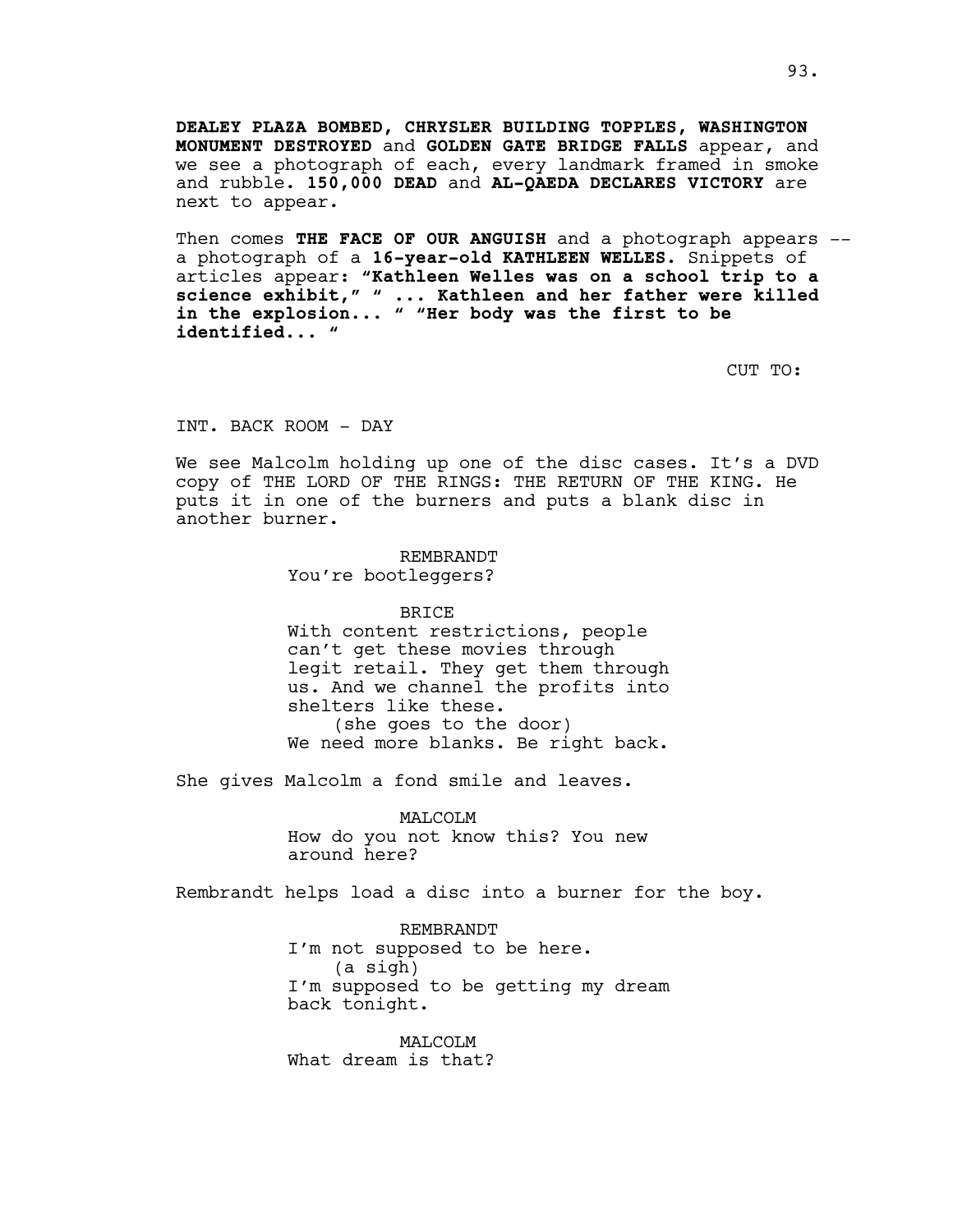#### REMBRANDT

To be on the stage with an audience of millions. Spotlights in front of me and a band behind me. And singing the national anthem while people cheer me on -- I'm missing all of it.

At that, Malcolm chuckles.

REMBRANDT (CONT'D)

What?

MALCOLM Who goes to concerts? People are afraid to be terrorist targets. (beat) Most people these days dream smaller. They dream about having homes and feeling safe with their families.

Rembrandt realizes something is wrong with this young man's presence in this place.

> REMBRANDT Why -- are you here with these guys?

MALCOLM Because I can do something here.

REMBRANDT Wouldn't your family want you to stay out of harm's way?

MALCOLM My family tried playing it safe after the attacks. We still lost.

CUT TO:

INT. SHELTER SITTING AREA - DAY

Wade clicks to the next set of articles. Onscreen text shows the headlines. **12 BOMBINGS IN 120 DAYS** 

**WASHINGTON MONUMENT RECONSTRUCTION DELAYED BY SECURITY ISSUES.** And then:

**PRESIDENT DANIELS PLANS TO REVOLUTIONIZE SECURITY AND HEALTHCARE**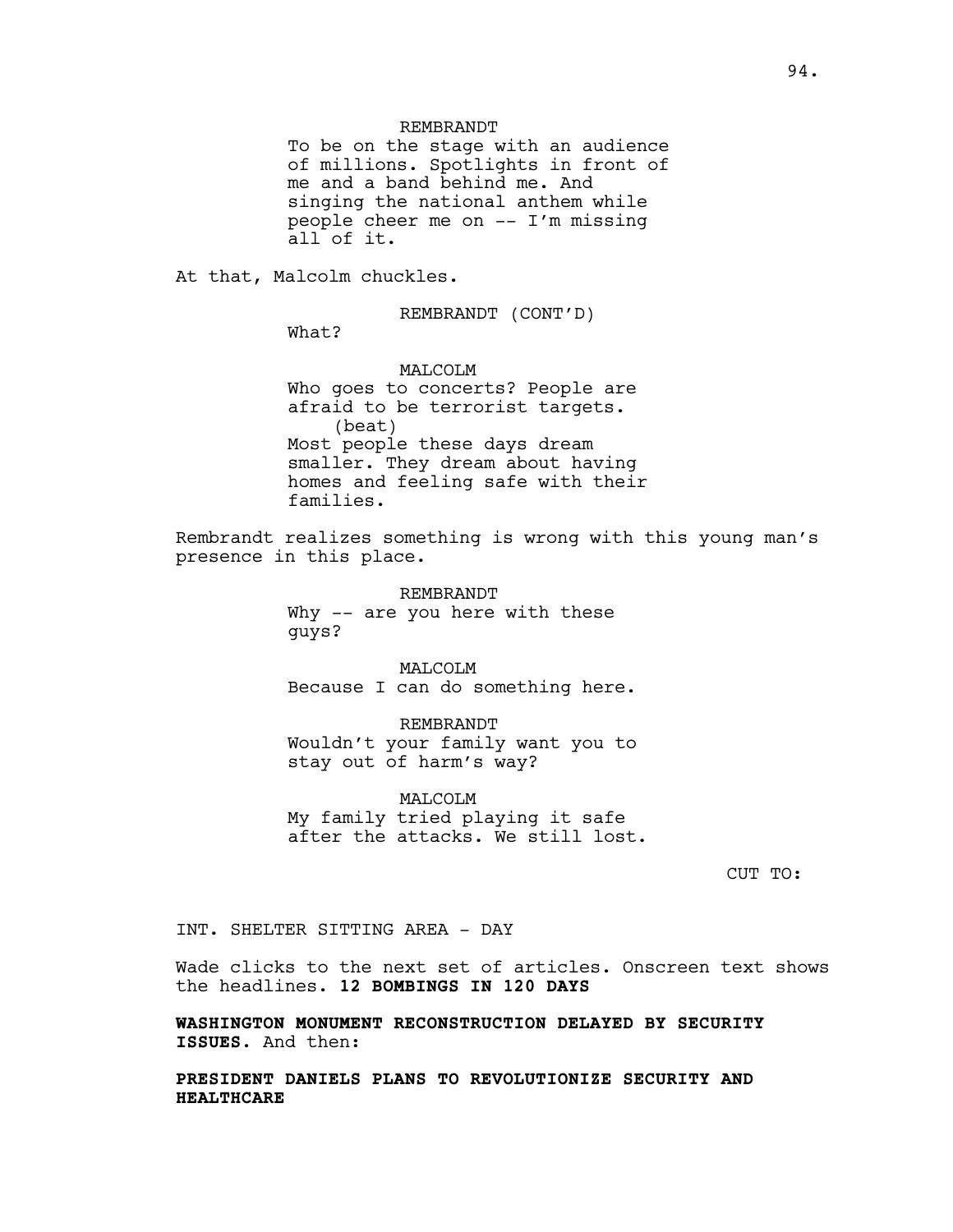**MEDICAL RECORDS LINKED TO INDIVIDUAL SECURITY PROFILES**

**HEALTH INSURANCE NATIONALIZED, INTEGRATED INTO DEPARTMENT OF HOMELAND SECURITY**

**TERRORIST AGENTS IDENTIFIED BY CROSS-REFERENCED MEDSECURE FILES**

**27 ATTACKS AVERTED BY THE MEDSECURE SYSTEM**

**PRESIDENT DANIELS: "THE WAR IS FAR FROM OVER"**

INT. BACK ROOM - DAY

Malcolm continues.

## MALCOLM

We thought things were going back to normal. My grandmother was looking after me and my brothers while my parents worked. But Grandma got sick. And the insurance company didn't come through.

REMBRANDT What was going on?

INT. SHELTER SITTING AREA - DAY

Wade reads the next article.

**DHS MEDICAL TIE-IN PLAN EXPOSES HEALTH INSURANCE SHORTCOMINGS**

**MEDICAL SYSTEM SLOWS TO NEAR-HALT**

**30 PEOPLE APPOINTED TO REVIEW 300 MILLION CASES**

**AVERAGE WAIT TIME FOR PRESCRIPTION RENEWAL: 8 MONTHS**

**LOS ANGELES WOMAN WAITS 14 MONTHS FOR DIALYSIS (TO BE DENIED)**

INT. BACK ROOM - DAY

MALCOLM Dad took Grandma to Texas -- it was the only place where they could afford cancer treatment -- or even get it approved. We thought things would be okay.

CUT TO: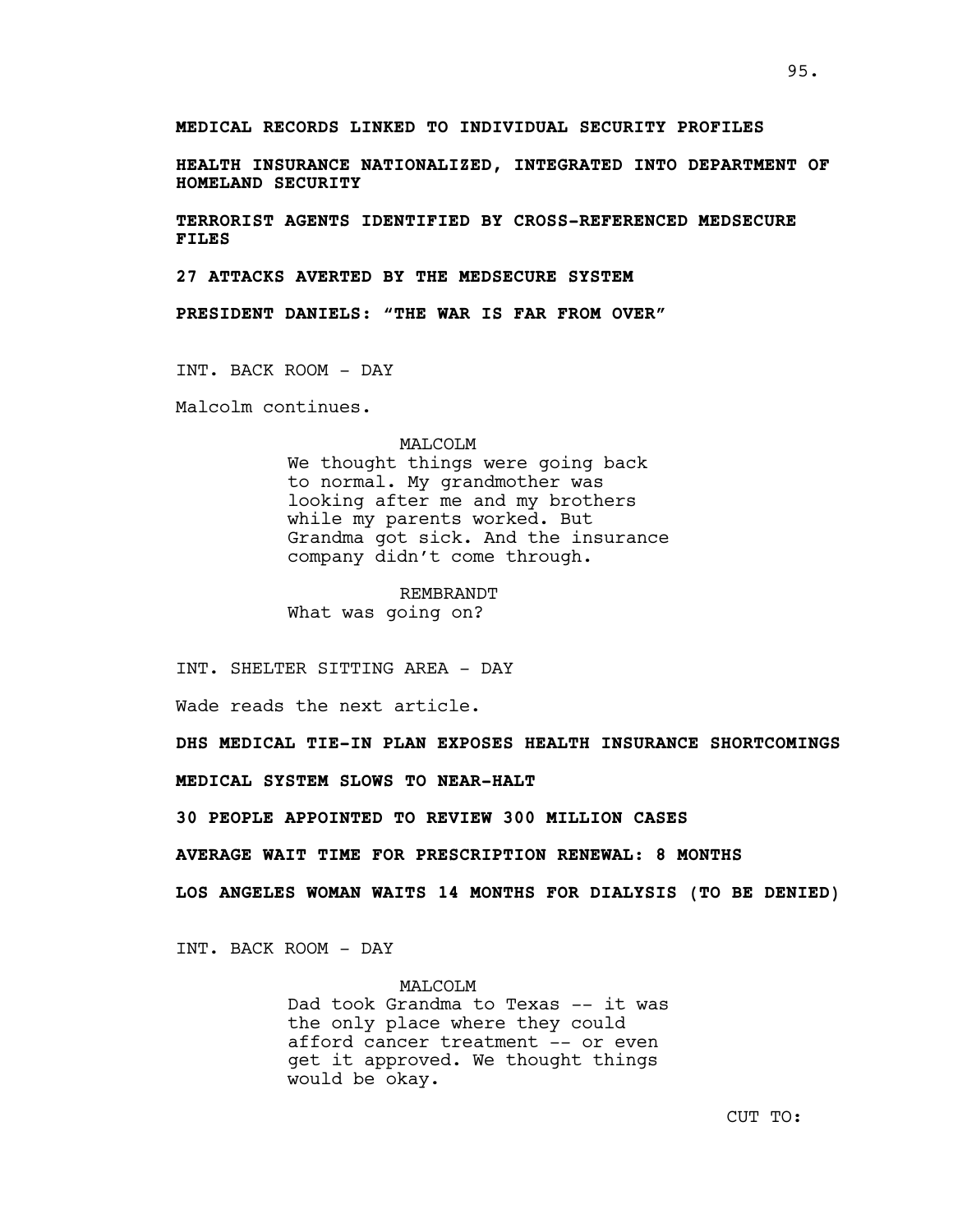INT. SHELTER SITTING AREA - DAY

Wade is now on the next article. Onscreen text reads:

## **GOVERNMENT CRACKS DOWN ON ROGUE STATES**

**CORRUPTION OF BANKING SYSTEMS LEADS TO STRICTER REGULATION**

**CONGRESS VOTES TO SAVE US ECONOMY FROM COLLAPSE**

**PRESIDENT DANIELS LEADS BANKING SYSTEM RESTRUCTURING**

CUT TO:

INT. BACK ROOM - DAY

MALCOLM

Dad had to stay in Texas just to keep paying for Grandma's treatment. My brothers and I came to San Francisco with Mom -- she found a job as a teacher. Could use that to help pay for some of Grandma's meds. (voice wavering) We still felt like things were getting better with the DHS stopping all those terrorist attacks. We were struggling, but --

Malcolm shakes.

MALCOLM (CONT'D) (bitter) We still thought President Daniels was doing a great job. And then he announced the Bio-D.

CUT TO:

INT. SHELTER SITTING AREA - DAY

Wade is on the next article, which reads:

**BIO-D BRINGS FORTH A NEW ERA IN US STABILITY** 

**BIO-D: THE WORLD IN OUR WRISTS** 

**SECURITY, FINANCE, EDUCATION, ENTERTAINMENT, ALL WITH THE FLICK OF A WRIST** 

**GOVERNMENT'S CHAOTIC PAPERWORK REPLACED BY EFFORTLESS BIO-D**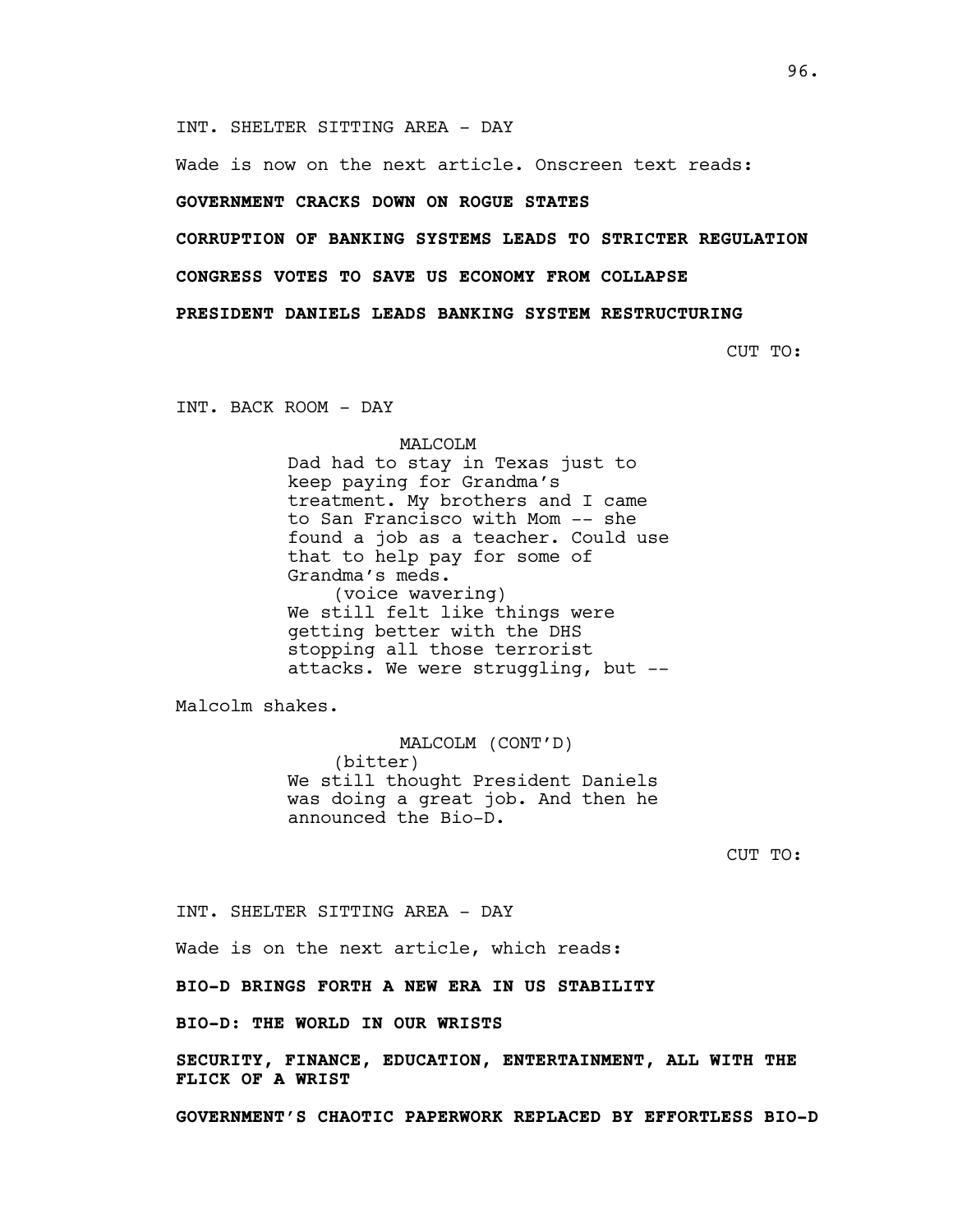And then Wade's eyes narrow at one article:

**KATHLEEN WELLES MEMORIAL FUND AIDS SECURITY RESEARCH**

Through onscreen text, we see a few brief snippets of the article: **"Subdermal chip." "Printed microcircuitry encased in gelatin." "5-minute surgery." "Implanted in the wrist."**

And then, one more excerpt: **"We were grateful to the Kathleen Welles Memorial Fund for its support. We named the Bio-D chip architecture 'the Katie.'"**

CUT TO:

INT. BACK ROOM - DAY

MAT<sub>I</sub>COT<sub>I</sub>M Mom was one of the first in line for a Bio-D chip.

Rembrandt nods.

MALCOLM (CONT'D) But she started to notice things going wrong. Chipping stations for the 5-minute surgery were set up in our schools. Kids my age being sent home with permission slips to get chipped. And outside of school, unions needed everyone to chip in and the law was made so that cops had to scan the Bio-D for anyone they stopped.

Rembrandt is aghast at the implications.

REMBRANDT They made you use it?

CUT TO:

INT. SHELTER SITTING AREA - DAY

Wade and her phone.

**BIO-D NOW REQUIRED FOR ALL FINANCIAL TRANSACTIONS**

**T-MOBILE'S LAST CHIPLESS CELL NETWORK SHUT DOWN**

**BIO-D PURCHASE TRACKING LEADS TO FERTILIZER BOMB STOCKPILE**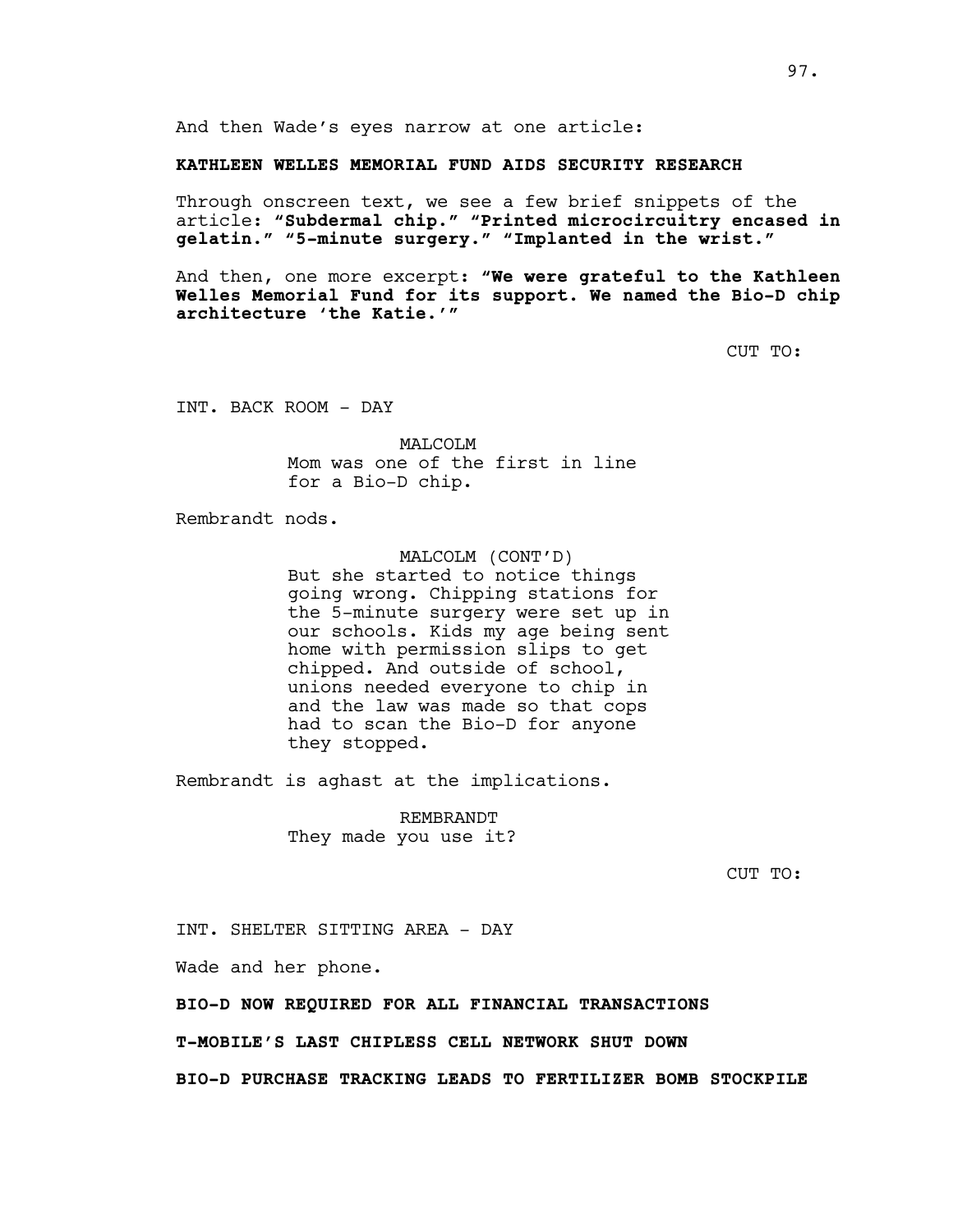**PRESIDENT DANIELS: "NO REASON NOT TO GET CHIPPED IF YOU'VE GOT NOTHING TO HIDE"**

**HOT DOG VENDOR ARRESTED FOR CHIPLESS SALES**

**BIO-D MONITORING IDS TERRORIST COLLABORATORS**

**NEO-CONSERVATIVE MAN SAYS BIO-D MAKES PEOPLE GAY!** 

**WHITE MAN BEATS HISPANIC SCHOOL TEACHER AFTER LEARNING SHE HAD BIO-D**

**ANGRY SOUTHERN PREACHER CLAIMS PRESIDENT DANIELS IS THE ANTI-CHRIST** 

**BIO-D: GUARDING THE COUNTRY ONE WRIST AT A TIME**

**RADICALS REBEL: VIOLENCE IN THE STREET!** 

**ELECTIONS DELAYED: DANIELS SAYS STABILITY NEEDED FIRST**

**PRESIDENT DANIELS FEEDS THE HUNGRY** 

**BIO-D TRACKING LOCATES MOVEMENT SUPPLY DEPOT**

**DANIELS: CHIPLESS CITIZENS ARE A THREAT TO OUR SECURITY**

**VICE-PRESIDENT GARNER TALKS PEACE WITH MIDDLE-EAST FOES.**

CUT TO:

INT. BACK ROOM - DAY

MALCOLM (angry, words flying out of him) My homeroom teacher was at a protest over elections being delayed. So the DHS shut down his Bio-D. Then arrested him for not having one. And the papers called him a terrorist threat and a rebel. Half our neighbours got treated the same for unpaid bills and taxes. (beat) Mom held off on getting me and my brothers chipped. But one day, I came home with a permission slip.

Rembrandt puts a hand on Malcolm's shoulder. Brice re-enters the room with a handful of discs and a sympathetic face.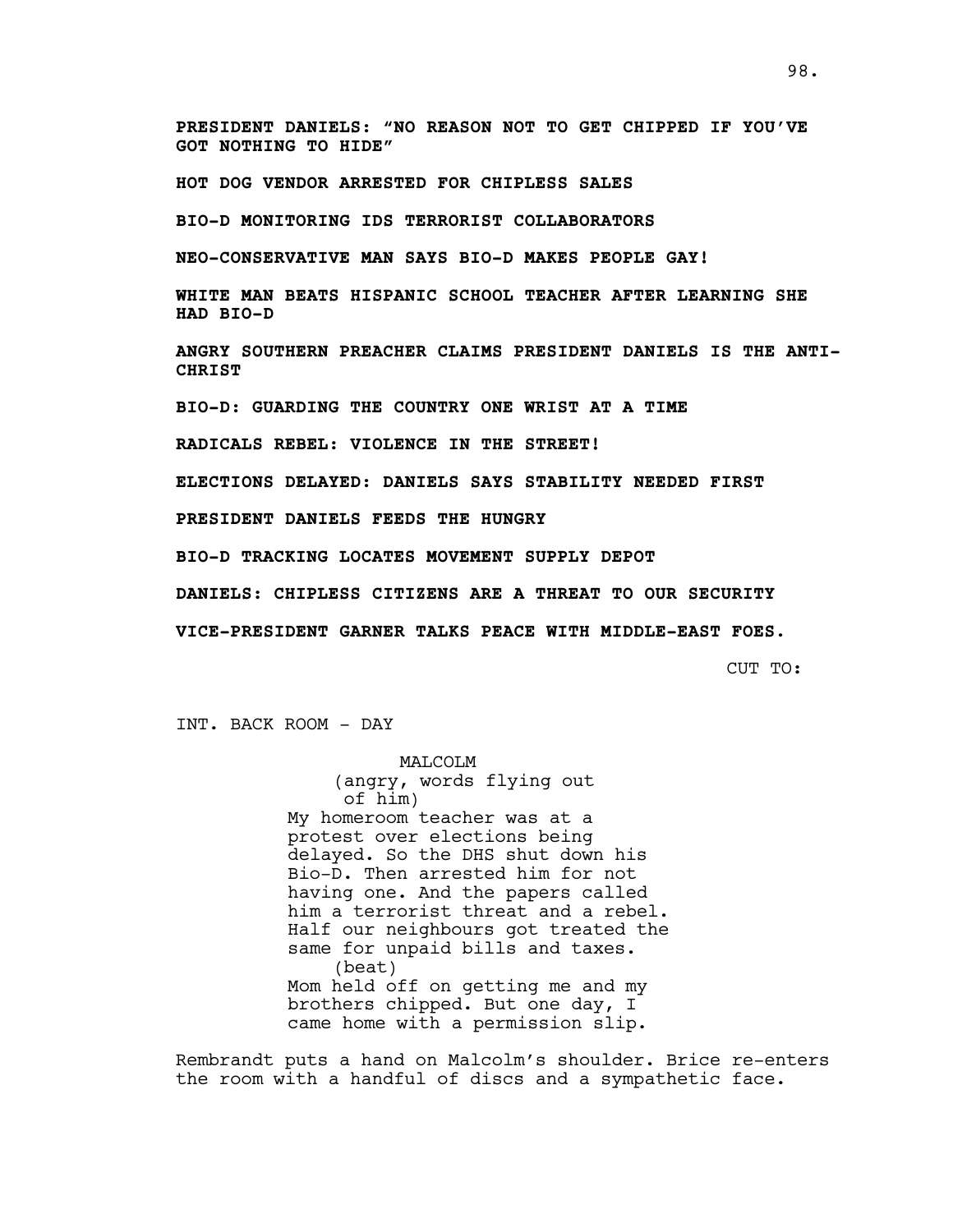# MALCOLM (CONT'D)

Mom packed the car. She wanted to find Dad in Texas, but she knew we'd get caught. So she went to Alaska. Best place for her and my brothers to disappear.

#### REMBRANDT

But you didn't go. Why not?

# MALCOLM Mom tried to throw me into the car. But I didn't want to spend my life running. And my old bio-teacher brought me here.

Malcolm's eyes are welling up, and Rembrandt wants to hug him, but Malcolm moves to the door.

> MALCOLM (CONT'D) Going to go ship out our next batch of copies.

And then he's gone, leaving Rembrandt with Brice.

FADE TO:

# INT. RESTAURANT KITCHEN - DAY

We see Arturo, sitting in front of the laptop. We see him looking at a particular line in Quinn's calculations with a SMILEY-FACE next to it -- just as there was in Arturo's paper, the one that made him a laughingstock.

Arturo's eyes narrow.

FADE TO:

INT. SHELTER SITTING AREA - DAY

Wade taps the phone.

The next set of headlines:

**MOVEMENT EXTREMISTS BATTLE POLICE IN THE STREETS** 

**HOMELESS SHELTERS RECEIVE FOOD SUPPLIES FROM GW MOVEMENT**

**MOVEMENT SABOTAGES FLORIDA SECURITY NETWORK**

**ELECTIONS SUSPENDED UNTIL MOVEMENT DEFEATED**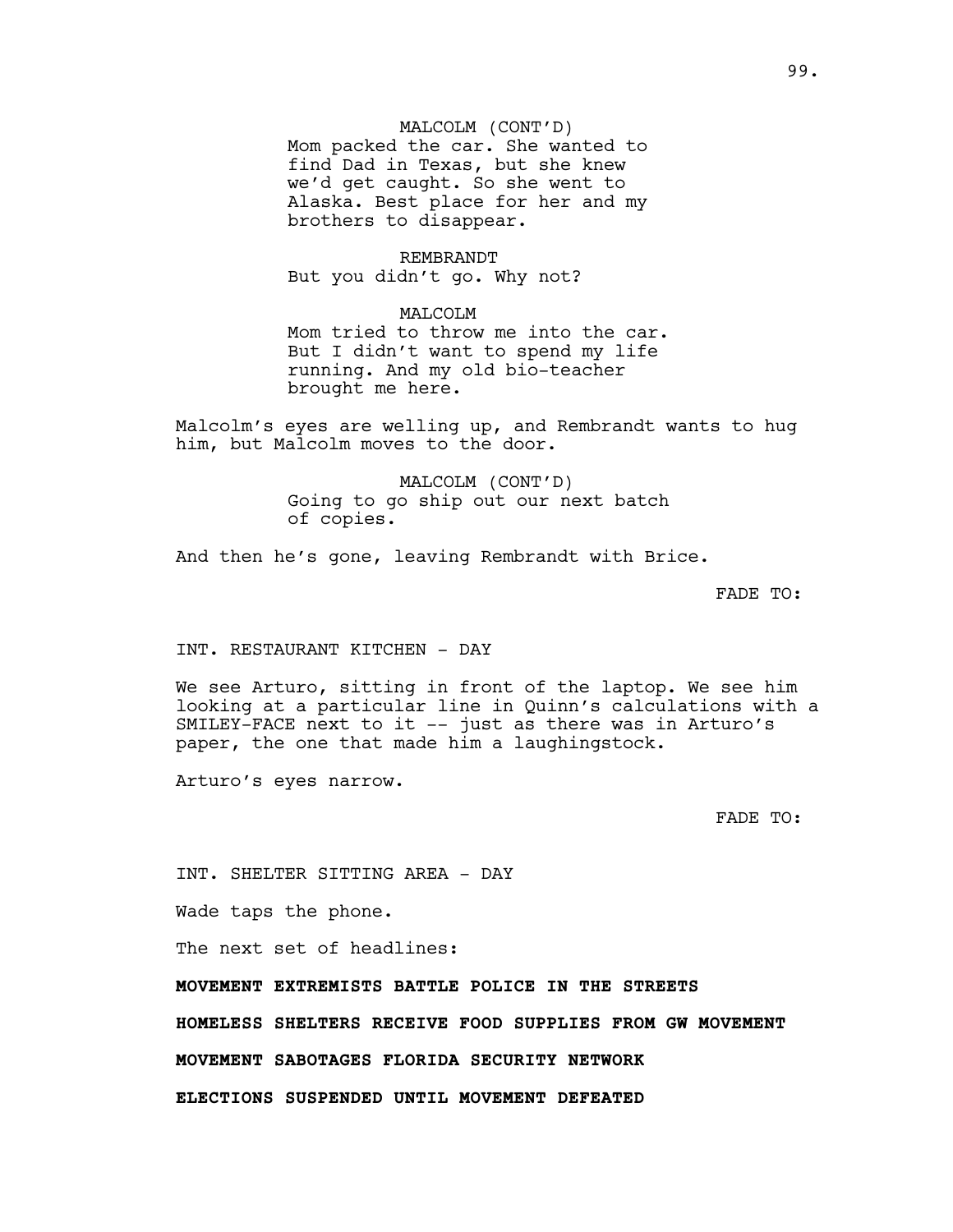## **PRESIDENT DANIELS: UNELECTED THIRD TERM**

As Wade reflects, we see Wilkins watching her. We see him raising a cell phone to his ear.

#### WILKINS

Go now.

CUT TO:

INT. INTERROGATION ROOM

Quinn is resting his head on the interrogation room table when the lights go off. He hears the door squeak open.

QUINN

What --

THE MOLE

Shut up!

A small light clicks on: a flashlight. Quinn can make out a man in a dress shirt and tie.

> QUINN Who're you?

THE MOLE Not important. What matters is what I've got.

He puts what looks like a black pill on the table.

THE MOLE (CONT'D) Swallow that pill -- and we'll extract you.

QUINN What do you want with me?

THE MOLE I want you out of here, but only if you swallow the damn pill!

Reluctantly, Quinn grasps the pill between two fingers and presses it into his mouth. He swallows.

> THE MOLE (CONT'D) Here's the deal, mule. We had a messenger planted for transporting out some vital intel. He got caught. So we picked the next available choice -- you.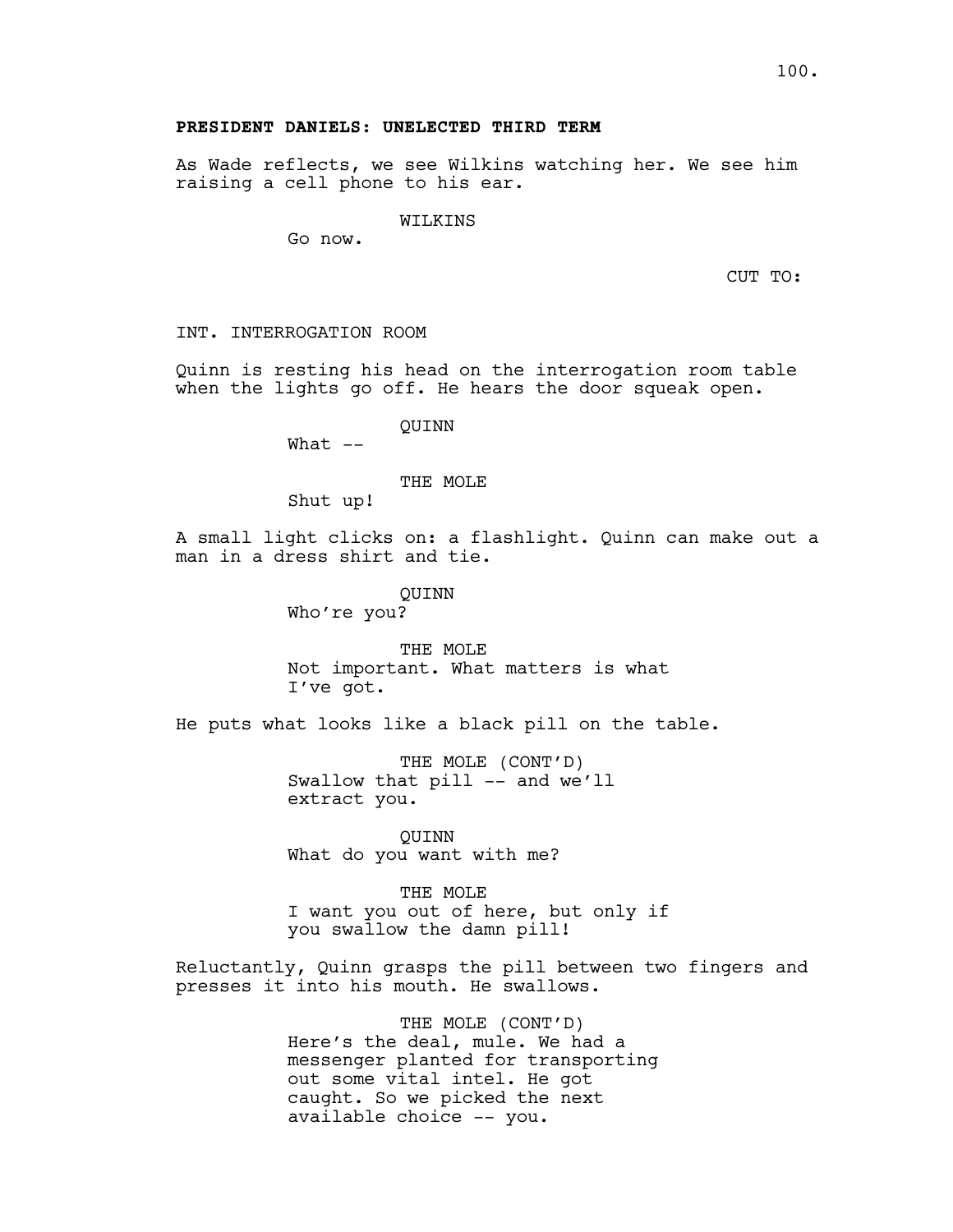Why me?

THE MOLE Because you've got a transport scheduled to take you to the Island. That gives us a window to retrieve your information.

QUINN I don't have any information --

THE MOLE Yes you do. You have it inside you.

Quinn's hands reach for his throat.

QUINN What'd I swallow? A chip? A card? Flash drive?

The mole is already heading for the door, but before he leaves:

> THE MOLE I was never here. And generally, I find Micro-SDs the way to go.

The lights come back on. Quinn is alone in his interrogation room and it's like nothing happened.

CUT TO:

INT. RESTAURANT KITCHEN - EVENING

Arturo is sitting at the table with the laptop and the timer. Rembrandt and Wade are next to him.

**WADE** 

It's a culture of fear. Fear of terrorists let the government combine the healthcare system with their security infrastructure. Then once the terrorists were done, the government amped up fear of the economy to introduce the Bio-D. Then once that got popular, they used fear of the Movement to make it mandatory.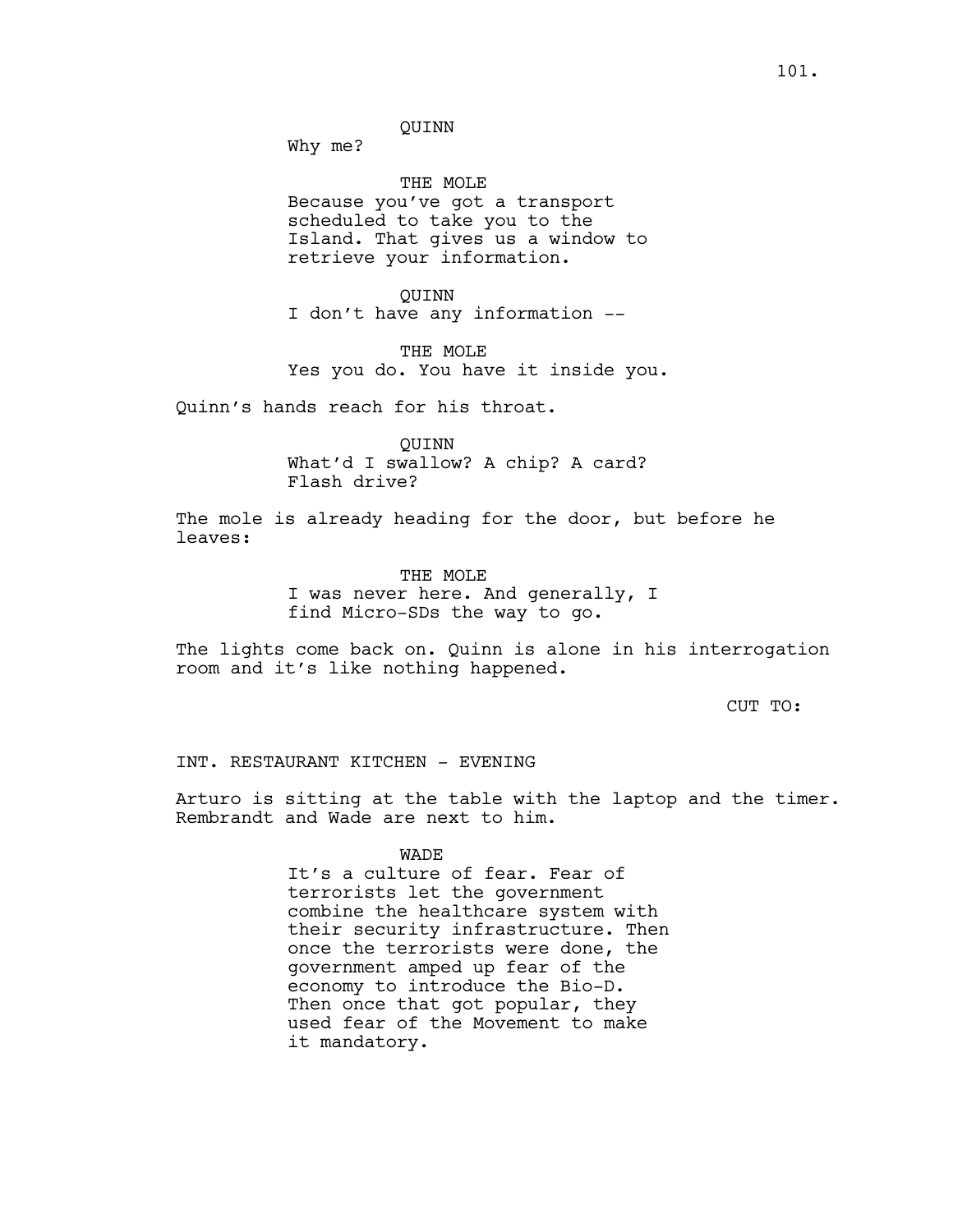### REMBRANDT

But these guys aren't terrorists. They sell bootleg DVDs and use the cash to buy food. They've sabotaged security networks, they haven't attacked people.

#### ARTURO

I doubt you can engage a firefight through the streets of Chicago or Cincinnati without innocent lives in the crossfire. Even if you are running from the authorities.

Arturo shuts the laptop and raises the timer.

ARTURO (CONT'D) In any case, my repairs are complete.

And he shows that the timer is counting down from 6 hours.

REMBRANDT We're going home!?

#### ARTURO

Mr. Mallory's backtracing calculations were designed to operate on a continuous algorithm of constant adjustment. But while the timer was shut off, the dimensions have shifted --

WADE

How's that going to affect the slide?

#### ARTURO

There is a chance it will take us home -- and there is an equal chance that it will not. The only guarantee I can offer is that we will be able to slide once the internal matrix of the timer recharges the hardware -- and the vortex will not expand as it did before: I have balanced the matter intake ratios.

## REMBRANDT

You couldn't have done this before I got dragged along?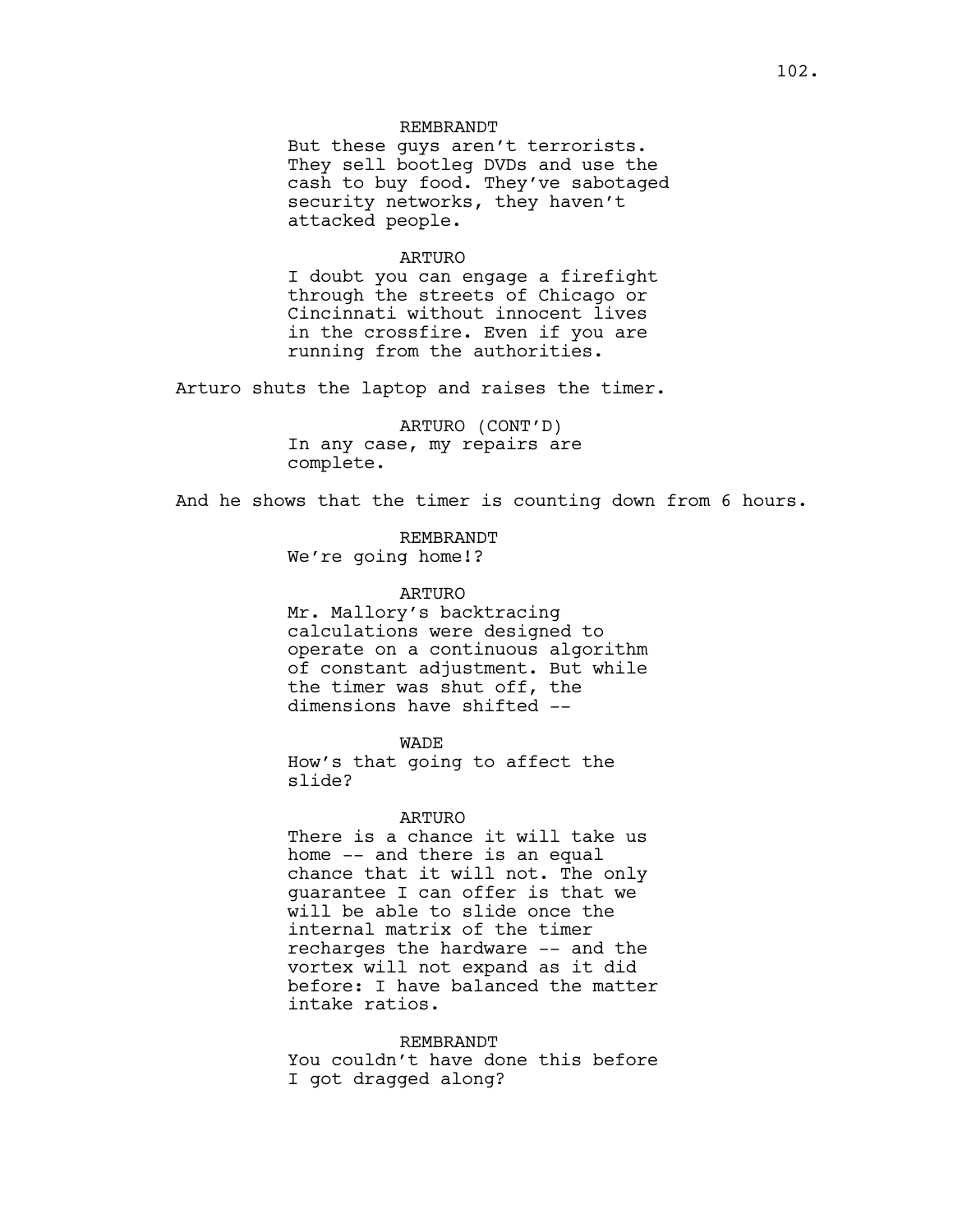WADE

What about recharging? The timer was off for --

ARTURO

The timer has made up for lost time by drawing power from the laptop. Our time to leave hasn't changed.

WADE And what if we don't slide when the timer hits zero? We can't just leave Quinn --

ARTURO Then, Ms. Welles, the window of

opportunity is lost and we become permanent residents here.

Rembrandt wants to protest. But Malcolm and Brice enter the kitchen. Rembrandt closes his mouth, his complaints and anger silenced. Wilkins appears, standing behind Brice and Malcolm.

WADE

You've got news?

WILKINS We've found him and he's got the package. It's his retrieval that we need help with.

CUT TO:

INT. RESTAURANT, SECOND FLOOR - EVENING

We're on the second floor of the restaurant: an space of shelves and tables with all sorts of weapons and explosives and battle armor lining the walls. Arturo and Rembrandt are apprehensive. Wilkins leads Wade to a table in the center, with Arturo, Rembrandt, Brice and Malcolm behind.

WILKINS

(to Wade) You understand communications technology.

He waves at what's on the table: an apparatus that Arturo's EMF meter has been added to. This machine is composed of FOUR METAL BOXES, each with a dial on it, each connected to each other and linked to a massive SWITCHBOARD that's connected to what looks like the landline for a telephone system as well as into the breaker box for the building. Six laptops are connected to the four boxes.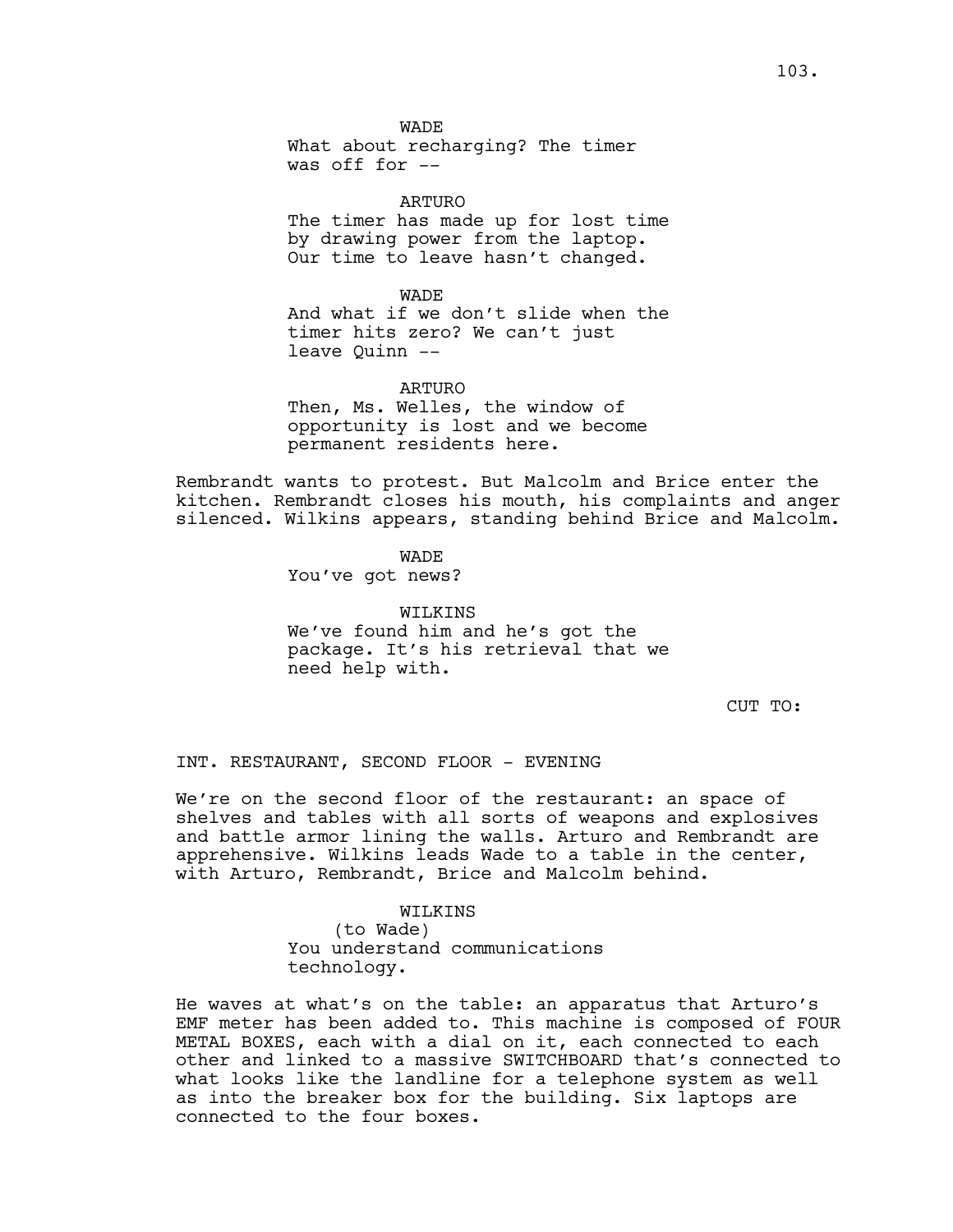ARTURO (just as Wade opens her mouth) Of course I can tell! It's a set of microwave generators designed to create an electromagnetic pulse!

### REMBRANDT

A pulse that knocks out electronics and any tech in its path? (beat) It was in "Goldeneye."

### ARTURO

The path of this device -- it would be using buildings and telephone towers as the antenna. Directing it to cause traffic and surveillance disruptions.

Wade's mouth is still open. She closes it.

WILKINS (to Wade) Can you tell why it's not working?

WADE

It's  $--$ 

#### ARTURO

Of course I can tell! You needed to use an air-gap capacitor but settled for the vacuum variables. The armature cylinder's stator winding is a joke. This contraption will blow a fuse before it generates a pulse on this scale.

#### WADE

(to Wilkins) But you need it to. Why?

CUT TO:

INT. SECOND FLOOR SITTING AREA - EVENING

Brice, Wilkins and Malcolm sit on one end of a table. Arturo, Wade and Rembrandt sit on the other.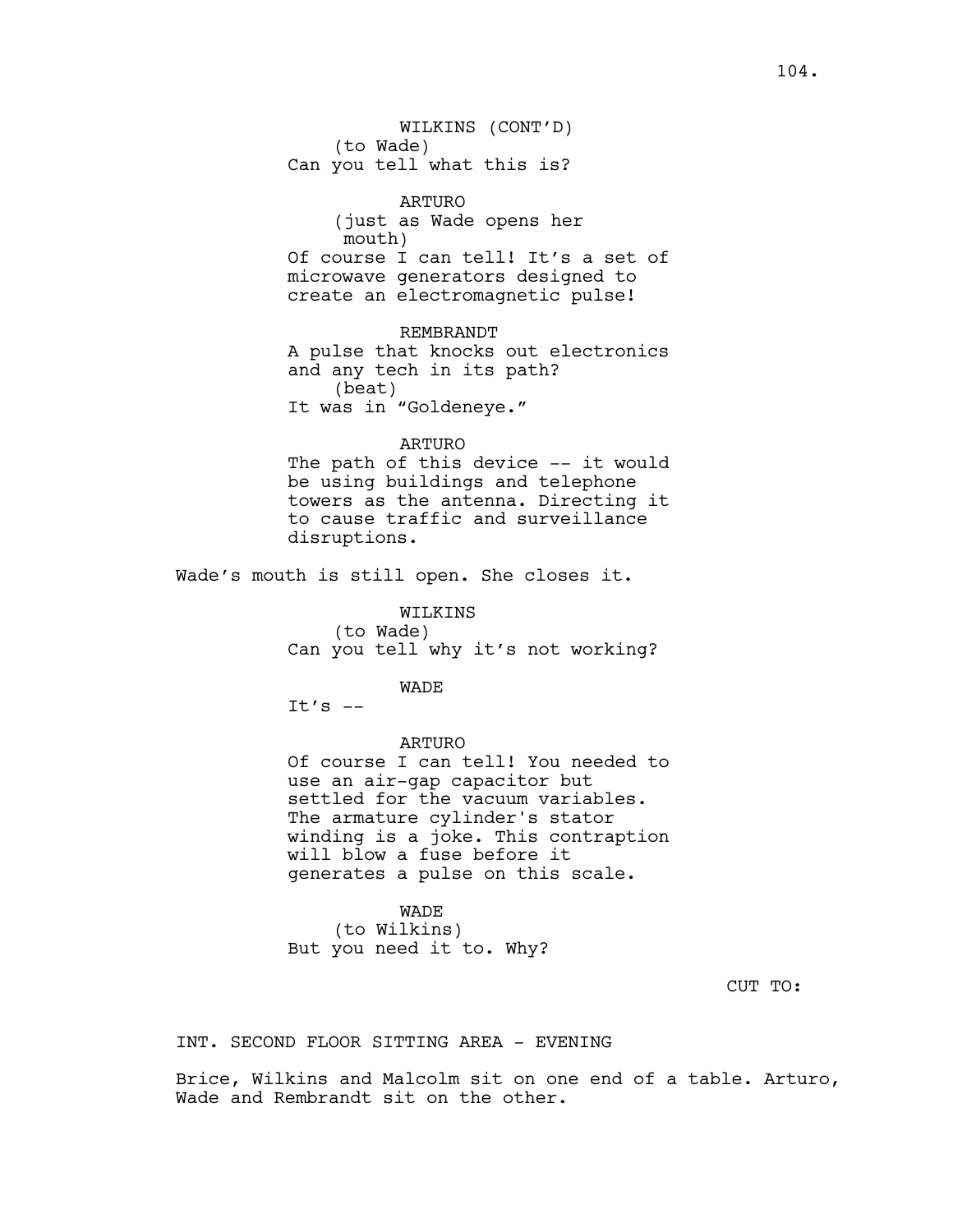### WILKINS

We've never targeted civilians. But the intel your friend's now carrying -- it's everything we've been fighting for. We need it no matter the cost -- but if we attack your friend's prisoner transport, people will die. DHS agents who're only doing their jobs. Civilians driving home from work.

## **WADE**

But you'll do it anyway?

#### WILKINS

None of us were soldiers before the Bio-D program. We were teachers and architects and botanists. We don't want to attack our own people.

All around this discussion, other Movement rebels, including Johnson, Reynolds and Altman are gathering weapons, holstering pistols, putting on vests.

> WADE Then what would make you even consider it?

### WILKINS

A spreadsheet encoded on a micro-SD card that our inside man had your friend swallow.

REMBRANDT

A spreadsheet?!

#### WILKINS

The administration and the DHS have used the Bio-D program to repeal and curtail every civil right this country's founded on. Claiming it's necessary, for the best. But our man found proof it's all a lie.

### BRICE

They said the Bio-D would rescue the country from an economic crisis -- but our agent found data proving that even massive tax increases couldn't keep the program going.

#### MALCOLM

Same with Biocare and the National Food Rationing program. (MORE)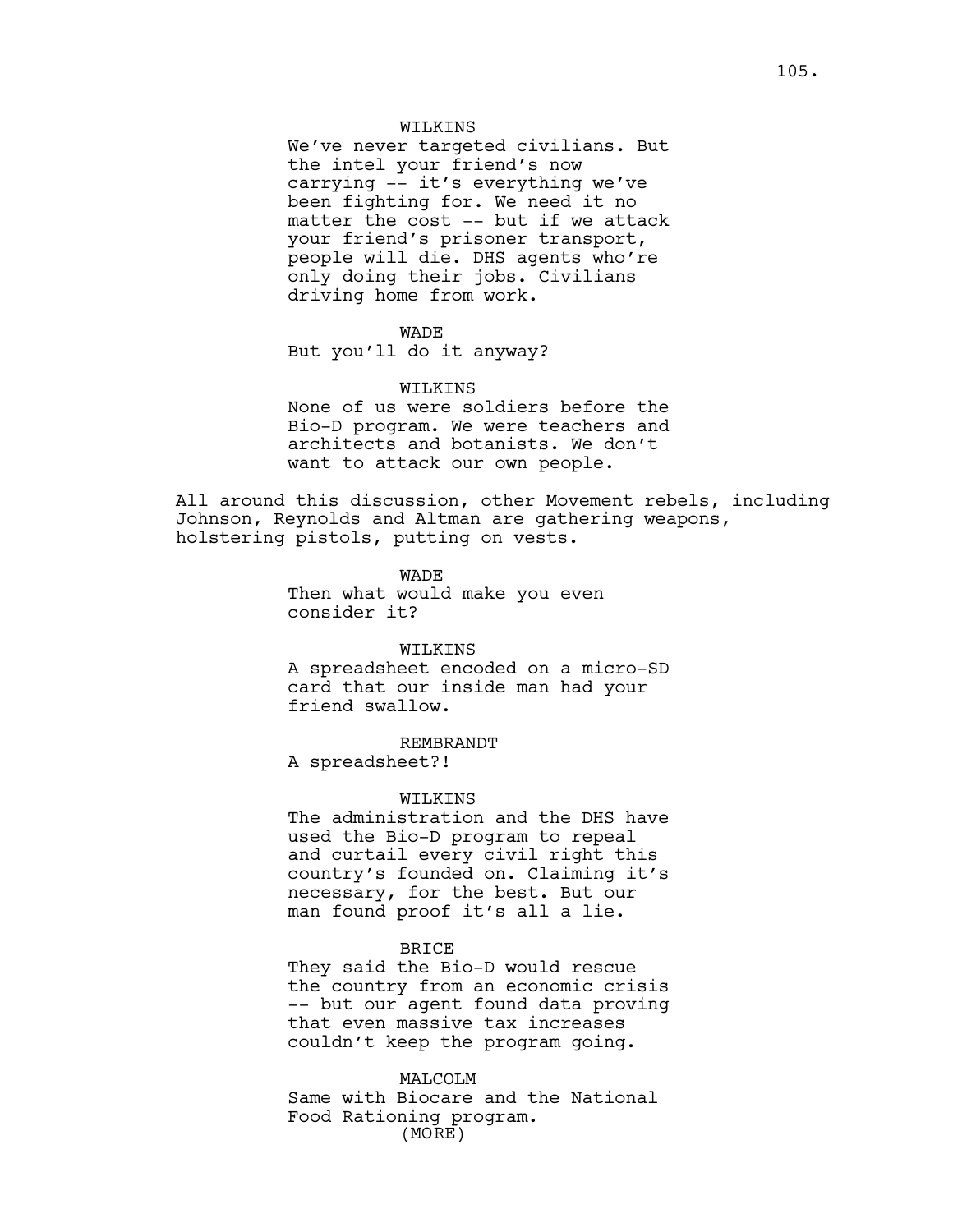### MALCOLM (CONT'D)

President Daniels kept all his promises, but he can't maintain 'em.

#### WILKINS

That prisoner compound your friend's being shipped to -- it's a nice place, really. Mandatory workout room. Three squares a day with force-feeding if you won't eat up. The administration wants their prisoners healthy -- because the chipless will be a slave labour force. That's their solution to their money problems.

#### BRICE

We need that data to prove it to the country --

**WADE** And you'll kill for it.

#### WILKINS

The EMP was an alternative. We'd use it to disrupt the entire city traffic system and control the situation. If we can't get it to work, we can't keep civilians out of the line of fire --

### ARTURO

Your machine is never going work on a city-wide scale.

WADE Wait! You were thinking big -- but what if you thought smaller?

CUT TO:

## INT. INTERROGATION ROOM

We're in the room with Quinn. Three armed guards and Agent Warren enter. The guards start unlocking Quinn's cuffs from the table.

> QUINN What is this?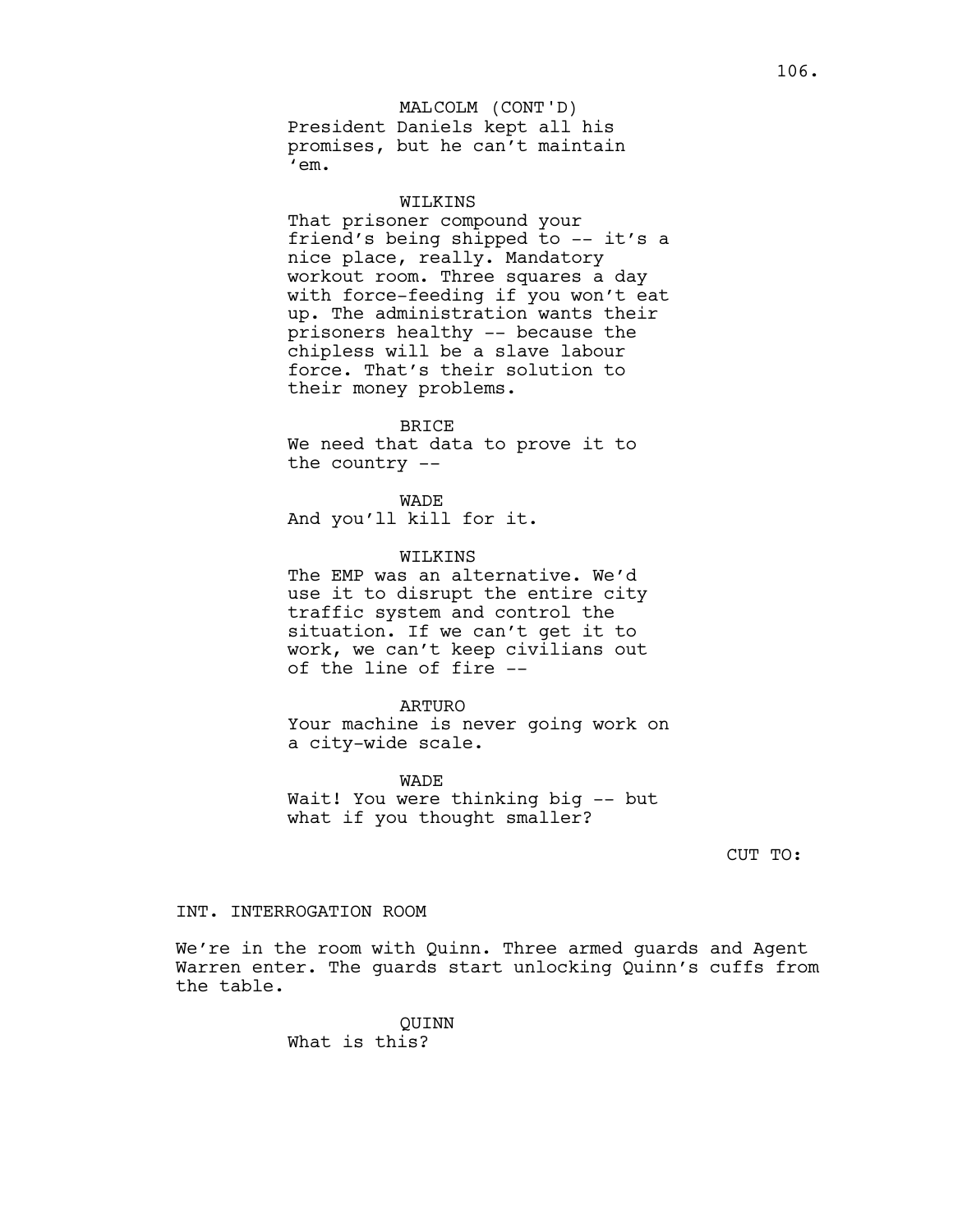AGENT WARREN

I said I'd escort you personally to the darkest hole I could find. Time to go.

Quinn remains cuffed as he's pulled to stand up.

CUT TO:

INT. HALLWAY - EVENING

Quinn walks down the hallway, one guard in front of him, two behind him, and Agent Warren leading the way.

> QUINN You can't just send me to Alcatraz -- I'm entitled to a lawyer! I have rights!

AGENT WARREN You're a dead man, remember? Chipless corpses have no rights.

CUT TO:

### INT. TRANSPORT BAY - EVENING

We're on an underground level of the San Francisco Federal Building. Quinn and his captors lead him out of an elevator and towards a ramp. At the end of the ramp is a black van, the ignition running and a driver in the driver's seat.

CUT TO:

INSIDE THE VAN

We see Quinn's handcuffs being secured to a railing against the interior wall of the van. His feet are chained and he's belted in.

Agent Warren takes the seat across from him.

CUT TO:

EXT. SAN FRANCISCO FEDERAL BUILDING - EVENING

We see Quinn's prisoner transport van flanked by four black sedans, escorting it as it pulls out onto the road and speeds off towards the freeway.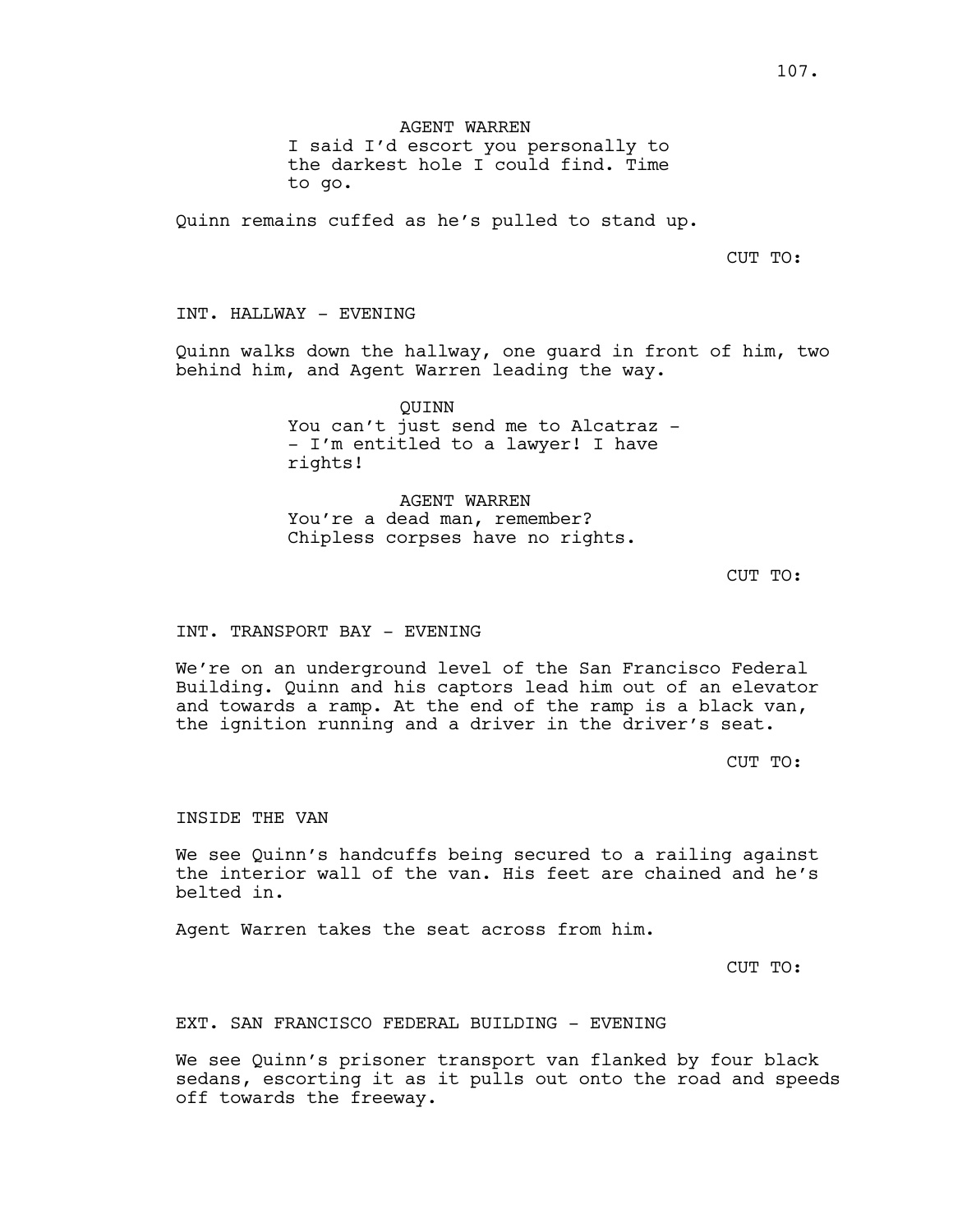It blends into a stream of traffic, traffic filled with cars and minivans containing normal, ordinary, innocent people.

CUT TO:

# INSIDE THE VAN

Quinn cranes his neck, trying to look through the frontpassenger side window, looking for any sign of his promised rescue. None is forthcoming.

He lowers his head, thinking of his lost friends, hoping they're alright and haven't gotten into any trouble.

And then there's a STATIC BURST from the front of the vehicle and a voice:

> *WILKINS (OVER THE RADIO) Alert. Alert. There has been a disruption in power on the James Lick Freeway. Do not enter. Repeat. Do not enter.*

The guard in the passenger seat looks to the back, and to Agent Warren.

#### GUARD

Agent?

# AGENT WARREN Turn south and use Central!

CUT TO:

#### EXT. STREET - EVENING

We see the prisoner transport van and the row of cars execute a sharp left turn down a different street.

CUT TO:

#### INSIDE THE VAN

Quinn, helplessly handcuffed, starts to grow anxious.

CUT TO: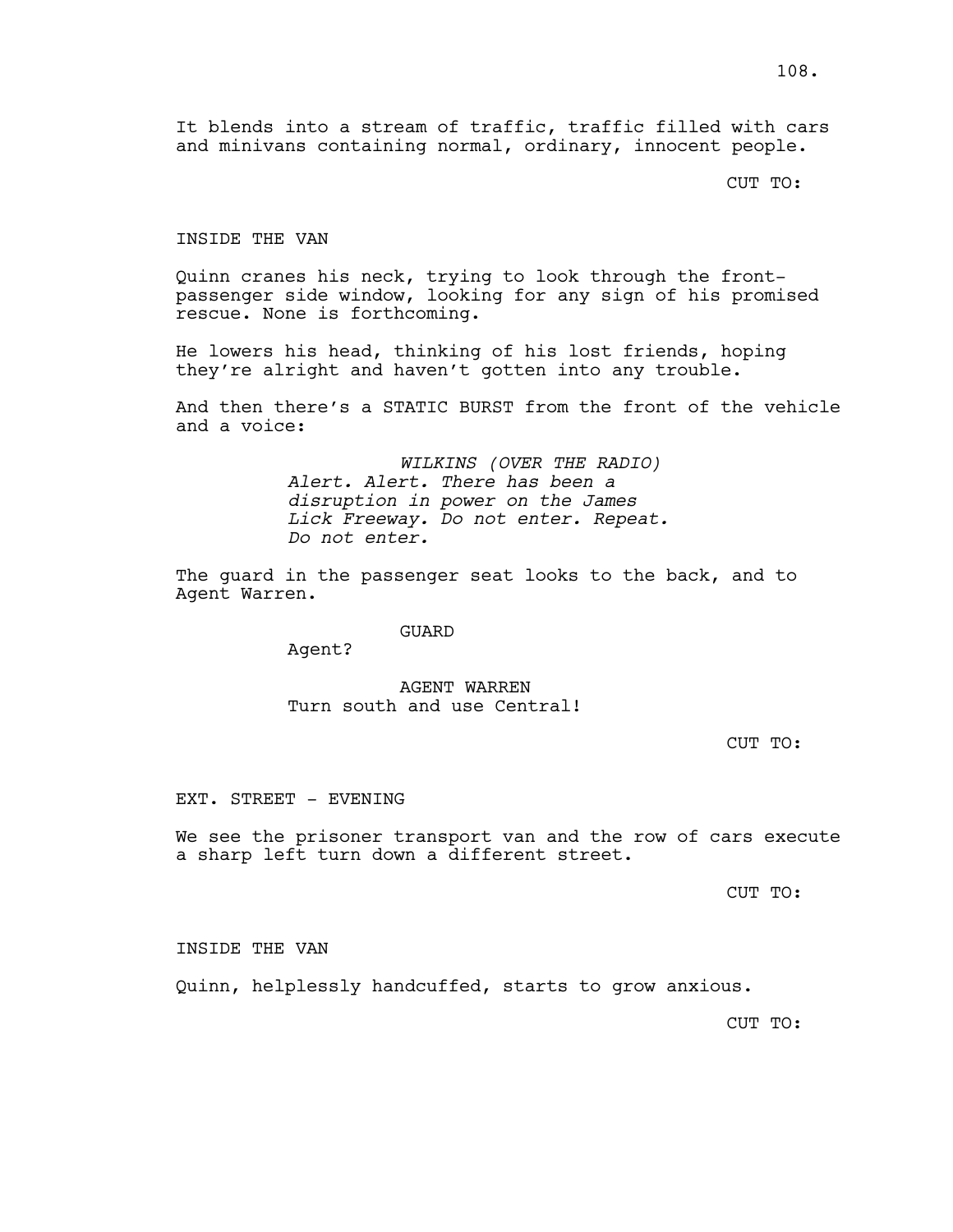## EXT. STREET - EVENING

We see the prisoner transport approaching what looks like a MASSIVE TRAFFIC JAM. An endless line of what looks like three lanes of traffic in a two-lane street is blocking entry to the Central freeway. And the streetlights and traffic lights up ahead are going dark and shutting down.

CUT TO:

### INSIDE THE VAN

The driver is shaking his head and Agent Warren is leaning forward to see what's in front of the transport.

> AGENT WARREN Alright, hang east! There's got to be another --

And then there's another STATIC BURST:

*WILKINS (ON THE RADIO) Traffic alert: please be advised that Parkway through Johns is clear. Repeat: Parkway through Johns is clear.*

AGENT WARREN There's our route!

CUT TO:

WILKINS HOLDING A MICROPHONE.

We pull out wider to see that Arturo, Rembrandt, Wade and Wilkins are sitting in a van.

WILKINS

If that van leaves the four-block range, we've lost it. Unless you can boost the EMP pulse -- ?

#### WADE

Your EMP generator's hooked up a single cell tower instead of the citywide setup you planned. Four blocks is all we get. But if we can't isolate civilians from the fight, we can isolate the fight from the civilians --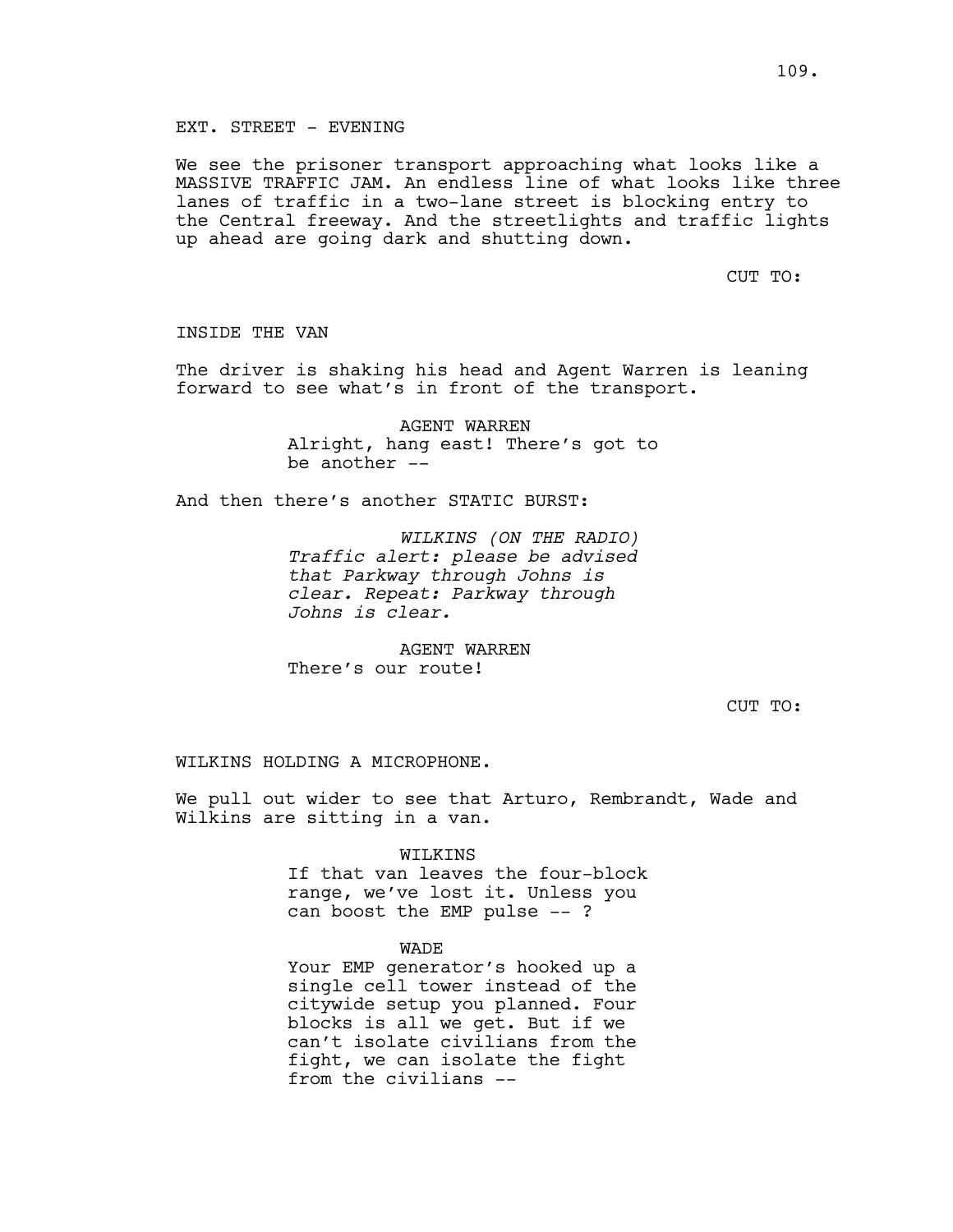ARTURO

No confrontation of this nature can be bloodless.

CUT TO:

INSIDE QUINN'S VAN

He tries again to look outside the windows. He knows something's going on, he just doesn't know what.

CUT TO:

EXT. STREET - EVENING

We see Quinn's prisoner transport, finally finding a free road and speeding along. All the cars along this street are parked and OUT OF THE WAY, leaving the path clear --

The prisoner van and its escorts speed EAST along Parkway. They go through Parkway's intersection with Johns -- and then a RED JEEP speeds from the SOUTH END of the Parkway/Johns intersection and drives STRAIGHT INTO QUINN'S PRISONER VAN.

The black sedan behind Quinn's van clips the rear bumper of the Jeep, but the Jeep continues to propel the prisoner van STRAIGHT INTO the side of a PARKED CAR. The van is pinned.

The four black sedans pull over. As the agents get out and move towards the jeep, ARMED REBELS IN SKI-MASKS burst out of the many PARKED CARS that the prisoner transport thought it could speed past.

GUNFIRE ERUPTS. The rebels fire on the agents. The agents take cover behind their sedans, returning fire. TWO REBELS are cut down. One agent is shot.

And as this exchange is taking place on the SOUTH END of the intersection, we see BRICE in a vest coming from the NORTH END, heading towards the VAN PINNED BY THE JEEP.

As she approaches, we see that there is NO DRIVER in the Jeep. We see Brice pulling out a phone and briefly tapping a command. The ignition of the Jeep shuts down.

CUT TO: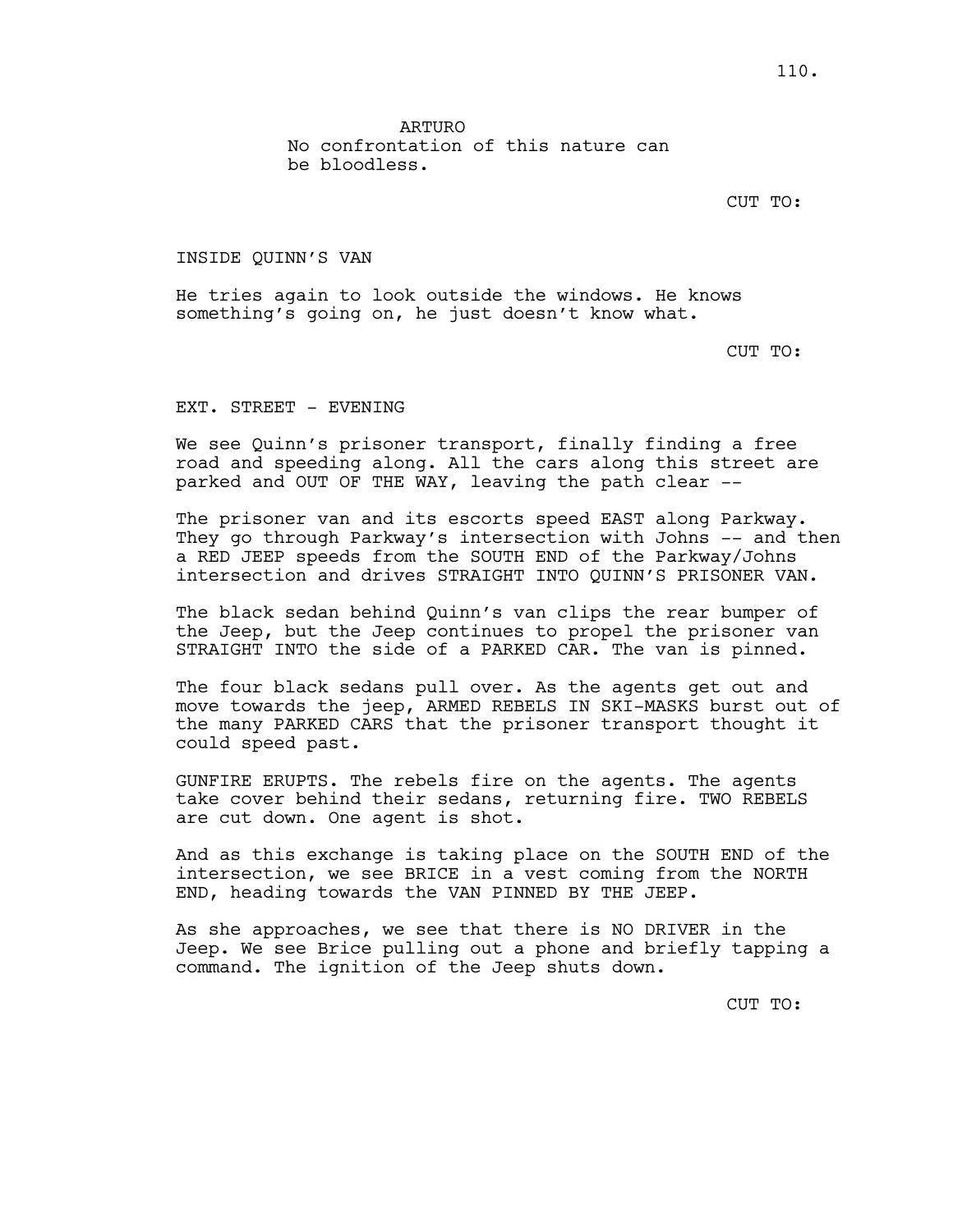## INSIDE QUINN'S VAN

The guards are unconscious. Agent Warren is slumped forward, unmoving, and Quinn is struggling with his handcuffs when the door of the van slides open to reveal Brice standing there.

She raises a lockpick.

CUT TO:

EXT. STREET - EVENING

Gunfire can be heard from the south end, while Quinn and Brice run north. As they hurry, Brice pulls out her phone and dials.

# BRICE I've got him! He's alive!

She keeps the line open but focuses on running with Quinn struggling to keep his pace. They turn down a side street and approach a small gray car. Brice moves towards the driver's side, handing Quinn the phone.

QUINN

Hello?

CUT TO:

INSIDE THE REBEL VAN

Wade is holding the phone to her ear.

WADE Quinn! We're going to see you soon!

CUT TO:

EXT. STREET - EVENING

Quinn exhales with relief.

QUINN Wade! Is Rembrandt okay? Is the Professor --

*WADE (PHONE) They're fine, they're --*

AGENT WARREN (OFF CAMERA) Freeze!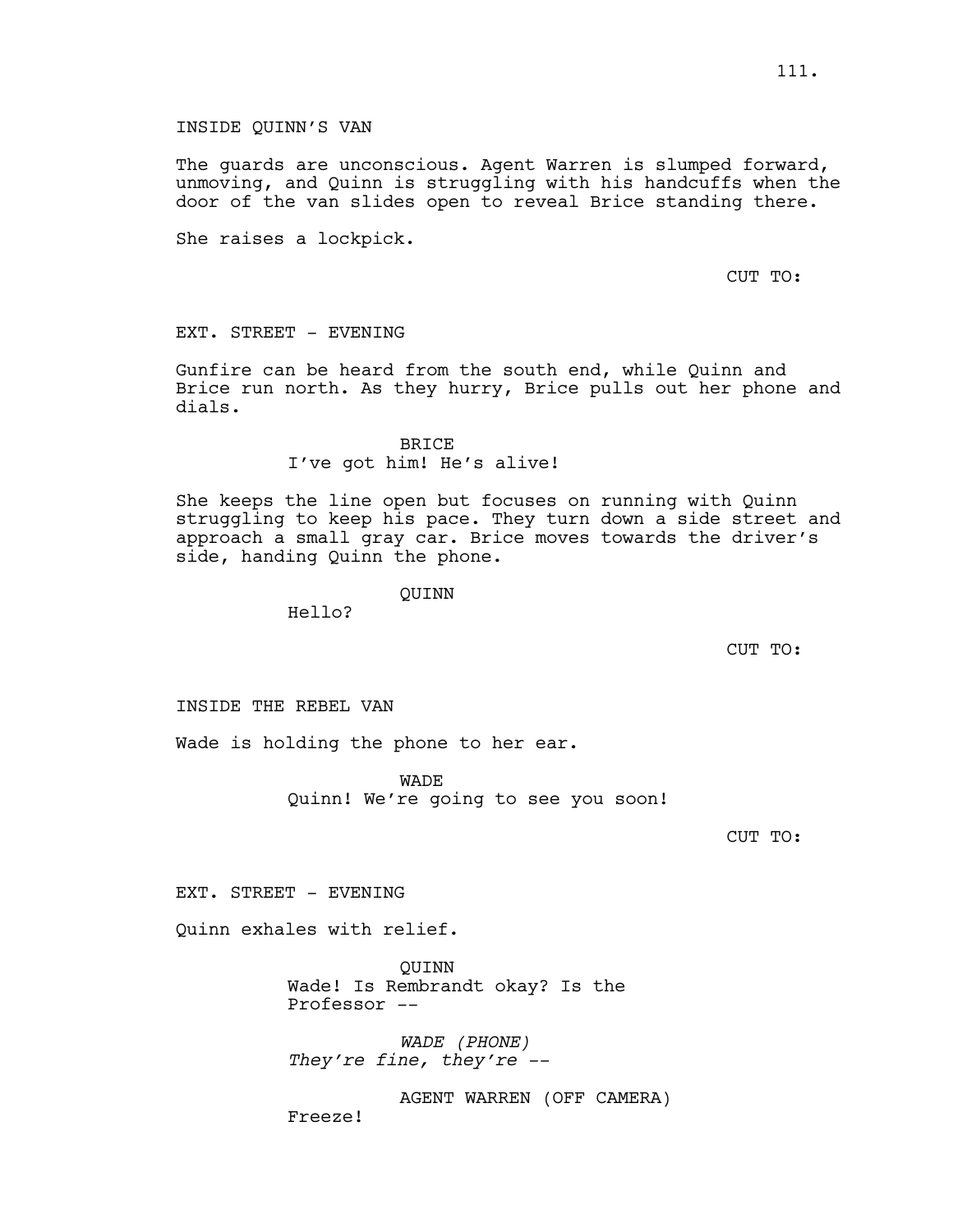Quinn goes rigid. Behind him Agent Warren, her forehead and hands bloody, is aiming a gun at him.

> AGENT WARREN (CONT'D) Turn around slowly.

Quinn does. Agent Warren sweeps the gun between Quinn and Brice, who already has her hands up.

## QUINN

Kelly -- Kelly, wait!

Madness flares in Agent Warren's face at her name from Quinn's lips.

CUT TO:

INSIDE THE REBEL VAN

Wade is shocked by Quinn's words. She presses the cell phone to her ear.

#### WADE

Kelly? You're with Kelly?

Wilkins tenses at this new development and Arturo and Rembrandt look anxious.

> *QUINN (PHONE) Agent Warren, don't shoot! I'm not - -*

And then the sound of a SINGLE GUNSHOT blasts from the speaker of Wade's phone.

Wade drops the phone. Her fingers scrabble for it, struggling to work in her frenzied state. She screams into it the phone:

> **WADE** Quinn?! Quinn!!

> > CUT TO:

EXT. STREET - EVENING

We see Agent Warren gripping her gun, a wisp of smoke coming from the barrel.

A wider angle shows BRICE's lifeless body lying next to the car, her fingers reaching for a gun holstered at her waist.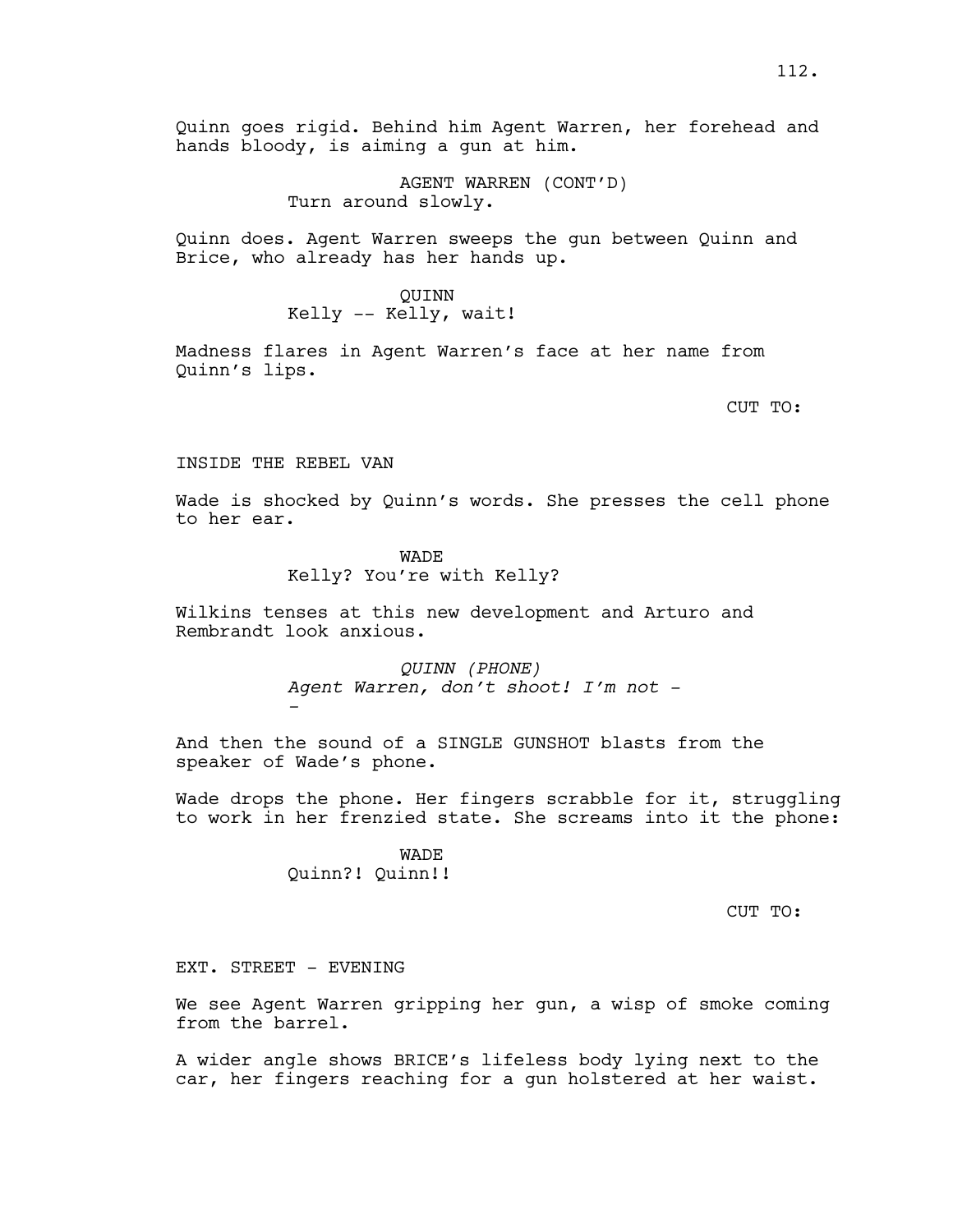Quinn keeps his hands raised, still holding the phone as Agent Warren advances on him, gun aimed at his chest.

> QUINN Agent Warren -- please --

> > AGENT WARREN

Shut up.

QUINN I was talking to Wade --

AGENT WARREN I don't believe you.

QUINN She's on the phone!

He drops his left arm with the phone, trying to extend it to Agent Warren, and she cocks the gun for another shot.

> QUINN (CONT'D) Please -- I'm not armed. I'm just asking you to listen.

Hatred and revulsion mark Agent Warren's face. But Quinn's shaking hands still grasp the phone and --

*WADE (PHONE)*

*Kelly?*

The speaker's loud enough for Agent Warren to hear Wade's voice coming from it.

> *WADE (PHONE) (CONT'D) Kelly, is that you? It's Kathleen!*

Agent Warren snatches the phone from Quinn's grasp.

AGENT WARREN Who is this -- who are you?

CUT TO:

THE REBEL VAN

Wade tries to be calm.

WADE I'm Kathleen Welles. I was born in San Francisco -- to Don and Ellen Welles. My sister Kelly came four years earlier. (MORE)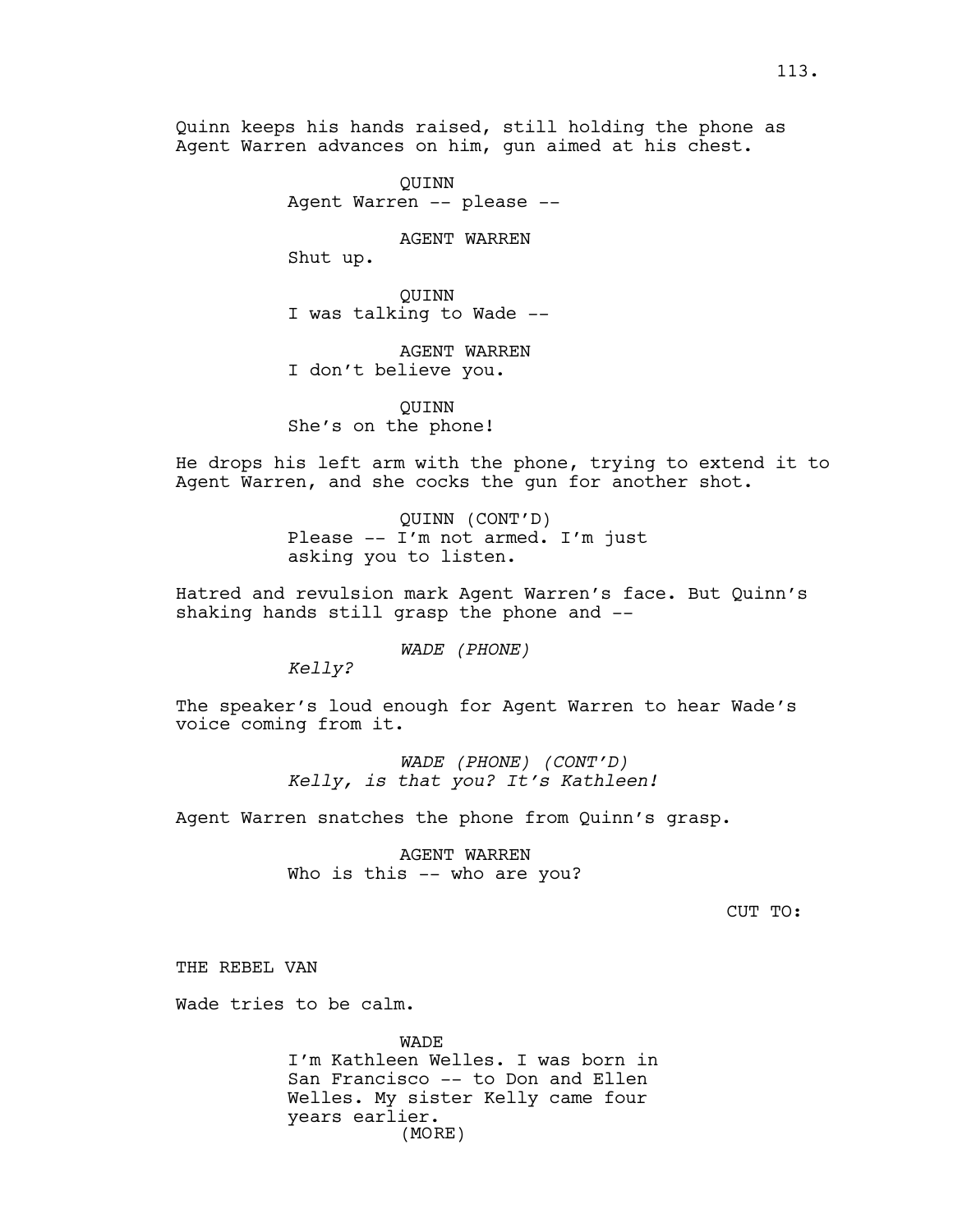(a breath) I was a sick kid. Trapped in my room and away from the world. My sister tried to bring the world to me. WADE (CONT'D)

CUT TO:

EXT. STREET - EVENING

Agent Warren is furious.

AGENT WARREN

This is impossible -- you died eight years ago --

*WADE (PHONE)*

*Eight years ago, I'd recovered. I was going to the outdoor science exhibit at the Presidio for a school field trip --*

AGENT WARREN This can't be  $-$ 

CUT TO:

THE REBELS' VAN

WADE My sister met me there! It was a school trip, but she went there early and met me, and after school hours were up, she took me dancing and  $--$ 

*AGENT WARREN (PHONE) Kathleen?*

We hear her voice break.

CUT TO:

EXT. STREET - EVENING

We see Agent Warren's eyes are red. Her hands are shaking.

AGENT WARREN I waited all morning. You never came. Then I heard that the Bridge had been bombed and you were --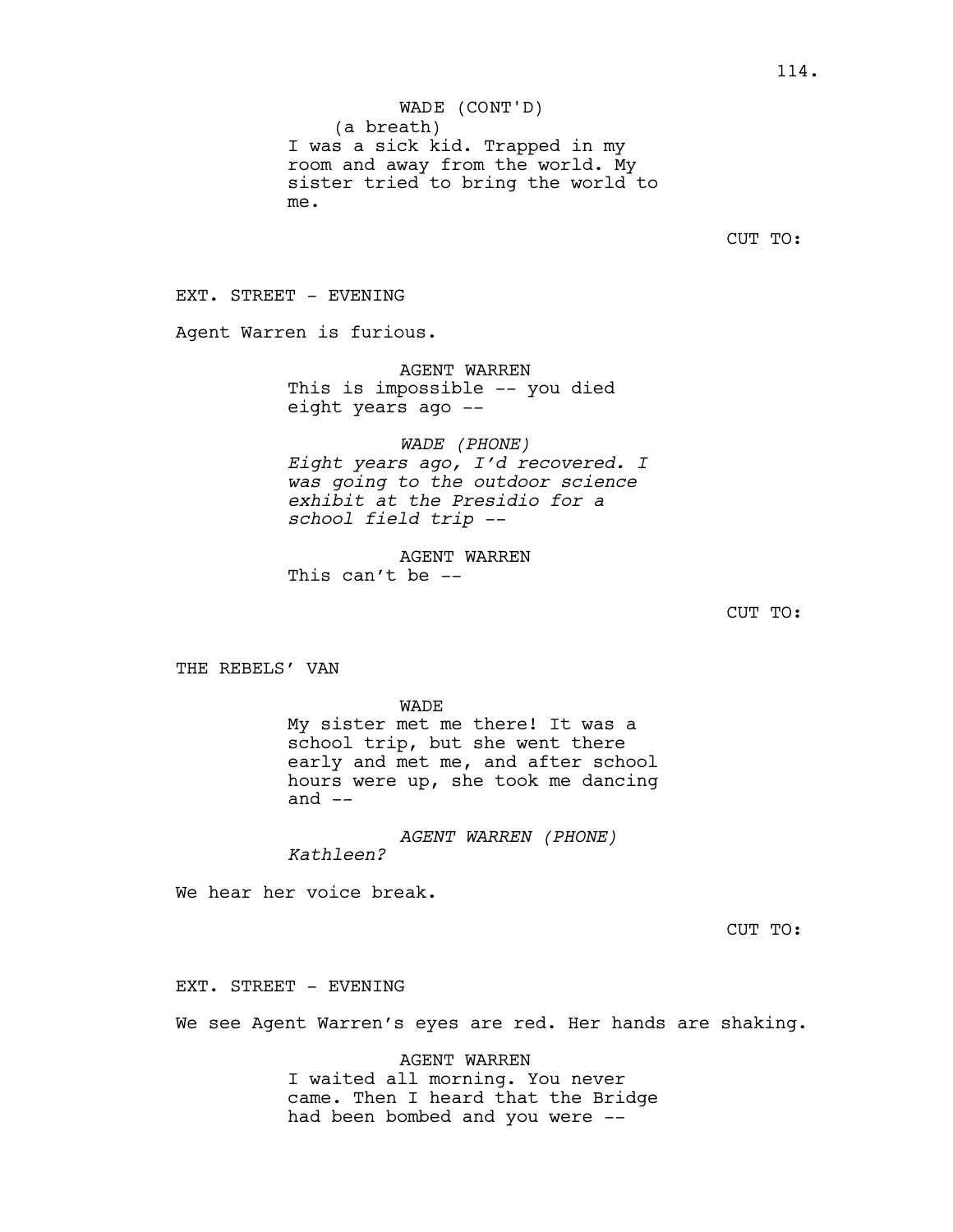# *WADE (PHONE)*

*That didn't happen on my world. It's me. I'm not the Wade you knew, but I'm still your sister -- and Quinn's my friend.*

And as Agent Warren lowers the gun, Quinn lowers his hands. And Agent Warren looks at him, for the first time seeing him for what he is.

CUT TO:

#### INSIDE BRICE'S CAR

Agent Warren is at the wheel. Quinn is holding the phone to his ear. The car is speeding down a moderately-busy city street, staying in the right lane.

> AGENT WARREN Where's our rendezvous point?

QUINN Wilkins says to stay north, and he'll give me the next turning when we hit Montcrest.

AGENT WARREN Is she healthy?

QUINN (talking on the phone) What? Oh, I'll look.

He opens the glove compartment in response to whatever Wilkins said and finds a small envelope inside.

> QUINN (CONT'D) (to Agent Warren) She's in great shape. You -- the other you -- always makes her do a lot of running.

AGENT WARREN Is she still allergic to cheese?

QUINN She doesn't love it, but she can eat it. (listening on the phone) Right turn here, then stay in the left lane.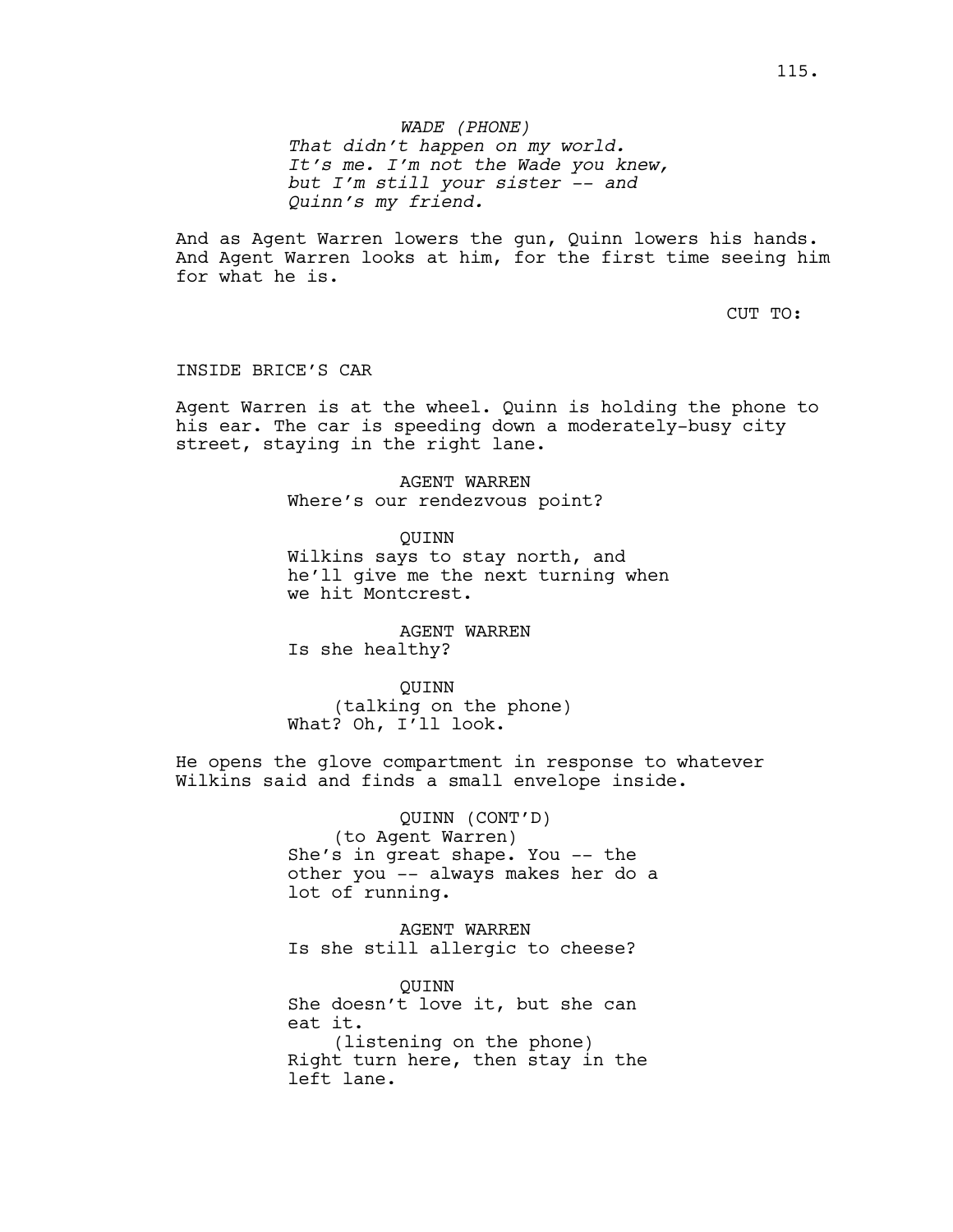Agent Warren makes the turn.

CUT TO:

THE REBEL VAN

We see the streets speeding by: the van is in motion. Wilkins is driving, his face grim.

> WADE I'm sorry about Brice.

WILKINS She was brave.

WADE If Kelly -- (a pause) If Agent Warren brings Quinn, are you going to --

WILKINS We're not in the business of revenge.

Arturo, behind them, looks relieved, as he fiddles with the timer.

> REMBRANDT (to Arturo) Are you actually doing anything or are you just fidgeting?

> > CUT TO:

BRICE'S CAR - EVENING

Quinn has lowered the cell phone for a moment. He opens the envelope to find a plastic packet of three pills inside.

As Agent Warren drives, Quinn tears open the packet and holds up one of the pills, as the car pulls to a stop in the rightside lane of the street.

And then suddenly, there's the click of a pistol and Agent Warren is aiming her weapon directly into Quinn's face.

> AGENT WARREN How'd you do it?

QUINN What? What are you doing?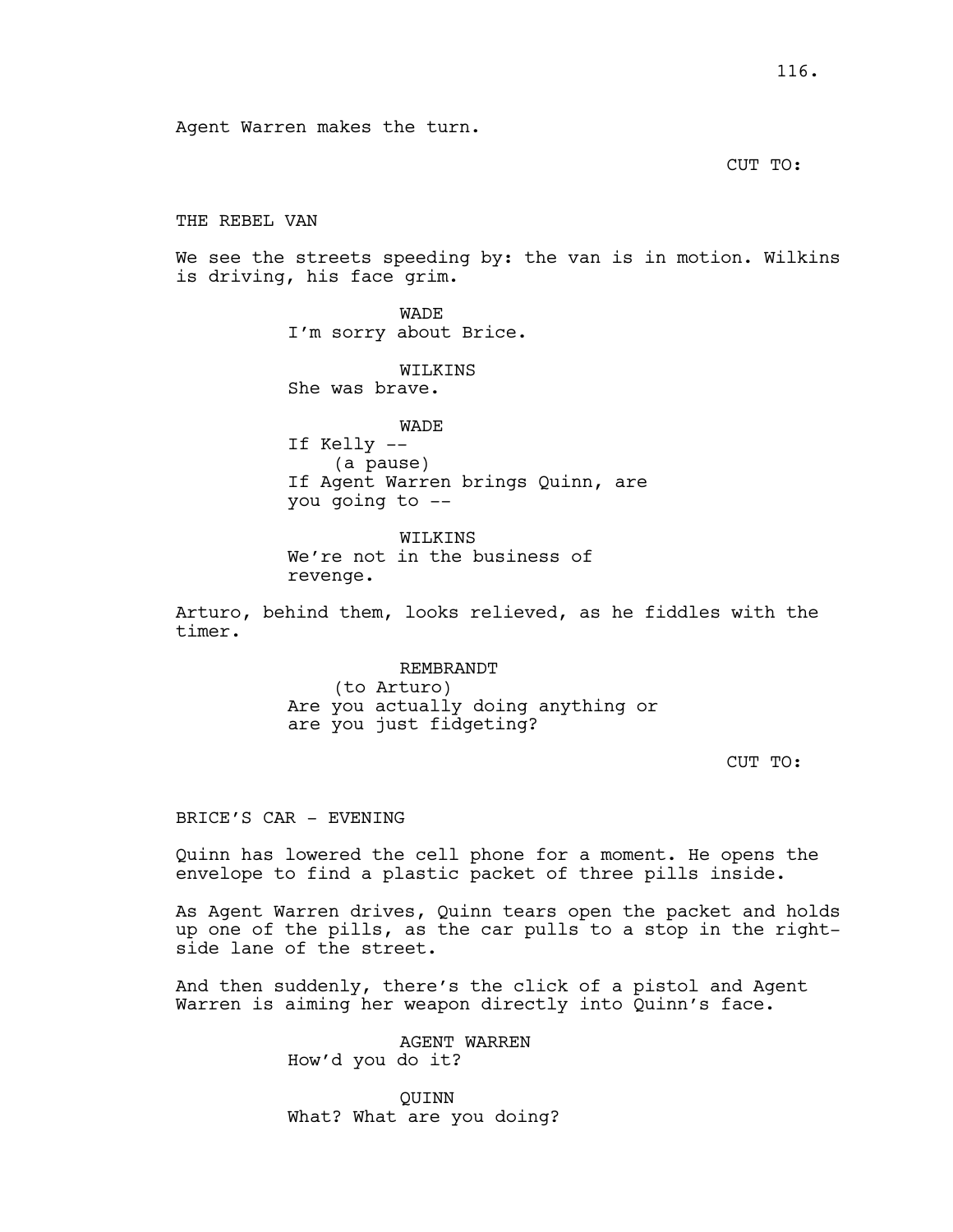## AGENT WARREN

Did you get voice samples of her when she was a kid? Enhance and extend them?

## QUINN

 $I$  don't  $-$ 

AGENT WARREN Was that an actress? Did you find a good mimic? You must've had a good researcher --

QUINN Why are you doing this?

AGENT WARREN Because of what's in your hand.

Quinn studies the pill, baffled.

AGENT WARREN (CONT'D) That's an emetic. To induce vomiting. They gave you something to swallow while you were in the Federal Building. They want what you're carrying. That's why they rescued you.

QUINN That's true, but Wade is --

The cold metal of the gun slams into Quinn's temple. He cries out as his head hits the window of the passenger door.

AGENT WARREN

Shut up  $--$  !

And Quinn can see in her face that Agent Warren is beyond reason. She keeps the gun trained on his face as she unlocks the driver's side door.

> AGENT WARREN (CONT'D) -- don't move.

She steps out of the car, gun aimed directly at him and Quinn seems to crumple with bleak despair. He'll never get home.

And then a passing motorcycle CLIPS Agent Warren as it speeds past her and knocks her to the ground. Instantly, Quinn unbuckles his seatbelt and throws the passenger door open. He leaps for the pavement. He turns to see if Agent Warren is alright.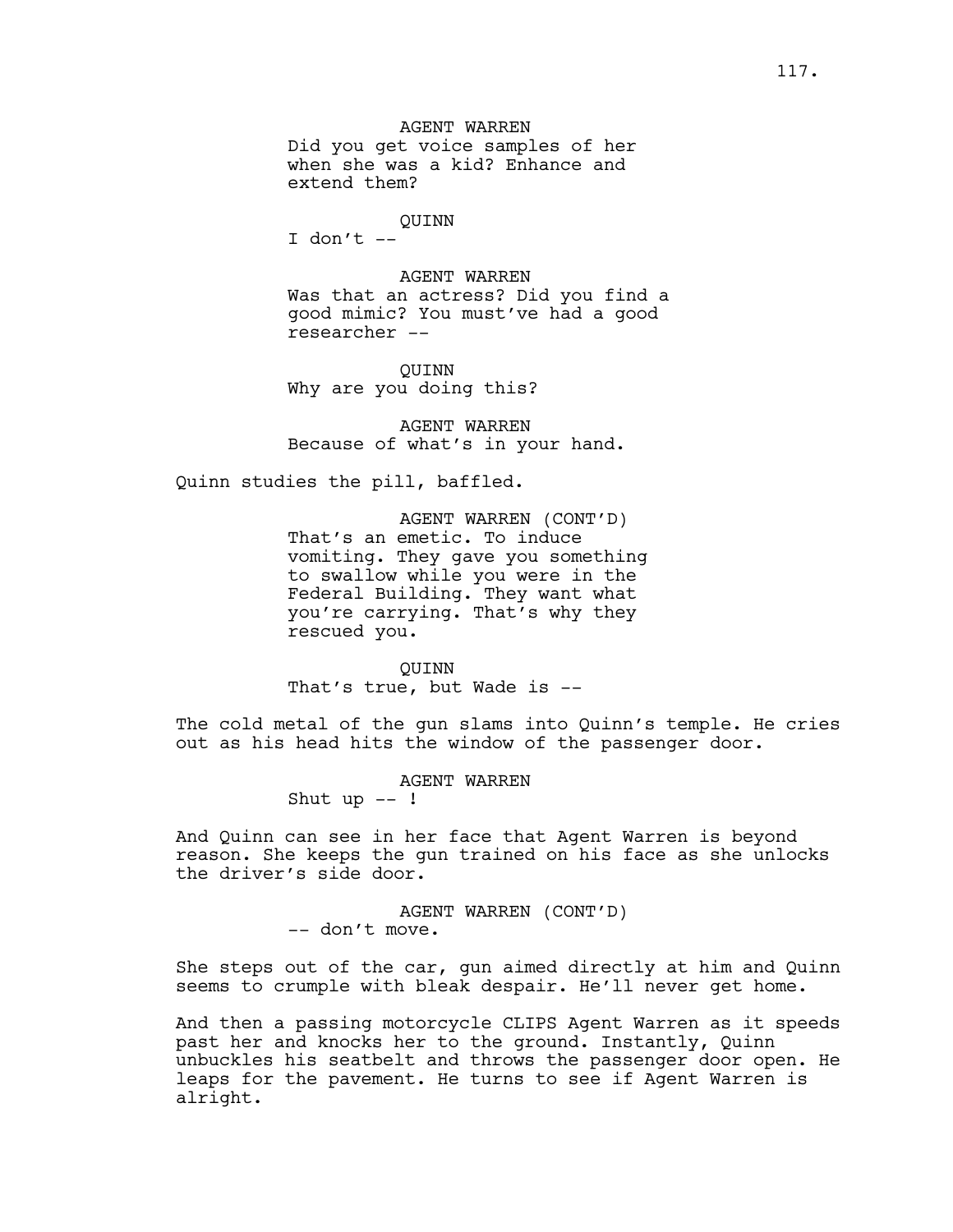She's spread on the concrete of the street, her gun six inches from her fingers. She looks up at Quinn with absolute loathing and her hand creeps towards her gun.

Quinn runs. He hurls himself down a side street.

And we see Agent Warren's fingers come just a few inches short of the gun before she goes limp.

CUT TO:

QUINN: RUNNING AS HARD AS HE CAN.

We see him raise the phone to his ear, getting directions from Wilkins.

FADE TO:

EXT. PARK - EVENING

We focus on a plaque showing the Golden Gate Bridge. But the plaque shows a Golden Gate Bridge that is intact and unbroken and standing tall above the water of the San Francisco Bay.

The plaque is mounted on a tall stone, and underneath the image of the Bridge is a list of names inscribed. Candles and scribbled notes have been left at the base of the stone.

We widen to see that the stone is in a sedate park area in the evening, overlooking the San Francisco Bay itself. The plaque on the stone seems to defy the destruction it faces in the distance of the Bay.

At a distance, we see Wilkins' van parked, alongside two other cars. Arturo, Rembrandt and Wade stand together, nervous and worried. Arturo checks the timer. Wilkins is with Altman, Johnson and Reynolds, the four of them conferring quietly and uncertainly. Wilkins is talking on the phone.

> WADE They were driving. They should have been here ten minutes ago.

Wilkins hears that and casts a saddened look at Wade.

And then we see Quinn, running up the street and towards the rebels and his friends.

REMBRANDT

Q-Ball!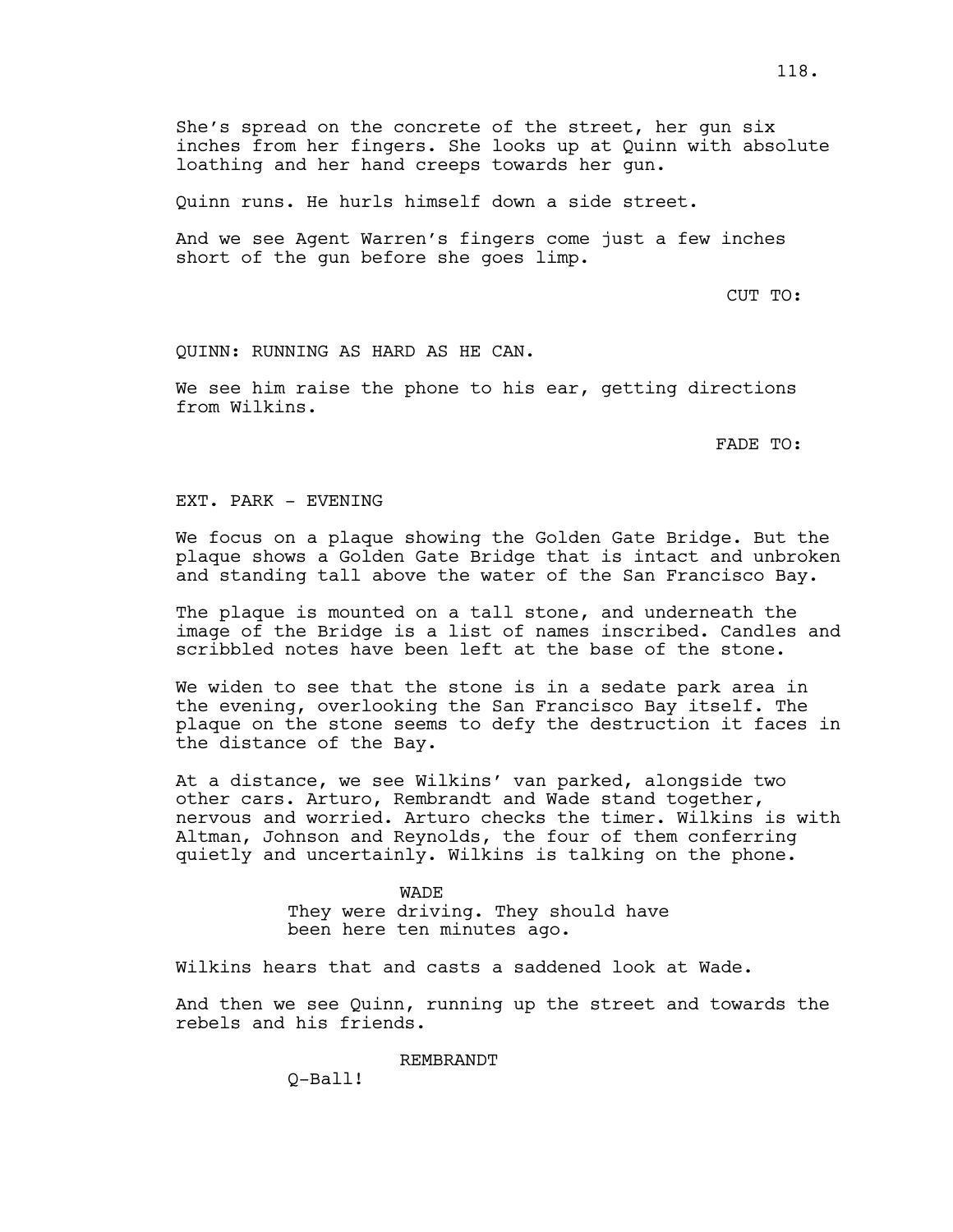ARTURO Mr. Mallory!

Wilkins advances towards Quinn to greet him, and Quinn responds to this overture by throwing up over Wilkins' boots.

> QUINN Hnnghhhn -- sorry.

WILKINS (picking up the pill with the micro-SD inside) The emetic shouldn't be working as fast as that --

QUINN But my stomach does. This has been a really bad day.

FADE TO:

## THE MEMORIAL PLAQUE

We see Wade and Quinn standing next to it. (Arturo is holding the timer, talking to Rembrandt and Wilkins at a distance.)

Quinn has found his name on the plaque, and Wade finds hers as well.

> WADE This world is so angry, so afraid. And who knows if that super-secret spreadsheet will change that.

QUINN I tried to talk to your sister --

A look of protest forms on Wade's face.

QUINN (CONT'D) I tried to talk to Kelly, but nothing you or I said changed her mind.

Wade pulls out her borrowed phone. She removes the micro-SD and puts it in her shoulder bag. But she finds herself looking down the LENS of the CAMERA in the phone.

WADE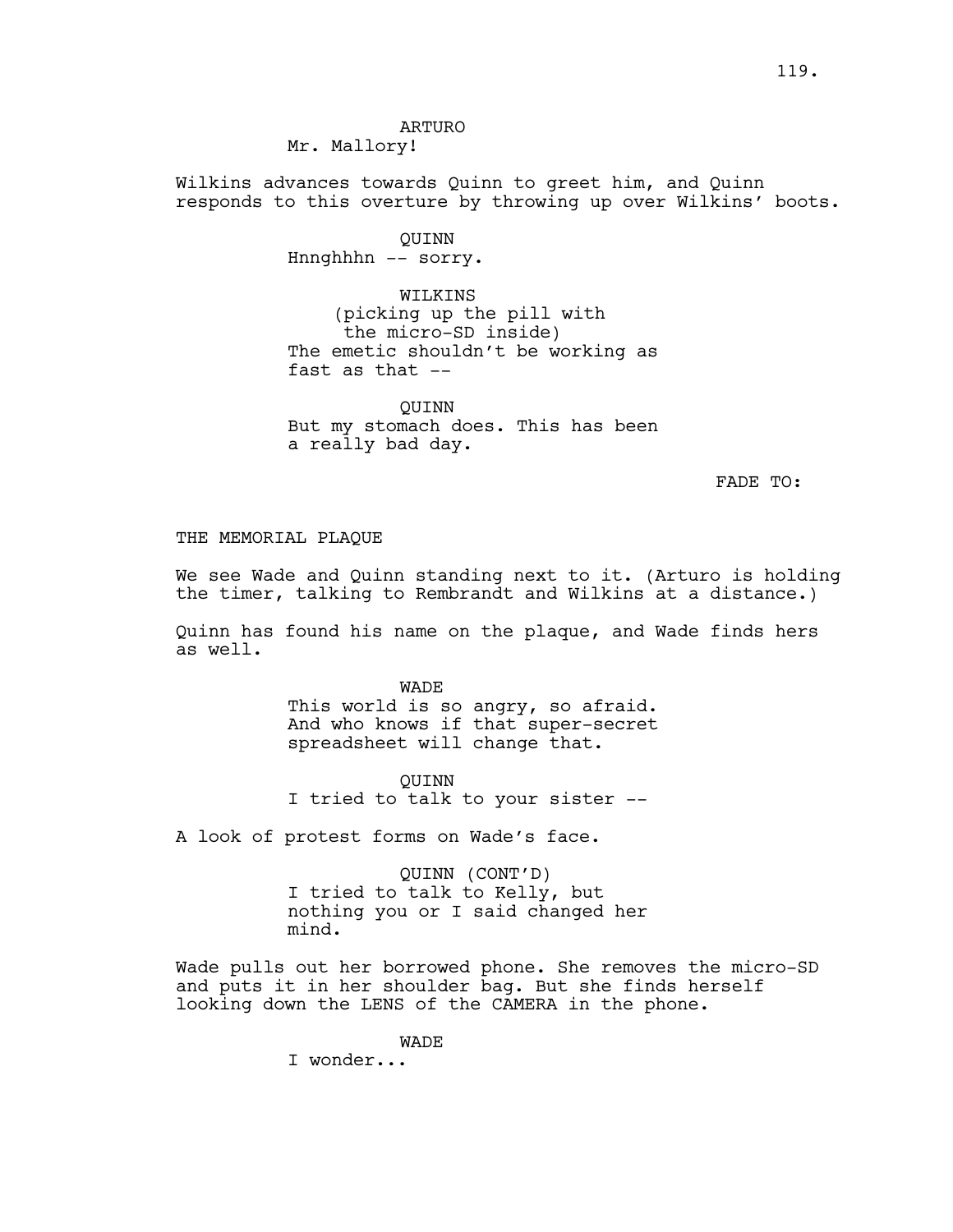We pull back to see Wade holding the camera up to her own face, but we don't hear what she's saying.

CUT TO:

ARTURO, REMBRANDT AND WILKINS

They're still talking.

WILKINS

I'd ask you four to stick around, but I hear you've got a world to go home to.

ARTURO Yes, I suppose you did hear.

REMBRANDT But why would you believe it?

WILKINS

Your friend there could take apart cell phones down to the last screw, but she didn't know what a Bio-D chip was. And I did throw a little cash into the Kathleen Welles Memorial Fund at one point. (beat) Is the world you come from a better world than mine?

Arturo chuckles at that, and Rembrandt laughs as well.

ARTURO The same war with different battles on different fronts.

And then we see Quinn and Wade moving towards this group, Wade holding the camera phone. She hands it to Wilkins.

WADE

I left a message on that phone -- I was hoping you could put it out there for me.

WILKINS After your help, it's the least I can do. (beat) We're moving out, and I recommend you four don't hang around here.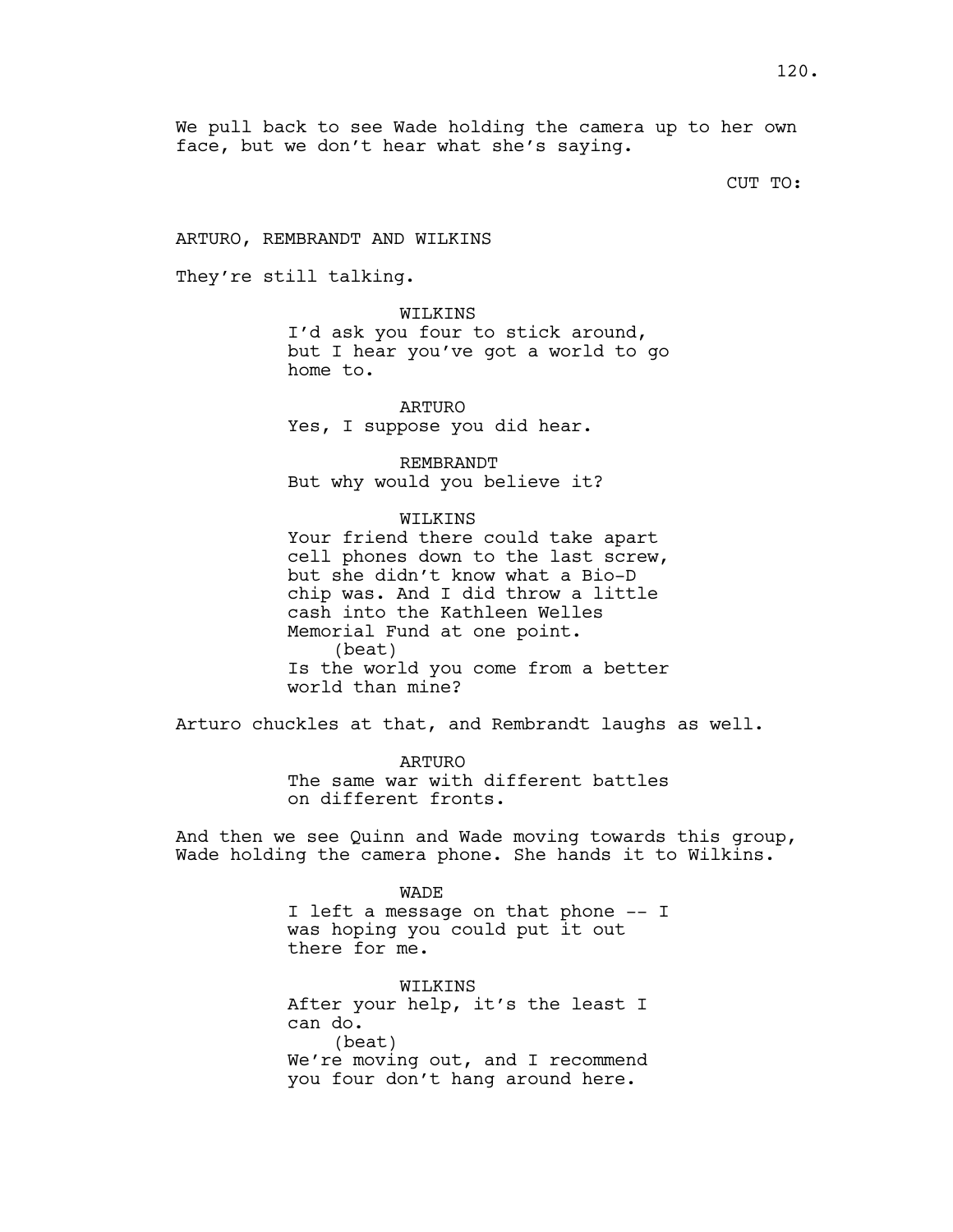He nods them farewell and walks off towards his vans. The sliders turn in the opposite direction, and Arturo hands the timer back to Quinn.

ARTURO

Four minutes left, Mr. Mallory. And then we'll be heading towards what I hope is home.

They start moving away from the memorial.

FADE TO:

## EXT. STREET - EVENING

We see the same street where Quinn fled from Agent Warren. There's an ambulance there now, parked in front of Brice's car. We go in closer to see Agent Warren sitting in the BACK, while a paramedic bandages her forehead and tends to her leg.

Agent Warren is holding her phone to her ear.

AGENT WARREN He forced me to drive the car here, and then he ran -- wait, what? (pause) Send it to the server, I'll see it there.

She lowers her phone, and taps on the touchscreen display a few times. Onscreen text reads: PUBLIC VIDEO 304-A STREAMING. And then a SMALL VIDEO WINDOW in the LOWER-RIGHT CORNER of our shot appears -- and we see Wade, standing at the memorial plaque.

> *WADE (IN THE VIDEO) My name is Kathleen Welles and this is a message for my sister.* (a breath) *I'm 24-years-old, but on your world, I died at age-16 on January 4th, 2004. (beat) I come from somewhere else. A different world. A world where we were attacked -- just like you.*

Agent Warren is stunned by the sight of her sister, alive at age 24.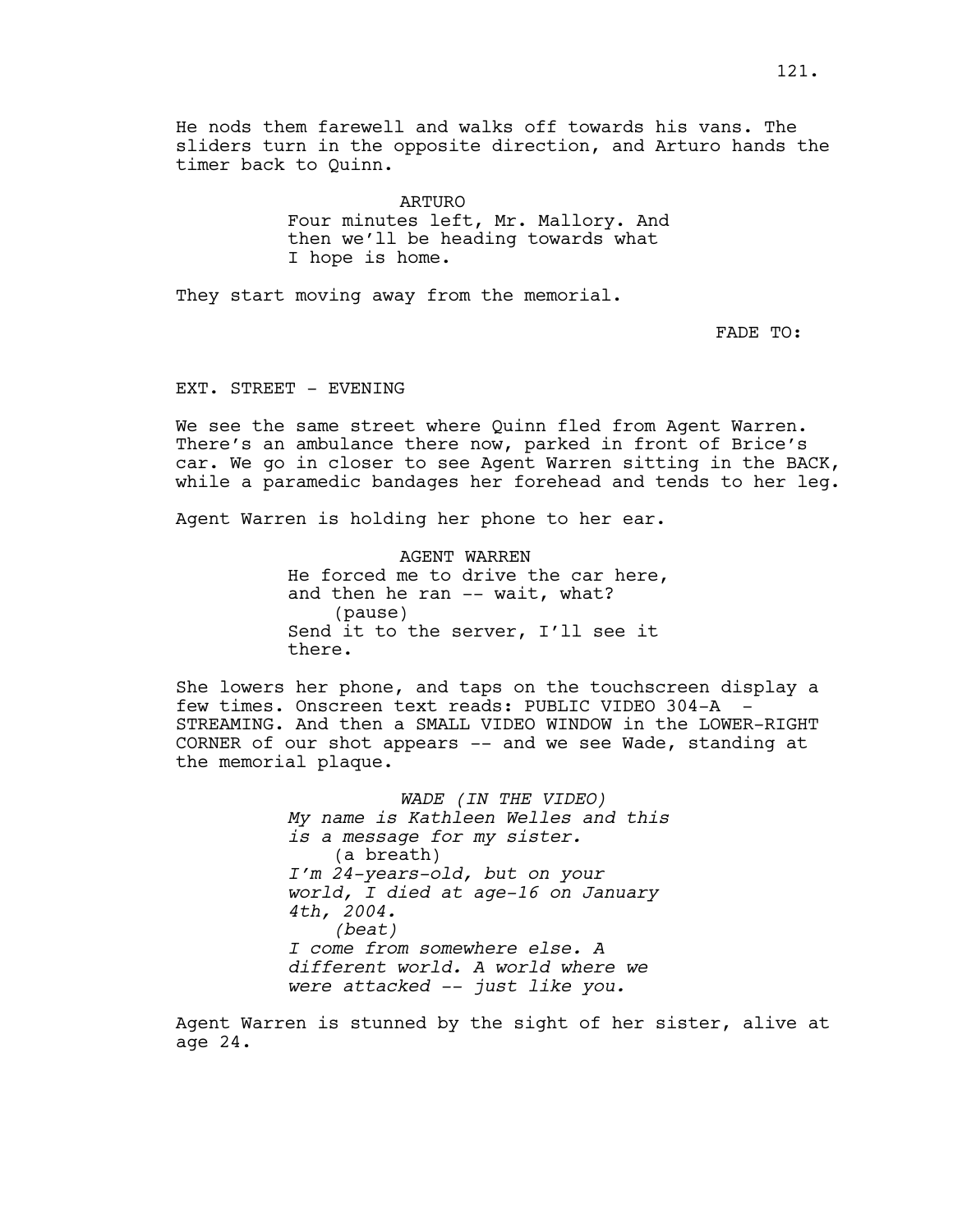*WADE (IN THE VIDEO) (CONT'D) But we didn't forget our freedom and our heritage, and we didn't agree to hand it over in exchange for empty promises of safety. I look at the world you live in after my death -- and it makes me sad to see what's happened here. (holding the Bio-D chip) I wouldn't ever want this.*

CUT TO:

## EXT. THE PARK - EVENING

We see the four sliders moving ahead, walking together. Rembrandt and Arturo lead the way and Quinn and Wade are behind them, holding hands.

> *WADE (VIDEO VOICEOVER) But whatever choices you've made up to now, you can still choose to do something else.*

We see Quinn seeing the timer hit zero. He raises the timer and aims it ahead of them.

CUT TO:

EXT. STREET - EVENING

We're back to Agent Warren watching Wade's video.

In the video, Wade looks at the memorial plaque and the list of victims.

> *WADE (IN THE VIDEO) You can stand up for your freedom. Against those who would oppress you and take your right to vote and be free of a government that imposes its will on private lives. (pointing at the plaque) Do that in my name -- in theirs -- I promise you, I'd be proud.*

And then Wade's video vanishes.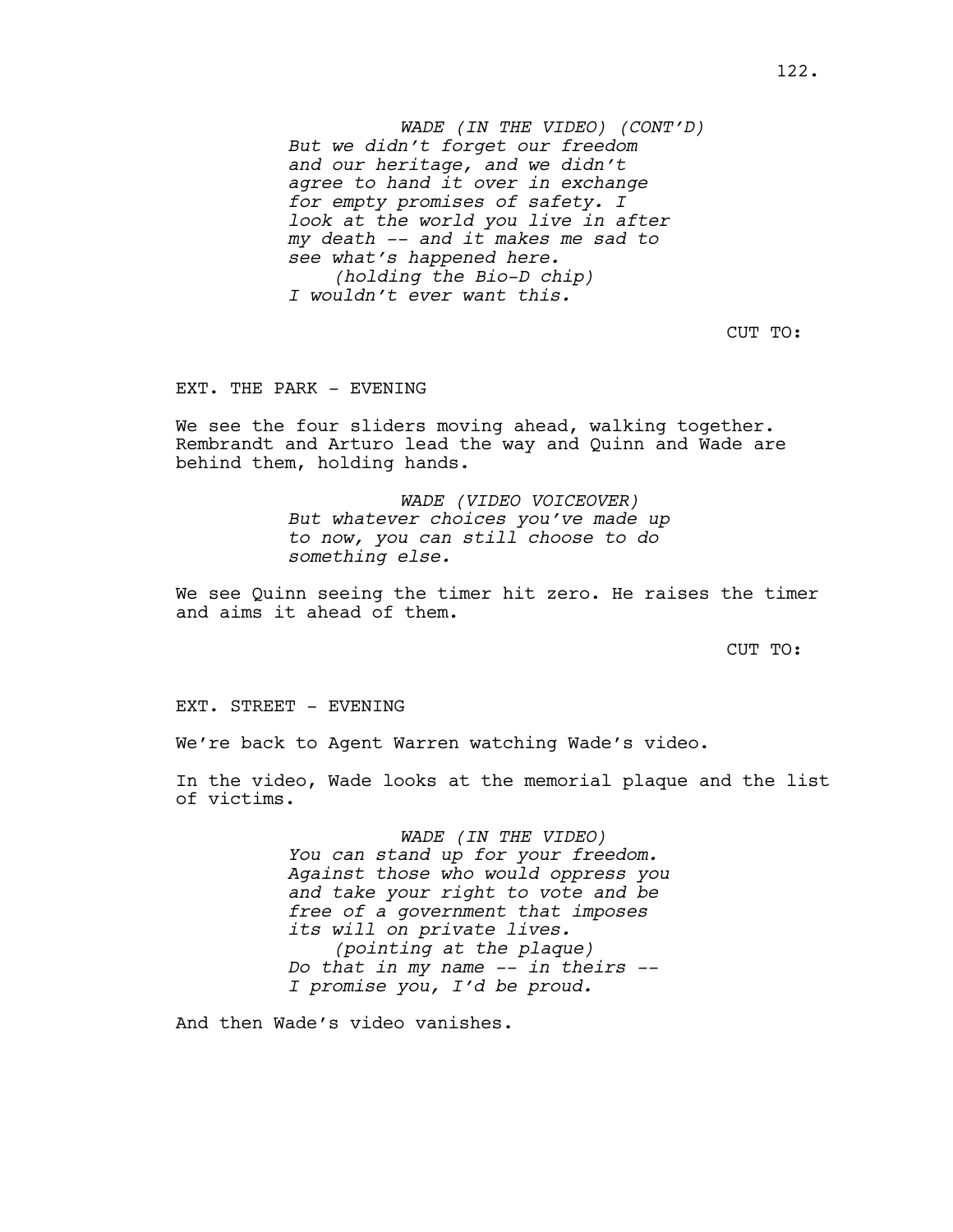Agent Warren's phone goes blank and she gazes at it mutely. She touches the screen as though wishing she could pull Wade back to her.

CUT TO:

## EXT. THE PARK - EVENING

Quinn triggers the timer and the vortex opens. A pinpoint of light expands into a rippling, glowing gateway to another dimension. It's smaller than the three-person gateway Quinn made before.

Arturo nudges Rembrandt to leap in first. Arturo is right behind him. Quinn, with a glance at Wade, dives in afterwards. And Wade, casting one final gaze in the direction of the memorial, throws herself into the vortex as well.

## FLASHCUT TO:

INSIDE THE VORTEX: We see a POV shot: the glowing streams of energy that form the walls of the interdimensional tunnel, sailing past our perspective. We see a gap widen up at the end of the tunnel --

FLASHCUT TO:

## EXT. ALLEY - EVENING

The vortex opens in an alley between buildings. Arturo flies out, barely landing on his feet. Rembrandt is thrown into Arturo's back. Quinn is hurled out to the ground but rolls with it. And Wade emerges on her feet. The vortex closes moments later.

> REMBRANDT Did we make it? Are we home?

WADE We don't even have our cell phones to check!

The four of them step out into a busy downtown San Francisco street.

Pedestrians and cars pass by, taking no notice of the four travelers looking back and forth, trying to identify similarities and differences.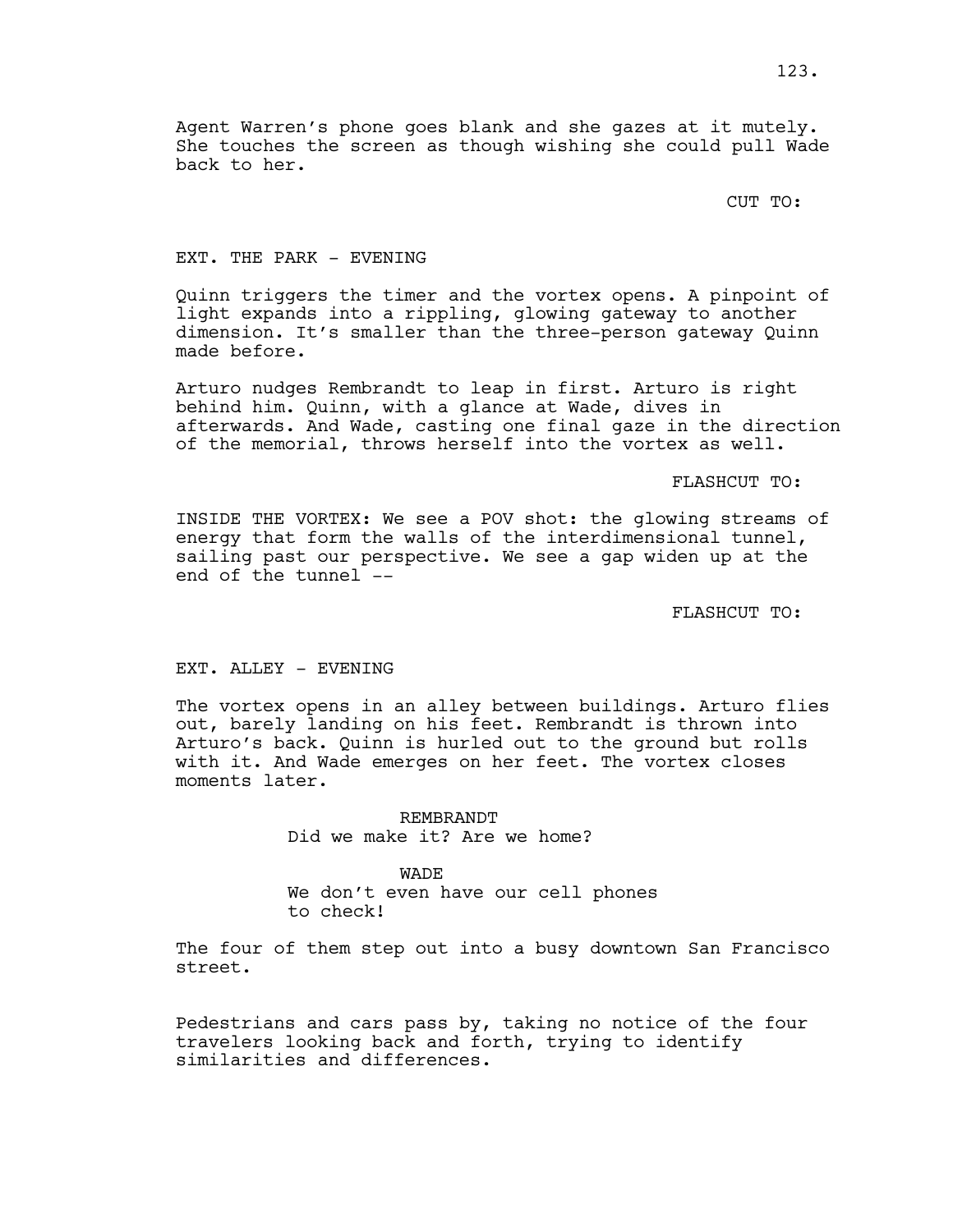QUINN It's almost eight PM -- and we're five blocks from the restaurant!

REMBRANDT

Restaurant  $--$  ?

QUINN Where I'm meeting my mother for her birthday. Come on!

And Quinn breaks into a run, dodging pedestrians, dashing across streets, his three companions right behind him.

CUT TO:

EXT. RYUKO'S RESTAURANT - EVENING

Quinn, Wade, Rembrandt and Arturo rush towards the front window of the restaurant.

QUINN

I'm five minutes late -- but Mom's always on time. If she's there, then we're home!

The four reach the window. Quinn presses against the glass, his eyes searching. The other three hang back.

REMBRANDT

Well? Do you see her?

Quinn is about to give up -- and then he sees his mother returning from a hallway in the back and sitting down at a table for two.

> QUINN That's her -- she's here!

Rembrandt whoops and cheers. Arturo smiles gladly and Wade hugs Quinn.

Arturo claps Quinn on the shoulder and prods him in the direction of the restaurant door. Quinn steps inside.

Wade, Rembrandt and Arturo turn away from the restaurant, walking off.

> ARTURO Who's up for prime rib?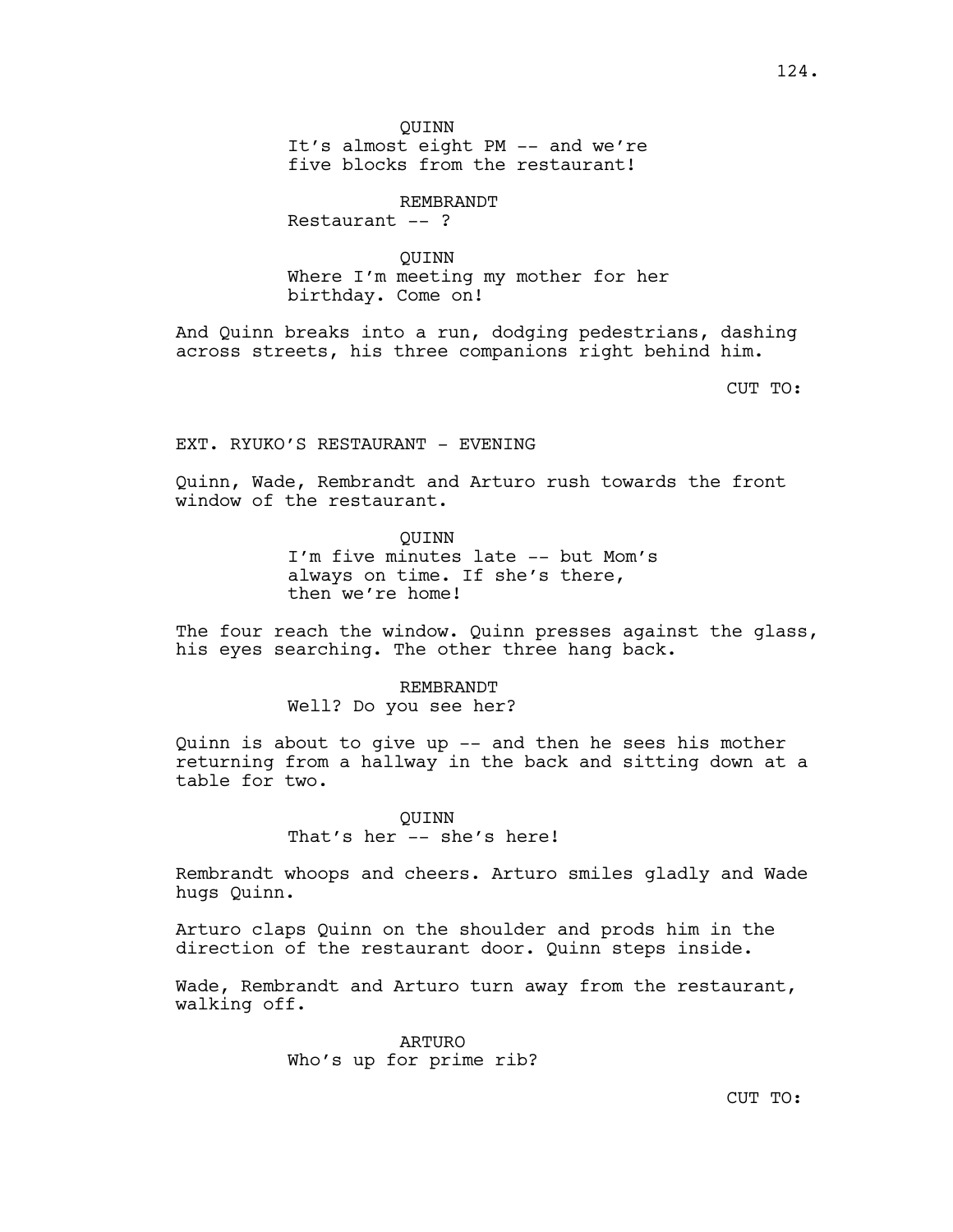INT. RYUKO'S RESTAURANT - EVENING

Amanda Mallory is studying the menu as Quinn drops into the chair opposite her.

> QUINN Sorry, Mom. I was running late.

#### AMANDA

Quinn!

She notes his messy hair, his rumpled clothes and some light bruising on his face from Agent Warren's assault on him.

> AMANDA (CONT'D) What happened to you!?

QUINN Oh, stuff. Can we order first?

AMANDA I'm sure this'll be a good story.

Quinn, looking at the menu, blinks in consternation.

QUINN

Weird -- it's all fried rice with pork and beef and different kinds of curry -- where's the raw fish?

AMANDA

We did Peruvian last year.

Quinn lowers his menu, dread filling his face.

QUINN No -- we didn't -- we did Mexican.

AMANDA What on Earth is a Mexican?

CUT TO:

### EXT. STREET SIDE - EVENING

We are on a CLOSE UP of a BUS. This bus has a large banneradvertisement on the side. The letters on the ad read: COCA-COLA - ANTI-DEPRESSANT ENRICHED. "You can raise your spirits can by can!" the ad proclaims.

We see Wade, Rembrandt and Arturo standing on the pavement, watching the bus and its otherworldly advertisement pull away.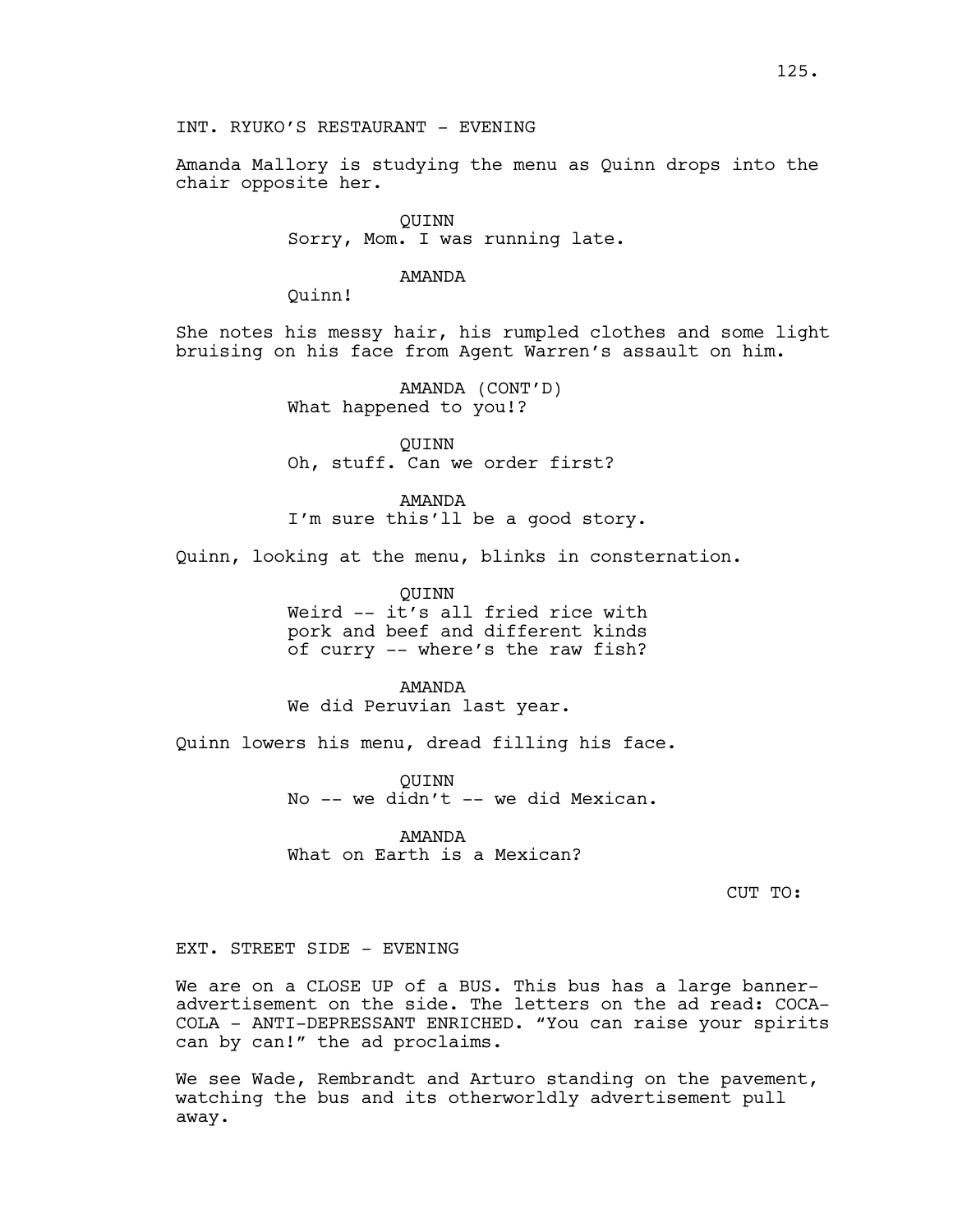*NEWSANCHOR (ON THE TV) And in financial news, imports of human livers and kidneys from India are at an all time low due to the exchange rate...*

Rembrandt face fills with disappointed frustration. And the newsanchor's words almost blend together in a melody of alien unfamiliarity.

> *NEWSANCHOR (ON THE TV) (CONT'D) ... Facebook's bankruptcy has become Atari's gain, as the software giant bought up the remains of the Facebook intellectual property and format to be used as an internal communications system...*

Wade and Arturo watch the news with sinking hearts. And the three of them move away from the shop window, heading back the way they came.

CUT TO:

EXT. RYUKO'S RESTAURANT - EVENING

Arturo, Wade and Rembrandt rush towards the restaurant. Through the front window, they see Quinn inside, looking out at them from his table. They exchange looks of defeat.

Rembrandt rests his head against the glass of the window. Arturo and Wade look around at this familiar yet alien world.

And as we pull back to a wider shot, the restaurant and the sliders are obscured by passing pedestrians and cars. And we hear brief snippets of news:

> *NEWSANCHOR #1 (VOICEOVER) The National Health Information Center has released updated guidelines for steroid dosage and Gatorade will be one of the first products to use...*

A STATIC BURST. Then: